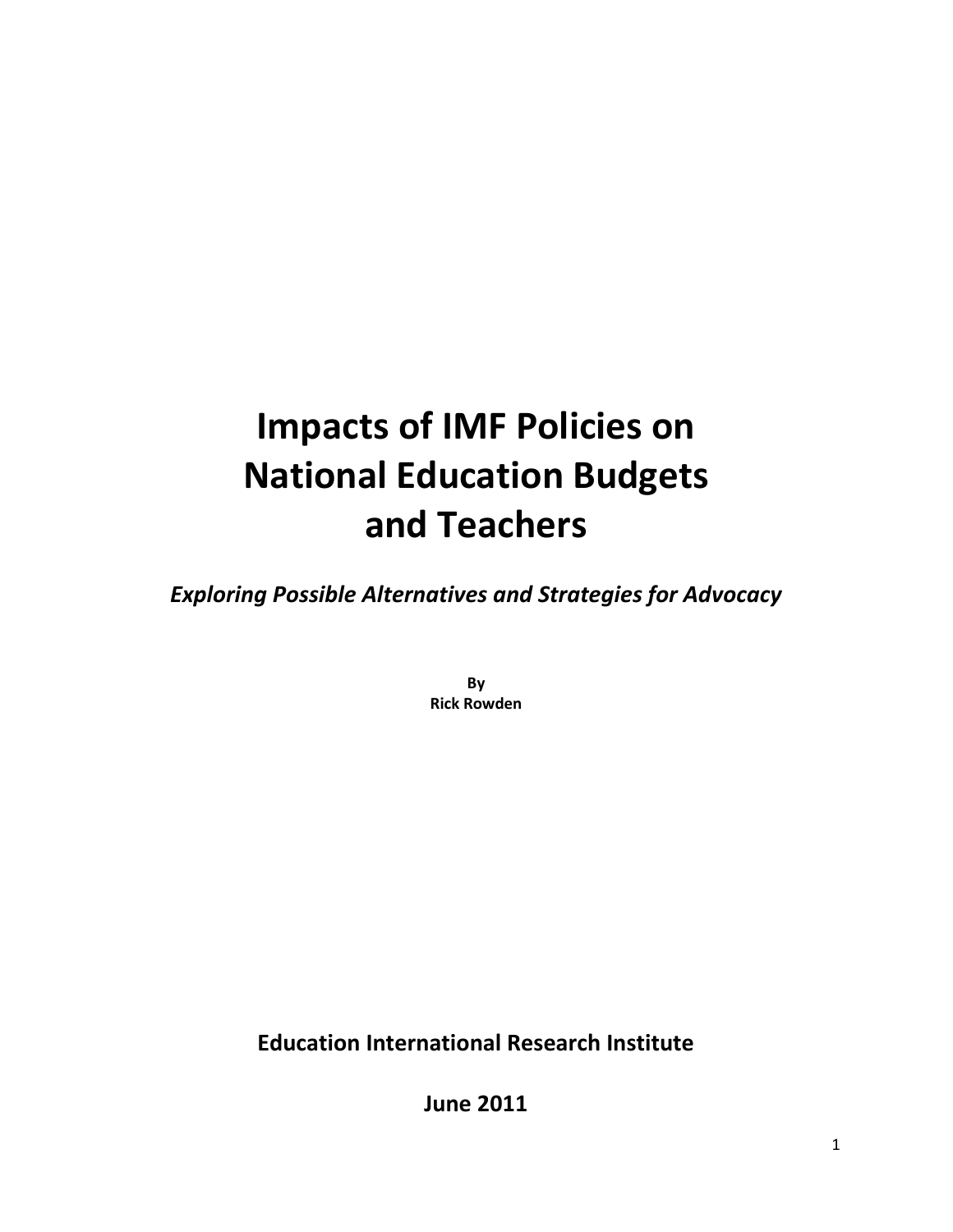# **CONTENTS**

| <b>Introduction</b>                                                                                        |                   |                      |  |              |               |  |  | 3  |
|------------------------------------------------------------------------------------------------------------|-------------------|----------------------|--|--------------|---------------|--|--|----|
|                                                                                                            |                   |                      |  |              |               |  |  |    |
| Part 1 Critique of IMF Policies                                                                            |                   |                      |  |              |               |  |  | 4  |
| 1.1 Background: The Overall Development Model                                                              |                   |                      |  |              |               |  |  | 4  |
| 1.2 "Poverty Reduction" as Development<br>$\ddot{\phantom{a}}$                                             |                   |                      |  |              |               |  |  | 5  |
| 1.3 "Poverty Reduction" is not Development                                                                 |                   |                      |  |              |               |  |  | 9  |
| 1.4 How IMF fiscal and monetary policies undermine education systems                                       |                   |                      |  |              |               |  |  | 11 |
| 1.5 Advocates for education must become advocates for a new development model                              |                   |                      |  |              |               |  |  | 15 |
| 1.6 The Role of the IMF in the Recent Global Economic Crisis .                                             |                   |                      |  |              |               |  |  | 16 |
|                                                                                                            |                   |                      |  |              |               |  |  |    |
| Part 2 Alternative Macroeconomic Policies.                                                                 |                   |                      |  |              |               |  |  | 19 |
| 2.1 Some Basic Differences between Economies of Developing countries and Industrialized Countries          |                   |                      |  |              |               |  |  | 19 |
| 2.2 Degree of Progressivity in the Tax Structure                                                           |                   |                      |  | $\mathbf{r}$ | $\sim 100$ km |  |  | 21 |
| 2.3 Expanding the Tax Base.                                                                                |                   |                      |  |              |               |  |  | 21 |
| 2.4 Efforts to bring in the informal sector firms into the tax-paying formal sector                        |                   |                      |  |              |               |  |  | 22 |
| 2.5 Justification for Short-Term Deficit Spending in Crises and Recessions                                 |                   |                      |  |              |               |  |  | 22 |
| 2.6 Justification for Long-Term Deficit Financing for Development                                          |                   |                      |  |              |               |  |  | 23 |
| 2.7 Need for Reorganizing Budget Accounting                                                                |                   |                      |  |              |               |  |  | 23 |
| 2.8 When absolutely necessary, deficit-reduction must be undertaken with utmost care                       |                   |                      |  |              |               |  |  | 24 |
| 2.9 The Main Problem with IMF Monetary Policy                                                              |                   |                      |  |              |               |  |  | 24 |
| 2.10 Alternatives to IMF Monetary Policy                                                                   |                   |                      |  |              |               |  |  | 25 |
|                                                                                                            |                   | $\ddot{\phantom{a}}$ |  |              |               |  |  |    |
| 2.11 Financial Sector Regulation<br>$\ddot{\phantom{0}}$<br>2.12 UNDESA Policy Notes on Financial Policies |                   |                      |  |              |               |  |  | 26 |
|                                                                                                            |                   |                      |  |              |               |  |  | 26 |
| 2.13 Industrial Policy                                                                                     |                   |                      |  |              |               |  |  | 26 |
|                                                                                                            |                   |                      |  |              |               |  |  | 29 |
| Part 3 Case Studies                                                                                        |                   |                      |  |              |               |  |  | 29 |
| <b>JAMAICA</b>                                                                                             |                   |                      |  |              |               |  |  |    |
| 3.1 Background on Economic Situation in Jamaica<br>3.2 Current IMF Program for Jamaica                     |                   |                      |  |              |               |  |  | 29 |
|                                                                                                            |                   | $\ddot{\phantom{a}}$ |  |              |               |  |  | 30 |
| <b>UGANDA</b>                                                                                              | $\sim$ 100 $\sim$ |                      |  |              |               |  |  | 33 |
| 3.3 Background of Economic Situation in Uganda                                                             |                   |                      |  |              |               |  |  | 33 |
| 3.4 The State of the Education System in Uganda                                                            |                   |                      |  |              |               |  |  | 36 |
| 3.5 The Current IMF Program for Uganda                                                                     |                   |                      |  |              |               |  |  | 39 |
| 3.6 Citizen Activism in Uganda                                                                             |                   |                      |  |              |               |  |  | 42 |
| LATVIA.                                                                                                    | $\overline{a}$    |                      |  |              |               |  |  | 45 |
| 3.7 The IMF-EU Loan Program for Latvia                                                                     |                   |                      |  |              |               |  |  | 45 |
| 3.8 The Consequences for Latvia                                                                            |                   |                      |  |              |               |  |  | 48 |
| 3.9 Education in Latvia                                                                                    |                   |                      |  |              |               |  |  | 49 |
| 3.10 Alternatives                                                                                          |                   |                      |  |              |               |  |  | 51 |
|                                                                                                            |                   |                      |  |              |               |  |  |    |
| Part 4 Ideas for Advocacy.                                                                                 |                   |                      |  |              |               |  |  | 55 |
| 4.1 Education advocates should make broad alliances against neoliberal policies                            |                   |                      |  |              |               |  |  | 55 |
| 4.2 Economic Policy Audits with a Rights-based Approach to Economic Policy                                 |                   |                      |  |              |               |  |  | 58 |
| 4.3 A Suggested Advocacy Strategy against IMF Policies                                                     |                   |                      |  |              |               |  |  | 62 |
|                                                                                                            |                   |                      |  |              |               |  |  |    |
| Conclusion                                                                                                 |                   |                      |  |              |               |  |  | 68 |
|                                                                                                            |                   |                      |  |              |               |  |  |    |
|                                                                                                            |                   |                      |  |              |               |  |  | 69 |
| References                                                                                                 |                   |                      |  |              |               |  |  |    |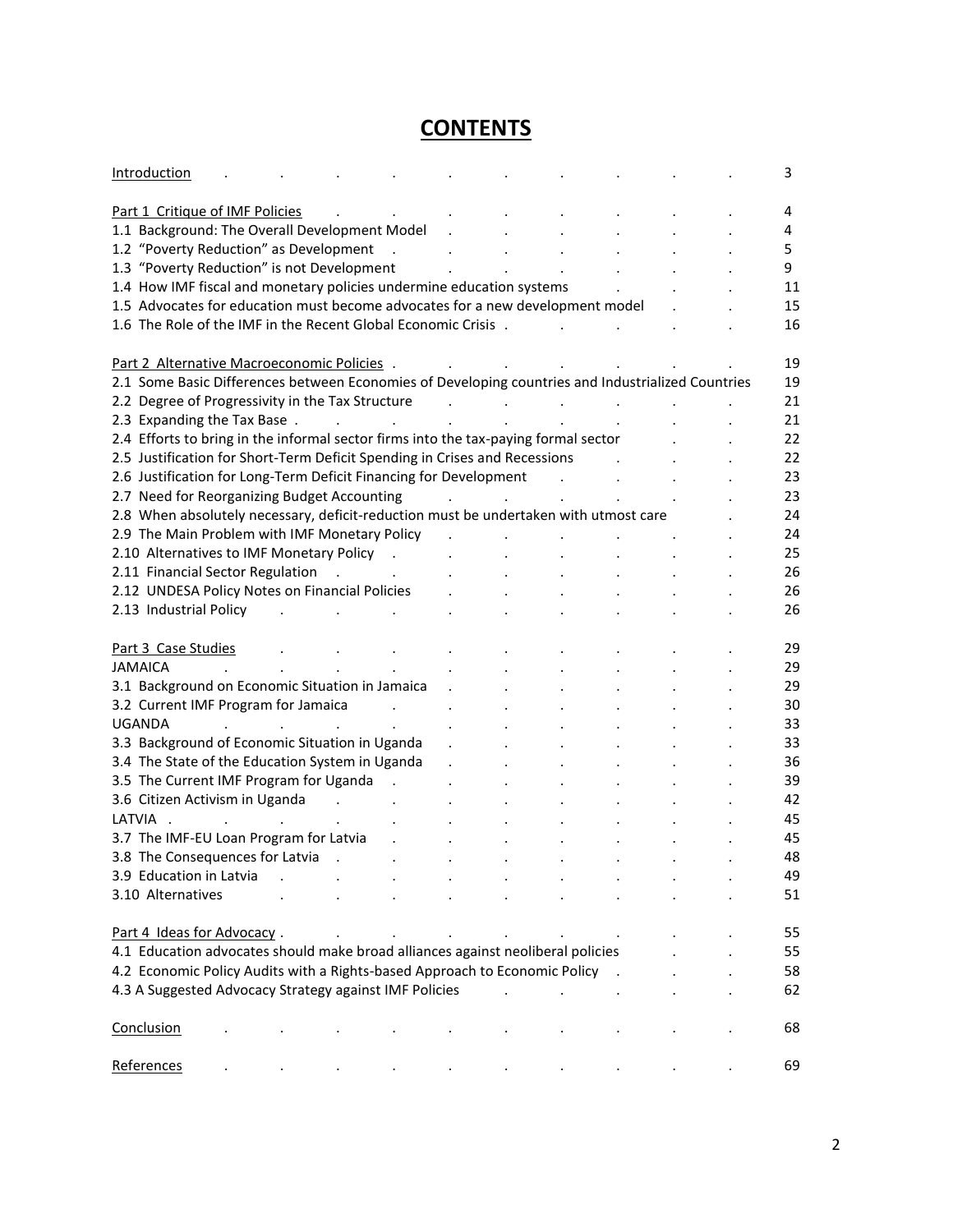## **Introduction**

A 2010 background paper prepared for the Education for All Global Monitoring Report 2011 examined the impact of the global economic crisis on national education financing and found that many lowincome countries (LICs) responded to the crisis by increasing their fiscal deficits in 2009 but began implementing harsh deficit-reductions in 2010 and projected even sharper reductions in 2011, with 60 percent of all LICs and 75 percent of African LICs targeted to cut deficits in 2010-11. The report concluded it will be vital that fiscal space is reopened and indeed expanded considerably, especially by setting higher deficit targets in International Monetary Fund (IMF) programs if countries are to reach Education for All (EFA) goals (Kyrili and Martin 2010).

According to UNICEF, low pay is a key factor behind teaching staff absenteeism, informal user fees being charged and the brain drain of qualified teachers from the teaching profession. In past economic crises, pay levels for teachers and health workers have fallen in real terms, adversely impacting children in high-poverty areas. Similarly, during the current crisis, UNICEF has reported that initial evidence suggests that real pay levels are falling. Comparing salaries of primary teachers and nurses in over twenty countries revealed that in 2009 many were already near the poverty line. Further, a desk review of recent IMF reports reveals that most countries were being advised by the IMF to cap or cut public sector wage bills in 2009-11 (UNICEF 2010).

The 2011 EFA Global Monitoring Report also found that about 40 percent of low-income countries with available data had cut education spending in 2009, and the global economic crisis has led to major threats to EFA goals and education. Among the threats identified are: greater stress on household budgets may be pushing children out of school; studies indicate that an additional 350,000 students could fail to complete primary school as a result of the crisis, with most likely to come from poor households; teacher motivation may have suffered as a result of real salary declines; and increased poverty and malnutrition will undermine learning and participation in school (EFA GMR 2011). Most troubling of all, however, the 2011 EFA Global Monitoring Report found that, "Fiscal adjustment is set to become the dominant theme in public finance," and that future fiscal consolidation could threaten progress in education.

Whatever the future direction of the global economy, it appears certain that prospects for reaching the Education for All goals in many of the world's poorest countries will remain less favorable for the five years to 2015 than they have been over the past decade. The report correctly warns about the unnecessarily harsh consequences for adopting IMF-type budget austerity at the wrong time: "The danger is that slower economic growth and fiscal adjustment will become self-reinforcing, with reduced spending undermining economic recovery, which in turn would limit revenue collection" (EFA GMR 2011). Education advocates should be aware that there are alternatives to adopting budget austerity during economic crises.

However, even before the global economic crisis struck in 2008, the controversial policies of the IMF had long been resulting in national budget austerity, cutbacks in education budgets, restrictions on increases to the public sector wage bills and teachers' wages, increased use of contract teachers, and other adverse effects on education financing, teachers and the quality of education in many developing countries. The amount of annual aid for education offered by international donors is volatile from year to year and often inadequate for enabling countries to fully meet their education financing needs. The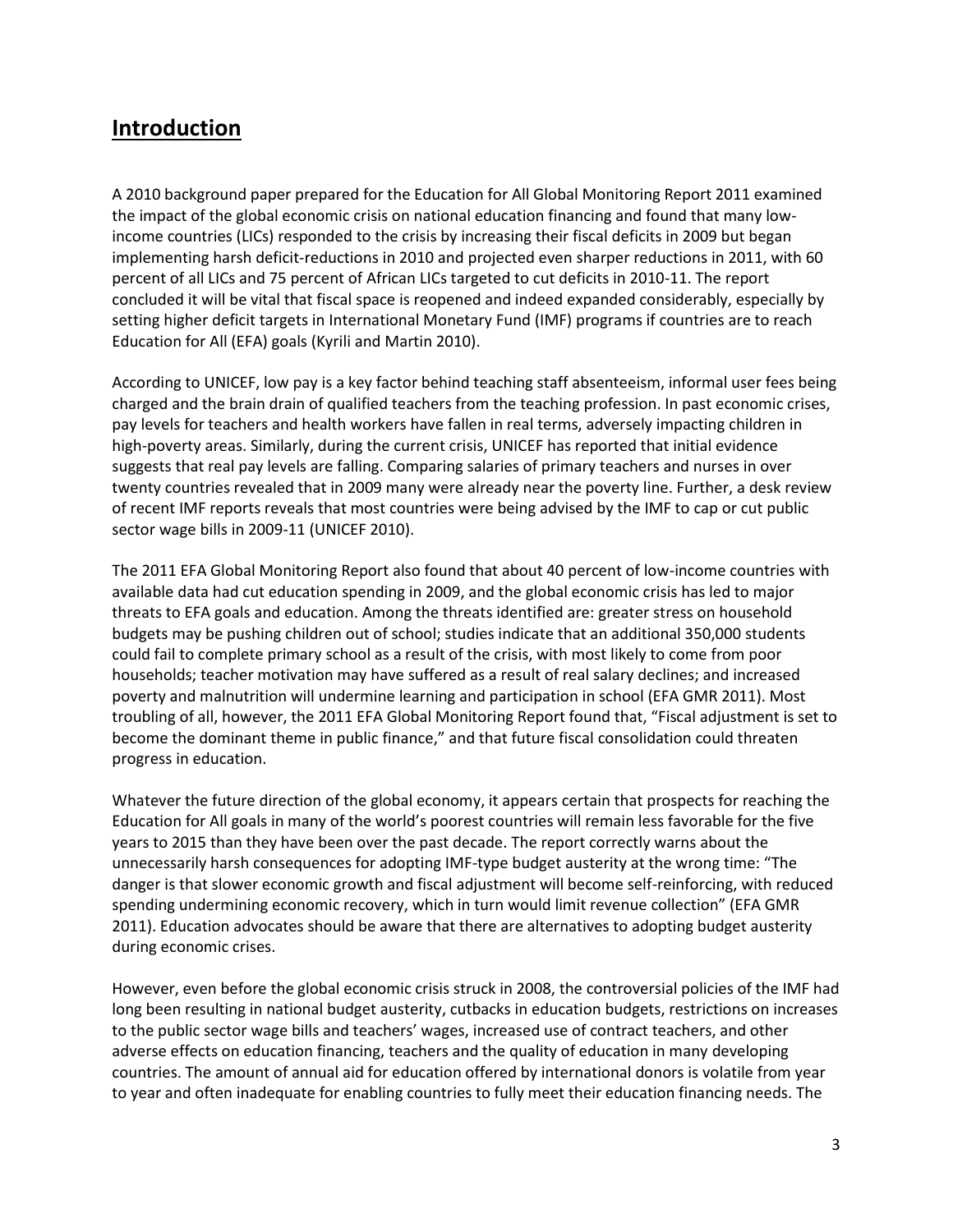2011 EFA Global Monitoring Report reminds education advocates that the EFA efforts around focusing so heavily on international aid sometimes deflects attention from the fact that government revenue is the main source of spending on education. Even in the poorest countries, the mobilization of domestic resources and decisions over the allocation of those resources through the national budget far outweigh development assistance in national budgets (EFA GMR 2011). The real questions for education advocates is why have the national budgets of so many countries remained so small and what has gone so wrong with the current development model that has undermined the ability of countries to more successfully increase their domestic tax bases? This report seeks to answer such questions.

This report suggests that education advocates must better understand the particular ideological approach of the current IMF policies and their impacts on national budgets and education budgets and learn more about viable possible alternative monetary and fiscal policy options which could enable higher levels of national and education public spending and increased long-term public investment in the underlying education infrastructure.

This report provides a critical review of how current IMF macroeconomic policy conditions and advice impact on the ability of borrowing countries to finance national education budgets, wages for public sector teachers, and how such policies affect the ability of governments to achieve the progressive realization of the Right to Education for their citizens. It then offers a review of other alternative more expansionary fiscal, monetary and financial policy options which could allow for greater mobilization of financial resources available for future education budgets. It examines three in-depth country case studies of current IMF loan programs in Jamaica, Uganda and Latvia. Finally, it offers a proposed advocacy strategy and framework for increasing public scrutiny of current IMF loan program conditions, widening the domestic national public debates about such policies, and enhancing public participation in discussions of possible alternative macroeconomic policy options for increasing financing for education.

# **Part 1 IMF CRITIQUE**

#### **1.1 Background: The Overall Development Model**

The discourse around the Millennium Development Goals (MDGs) includes related aspects that are also worthy of attention, such as the notion of "country ownership" or letting the recipient governments themselves decide how, where and on what to spend donor aid. It also raises related issues of transparency, anti-corruption, accountability to citizens and participation with civil society regarding the prioritization, management and spending of the aid. Many donors also include reforms to streamline procedures and increase the efficiency of public financial management and tax collection. Yet, while all of the above are useful, none of this goes farther to ask more basic questions such as why the countries need so much aid to begin with, or what has gone wrong with the current development model that leaves so many countries still so incapable of financing their own needs themselves.

Indeed, rarely do aid advocates seem to step back and think about the broader issues of national economic development at all. Like advocates for health or small farmers, education advocates often tend to stay within their comfortable and familiar education sector "silo" and neglect what is going on in the rest of the domestic economy. Yet such a narrow focus can lead to an inordinate focus on outside solutions, such as more foreign aid and the discourse of the MDGs. The fragmentation of foreign aid into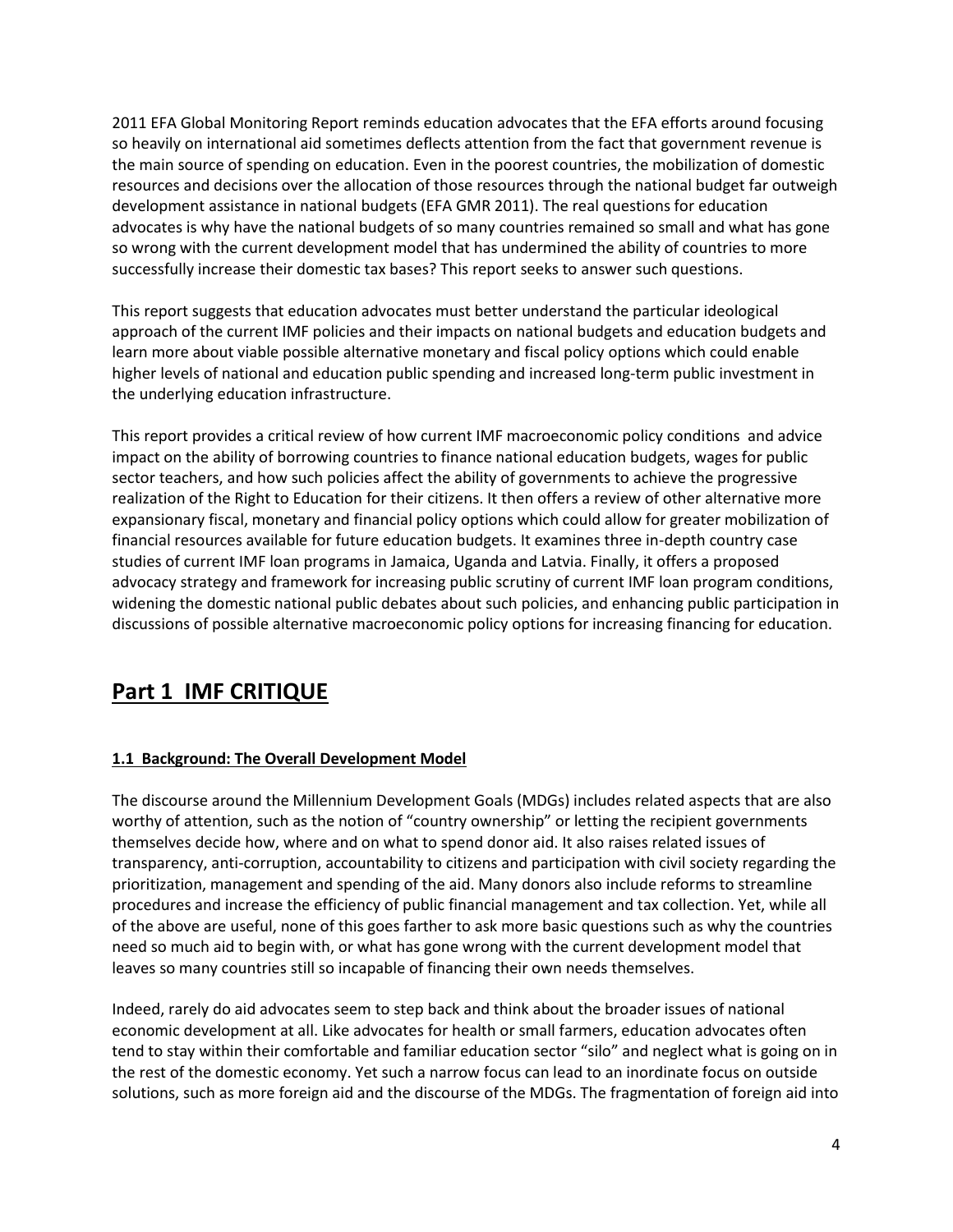hundreds of thousands of individual projects and programs run by international and local nongovernmental organizations (NGOs) across dozens of countries also facilitates this inability to see the forest for the trees, and can prevent advocates from asking the bigger questions which must be raised.

#### **1.2 "Poverty Reduction" as Development**

Part of the problem is that there are very few discussions about actual national economic development occurring anymore among education advocates or others in the foreign aid industry generally, as the recent couple of decades of "poverty reduction" discourse have replaced earlier notions of more conventional development economics. This has amounted to a profound shift in popular conceptions of "development" and our ability to gage whether aid is "working" or not over time. This shift has occurred partly as a result of the fact that the MDGs approach to focusing on poverty indicators coincided with the ascendancy of the free trade/free markets approach, which has informed the dominant development model in the last few decades. Such policies are embodied in a model known as the Washington Consensus, largely because the policies are enthusiastically supported by the international financial institutions, the World Bank and the IMF, based in Washington DC and their largest shareholder, the US Treasury Department.

These free market policy reforms of the Washington Consensus were introduced by the Reagan administration in the US and Margaret Thatcher's government in the UK in the 1980s, and are actually based on the earlier free trade theories of Adam Smith and David Ricardo, associated with the nineteenth-century school of classical economics, or liberal economics. When Reagan and Thatcher made these ideas popular again, they came to called neoclassical or "neoliberal" economic policies. During the 1970s there were two global economic recessions, a huge increase in imported energy prices following the creation of the OPEC cartel, and growing criticism of the heavily role of government in economic policies, which together facilitated Reagan and Thatcher bringing the neoliberal policies into political ascendancy in the 1980s. As the events of the 1970s led to a crisis of huge indebtedness for poor countries in the 1980s, Regan and Thatcher said that any restructuring of debts and new loans from the IMF would henceforth be conditioned on borrowing countries adopting a whole set of neoliberal economic reform policies. These were translated into a new neoliberal "development model" that militates against public expenditure increases, and has since come to be rigidly reinforced through the global foreign aid, finance and trade systems. Even though the policies were originally pushed by conservative governments backed by global financial investors, the basic policy thrust has gone largely unchanged by their predecessors, even by Democratic and Labor parties in the US and UK.

This policy approach was based on the claims that developing countries could achieve better and faster development through adopting rapid trade liberalization, financial liberalization, deregulation and privatization, and by governments taking a hands-off approach towards using industrial policies to build up their domestic industries.

Since the 1980s, such a policy thrust has become so established and entrenched in official aid circles that access to further donor aid and debt cancellation has continued to be conditioned on the satisfactory implementation of such policy reforms. Going even further than aid conditions, today the policies are also being enshrined into legal trade agreements at the World Trade Organization (WTO) negotiations and increasingly through the proliferation of bilateral and regional free trade agreements (FTAs) and bilateral investment treaties (BITs) among rich and poor nations.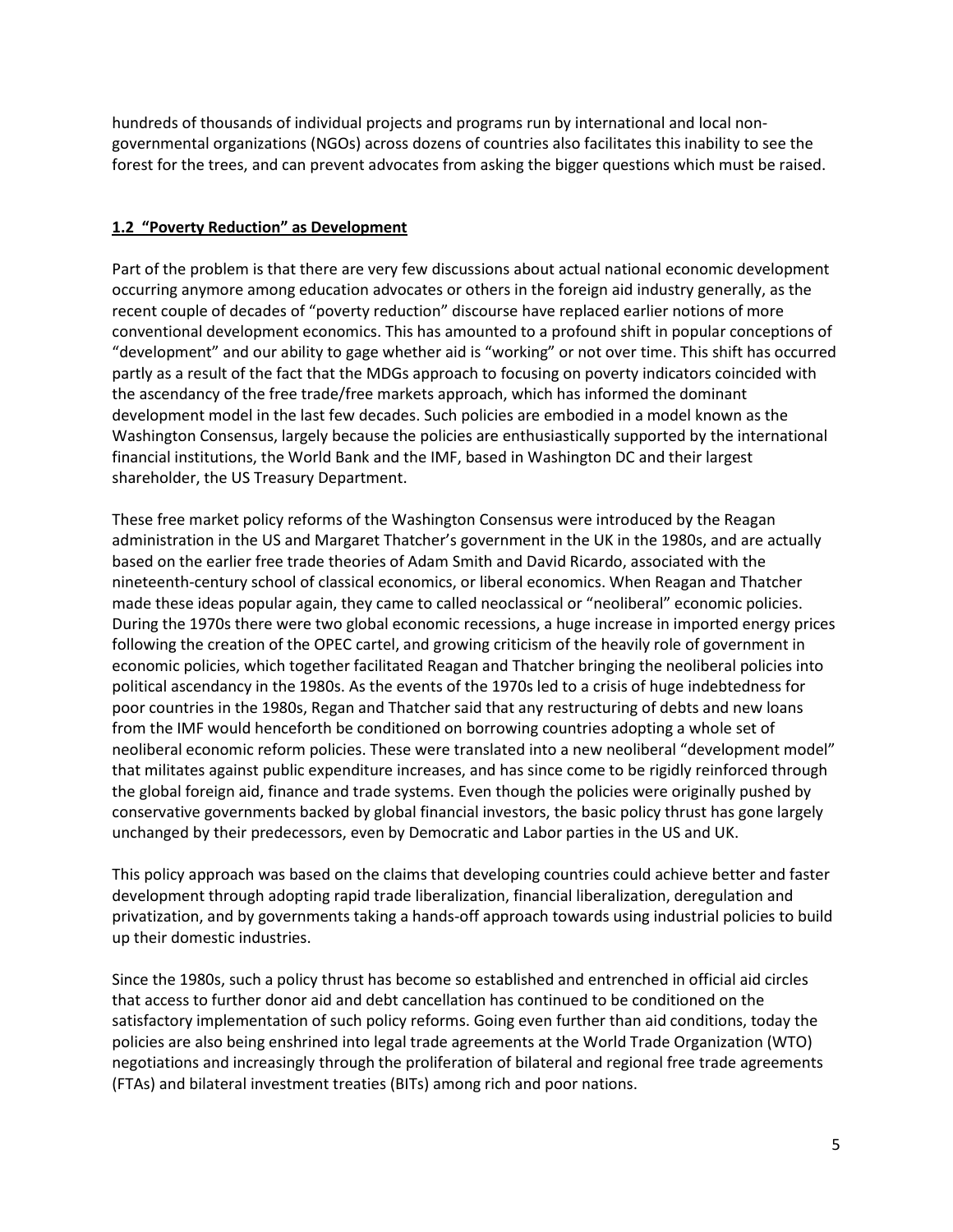As a new development model for poor countries introduced in the 1980s, the Washington Consensus policies replaced earlier more successful approaches that had included industrialization and the Keynesian full-employment agenda of the 1950s, 1960s and 1970s, which had involved a much more pro-active role for "developmental states" that provided the kinds of industrial policies which had historically been used by most of the rich countries to build the productive capacities of their domestic industries over the last few centuries (Chang 2002; Reinert 2007; Robinson 2009). Central to this historical approach to economic "development" was the idea of industrialization, or that process by which countries make profound transitions in their productive capacities, moving away from producing only primary agricultural commodities and extracting natural resources towards building manufacturing and services industries with increasingly higher technological sophistication and value-added over time. The idea was to create increased levels of productive employment as a way out of poverty, to avoid dependence on just a few low-level commodities by diversifying the economy and building up the domestic tax base over time so countries could increasingly finance their education and other needs by themselves. After all, the rich countries in the Organization for Economic Cooperation and Development (OECD) are regularly referred to as the "industrialized countries" for a reason, and yet these basic notions have been all but eliminated from the "poverty reduction" discussion of today.

The idea of industrialization, along with its corollary of Keynesian full employment goals and large public investments in agriculture and the health and education infrastructure, was jettisoned from the official aid agenda in the 1980s with the onset of the Washington Consensus approach, which in contrast calls for minimal government intervention and maximum freedom for market forces. By the 1990s, the idea that states should play a pro-active role in supporting the development of domestic industry had become decidedly unfashionable in capitals of the major foreign aid donor countries. Rather than focus on "national" economic development, the new mantra became "integration with the global economy" as the route to development. Micro-credit to enable individual villagers to become entrepreneurs in the free market had become acceptable and trendy, but full-blown industrial policies by governments to create employment, support technological advancement and new industries and build up the tax base had been taken off the radar. The terms associated with essential policy tools such as "trade protection", "subsidies", "capital controls," "technology policy" and other forms of "industrial policies" by governments came to be met with derision and disdain, thus even today few in the aid industry will mention them.

By the early 1990s, the Washington Consensus approach had totally replaced such earlier pathways to development, with its overriding idea that if poor countries simply cut their budget deficits and keep them under control, raised interest rates if necessary to get inflation down and keep it down, privatized, deregulated and opened their trade and financial accounts to the global economy, they would be rewarded with higher economic growth and spontaneous development. Because of this belief that the "unfettered market" would solve everything automatically, the aid industry had only to concern itself with temporarily ameliorating the suffering and focusing on basic human needs. This reduction of the purpose and role of foreign aid led to the more narrow focus on social indicators and the logic of the MDGs. It came to be presumed that the "magic of the marketplace" would take care of everything else. In the realm of education, this included a shift from public education systems to private providers at market prices. Today these ideas have become so widely accepted they are ubiquitous, like the air one breathes or the ground on which one walks, they are not even thought about in the conscious mind. They have become the backdrop in the current MDGs discussions, and the education-related MDGs.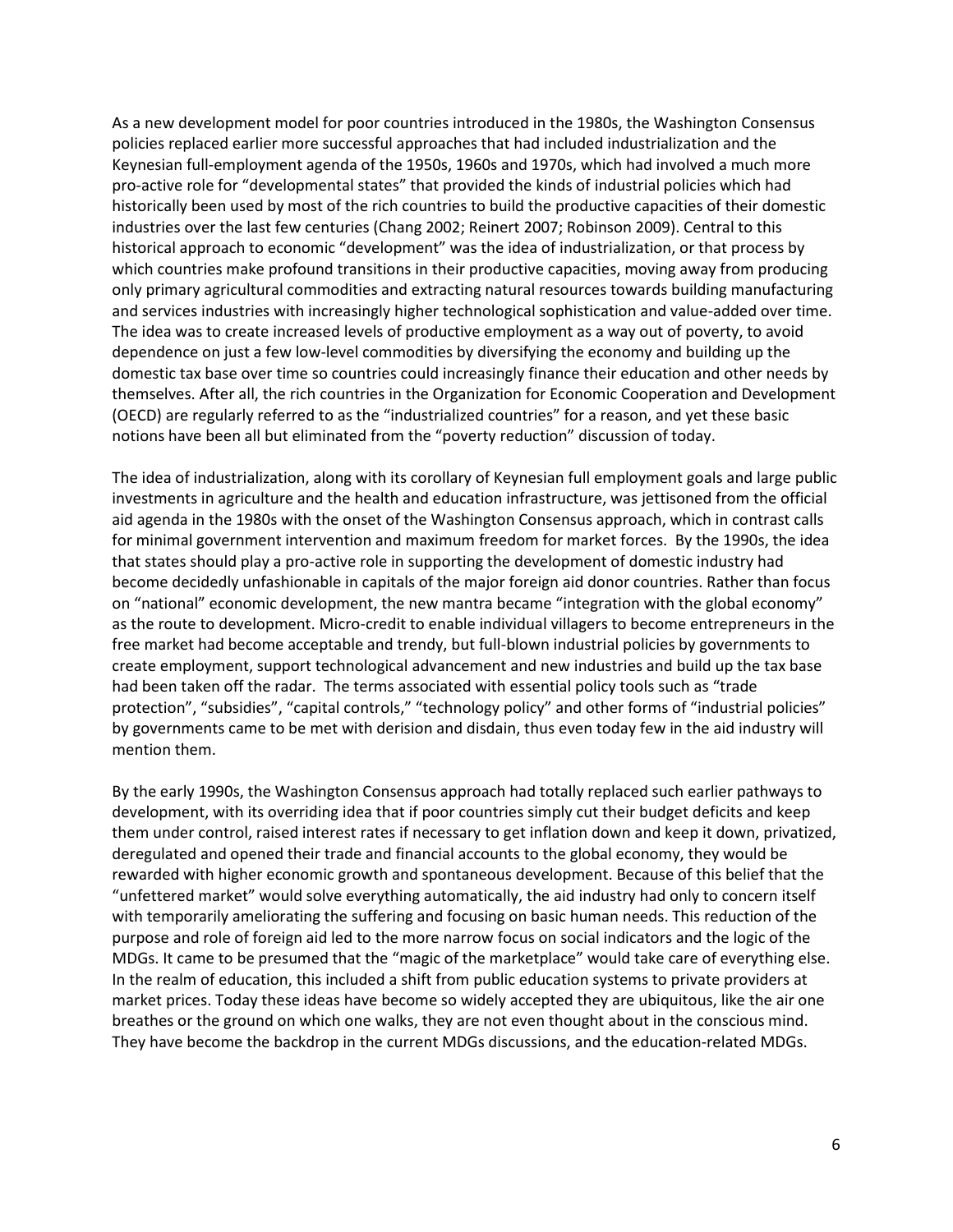For the younger generation of aid advocates, this is the only world and the only discourse they have ever known, making it exceptionally difficult to juxtapose the Washington Consensus approach against earlier understandings of "development".

The only catch is that such successful economic development has not happened the way it was promised by proponents of free trade and free markets. Instead, the record has shown that by themselves, markets cannot determine the direction of development, and cannot deliver growth and redistribution, job creation or social protection. By 2003, the failure of the Washington Consensus approach to create jobs, diversify economies, facilitate the shift from primary agriculture into manufacturing and services industries and build the domestic tax bases was becoming increasingly evident, leading Mark Malloch-Brown, then-administrator of the United Nations Development Program, to call for a reaffirmation of the role of the state in development policy: "Market reforms are not enough. You can't just liberalize; you need an interventionist strategy" (UNDP 2004). But such insights fell on deaf ears in the official donor aid community, where a nearly religious belief in free trade and free markets still goes largely unchallenged.

However, an increasing number of important studies over recent years, such as UNCTAD's 2006 Least Developed Countries Report, have called for a "paradigm shift" away from the Washington Consensus approach and a reconsideration of the usefulness of industrial policies for building the domestic tax base, facilitating industrialization and increasing public investment (UNCTAD 2006; see also UNDP 2005; UNIDO 2009; UNDESA 2009).

The use of industrial policies, in which the government temporarily supports the emergence of new industries with publicly-financed research and development (R&D), in acquiring new technologies, with subsidies, trade protection, subsidized credit, and other mechanisms, sometimes for decades at a time until they become competitive in international markets, had long been part of mainstream development economics until it came under sustained attack from advocates of free trade and free markets in the late 1970s and 1980s. Critics of industrial policies argued that they had not worked and indeed could not work because government failures were always worse than market failure. They advocated that we should forget about industrial policy or for that matter any other policy interventions by governments to solve problems of development, and instead focus on creating free markets and greatly reducing the role of the state to that of a light regulator, if at all.

These critics were certainly correct in pointing to some very unsuccessful instances of industry policy in developing countries. But they were selective in their criticisms and ignored successful cases (Robinson 2009; Naude 2010). Furthermore, the critics did not account for why industrial policies had worked so well in the US, Europe and East Asia but failed so badly in Africa and elsewhere. Instead, they just tossed out the baby with the bathwater and took the whole discussion of industrialization off the table.

The rise of the doctrine of free markets and free trade was partially enabled by some of the high-profile failures of previous attempts at industrialization in developing countries from the 1950s through the 1970s. Particularly in Africa and Latin America, many industrial policies used by governments to support and protect infant industries failed because they were used inappropriately, with poor sequencing, and were often driven by political considerations, nepotism or corruption, and not by economic analyses or strict efficiency grounds. In the cases of Latin America, often the industrial policies were kept in place too long, and were too inwardly focused on small domestic markets, neglecting the need to develop international competitiveness. In contrast, the structures of the political economy in several East Asian countries included institutions that tended to enforce stricter rules for which industries got subsidies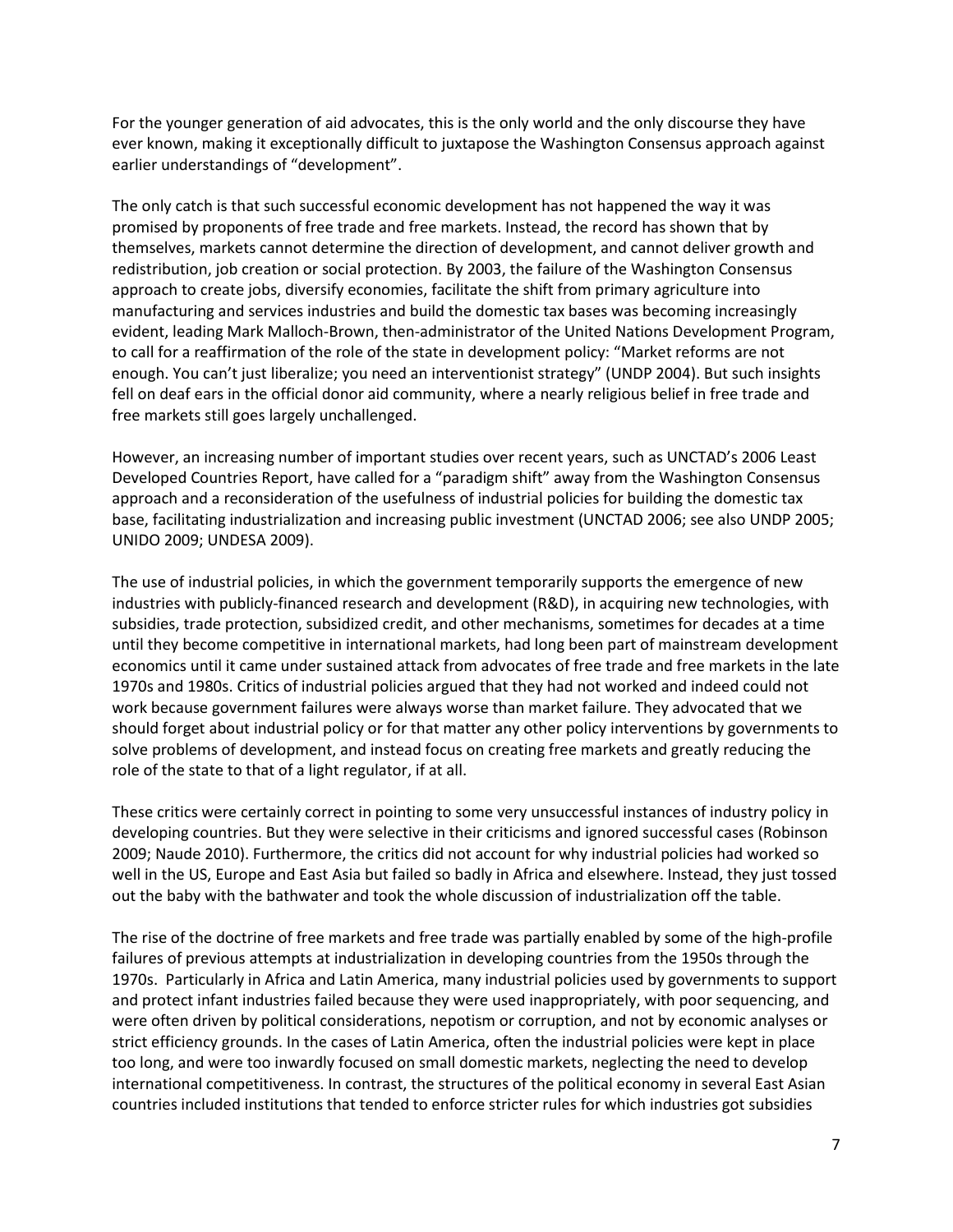and trade protection, and which got cut-off from them when they failed to meet performance targets (Chang 2005; Robinson 2009; Naude 2010). Yet, crucially, this history says more about how industrial policies should be done, not if they should be done.

This ideological shift from the pro-active use of government policies to support industrialization towards a greatly reduced role for governments since the 1980s was equally dramatic in the universities. Important foundations, research institutes, think tanks and corporate textbook publishers began to reflect the new ideology of free markets, which eventually had a profound effect on the university curricula. Many economics departments and development studies programs largely eliminated over time the history of the extensive use of industrial policies by the rich countries over the last few centuries, from the time of Henry VII in England in 1485 through the successful East Asian industrialization of the last 50 years, because it conflicted with the precepts of the new ideology. Instead, many students of economics and development in the last few decades have only been taught neoclassical free trade theory and the efficient market hypothesis. Increasingly, students of economics only get taught mathematical models in the pursuit of elegant equations that are entirely devoid of the messiness of real-world contexts or "externalities" such as politics and the facts of history. Indeed, many of today's central bankers and finance ministry officials throughout the developing world, who have gone to school at elite universities in the US and Europe, have tended to only learn neoclassical economic theory and returned home to try to implement it, even though such theory stands in stark contrast to what the rich countries actually did to industrialize successfully.

As the Norwegian historian of economic policies, Erik Reinert (2007), has lamented, there is no discipline called the History of Economic Policies; instead, students learn quite well what Adam Smith said England should do, but they learn virtually nothing about what England actually did. Others, such as MIT's Alice Amsden (2001) and Cambridge's Ha-Joon Chang (2002), have attempted to resurrect this forgotten historical record, but today they are up against two or three generations who have only learned neoclassical free trade theory. Nobel Laureate Joseph Stiglitz (2003) has advised developing country officials to similarly go back and learn this forgotten history: "Don't do as the US tells you, do as the US did." The loss of this history and the removal of these fundamentals of development economics transforming economies from primary agriculture into manufacturing and services—from the questions of foreign aid today presents the major challenge for education advocates. If today's students actually learned the history of industrial policies used successfully by the industrialized countries, perhaps education advocates and others would have a different view of development and how to enable countries to finance more of their own education needs themselves.

The subsequent record has shown that countries such as China, to some extent, India, and regions such as East and South-East Asia, which did not adopt or fully adopt the Washington Consensus approach, have successfully diversified their economies with manufacturing and services industries during the last few decades and have built up their domestic tax bases and managed to significantly reduce poverty levels, particularly in urban areas, by adopting pro-active strategies towards employment creation and industrialization. While these successes have driven the aggregate global poverty levels down; not every region or country has recorded such progress, and there has generally been less poverty reduction and economic development in many other countries which that did adopt Washington Consensus policies. By 2000, some 45 developing countries had per capita incomes below those of ten to 25 years earlier, as did more than 20 transition countries (UNDP 2002). The 1980s and 1990s for developing countries were characterized by declining economic growth rates as compared to 1960-1980 (CEPR 2005). In fact, according to United Nations and World Bank data, the absolute number of poor people has gone up in several countries in sub-Saharan Africa, Latin America, the Middle East and Northern Africa, as well as in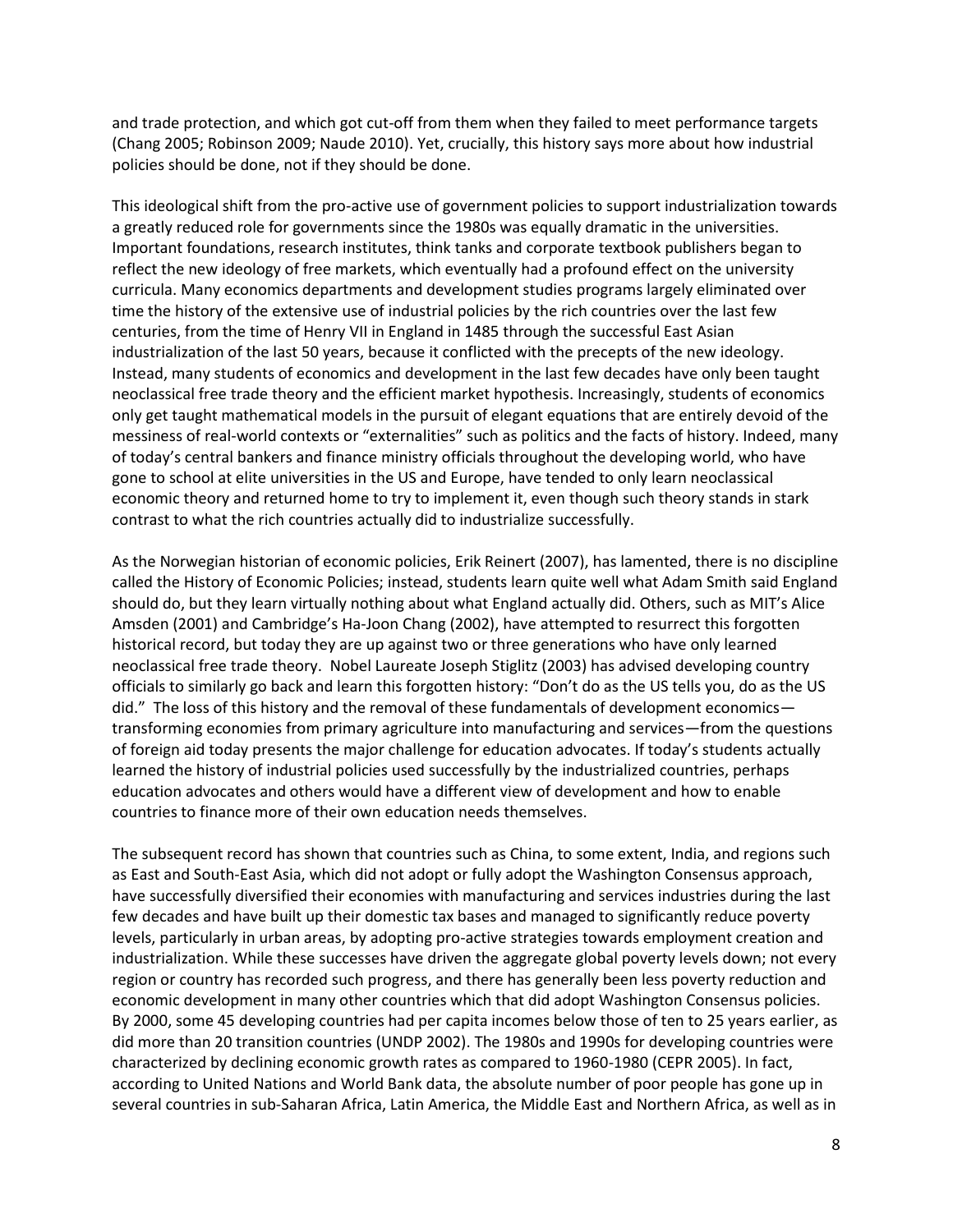Central Asia which adopted the Washington Consensus approach. Although some of these countries have registered high economic growth rates, this alone has not translate into successful development: Where some economic growth has occurred in developing countries, particularly the least developed countries, it has often been tied to price increases in global markets for their commodity exports—but has rarely translated into poverty reduction or national economic diversification into manufacturing and services that create bigger tax bases. This has been especially the case when higher growth rates have been concentrated in extractive industries (mining, logging, fisheries), which has not resulted in much job growth or structural change in productive capacities. Additionally, high or rising inequality within countries has undermined the potential poverty-reducing effects of growth where it has occurred (UNDESA 2009; Chen and Martin 2008; Mekay 2004).

#### **1.3 "Poverty Reduction" is not Development**

If education advocates ask what the basic indicators of economic "development" had been a few decades earlier, and for much of the few preceding centuries, common understandings would have looked to employment and diversification and technological upgrading of production. The kinds of key questions asked were: Are there more jobs and domestic companies in the formal sector (contributing to the tax base) than there used to be? Is the level of public investment as a percent of GDP in health, education and transportation infrastructure by the government increasing or not? Is the level of workers' wages as a percent of GDP increasing or not? Are there core labor rights of unions and minimum wages being enforced or not? Is the economy diversifying and moving from primary agriculture and extractives into new manufacturing and services industries or not? However, not only are these kinds of questions no longer being considered in many foreign aid circles, but if asked, the track record of many countries shows that the answers in many cases would be "no" (NLGS 2010; ILO 2008).

Today's "poverty reduction" discourse and the high-profile focus on getting more foreign aid for achieving the MDGs has created a great amount of confusion. For over a decade the IMF and World Bank have claimed they have moved away from their "structural adjustment programs" that had characterized the early Washington Consensus policies, and indeed, the institutions changed the names of their structural adjustment loans to now include the words "poverty reduction" in the new titles. So much of the rhetoric shifted away from "Washington Consensus" and "post-Washington Consensus" that even many critical NGOs started to accept this. However, an examination of the current policy advice and loan conditions coming out of the IMF and World Bank show that the same Washington Consensus policies remain intact (Rowden 2010). But the really important shift in the official discourse that has occurred over the years is from "development" to "poverty reduction", and it is incumbent upon education advocates to question this. For those engaged in such rhetoric, it is almost as if "poverty reduction" has come to mean the same thing as "development". If we do not have a working definition of development that includes the transformative process of industrialization over time, then what is "development"? Is a country with improved human development indicators or that achieves the MDGs therefore "developed"? Here the dominant "poverty reduction" discourse presents an important dilemma. Some countries have scored some improvements on their poverty indicators, but can we say that countries are "developing" successfully if they are not also increasing their levels of formal sector employment, if workers are not earning higher wages, if there are not more domestically-owned companies engaged in increasingly diverse and productive activities, and if the tax bases are not growing? Arguably not. But then again, the problem is that so few education advocates and others in the aid community are even asking (Rowden 2011).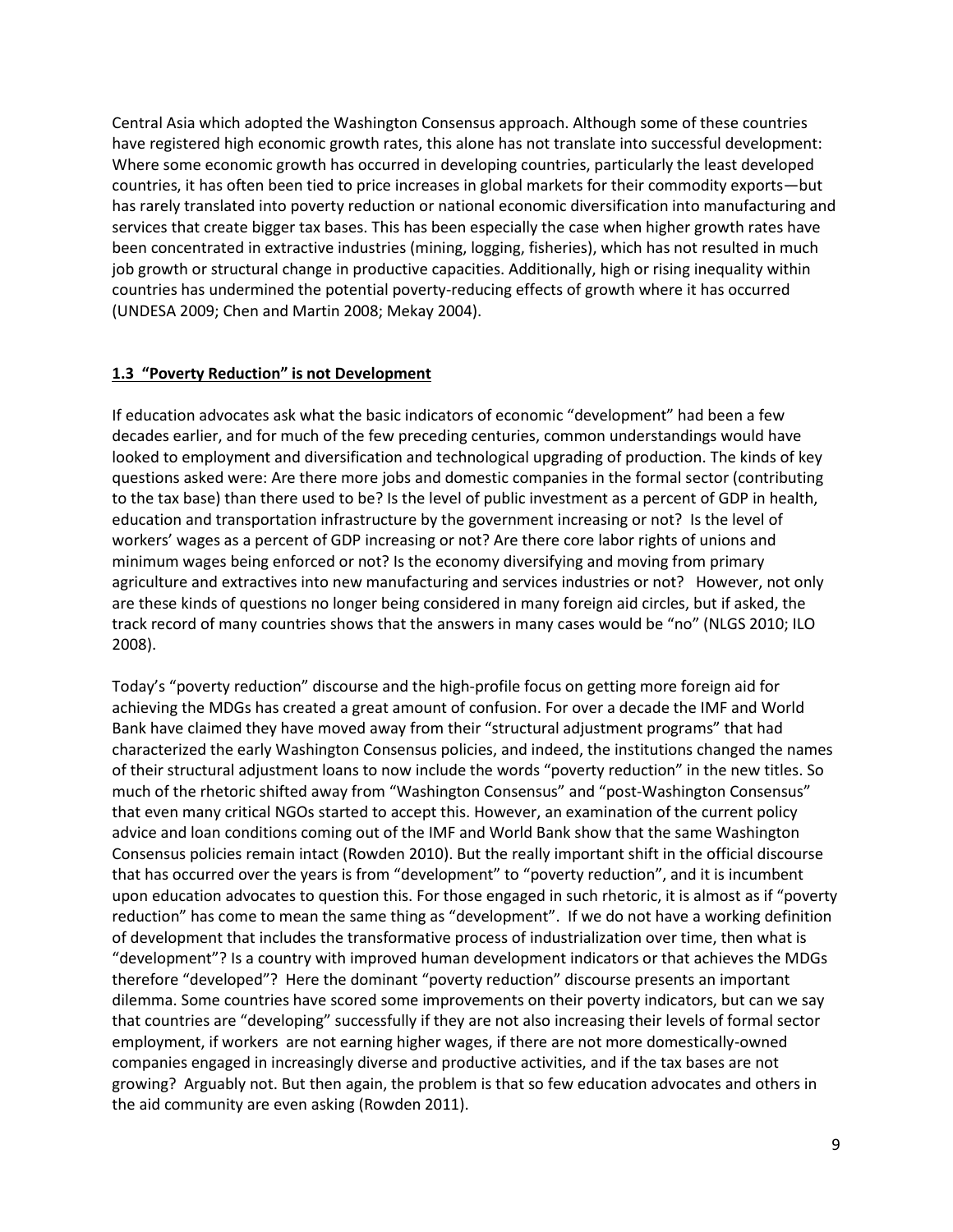There are, however, some interesting new cracks in the sanctity of the Washington Consensus policies, not least of which was offered by former Chairman of the US Federal Reserve, Alan Greenspan, who in 2008 conceded, "I was wrong" about the efficient market hypothesis, which suggests that banks and financial institutions would not engage in excessively risky over-leveraging out of a sense of self-interest, thus there was no need for government regulation of the financial sector (Andrews 2008).

In the wake of the recent financial upheavals, research has shown that those countries which went against IMF admonitions and used some type of capital controls actually weathered the crisis much better than those which had adopted the Washington Consensus doctrine of liberalized open capital accounts. To its credit, even the IMF has conceded such in recent staff papers that have found there may be some efficacy to such state intervention after all, something which would have been dismissed as pure heresy just a few years ago (Ostrey 2010; Subramanian and Williamson 2009).

Equally compelling was former US President Bill Clinton's recent remorseful apology about having pushed premature trade liberalization on Haiti. Decades of inexpensive imports, especially rice from the US, have destroyed local agriculture as domestic companies could not compete against the floods of cheaper imports. As too many poor people opt to buy the cheaper imports, domestic companies go out of business. Such pre-mature trade liberalization policies have left impoverished countries such as Haiti unable to feed themselves and shifted many former food exporting countries into net food importers today. While those policies have been criticized for years in certain circles, it is becoming clear in places like Haiti and elsewhere that lowering trade barriers too much only exacerbated hunger and actually set back economic development.

In March 2010, Clinton, now UN special envoy to Haiti, publicly apologized for having championed the free trade policies that destroyed Haiti's rice production. In the mid-1990s, his administration along with the World Bank conditioned access to foreign aid on Haiti dramatically cut its trade tariffs on imported US rice. "It may have been good for some of my farmers in Arkansas, but it has not worked. It was a mistake," Clinton told the US Senate Foreign Relations Committee. "I had to live everyday with the consequences of the loss of capacity to produce a rice crop in Haiti to feed those people because of what I did; nobody else" (Katz 2010). Unfortunately, while these fundamental lessons obviously extend far beyond Haiti, and far beyond agriculture, the idea that industrial policies such as trade protection may actually be useful for promoting jobs, domestic companies and economic development still remains lost on many official donor agencies, and among many of those currently engaged in debates about how to improve domestic education financing.

As with the whole set of Washington Consensus policies, the simple idea that rapid trade liberalization at all times and in all places is good has taken on a life of its own and become enthroned as an end in itself, and unqualified free trade theory has come to deeply influence foreign aid development policy. Yet such rapid, across-the-board, premature trade liberalization in Africa, Latin America and elsewhere since the 1980s has in fact led to the destruction of many existing industries, particularly of those that were at their early stages of development, entailing massive job losses without necessarily leading to the emergence of new ones. The free trade mantra dictated that if early-stage manufacturing industries in developing countries needed trade protection or subsidy support from their governments, then they were inefficient and not cost-effective, and amounted to a drag on public expenditure. The free trade rule of the day had become: if an industry cannot survive global market competition on its own without government support, it deserved to go out of business. This is what students are still being taught today. And it is entirely ahistorical. The crucial fundamentals of 500 years of development economics history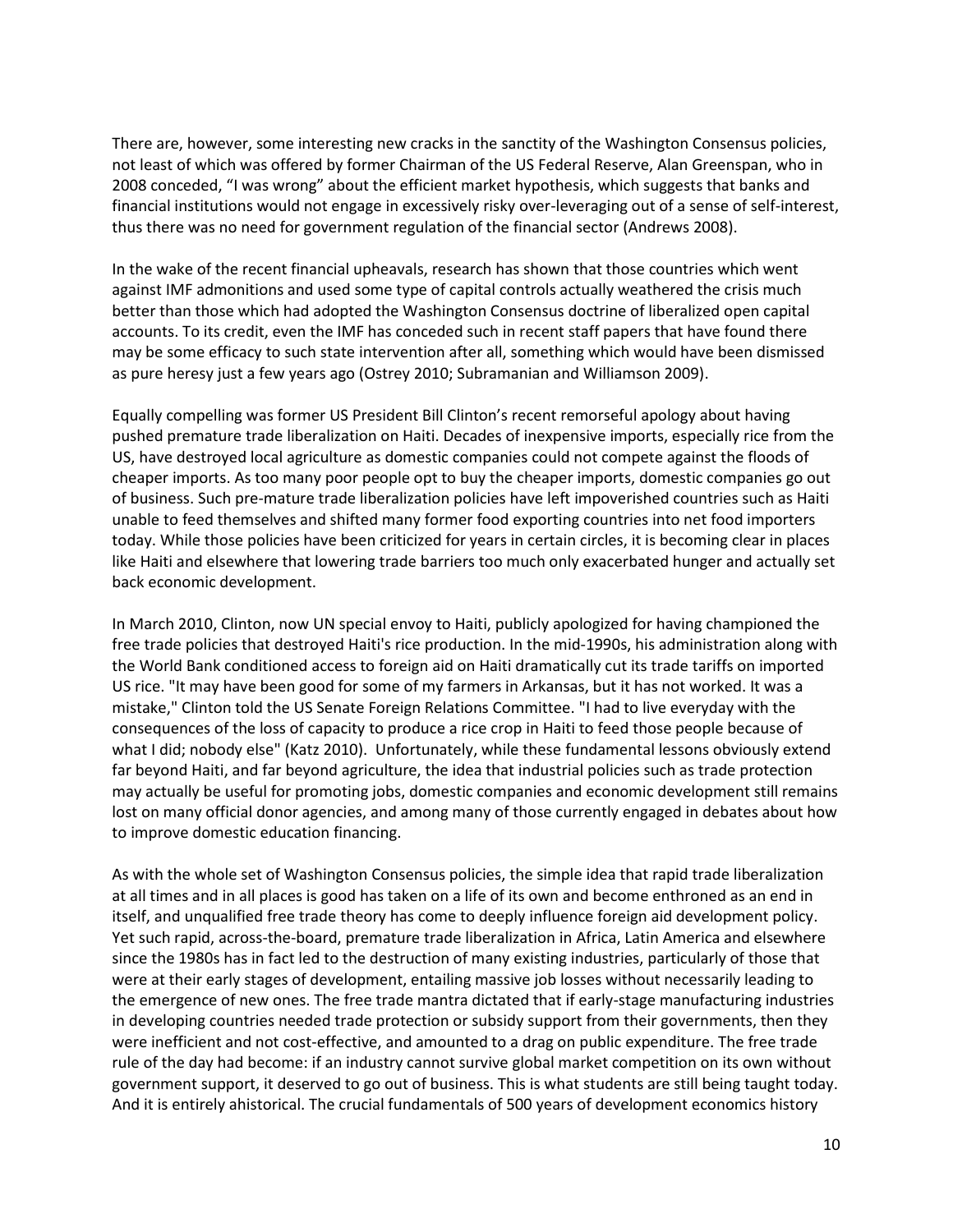have been lost. As Reinert (2007) reminds us, today's free markets doctrine wholly neglects the simple idea that economic development is a transformative process over time, which involves essentially learning by doing over time, and there is a stage in that process when it is better to have an inefficient industrial sector than no industrial sector at all. Government policies should facilitate that learning process. If a sector is inefficient, the thing to do is to help it become more efficient, not wipe it out.

According to some estimates by the United Nations Conference of Trade and Development (UNCTAD 2005), total income losses for sub-Saharan Africa from premature trade liberalization amounted to US\$270 billion over the past two decades – more than the total foreign aid received by the region. In striking contrast, the newly-industrializing economies in China, India and East Asia have taken a much more gradual and selective path to trade liberalization, much like Europe, Japan and the US did in previous centuries, as part of a long-term industrial policy in which trade protection is lowered for certain industries –only after they had reached a certain level of industrialization and development when firms were in a position to compete internationally (Jomo and Reinert 2005; Stigltiz 2003; Chang 2002; Amsden 2001).

The UNCTAD report echoed the findings of many of other major United Nations and academic studies in raising concern about the failure of the Washington Consensus policy approach to achieve successful development outcomes in terms of increasing employment, increasing the numbers and diversity of domestically-own firms in the formal sector (that pay taxes), increasing the size of the tax base, or the levels of long-term public investment as a percent of GDP (Ibid.).

Rather than diversifying their economies, industrializing and growing their tax bases, the current free trade model encourages poor countries to stick to exporting a few primary commodities and raw materials, but this has tended to trap countries into low levels of development and constantly prioritizing the use of their domestic productive resources (including labor) for producing exports and generating an external surplus to be used for repaying foreign creditors, while reducing the left over resources that could otherwise be directed towards building domestic demand and domestic productive capacities (Kregel 2009). Consequently, many developing countries have been characterized by lingering high levels of high unemployment and under-employment, high illiteracy rates, a lack of economic diversification and development, and insufficiently small tax bases which cannot adequately finance public education or other needs. The result has been worsening education outcomes amidst dilapidated public education infrastructure. Simply calling on donors to give more aid to supplement the education budgets does not fix this overarching problem.

Under these conditions, countries will clearly remain incapable of financing their own education needs. Therefore, global education advocates should see that they have much more than just an "education sector financing problem", they have an entire "development model" problem.

#### **1.4 How IMF fiscal and monetary policies undermine education systems**

In recent years, education advocates and donors alike have increasingly recognized this need for greater education financing, and launched donor-led initiatives such as the Education for All (EFA) and Fast-Track Initiative (FTI) efforts. Additionally, the aid recipients are also expected to devote greater share of their domestic resources towards such efforts, which will require scaled-up levels of public investment as a percent of GDP. There is reason for concern, however, that countries will be unable to do this now for the same reasons they have chronically underfunded public investment for much of the last 30 years: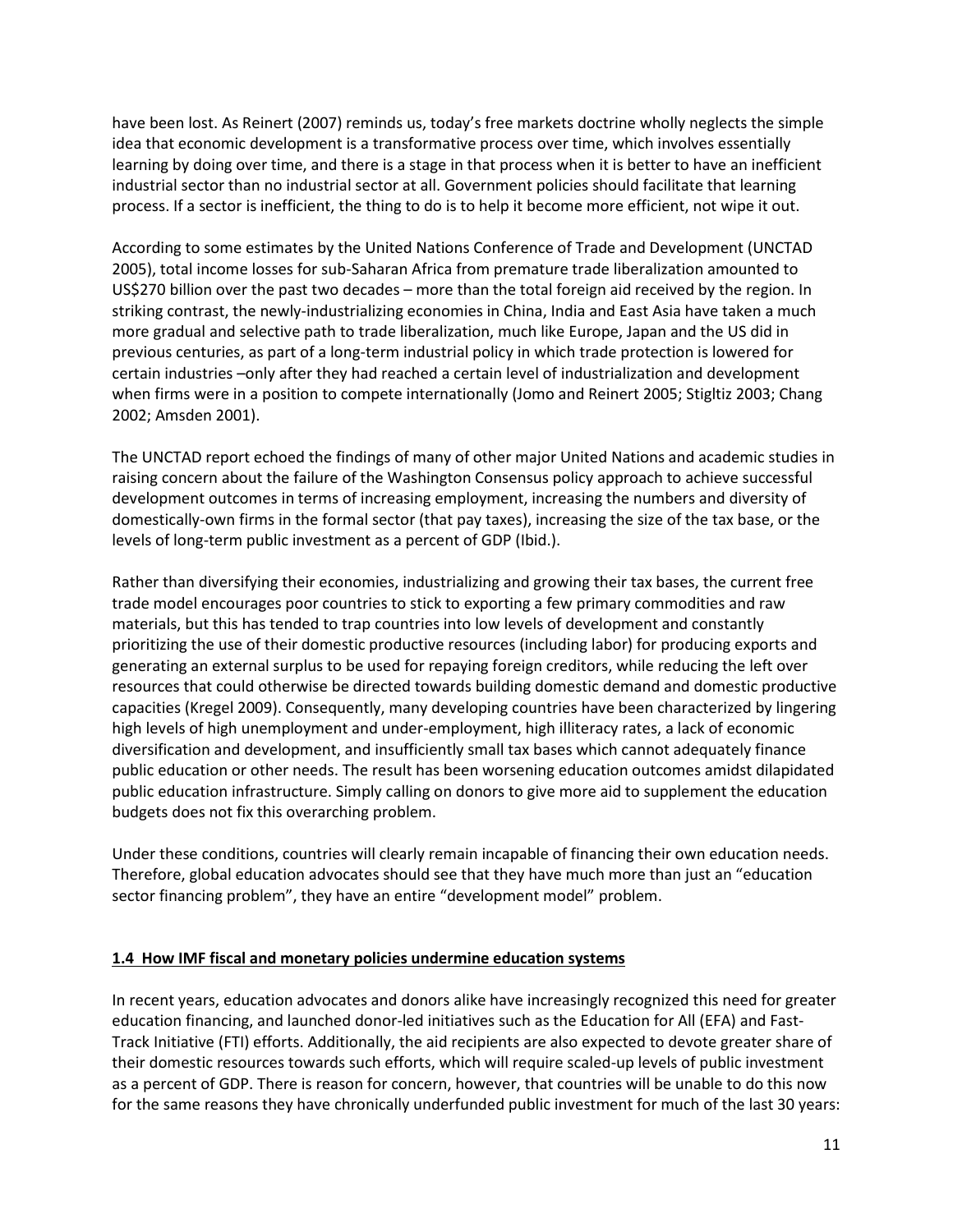to stay in compliance with the conservative policy orthodoxy of the IMF, which has been based on strict notions of fiscal balance (low budget deficits) and price stability (low inflation). These two policies relate to an important subset of the Washington Consensus policies, and are often set as binding conditions on loans from the IMF. In turn, aid from other donors is often tied to compliance with these IMF policies.

Although the IMF was originally designed to assist countries in the post World War II-era with managing their fixed exchange rates by providing funds and technical advice to countries with trade deficits, its role changed when developed nations moved away from fixed exchange rates in the 1970s. With the inception of the "Third World debt crisis" in 1982, the IMF was charged with a new mission of crisis management in developing countries, and in conducting the surveillance, financial and technical assistance. That assistance with policies, however, was informed by the Reagan and Thatcher governments in the early 1980s and their strong belief in the school of monetarism within neoclassical economics, which believes low deficits and low inflation are the most important goals. Like other Washington Consensus policies, these "tight" fiscal and monetary policies came into ascendency during the 1980s and today go largely unchallenged, particularly among other rich donor countries which first look to IMF approval before giving aid each year. This "signal effect", in which other donors defer to the assessments of the IMF, give the institution tremendous leverage and power over aid-dependent borrowing countries. Central to the IMF's policy approach is to condition access to future aid and debtrelief on achieving key fiscal policy (balanced budgets or very low budget deficits) and monetary policy targets (low inflation or so called "price stability").

Since these conditions were first implemented in many developing countries in the 1980s, the IMF loan requirement for fiscal balance compelled governments to cut public expenditures, often with little regard for the composition of government expenditure. In most cases, the budget was brought to a balance or even surplus by cutting long-term public investment rather than by raising taxes. Consequently, there were precipitous declines in public investment in the early 1980s in both Latin America and Africa, the two regions which experienced growth slowdowns. Public investments have generally declined in Latin America since the debt crisis starting from around 1982, while the collapse in sub-Saharan Africa during the early and mid-1980s was reversed slightly before the decline continued, more gradually, in the 1990s (IMF 2004). The situation was made worse by the fact that declines in public investment were not matched by increases in private investment, as had been promised, largely because of the other IMF policy seeking price stability (low inflation).

Focusing on price stability was supposed to have created favorable conditions for private investment, capital inflows and exports, which should have spurred growth. However, both public and private investment has been adversely affected by the orthodox macroeconomic policy framework of the past three decades, which has been focused on achieving low single-digit inflation rates (about 5 percent), financial sector deregulation and the opening of the capital account, all of which usually involved raising real interest rates (UNCTAD 2006). This can undermine the education goals of education advocates because high interest rates slow everything else down: They make credit less affordable for domestic industries, which are then less able to generate higher levels of productive capacity, employment and GDP output, and thus, tax revenues, than otherwise could be the case under more expansionary fiscal and monetary policy options. This deprives governments of higher levels of tax revenues for both recurrent expenditures and crucially, for long-term public investment as a percent of GDP. As this continues over time, the chronic lack of public investment generally, and in education systems in particular, can cause serious deterioration in education outcomes. In many cases this has been going on for 20 or 30 years, so by today the cumulative effect has been disastrous for public education financing.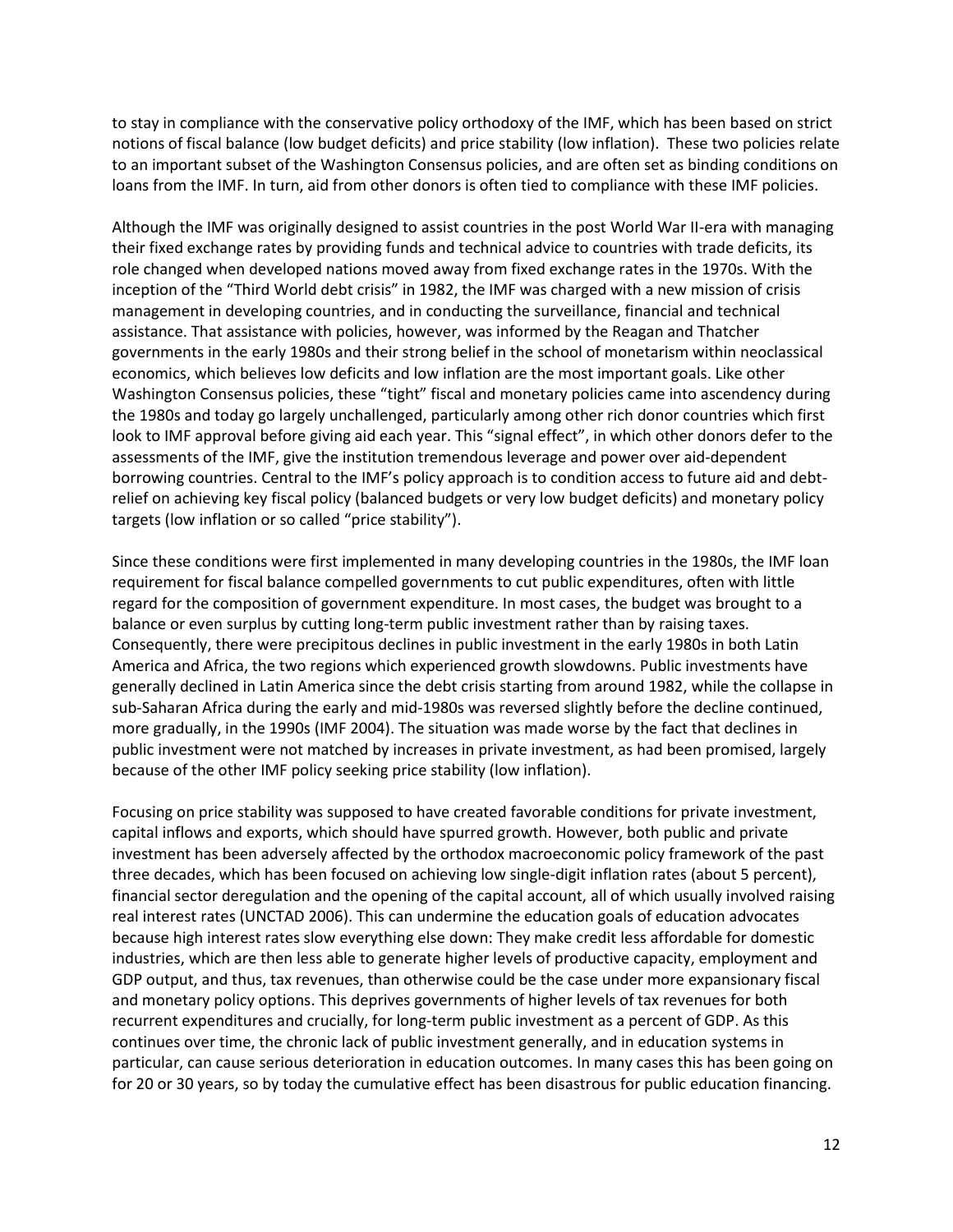Consequently, recent decades have been characterized by fiscal and monetary policies that have prioritized fiscal balance and low inflation in the constant short-term to the neglect or subordination of the public investment necessary for longer-term developmental goals such as increased employment, tax-revenue generation and investments in the underlying infrastructure, including the education infrastructure. The IMF has indeed succeeded in lowering fiscal deficits and inflation, but at the cost of a long-term trend of low-growth, low-employment and low-public investment that has been characterized by chronically insufficient education budgets and dilapidated education infrastructure.

This situation continues because the ideology of monetarism has become entrenched in the field of economics. Therefore, even in countries without strict IMF loan programs, it is common to see these policies constraining otherwise higher public investment because of the ideological biases that underpin conventional monetary policies. Many current finance ministry and central bank officials who have gone to school in the last 20-30 years have largely been taught one thing—and one thing only – that the only "prudent" and "sound" option for fiscal and monetary policies is the very conservative one favored by the Reagan and Thatcher governments, which were steeped in the school of monetarism within neoclassical economics. All other actually viable options that would allow for higher public investment have subsequently been dismissed as "imprudent" and "unsound". So the problem is much bigger than just the IMF: even if a country does not currently have an IMF loan program, its fiscal and monetary policies are still likely subject to the same sharp right-wing turn taken in the economics profession 30 years ago, from which it has yet to recover.

The real problem for global education advocates is that this ideology tosses their sacred education goals into the rubbish bin in terms of subordinating the things they need for better education financing (higher GDP growth, employment, tax-revenue generation and public investment) to the priorities of extreme fiscal austerity and price stability. While the goals of strict fiscal austerity and price stability have been largely achieved in most places, global education advocates are left wondering why the public education infrastructure in many developing countries is today crumbling due to a chronic lack of public investment (Roy, et al 2006) for much of the last 30 years. Or, as UNICEF (2010) put it recently, "macroeconomic and expenditure decisions are often taken without an adequate analysis of their potential impacts in terms of employment, social development and inclusive and resilient growth."

This concern had been clearly articulated by a 2001 US Government Accountability Office (GAO) report on IMF loans when it cautioned: "Policies that are overly concerned with macroeconomic stability may turn out to be too austere, lowering economic growth from its optimal level and impeding progress on poverty reduction" (GAO 2001). This concern was also raised in a major 2005 World Bank retrospective on economic growth which concluded the IMF's effort to lower inflation may well have come at the cost of unnecessarily lower growth and tax revenue generation, and then multiplied over many years (World Bank 2005).

The monetarist approach that has been taught uncritically in the economics profession for nearly 30 years actually has little empirical evidence in the economics literature to justify pushing inflation down to the 5–7 per cent level, with the consequences of lower growth, lower taxes and lower spending that result. In fact, there is considerable countervailing research. While everyone agrees that high inflation is harmful and must be brought down, there has developed a false, black-or-white dichotomy in which it is believed a country has either very low inflation or out-of-control hyperinflation, with a near total disregard for other reasonable rates of moderate inflation that have historically (before the 1980s) coexisted with higher GDP growth rates in developing countries. The key problem is that interest rates are jacked up so high in order to get inflation down so low that domestic companies cannot afford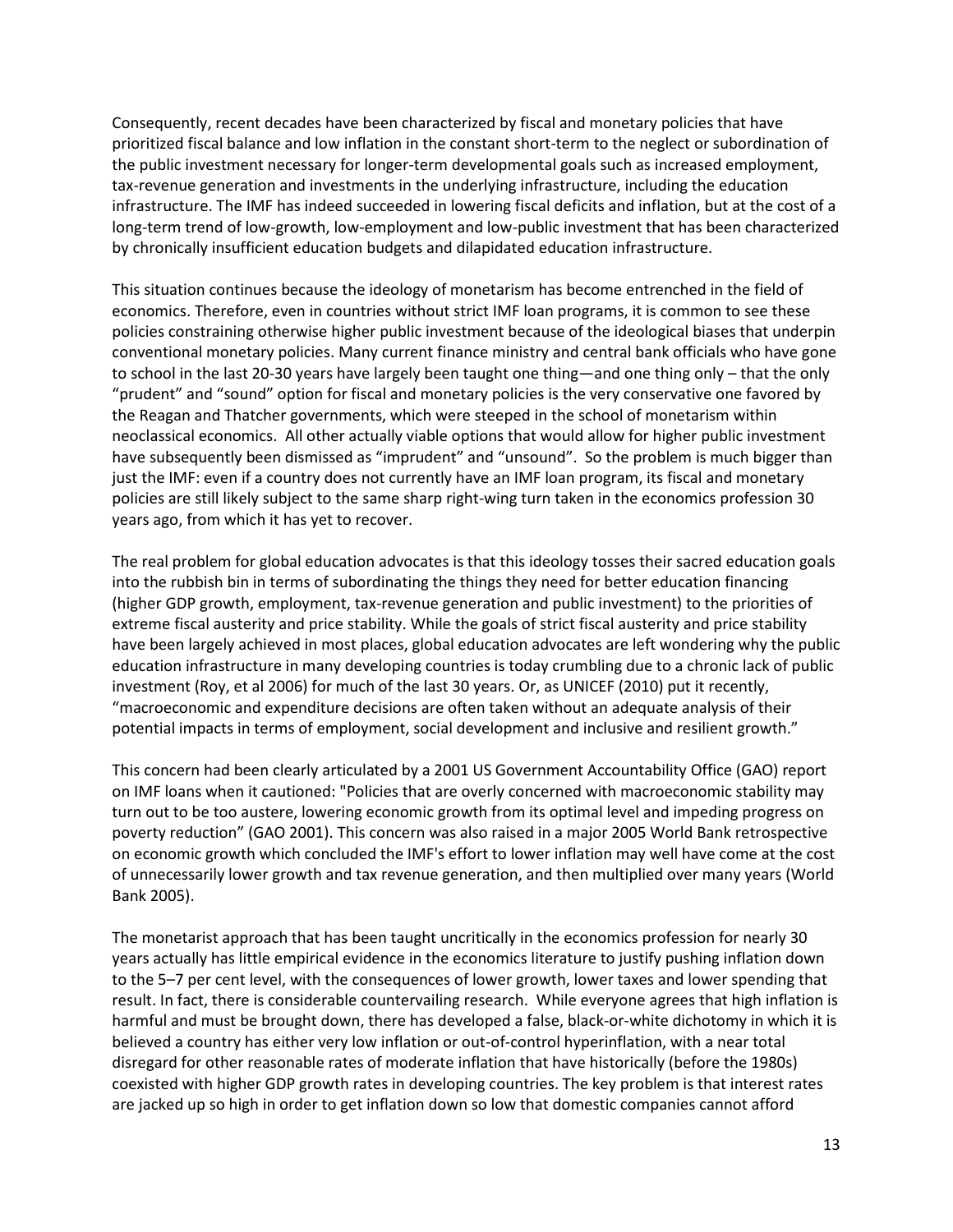commercial loans they need to expand production and employment, nor can governments afford higher levels of deficit financing, both of which then have devastating effects for growth, employment and public investment (Thornton 1996; Ball 1994; Cecchetti 1994).

Rather than worrying about how high inflation may go, far more relevant questions are how low must inflation be brought down and at what level must it be maintained. There have been several major studies which have tried to find this 'kink' in the inflation–growth relationship, or at what level inflation begins to hurt a country's long-term GDP growth rates, yet the estimates range across the board. These include Pollin and Zhu (2005) who found the danger point at between 14-16 percent for developing countries; Fischer (1993) at between 15-30 percent; Bruno (1995) at below 20 percent; Barro (1996) was non-conclusive; Sarel (1996) at 8 percent; Bruno and Easterly (1998) as high as 40 percent; Ghosh and Phillips (1998) was non-conclusive; Khan and Senhadji (2001) at between 11 percent-12 percent for developing countries and 1-3 percent for rich countries; Gylfason and Herbertsson (2001) at between 10-20 percent; and the GAO (2009) at between 7 -12 percent.

As can be seen, some studies find the danger point for inflation is between 15 and 30 per cent, as high as 40 per cent or as low as 7 per cent, and with several in between. Education advocates should know that what these major studies collectively show is that not only are the estimates all over the place and further research is still needed, but, as Pollin and Zhu (2005) note, "There is no justification for inflationtargeting policies as they are currently being practiced throughout the middle- and low-income countries"—whether a country has an IMF program or not.

Such was also the conclusion of the high-level 2008 Spence Commission on Growth and Development when it explained: "…Very high inflation is clearly damaging to investment and growth. Bringing inflation down is also very costly in terms of lost output and employment. But how high is very high? Some countries have grown for long periods with persistent inflation of 15–30 percent" (Spence 2008). Commission member Montek Singh Ahluwalia added, "The international financial institutions, the IMF in particular, have tended to see public investment as a short-term stabilization issue, and failed to grasp its long-term growth consequences. If low-income countries are stuck in a low-level equilibrium, then putting constraints on their infrastructure spending may ensure they never take off" (Ibid, p. 36).

This same literature was also reviewed in the 2007 study by the Center for Global Development, which similarly concluded: "Empirical evidence does not justify pushing inflation to these levels in low-income countries," (CGD 2007) and by the House Financial Services Committee of the US Congress, which wrote to the IMF in 2007, "We are concerned by the IMF's adherence to overly-rigid macroeconomic targets" and "It is particularly troubling to us that the IMF's policy positions do not reflect any consensus view among economists on appropriate inflation targets" (Financial Services 2007). Further, the CGD report found that "The IMF has not done enough to explore more expansionary, but still feasible, options for greater fiscal space." But the real problem for education advocates is that those "more expansionary, but still feasible, options for greater fiscal space," are precisely the ones often derided as "imprudent" and "unsound" by our major university economics departments that have so effectively trained many of the world's finance and central bank officials, including in developing countries.

This is why such "tight" fiscal and monetary policies are often applied even in those countries which may not currently have active IMF loan programs: it is the underlying ideology which has been singularly taught in economics programs in an unquestioned way for nearly 30 years and informs the general thinking in central banks and finance ministries generally. But the IMF remains the largest symbolic and actual purveyor of such an approach. As UNDESA (2009) explained recently about the current popular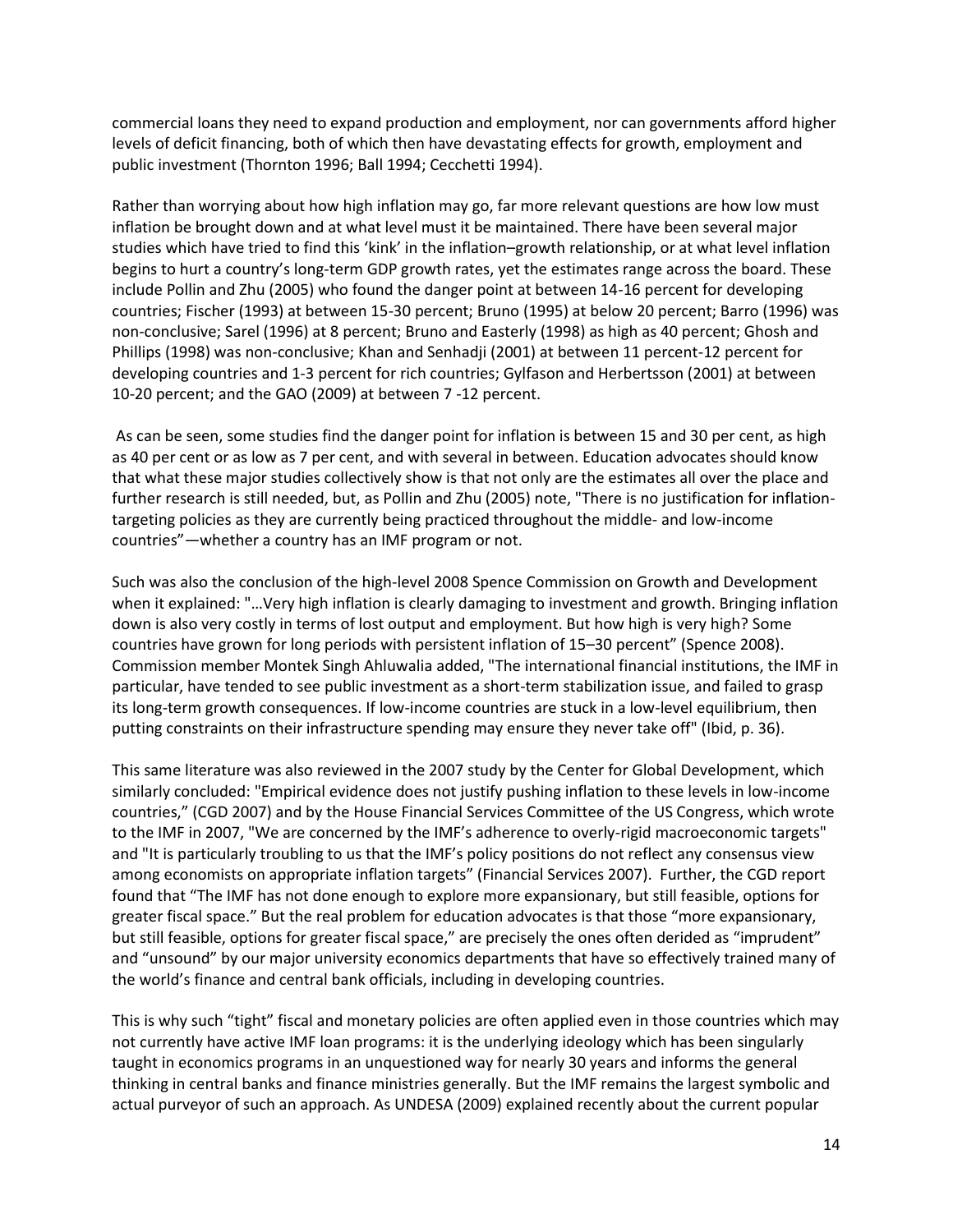macroeconomic framework that subordinates higher growth, employment and public investment (in education) to price stability and fiscal austerity: "Focusing on inflation and fiscal deficits alone reflects too narrow a view of stabilization. Therefore, stabilization needs to be defined more broadly to include stability of the real economy, with smoothened business cycles and reduced fluctuations of output, investment, employment and incomes. Achieving such stability of the real economy may require larger fiscal deficits and higher rates of inflation than prescribed by the conventional macroeconomic policy mix, especially in the face of economic shocks or natural calamities." This view is exactly correct, but it has not yet made its way into the official discourse, or the donor agencies, who continue to defer to the IMF on such matters. Even those in the donor agencies who suspect something is amiss are too timid to stick their necks out at the risk of being labeled "imprudent" or "unsound" by the more orthodox economists. This is perhaps the major political and psychological hurdle that confronts education advocates today.

As long as the IMF remains the major enforcer of policies that block meaningful public investment in education systems or the hiring of the necessary numbers of well trained and well paid teachers and administrators, then education advocates can be counted on to continue criticizing the IMF for undermining domestic capacities for education financing (ActionAid 2005; Oxfam 2003; UNATU 2010). This is why it is imperative for global education advocates who are interested in increasing the overall size of the domestic tax base –whether for education financing or anything else—to not only question the overall development model generally, but also to question this current IMF orthodoxy that keeps governments from generating higher degrees of taxation and public investment. They should explore and support the adoption of alternative and more expansionary fiscal and monetary policy options, such as those advocated by UNDESA (2010), Epstein (2009), and many others discussed below.

#### **1.5 Advocates for education must become advocates for a new development model**

As these changes with the development model unfolded in the last few decades towards using foreign aid to narrowly focus on alleviating the symptoms of poverty, global public education advocates have largely tended to view education financing problems within the confines of the education sector alone, separated from other ongoing economic issues within developing countries, and have regularly called for more foreign aid for education while largely neglecting ways to mobilize more resources domestically. Health advocates and many others have tended to do the same.

However, while supporting calls to achieve the MDGs, education advocates must also consider calling for much more pro-active national economic development strategies that would enable countries to effectively focus on increasing employment, building domestically-owned firms, advancing and diversifying domestic productive capacities and increasing public investment to the degrees necessary to increase the domestic tax base over time and truly foster economic development. While foreign aid will continue to be important for many countries, it is not likely to be sufficient for enabling countries to make their own long-term public investments that will be needed to adequately and equitably meet education and other human development needs over the long-run.

It is time for a serious re-think of the current development model, particularly as the global economic crisis leads to new cutbacks in foreign aid budgets, and this rethinking must include global education advocates.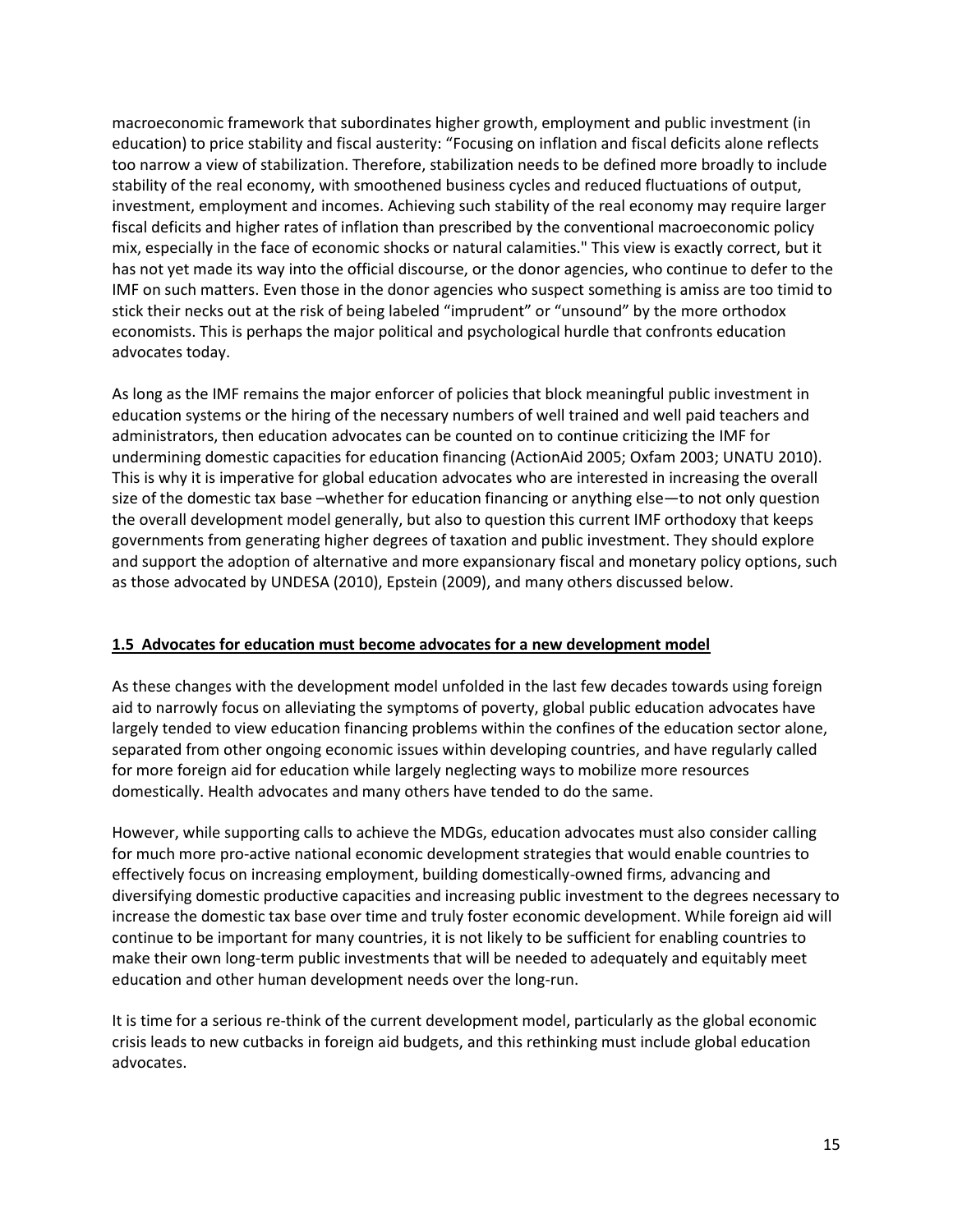Although the theoretical basis for the free trade/free market policies of the Washington Consensus continues to be uncritically accepted by many foreign aid and donor agencies, influential think tanks, corporate media outlets, and university economics departments, its failure to achieve broader economic development successes in much of the developing world under such policies, combined with failure of the financial liberalization model so evident in the recent global financial crisis, has helped to inspire new thinking.

Along these lines, education advocates should consider following the lead of the 2008 report of the World Health Organization's Commission on the Social Determinants of Health, which rather than only staying focused on its own sector of health, examined a much broader set of economic policies and called on advocates to take a more comprehensive view of development issues as they impact on health and health financing. Among its many recommendations, the report called for: reduced dependence on external capital through effective financial sector regulation; the appropriate use of capital controls, and measures to mobilize and retain domestic capital; greater use of trade protection to avoid the "dumping" of foreign products in low- and middle-income country markets at prices below their cost of production; an improvement in labor standards and upward convergence with other countries over time; reduced reliance on export markets through promotion of the production of goods for the domestic market; greatly increased emphasis on Special and Differential Treatment for low- and middleincome countries in future WTO Agreements and other trade agreements; and stronger safeguard provisions in WTO Agreements (and bilateral and regional trade agreements) with respect to public health. It concluded that, "most of these measures require action at the international level – either discretionary changes by individual governments (in the case of increases in, or changes in the conditions attached to, donor support) or collective action mediated by international institutions" (CSDH 2008).

Education advocates must take a similarly holistic approach to begin analyzing the whole development model and it currently impacts the ability of countries to build their tax bases and finance their education needs themselves.

Calling on donor governments to increase their foreign aid levels is absolutely essential. But education advocates in the rich countries must also call on their representatives at the IMF and World Bank executive boards to modify the Washington Consensus-type policy reforms that are attached as loan conditions or advice and call on their trade ministries to modify the trade and investment agreements being negotiated with developing countries that lock such policies into place. Industrial policies must be encouraged and supported, not outlawed by IMF loans or trade treaties. Monetary policies must increase employment, growth and public investment, not constrain them.

Perhaps nowhere is such advocacy work more important than in the United states, where citizens must call on the US Treasury Department and the Congressional committees which oversee it, to take steps to get such policy prescriptions changed at the IMF and World Bank, and on the Office of the United States Trade Representative to stop including such policies in the many bilateral and regional trade and investment treaties it is negotiating with developing countries. But it important to undertake such advocacy work everywhere, and this report will lay out ways citizens and advocates can step up the political pressure for such changes in every country and in internationally coordinated ways (below).

Several good ideas on alternative development policies were explained clearly for advocates in a special report by the United Nations Non-Governmental Liaison Service (NGLS) to the UN Secretary General in advance of the major review of the MDGs summit in New York in September 2010. The report makes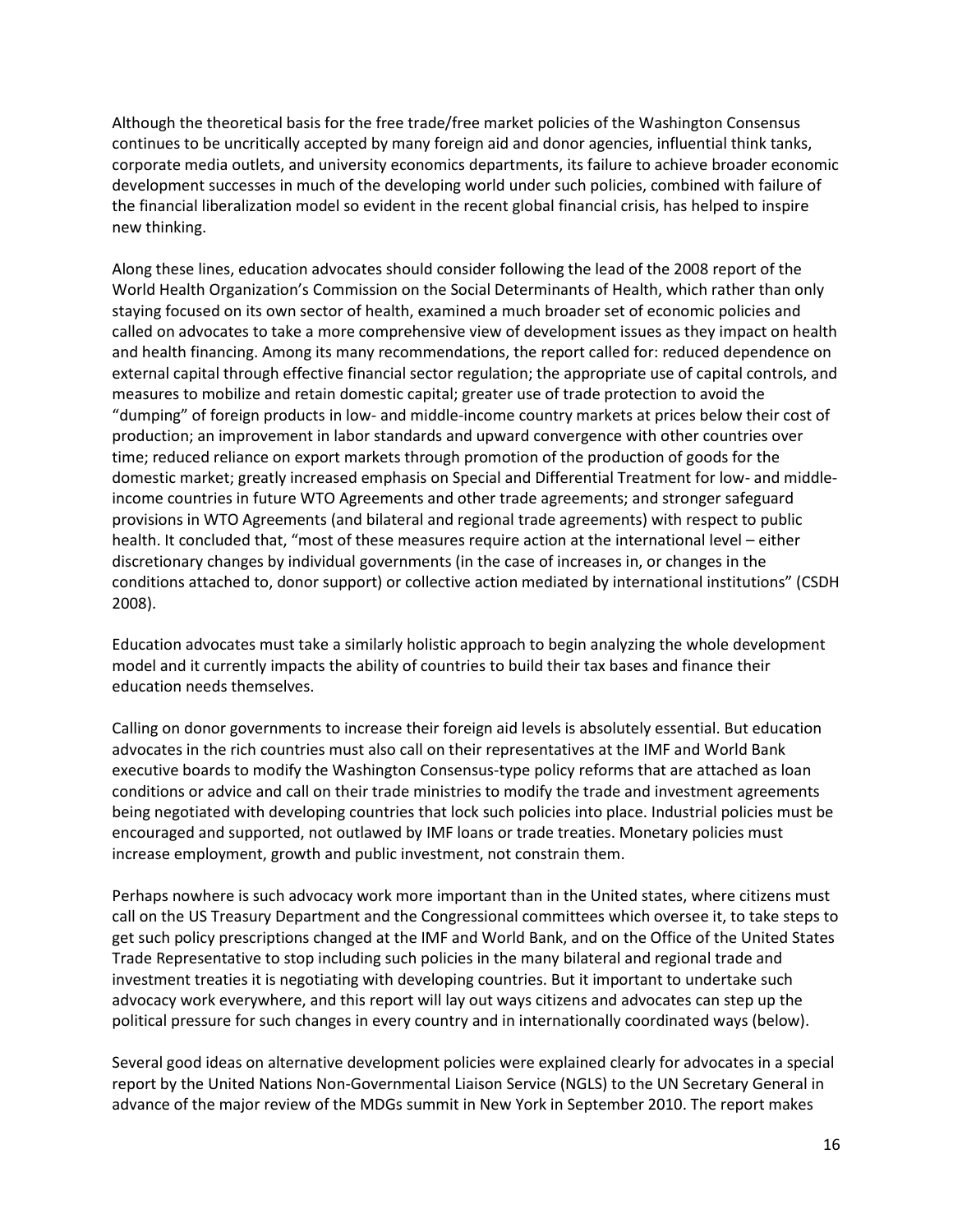the case for why it is imperative to move rapidly away from the Washington Consensus policies. The NGLS report calls for supporting policy makers in developing countries with greater leeway to experiment with a broader range of policy alternatives, or what is called "policy space", and build their capacities to pursue "forward-looking macroeconomic policies" to foster a more "employment-centered growth and development model" that can generate more tax revenues and increase public investment (NGLS 2010). Global education advocates interested in realizing increased domestic financing for the education-related MDGs and other education goals should take notice and support such new approaches as well.

#### **1.6 The Role of the IMF in the Recent Global Economic Crisis**

When the unprecedented housing bubble which had driven global finance from 2002-2007 finally burst and sparked a global financial crisis, most of the governments of the wealthy countries stepped in and used public funds to bail out their teetering banks. This global financial crisis of led to the global economic recession beginning in 2008, and has constituted the worst global recession since the Great Depression of the 1930s. Despite the dominance of free trade and free markets rhetoric in the recent decades, most governments around the world quickly abandoned these principles and responded to this crisis with the government bailouts for banks and the use of classic Keynesian fiscal stimulus spending policies and expansionary monetary policies (lowering interest rates to make borrowing easier and cheaper for businesses and consumers). The logic behind Keynesian policies is that during economic recessions, private sector activity by companies and individuals slows down, so a large new increase in government spending and purchases helps to pick up the slack in the economy, creating new jobs and getting the economy moving again. This is referred to as counter-cyclical policy.

To its credit, and for the first time, even the IMF supported more expansionary policies during the height of the crisis in 2008-2009, which was an important policy shift in its long-standing public positions. However, despite its high-profile public support of Keynesian stimulus, upon closer examination, studies showed that the IMF's public support for expansionary policies was in fact limited to the major economies of the US, Europe and Japan, and some larger middle-income countries. In fact, research by UNICEF (2010), UNCTAD (2009), and several NGOs showed that the IMF had been still prescribing its traditional heavily pro-cyclical tight fiscal and monetary policies (cutbacks on public spending and raising interest rates) in many developing countries and in the new loans for some European economies (TWN 2010; Eurodad and TWN 2010; CEPR 2009; Eurodad 2009; SOLIDAR, et al 2009).

Despite high profile pledges to address the crisis in flexible and innovative ways, the IMF's key objective in crisis loans has remained "macroeconomic stability" through the pro-cyclical tightening of fiscal and monetary policies. Research on the recent IMF loans has shown that generally, "there has been very little fundamental change," from its traditional approach and that "policy space has not substantially been expanded" for borrowing countries (Eurodad and TWN 2010). Although many IMF programs did allow for marginally higher deficits during the height of the crisis in 2008-2009, the degree of relaxation of deficit targets (fiscal policy) and interest rates (monetary policy) has not only been marginal in size but also it has proved to be short lived, as the IMF has already begun programming tighter fiscal policies starting in 2010 and into 2011.

Unfortunately, the effort by rich countries to use Keynesian stimulus policies for their own economies proved to be short-lived. Although some economists complained during 2008-09 that the amount of fiscal stimulus spending was not high enough to offset the drop in private sector demand, the mounting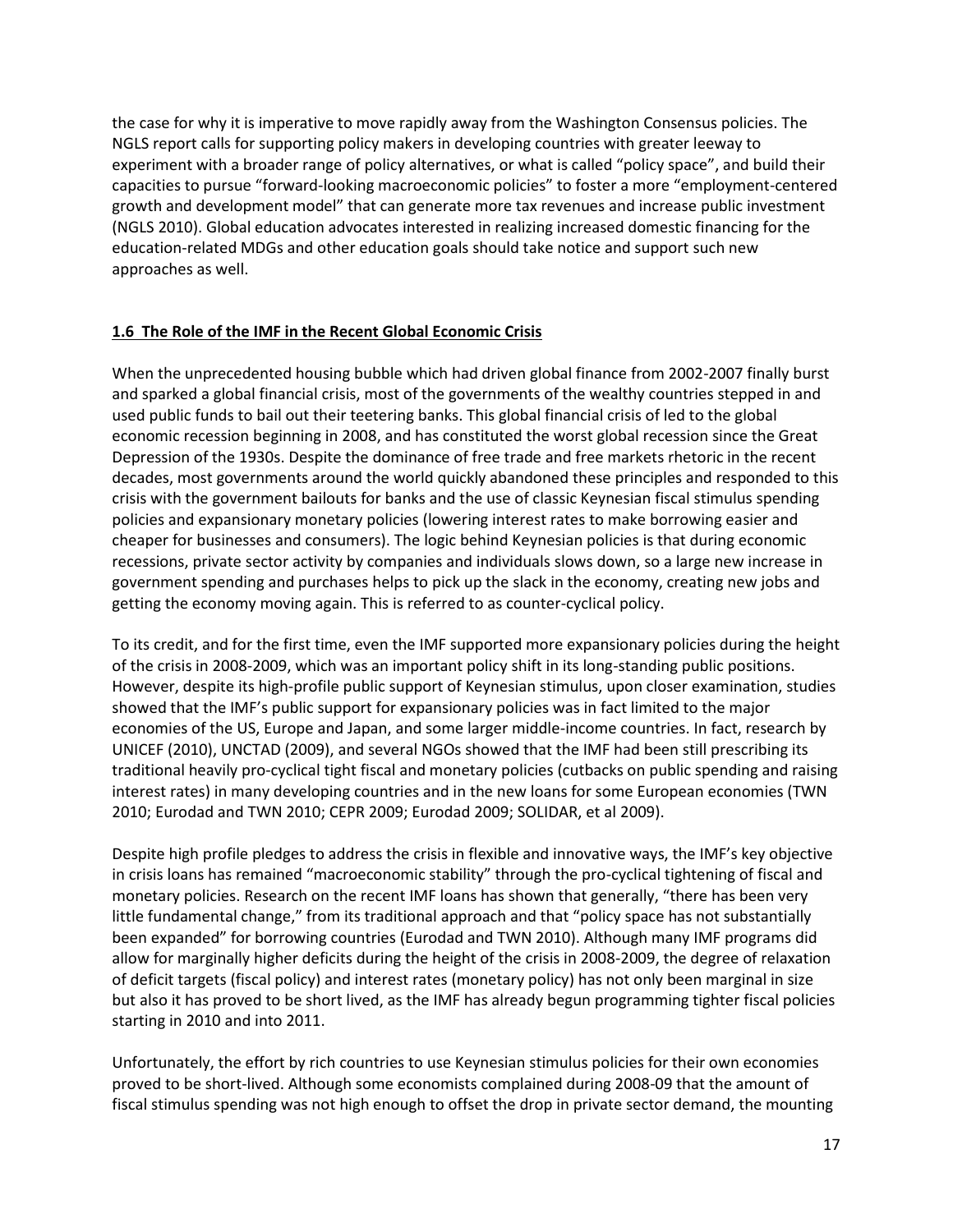deficits from the bank bailouts, slowed economic growth and few tax collections all began to spook traditional conservative forces. Once they were clearly passed the frightening days during height of the global financial breakdown, conservative political forces opposed to the Keynesian spending approach regained political ground in the US, UK and Europe. Starting in 2010 and continuing today, the advocates of pro-cyclical policies and budget austerity (cutting public spending and raising interest rates) have dominated the public debates and influenced domestic economic policies. As some European economies needed large bank bailouts, such as Iceland, Greece, Ireland, and Portugal, the IMF stepped in along with the European Central Bank (ECB) and together provided loan programs similar to the conventional pro-cyclical approach of the IMF in developing countries. There is a deep concern that, similar to circumstances prevailing in the late 1930s, such an approach to deep budget austerity during an economic slowdown with already high unemployment may likely make a bad situation much worse (Krugman 2011).

However, to its credit, there have been some important signs of positive new changes coming out of the IMF in the wake of the crisis. For the first time ever, during the world recession of 2009, the IMF made available some US \$283 billion worth of reserves (SDRs) for all member countries, with no policy conditions attached. Unfortunately, due to IMF rules, the SDRs were disbursed according to voting weight in the IMF, resulting in most SDRs being given to the biggest and wealthiest countries which needed them the least. Nevertheless, the process did open the box to new thinking and several new proposals have been generated about how reforms to IMF rules could enable future issuances of SDRs to occur more regularly. The IMF also made some limited credit available to crisis-stricken developing countries without conditions, although these only went to a "pre-approved" few countries.

The most notable and important policy change by the IMF was the modification its long-standing opposition to the use of capital controls on inflows (Grabel 2010). Some recent staff papers at the IMF suggest this new thinking on allowing capital controls (on inflows), which is a dramatic change is in its historic opposition to the use of capital controls by developing countries. The issue of capital controls is fundamentally important for enabling countries to control the flow of money coming into and out of their economies, and particularly for preventing the large and sudden speculative inflows caused by currency speculators and disastrous rapid outflows during economic crises.

In a dramatic turn of events, policymakers in several countries have been quietly imposing a variety of capital controls. For example, Indonesia, South Korea, Argentina, Venezuela, Brazil, Taiwan and Iceland have adopted new types of capital controls. The "market's response" to these various controls has been a surprising silence and, in some cases, tacit approval. The response by economists at the IMF has been uncharacteristically muted (Grabel 2010).

In fact, several recent IMF staff research reports, papers and statements by IMF officials in 2010 have suggested the IMF is taking an important new position on the actual usefulness of capital controls, at least when it comes to controls on inflows (Ostry, et al., 2010; IMF 2010a; Chamon 2010; IMF 2010b). For example, in a June 2010 speech in Moscow, John Lipsky, IMF First Deputy Managing Director said that "maintaining a pragmatic and open-minded attitude is justified regarding a possible role for capital controls" (Lipsky 2010). In this way capital controls have quietly become another element of what Ilene Grabel calls "the new normal" created in the fallout of the financial crisis (Grabel 2010).

As a consequence of this policy shift, it is undeniable that policy space has been widened for policymakers across many countries which are deploying capital controls without waiting for IMF approval, or fear of retribution. However, the IMF must be pushed to go farther than simply accepting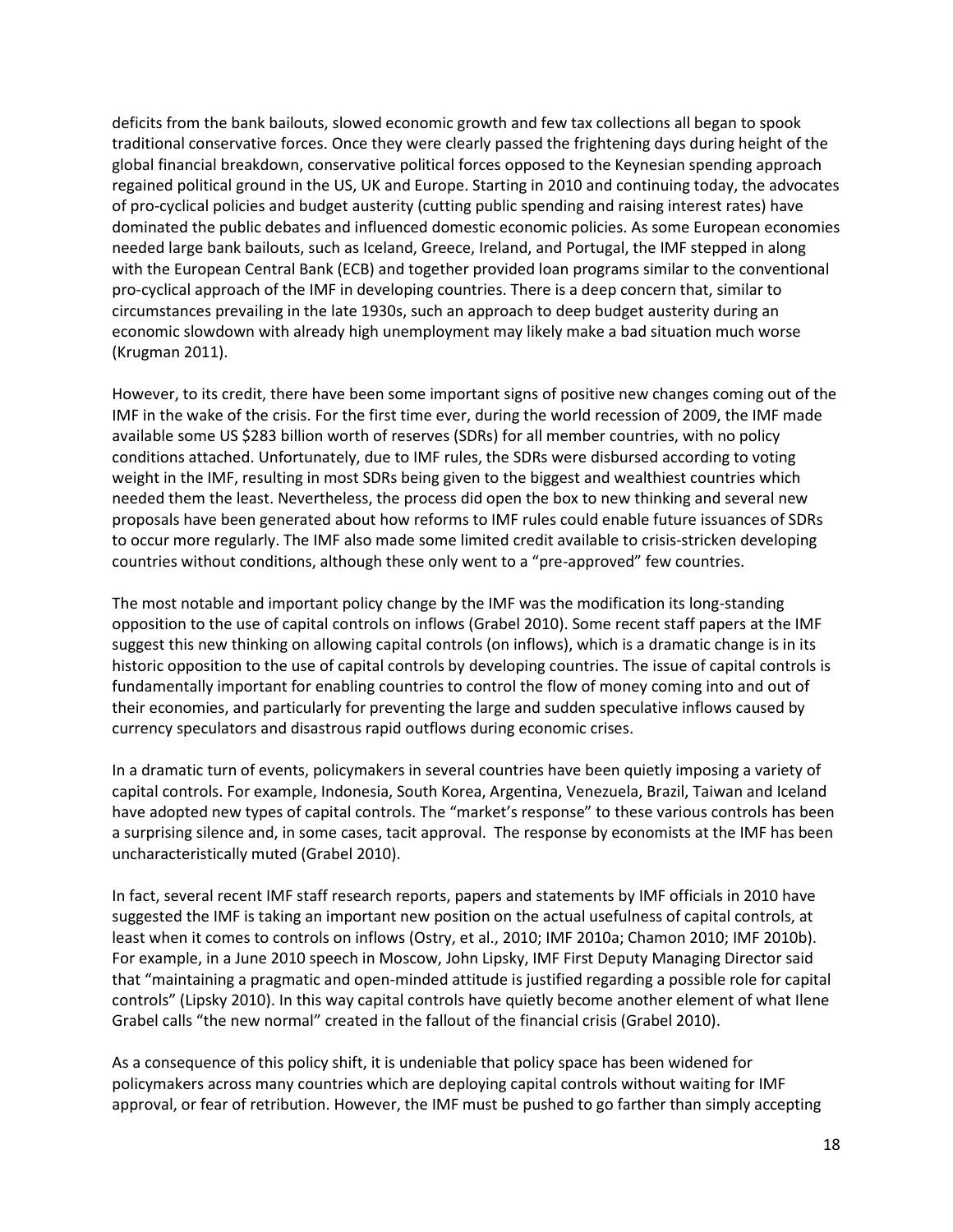capital controls as a temporary, short-term, quick-fix solution to deal with volatile capital inflows during crises. Rather, capital controls should be seen as one of the standard policy instruments in the toolboxes of governments to pursue independent economic policy making and for goals such as growth and financial stability. Countries should be allowed to use them to prevent sudden outflows as well.

Another interesting development was the release of an unusually critical report of the IMF's internal watchdog, the Independent Evaluation Office (IEO), which examined the IMF's work in 2004-07 to determine whether it did enough to identify circumstances that led to the global crisis. The report's authors conclude that the institution failed on many levels, among them, "ideological blinders" that glorified liberalized financial markets, a tendency toward "group think" in the institution, weak internal governance, a lack of coordination and follow up across its units, political constraints that came from powerful countries on its Executive Board, unevenness in the institution's surveillance across countries and in the quality of staff recommendations, and the use of economic models that were not up to the task at hand (IEO 2011). These criticisms echo many of those identified by long-time IMF critics since at least the late 1970s (yet this was not acknowledged in the report).

However, the reform recommendations of the IEO report stand in sharp contrast to its hard-hitting documentation of IMF failures. The recommendations are weak and will do nothing to meaningfully make the necessary changes to deal with the problems listed. For example, having indicted the IMF for its tendency toward dangerous "group think", the report does not call for a fundamental rethink of the IMF's own hiring practices, such as hiring qualified economists who possess more diverse theoretical commitments and training.

And also quite interesting was that the IMF held a major conference devoted to re-examining macroeconomics in the wake of the economic crisis. This conference was attended by most of the world's major economists and was evidence of an honest rethinking about assumptions in IMF policy that would have been unimaginable a decade ago. The conference included several speakers who were quite critical of the economic policies pushed by the IMF in recent years, and important questions were being asked. However, in spite of the increased openness of the discussion at the IMF it is not clear that its policies have undergone a similar adjustment. In particular, the IMF continues to openly promote its conventional budget austerity and pro-cyclical policies, particularly in the European crisis countries.

Despite the recent rhetoric about reconsidering some of its policies, the IMF remains committed to the general policy framework that has inspired IMF programs over many years prior to the crisis. At the March 2011 conference, one of the main things "reconsidered" is the admission that policymakers should monitor multiple targets, rather than be solely preoccupied with the inflation rate, and that multiple instruments should be deployed, including fiscal and exchange-rate policies, rather than just relying on monetary policy (Blanchard, et al 2010). It remains to be seen if this will be put into practice in actual new policy advice and IMF loan programs. Yet, the fundamental assumption has not been changed -- that macroeconomic policies are suited only to deal with issues of short-term stability, and that once macroeconomic stability is achieved, the private sector alone will lead the development process and by itself undertake the necessary investments for growth. Such an assessment remains grossly inadequate for promoting development in many developing countries in which substantial public investments in basic infrastructure will be necessary to accelerate and sustain growth.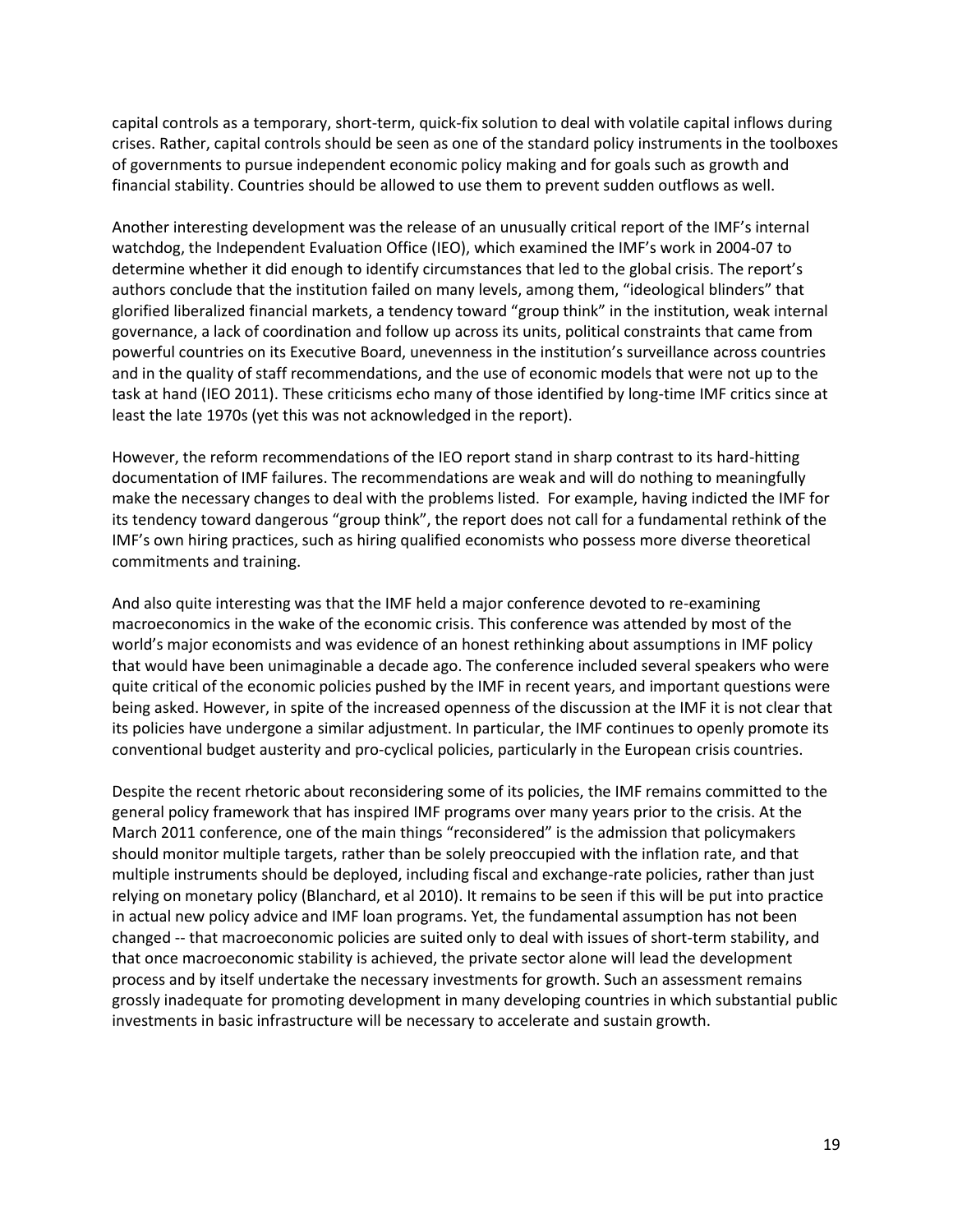# **Part 2 Alternative Macroeconomic Policies**

#### **2.1 Some Basic Differences between Economies of Developing countries and Industrialized Countries**

The first thing to understand about the problems with the neoliberal policy approach is that it ignores the significant and systematic differences between industrialized and developing countries, and the differences among various kinds of developing countries. Nayyar (2007) notes that the nature of relationships and the direction of causation in macroeconomics, which shape analysis, diagnosis and prescriptions, depend upon the institutional setting, which differs greatly across countries. Although the differences vary among countries and features are changing over time, Nayyar (2007) identifies several key differences between the macroeconomic features of industrialized and developing countries that neoliberal policies fail to take into consideration:

- Many industrialized countries normally operate at near full employment, most economic activity occurs within large formal sectors (registered companies that pay taxes), and they have populations that are heavily urbanized, whereas most developing countries operate with high unemployment and underemployment, much economic activity occurs in the informal sector (not taxed) and half or more of the population is in rural areas.
- Rich countries are often troubled by a limited supply of labor (most are already working) along with an unlimited supply of investment capital, as compared with developing countries, which often have an unlimited supply of labor but a very limited supply of investment capital.
- Sources of GDP growth are also very different, as growth in industrialized economies is driven by productivity increases, which, in turn, are a function of the level of investment and the pace of technological progress, whereas in developing economies growth is (or at least should be) driven by labor absorption through employment creation in the non-agricultural sector and, in part, through a shifting of labor from low-productivity employment to higher-productivity employment in the manufacturing sector or the services sector.
- In the industrialized countries, financial markets, institutions and instruments are far more developed than in the developing countries. Developing-country firms rely more on selffinancing than their counterparts in industrialized economies, in part because equity markets are underdeveloped as a source of finance for new investments. Because industrialized countries have deeper financial markets with supporting institutions, companies have been moving away from bank lending and increasingly using securitization offered in financial markets to transfer and absorb risk, which enables them to better withstand economic shocks. Developing companies lack deep financial markets, however, and are less able to absorb shocks.
- Governments in industrialized countries have little trouble in financing their deficits, whereas governments in developing countries typically face greater financial constraints. Because of the perception of higher risk, governments often have to sell bonds or borrow at high rates of interest to finance deficit spending, which can quickly lead to unsustainable debt burdens.
- Developing countries have much smaller but more open economies than do industrialized nations. Although this is a broad generalization, most developing countries are more open in so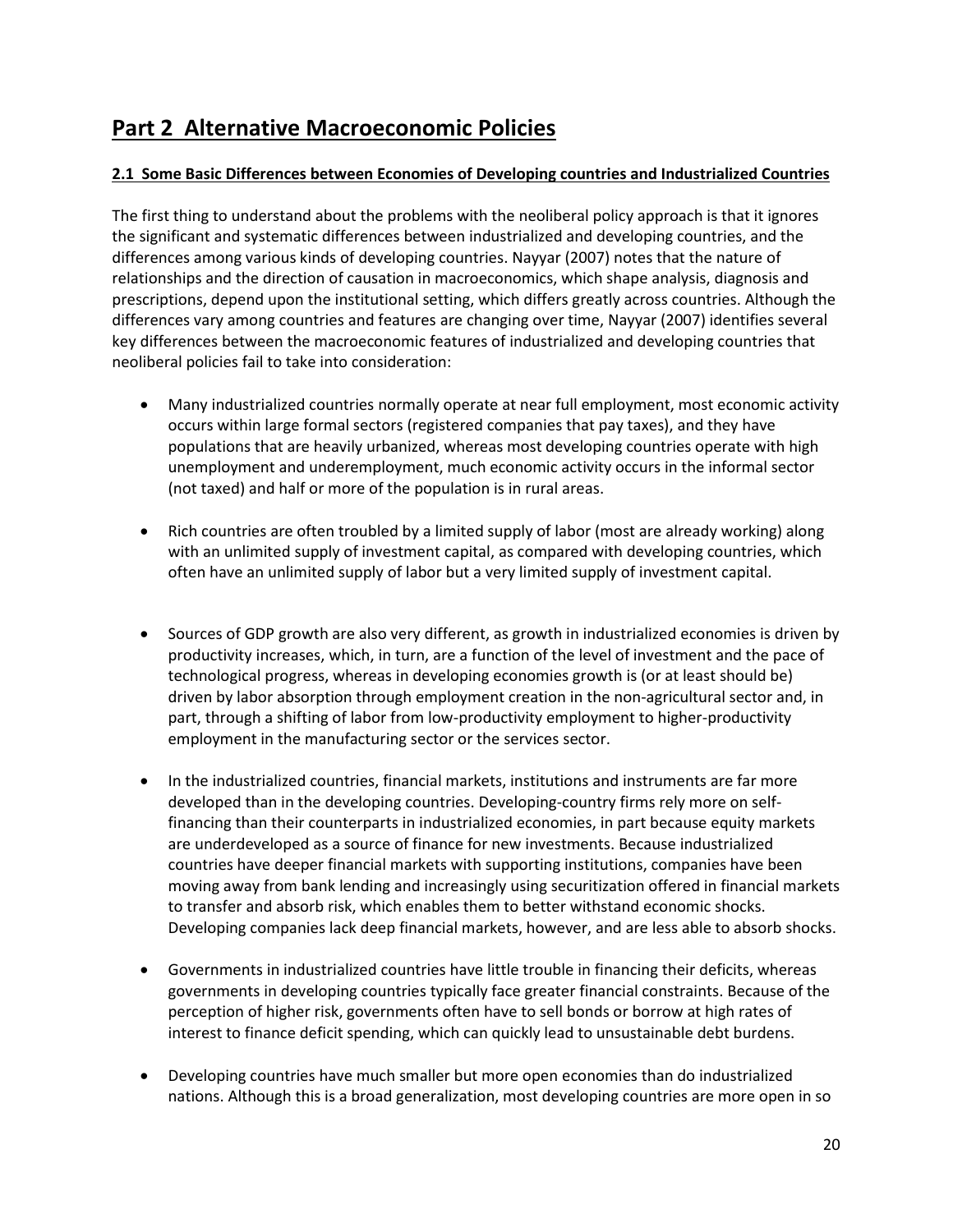far as exports constitute a larger proportion of their GDP growth and foreign capital inflows finance a larger proportion of domestic investment. This combination of greater openness and smaller size means that the economies of developing countries are not only more prone but also more vulnerable to external shocks.

- In developing countries, tax revenues are based less on direct taxes and more on indirect taxes as compared with industrialized economies. Most developing countries have much smaller tax bases and the tax compliance is significantly lower (attributable to easier tax avoidance and tax evasion). Therefore, many governments find it very difficult to increase their income through tax revenues. Consequently, tax–GDP ratios in developing countries are much lower than in industrialized economies.
- In terms of the composition of government expenditure, developing countries tend to devote much higher proportions of total public expenditure to investment than do industrialized economies, because private investment in infrastructure is not always forthcoming. In difficult times, it is investment expenditure which is cut first because governments find it very difficult to cut consumption expenditure. This means that excessive fiscal stringency imposes a higher cost in terms of lost growth than it does when budgets are cut in industrialized countries (i.e. when education budgets are cut in rich countries it may result in more crowded classrooms and a decrease in quality, but when education budgets are cut in poorer countries, it may result in some children not getting educated at all, with implications for lower long-term productivity growth rates).

Despite these types of fundamental differences between industrialized and developing countries, neoliberal theory does not acknowledge such differences. It makes an assumption about the universality, as if their economic policies should work the same everywhere in all times and places.

#### **2.2 Degree of Progressivity in the Tax Structure**

This can be used as an indicator to assess whether governments are doing enough to maximize available resources. The former Special Rapporteur on the Realization of Economic, Social and Cultural Rights, Danilo Türk, noted that "Progressive (as opposed to regressive) measures of taxation can, if supported by adequate administrative machinery and enforcement mechanisms, lead to gentle and gradual forms of income redistribution within countries without threatening economic stability or patterns of growth, thereby creating conditions that enable a larger proportion of society to enjoy economic, social and cultural rights." There are important arguments for more progressive tax structures (Lakeoff and Budner 2007) and steps have been proposed for national and international advocacy strategies to call for such changes to national tax systems (TJN 2005).

#### **2.3 Expanding the Tax Base**

A recent study has shown that many of the low-income countries in sub-Saharan Africa, South/Southeast Asia and Central Asia that have mobilized substantial revenue in recent years have done so on the basis of taxation of natural resources, such as oil, copper, gold and fishing resources, rather than by building domestic productive capacities in manufacturing or services; furthermore, unfortunately, conventional advice by IMF and others on tax policies attaches the most importance to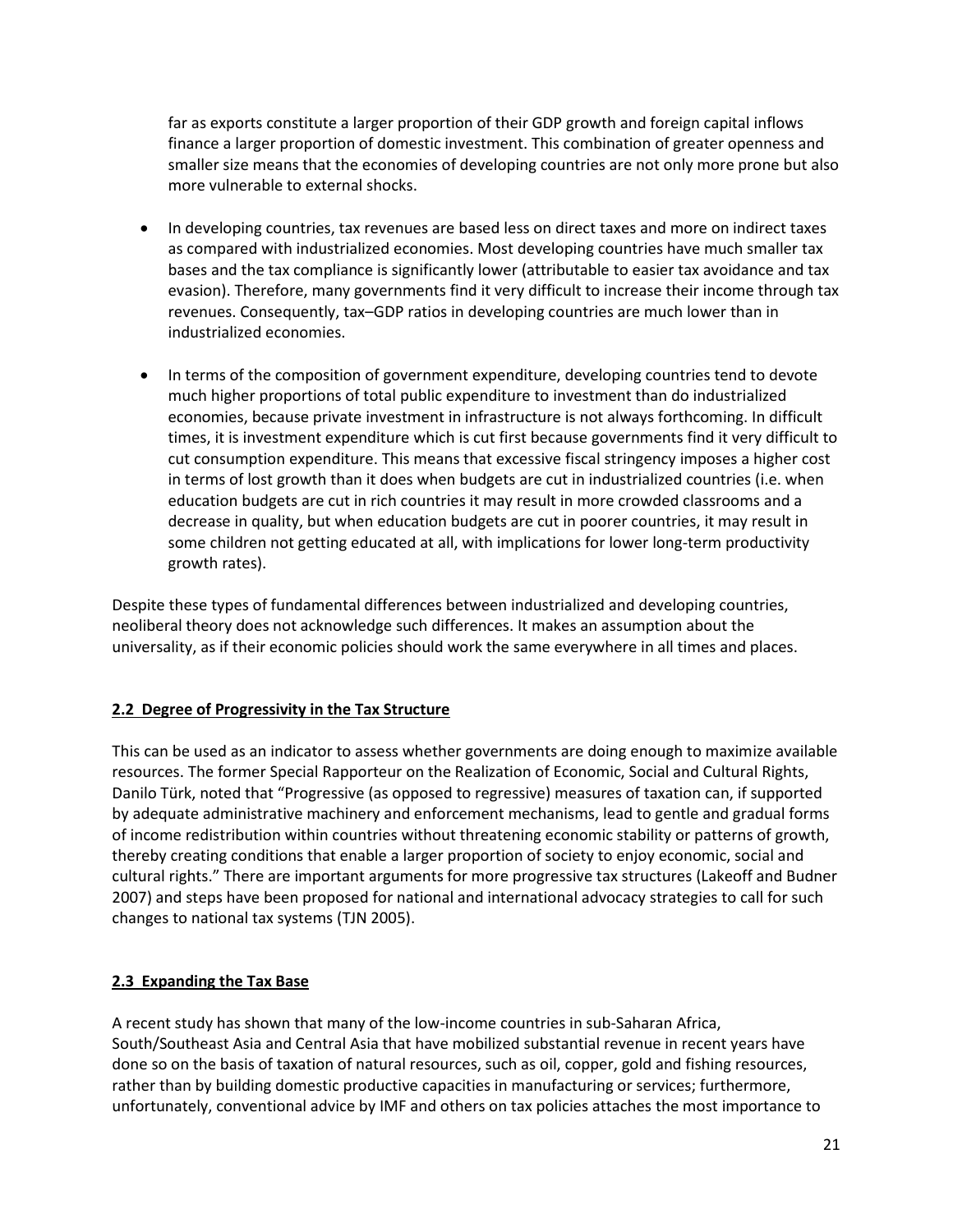domestic indirect taxation, and to value added taxation (VAT) in particular (Mckinley and Kyrilii 2009). But this component represents only one of three potential engines of revenue mobilization. Moreover, taxes on domestic goods and services can often be regressive in their impact, disproportionately hurting the poorest citizens. Placing greater emphasis on them is part of the conventional wisdom that has become increasingly willing to sacrifice equity in favor of the objective of supposedly enhancing tax efficiency. Both corporate income taxes and trade taxes also tend to be easier to administer than many other forms of taxation. Hence, the weakening of these two tax handles under the conventional approach has placed unrealistically heavy burdens on the rest of the tax structure of low-income countries to generate any substantial increases in revenue. Because of the push for free trade and trade liberalization, the stagnation or loss of revenue from trade taxes has acted as a dead weight on efforts to substantially boost domestic revenue in low-income countries (Baunsgaard and Keen 2004). As a consequence, efforts to increase total revenue have had to rely on major compensating achievements by both of the other two major tax components, that is, direct taxes or domestic indirect taxes (Mckinley and Kyrilii 2009).

Alternative approaches to the tax structure include: lowering the minimum threshold for the payment of personal income taxes, which could help in many countries since the base of taxpayers is usually small; instituting some forms of taxation of wealth; introducing land or real estate taxes (though these revenues often accrue to local governments); and examining why domestic indirect taxes, such as the VAT, have had generally lackluster success in low-income countries in sub-Saharan Africa and South/Southeast Asia. It would also be useful to examine how improvements could be made in the VAT's coverage of domestic goods and services, especially those provided by informal-sector enterprises (the VAT's coverage of domestic goods and services is effectively limited to what is marketed in the formal sector).

#### **2.4 Efforts to bring in the informal sector firms into the tax-paying formal sector**

See Alternative Financial Policies section (below); such methods include providing a set of incentives for informal sector firms to register and begin paying taxes, including the provision of subsidized credit, greater access to affordable banking services, transport access, marketing information and establishing new institutions to provide these services, such as public development banks. These and other alternative policies have been articulated in several recent important reports, including in UNCTAD's annual LDC Report from 2006 that focused on building domestic productive capacities (UNCTAD 2006) and UNCTAD's annual Africa Report for 2007 that focused on steps to mobilize domestic sources of financing (UNCTAD 2007), which had an excellent follow-up policy handbook (UNCTAD 2009) laying out such alternative financial policies.

#### **2.5 Justification for Short-Term Deficit Spending in Crises and Recessions**

Government expenditures can be used to compensate for falls in private spending during economic downturns. It is through this function of deficit-financed public investment that economy-wide labor productivity can be boosted and private investment stimulated to increase GDP growth rates. Once higher GDP rates are restored, the generation of higher tax revenues can be used to pay down the deficit. This is the standard Keynesian rationale for boosting aggregate demand in order to support economic recovery. In contrast, insisting on the containment of fiscal deficits during recessionary periods will make fiscal policy "pro-cyclical". In other words, it would require government spending to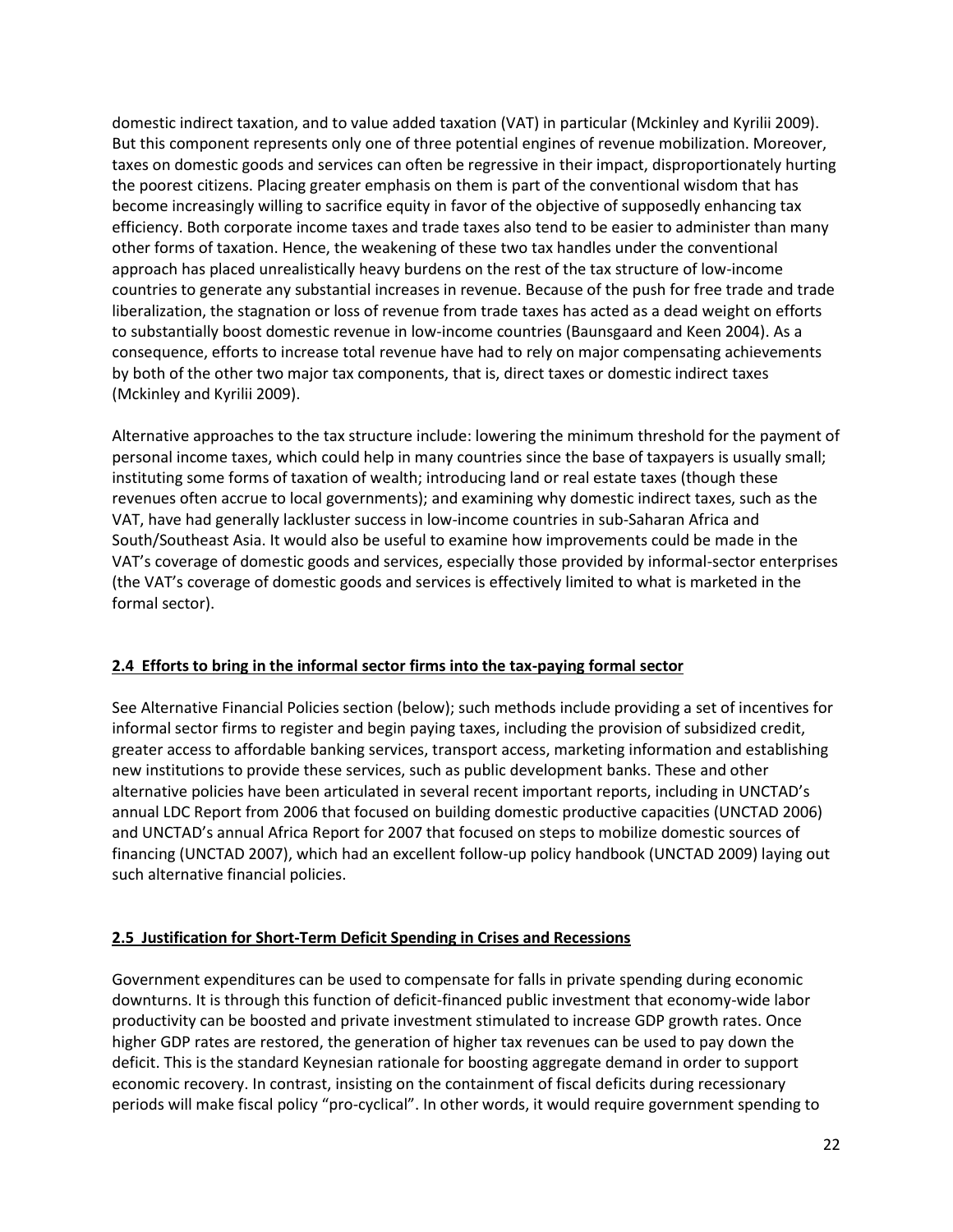fall as private incomes drop because government revenues would be adversely affected. The current debate going on in rich, industrialized economies, such as in the US, UK and Europe, is centering on this issue as fiscal conservatives lobby for an exit from counter-cyclical policies and are demanding budget cuts now, even as the recession and high unemployment continue. Progressives have criticized such efforts by fiscal conservatives as unnecessarily harmful, and likely to make the recessions longer, deeper and more painful (Stiglitz 2010a, 2010b; Krugman 2010a, 2010b, 2010c) and have clearly described the flaws in the logic of fiscal conservatives (Palley 2009).

#### **2.6 Justification for Long-Term Deficit Financing for Development**

Apart from the shorter-term purposes during crises and economic recessions, running deficits is fully justified, even in normal times, if these are used to support public investment (Weeks and McKinley 2007; Roy, et al 2006; Spiegel 2007). For low-income countries, this could be called the "development rationale". Using deficits to finance long-term public investments such as roads, electrical grids, dams, irrigation works, and building an educated, skilled and healthy workforce, is legitimate because the additional future revenues expected from the investments should (more than) pay off the debt over time that the government initially incurred. For the purposes of long-term growth, the "development rationale" is paramount. It is through this function that public investment can stimulate private investment and boost economy-wide labor productivity over the long-term. This is based on building up essential economic and social infrastructure, on which private investment inevitably relies. (Although neoliberal theory calls for separating the public and private sectors and diminishing the role of the public sector, actually such public investments in the social and economic infrastructure represent one of the many ways in which the public and private sectors have historically been iterative, intertwined and interdependent). One of the standard critiques of MDG-oriented public investment—with which the IMF has sympathized—has been that it would not have a net beneficial impact on economic activity because it would "crowd-out" private investment. This is highly unlikely, however, in the context of lowincome countries because there is a widespread underutilization of resources. As a consequence, there is usually ample "economic space" for increasing public investment (Weeks and Patel 2007; Roy, et al 2006). Furthermore, deficit spending for long-term public investment should be separated from recurrent budget spending in new accounting procedures.

#### **2.7 Need for Reorganizing Budget Accounting**

There is a big difference between spending for current consumption, and spending to invest in assets that will produce greater income or benefits in the future. Standardized international corporate accounting has long recognized this distinction by categorizing capitalizing assets acquired, and depreciating them over their estimated useful lives. The cash outlay to purchase them does not factor in assessments of corporations' current profitability. A few years ago, New Zealand uniquely attempted to introduce similar – logical – accounting practices on a country basis (now largely abandoned), but generally governments continue to focus on "cash" rather than accrual accounting, lumping long-term investments for future generations together with recurrent operational spending. Until governments adopt new alternative accounting policies recognizing these distinctions, IMF deficit-reduction policies, as well as investors will continue to focus on overall debt levels, rather than differentiating what the debt is being used for (Raghbendra 2001; Hermes and Lensink 2000; Gemmell 2000).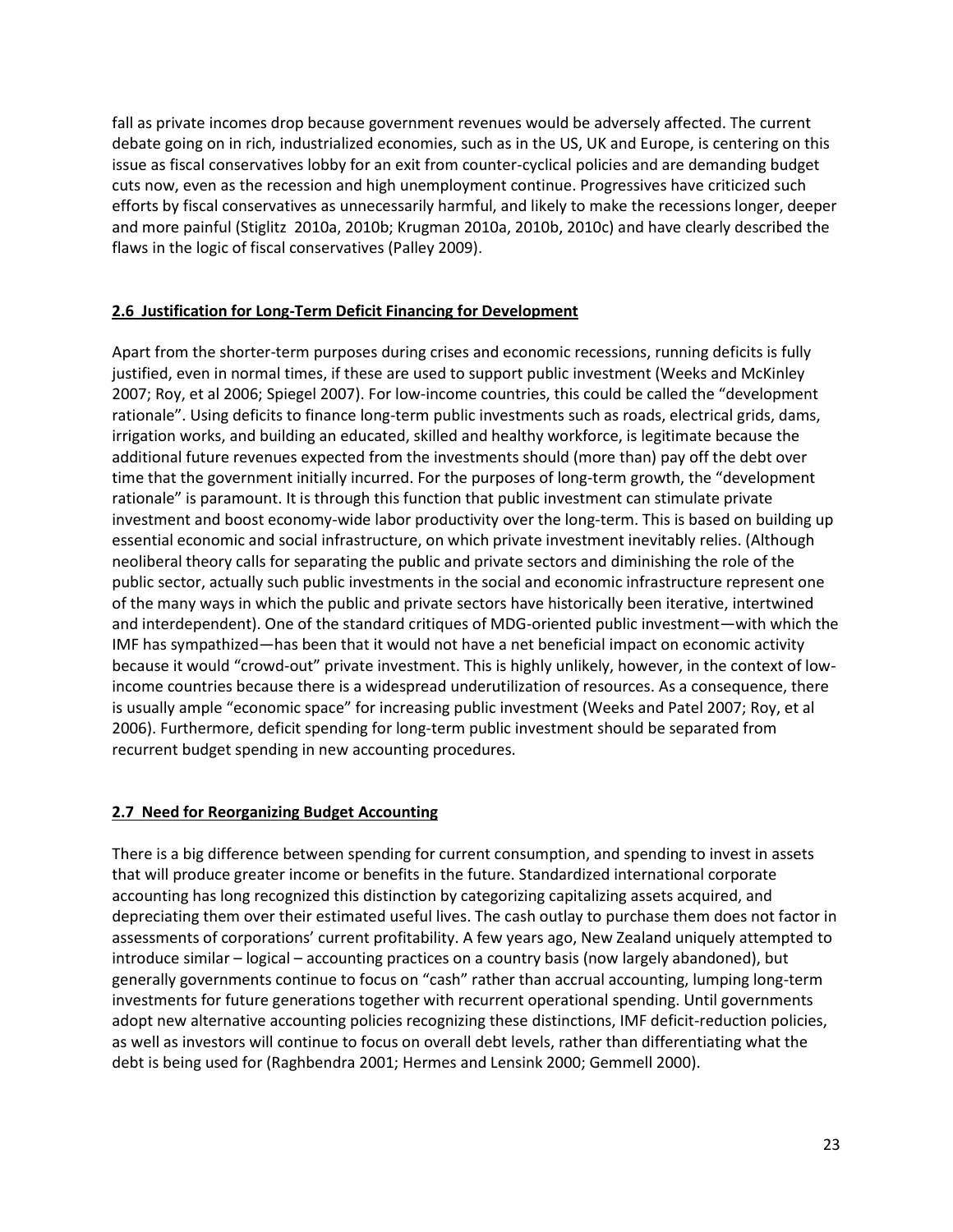#### **2.8 When absolutely necessary, deficit-reduction must be undertaken with utmost care**

Magdalena Sepulveda, the UN Independent Expert on the question of human rights and extreme poverty, has stated that governments which introduce regressive measures, such as cuts in expenditure in education and other social areas, must show that they have used the "maximum of available resources" (discussed below) to avoid taking such a step. A recent study by UNICEF examined expenditure projections for 126 low and middle income countries, finding that nearly half of the sample (44 percent) are expected to reduce aggregate government spending in 2010-11 when compared to 2008-09, and considered the potential implications for children and poor households. About 25 percent of the sampled countries are expected to make reductions of an average of 6.9 percent of expenditures. The study discussed the three main risks of pro-poor social spending being curtailed during 2009-2010, including through 1) wage bill cuts or caps; 2) limiting subsidies; and 3) further targeting of social protection expenditures, and highlighted the potential risks to children and poor households. The UNICEF study questions if the projected fiscal adjustment trajectory in a number of countries—in terms of timing, scope and pace—is conducive to the objective of adequately protecting vulnerable households and the achievement of development goals such as the MDGs. Financing options for propoor social spending are also explored (UNICEF 2010). It advised governments to fully examine the longterm social and economic consequences of reducing social expenditures, and to fully explore and exhaust all options before embarking on such cuts. The study also suggested that tests similar to financial sector "stress tests" be devised for proposed social expenditure cuts (and other macroeconomic policies) to better assess the potential social consequences, as well as social protection system capacity to address them (Kanbur 2010).

There are precedents in distributional analysis, poverty and social impact analysis (PSIAs), despite their flaws (BWP 2010a), and studies and evaluations of equitable policies, which expanded from the late 1990s (Ortiz 2008). In addition, UNICEF called for more and better data and analysis in terms of collecting real-time accurate information, which has also been recognized by the United Nations Global Pulse reporting system, as well as the need to better assess alternative macroeconomic policy scenarios to simulate impacts on social and labor market indicators both with and without policy responses (Islam and Chowdhury 2010). If properly designed and carried out, such analyses could alert policymakers and citizens on the potential distributional impacts of different policy options. Importantly, the study also recommends: "In the immediate term, in particular, an accommodative macroeconomic policy framework which is not exclusively focused on controlling inflation and fiscal deficits, but also on real output, incomes and employment, may be feasible without jeopardizing the policy framework that earned countries low inflation" (UNICEF 2010).

#### **2.9 The Main Problem with IMF Monetary Policy**

As described above, the main problem with the IMF's tight monetary policies is that it raises interest rates in order to slow down the economy and keep inflation at extremely low levels. This has the immediate effect of making credit less affordable for domestic industries, which are then less able to generate higher levels of productive capacity, employment and GDP output, and thus, tax revenues, than otherwise could be the case under more expansionary fiscal and monetary policy options. This deprives governments of higher levels of tax revenues for both recurrent expenditures and crucially, for long-term public investment as a percent of GDP. The high interest rates also make any deficit financing by the government more difficult to afford, so slows down the levels of essential long-term public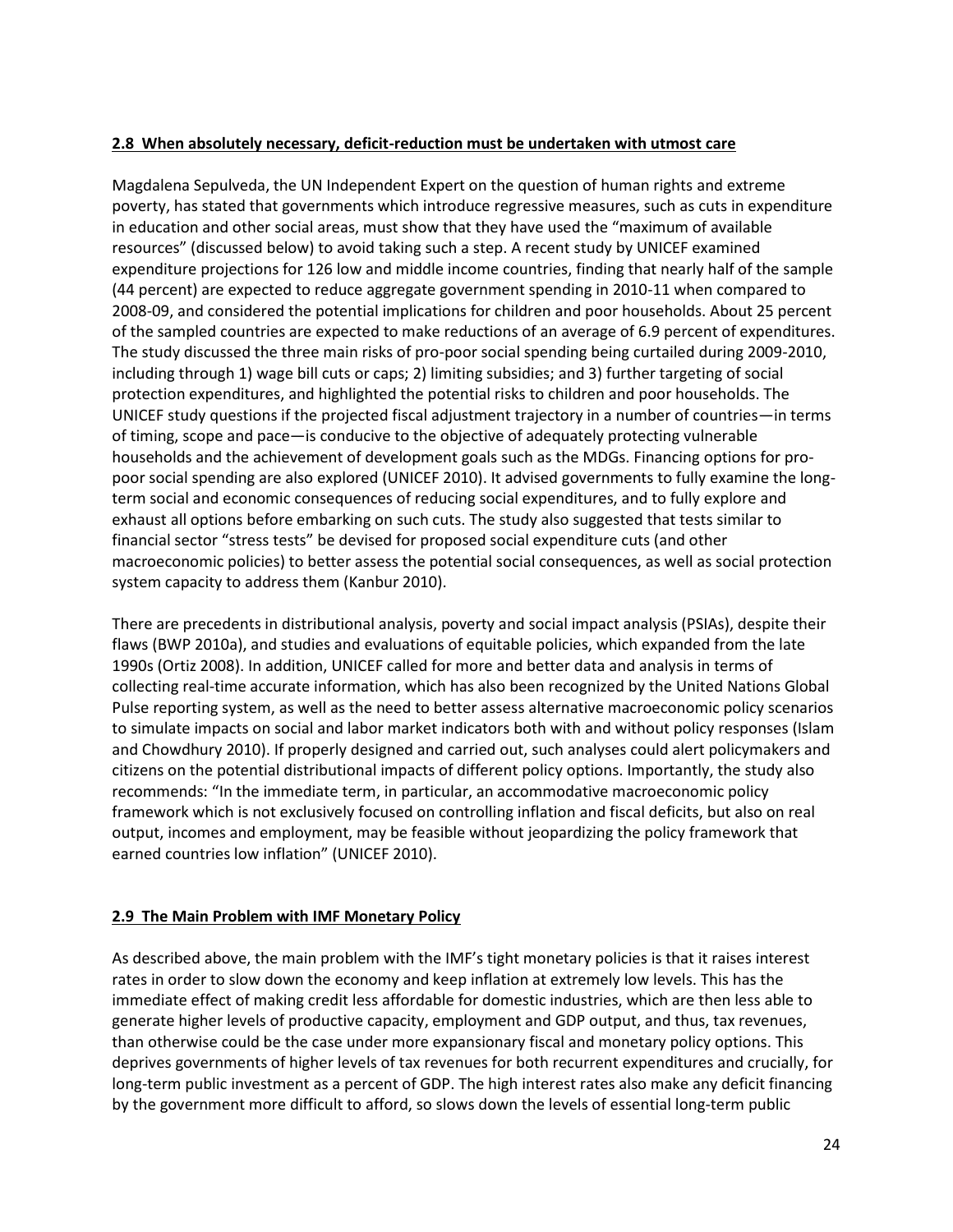investment as a percent of GDP, which undermines the ability of long-term GDP growth and development of the whole economy. The IMF has succeeded in lowering fiscal deficits and inflation, but at the cost of using very high interest rates that have resulted in a long-term trend of low-growth, lowemployment and low-public investment that has consequently been characterized by chronically insufficient social expenditure.

#### **2.10 Alternatives to IMF Monetary Policy**

There is a clear need for an alternative approach to the IMF's monetary policies. Recent calls for alternatives have come, for example, from UN DESA (2009), particularly in Chapter 5 of UN DESA's Report on the World Social Situation 2010, which states: "Focusing on inflation and fiscal deficits alone reflects too narrow a view of stabilization. Therefore, stabilization needs to be defined more broadly to include stability of the real economy, with smoothened business cycles and reduced fluctuations of output, investment, employment and incomes. Achieving such stability of the real economy may require larger fiscal deficits and higher rates of inflation than prescribed by the conventional macroeconomic policy mix, especially in the face of economic shocks or natural calamities."

Similar points were made by the Stiglitz Commission report, especially paragraph 36, which states: "There are asymmetries in global economic policies—countercyclical policies are pursued by developed countries, while most developing countries are encouraged or induced to pursue pro-cyclical policies. While this is partly due to the lack of resources to pursue countercyclical policies, it is also due to misguided policy recommendations from international financial institutions. Conditionality attached to official lending and support for international financial institutions has often required developing countries to adopt the kinds of monetary and regulatory policies which contributed to the current crisis. In addition, these conditionalities contribute to global asymmetries, disadvantage developing countries relative to the developed, and undermine incentives for developing countries to seek support funding, contributing to global economic weakness. While the IMF initiatives to reduce conditionalities are to be commended, they might be insufficient, while in many cases countries are still required to introduce pro-cyclical policies" (UN Commission 2009).

And the official Outcome Document of the June 2009 United Nations Conference on the World Financial and Economic Crisis and its Impact on Development, especially paragraph 21, similarly states: "Countries must be afforded the necessary policy space to enact the types of tailored and targeted responses to the crisis that have been established in developed States. We call for a reformed lending paradigm and the prompt end to unwarranted conditionalities, which curtail the individualized options available to developing countries and needlessly exacerbate the financial, economic and developmental challenges faced by these countries. In this context we note the recent improvement of the IMF's lending framework, through modernizing conditionality, as a welcome step. However, many new and ongoing programs still contain unwarranted pro-cyclical conditionalities" (UN Summit 2009). See also the G77 communique that came out of a year–later review summit of the UN conference, especially paragraphs 76 and 77 which called on the IMF to not use pro-cyclical policies (raising interest rates and cutting public deficit spending) at this time of economic recession, and especially paragraph 26, which called for a "re-examining the current economic parameters on which it bases its economic analysis and policy advice" (G77 2010).

Regarding alternatives, one major alternative is to simply not implement the IMF's approach of tight monetary policies and instead actively lower interest rates. This would allow for domestic companies to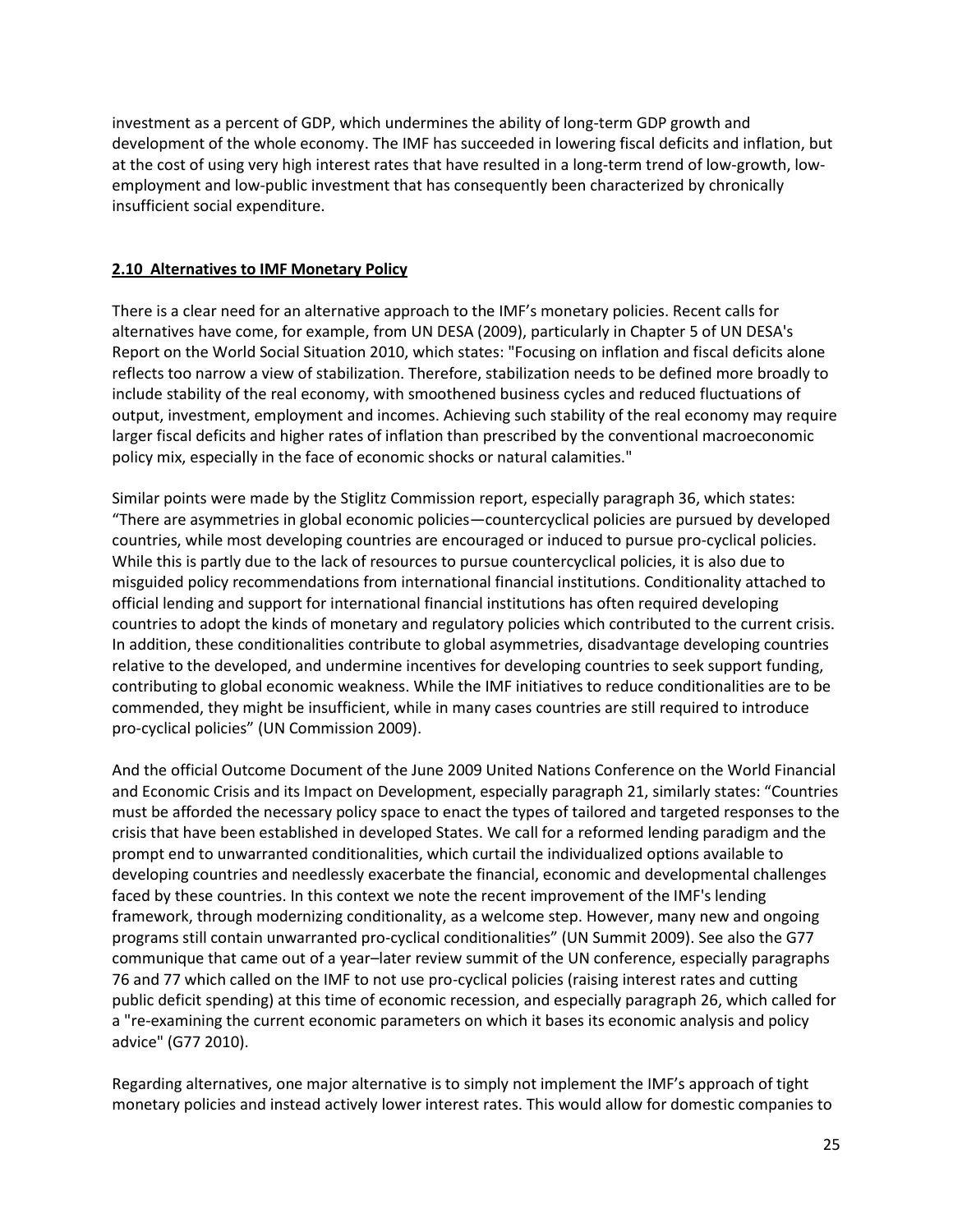more easily access affordable credit for expanding production and employment and this could generate much higher levels of employment, generate higher levels of tax revenues and spur higher GDP growth rates, all of which would enable the tax base to grow. Lower interest rates would also enable the government to engage in more affordable deficit spending, and, as Nayyar noted above, if that deficit spending was targeted on infrastructure and other future productive investments, these could create new investment opportunities for private sector companies, thus "crowding in" the private sector, further enhance job creation and tax revenues. This was the standard approach from the 1950s until the 1980s. However the financial sector would be opposed to such lower interest rates because they would not be able to make as much profit from lending. Therefore, in a political sense, this policy dispute is higher growth, employment, tax revenue generation and increased public investment that benefits the whole society vs. the lower profits of the powerful finance industry. Economics is inherently political and about choices.

Beyond this basic expansionary monetary policy option, which is the opposite of the IMF's tight monetary policy, there are also a host of other interesting possible innovations. Other more employment friendly monetary policies that can be tailored to the particular circumstances and needs of different countries have been elaborated by Epstein (2009). These were developed by a team of researchers working on a Political Economy Research Institute (PERI)/Bilkent University project on alternatives to inflation targeting, as well as a United Nations Development Project (UNDP) sponsored study of employment targeting economic policy for South Africa. The countries covered in PERI/Bilkent project are Argentina, Brazil, Mexico, India, The Philippines, South Africa, Turkey, and Viet Nam. These studies show that when it comes to monetary policies, one size does not fit all. A range of alternatives were developed in these papers, from modest changes in the inflation targeting framework to allow for more focus on exchange rates and a change in the index of inflation used, to a much broader change in the overall mandate of the central bank towards employment targeting, rather than inflation targeting (Epstein 2009).

Some of the alternative policies proposed in the project focus exclusively on changes in central bank policy, while for other countries, changes in the broad policy framework and in the interactions of monetary, financial and fiscal policy were proposed. Some incorporate explicit goals and targets, while others prefer more flexibility and somewhat less transparency. But all of the studies agreed that the responsibilities of central banks, particularly in developing countries, while including maintaining a moderate rate of inflation, must be broader than only focused on such financial sector variables like inflation, and should include other crucial "real sector" variables that have a direct impact on employment, poverty and economic growth, such as the real exchange rate, employment, or investment. They also agree that in many cases, central banks must broaden their available policy tools to allow them to reach multiple goals, including, if necessary, the implementation of capital management techniques, i.e. capital controls to create incentives and disincentives that can direct finance capital towards employ-generating activities or towards other key industrial sectors (Ocampo, 2003; Epstein, Grabel and Jomo, 2005).

The employment-targeting approach is an example of a "real targeting" framework, as opposed to the IMF policy framework of the central bank targeting only financial variables such as inflation. A "real targeting" framework for monetary policy adds one or more important real variables, such as real GDP growth, or a stable and competitive real exchange rate (SCRER), or "full employment", to nominal variables, such as the rate of inflation, as a goal of monetary policy. The so-called Humphrey-Hawkins law in the United States, which commits the US Federal Reserve to maintaining both "price stability" and "high levels of employment" is an example of a real targeting framework, though, admittedly a fairly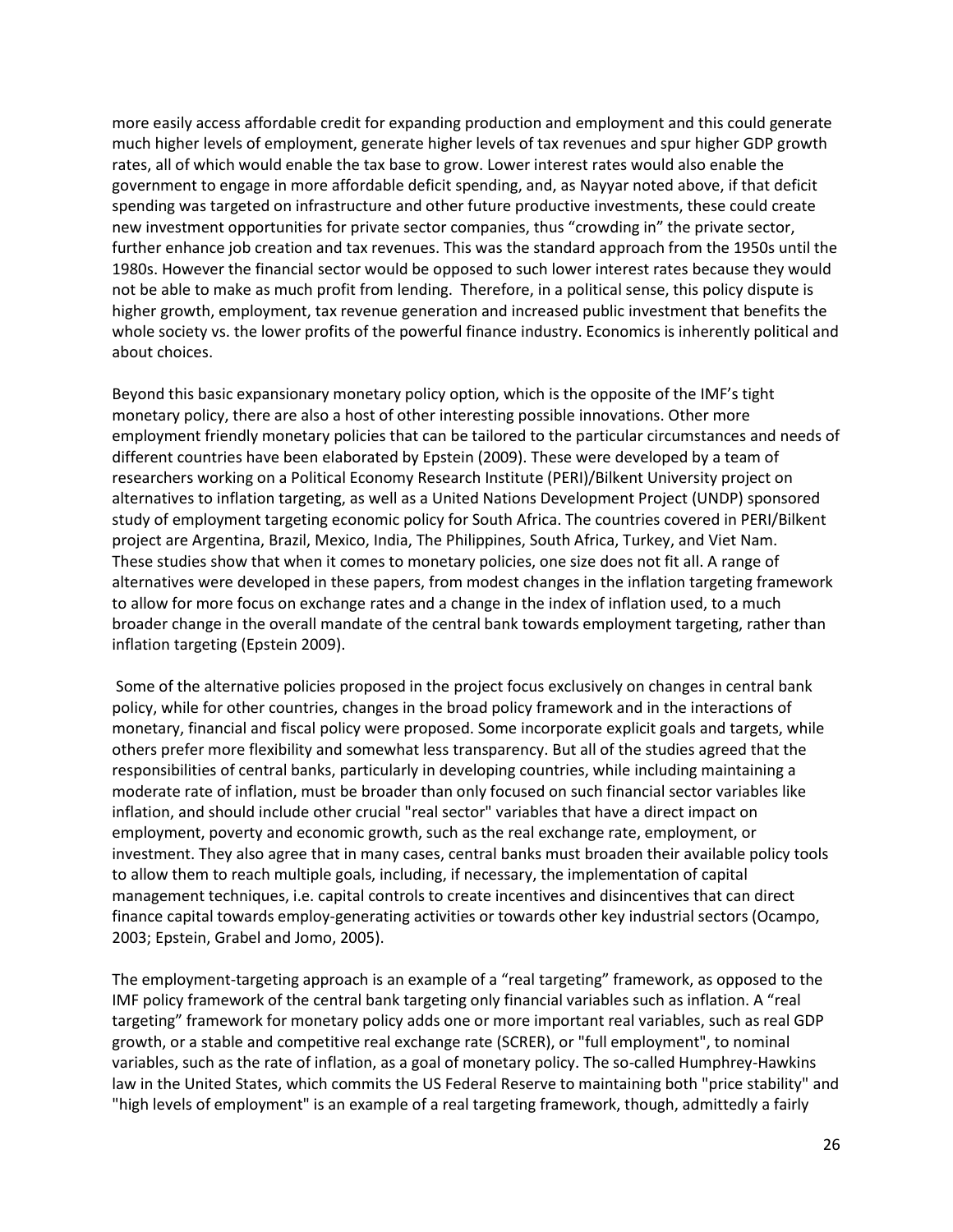weak one in that it does not specify exactly the meaning of "price stability" or "high employment" (Epstein 2009). However, this is just one of the many examples that are possible.

Other possible options for alternatives to the IMF approach include those discussed by Frenkel and Ros (2005) and Frenkel and Rapetti (2008), who argue that central banks should maintain a moderate inflation rate AND should maintain a competitive and stable real exchange rate. They note that the real exchange rate can affect employment, and the economy more generally, through a number of channels: (1) by affecting the level of aggregate demand (the macroeconomic channel) (2) by affecting the cost of labor relative to other goods and thereby affecting the amount of labor hired per unit of output (the labor intensity channel) and by affecting employment through its impact on investment and economic growth (the development channel).) While the size and even direction of these effects might differ from country to country, in many countries, including countries in Latin America, maintaining a competitive and stable real exchange rate is likely to have a positive employment impact overall (Frenkel and Rapetti, 2008). From the point of view of monetary policy, the challenge is how to design a policy to maintain a stable and competitive real exchange rate (SCRER ) so that it does not get undermined by massive speculative capital flows. The danger is that if the markets sees the central bank trying to manipulate the exchange rate, then the exchange rate will be subject to attacks that will undermine the ability of the central bank to prevent the currency from excessively appreciating or depreciating (Frenkel and Rapetti, 2008). However, to protect against this, central banks can adopt various types of capital controls and other types of capital management techniques to help manage exchange rates in the face of speculative capital flows (Epstein, Grabel, Jomo, 2006). As discussed above, admitting the usefulness of such capital controls was a major concession in the IMF's new thinking in the wake of the financial crisis.

More generally, using such techniques as real targeting and that proposed by Frenkel, et al., would require that central banks expand their number of policy tools in order to try to achieve multiple targets. However, this was also a major concession as it relates to some of the reconsiderations and "new thinking" that was expressed at the important March 2011 conference the IMF. However, it remains to be seen if any of this new think at IMF will translate into actual changes in IMF loan conditions or its policy advice.

#### **2.11 Financial Sector Regulation**

The global financial and economic crisis has cast serious doubts about the paradigm of market deregulation that dominated the last three decades. Although many developing countries, especially in Asia, became cautious following the Asian financial crisis, international financial institutions continued to advise developing countries to deregulate, albeit at a slower pace. However, Chowdhury (2010) argues for re-regulating the financial sector with a view to preventing system-wide failures and fulfilling development needs. He highlights the importance of segregating different parts of the financial sector as well as controls over both deposit and lending rates, and the role of government-owned banks, especially for agriculture and small and medium-sized enterprises (SMEs). Success of development banking initiations in low-income countries depends on: integration of development finance institutions into the national development agenda; appropriate governance; efficient operating procedures; minimizing non-interest barriers to accessing credit; and innovative strategies for the mobilization of stable long-term funds (Ndikumana 2007).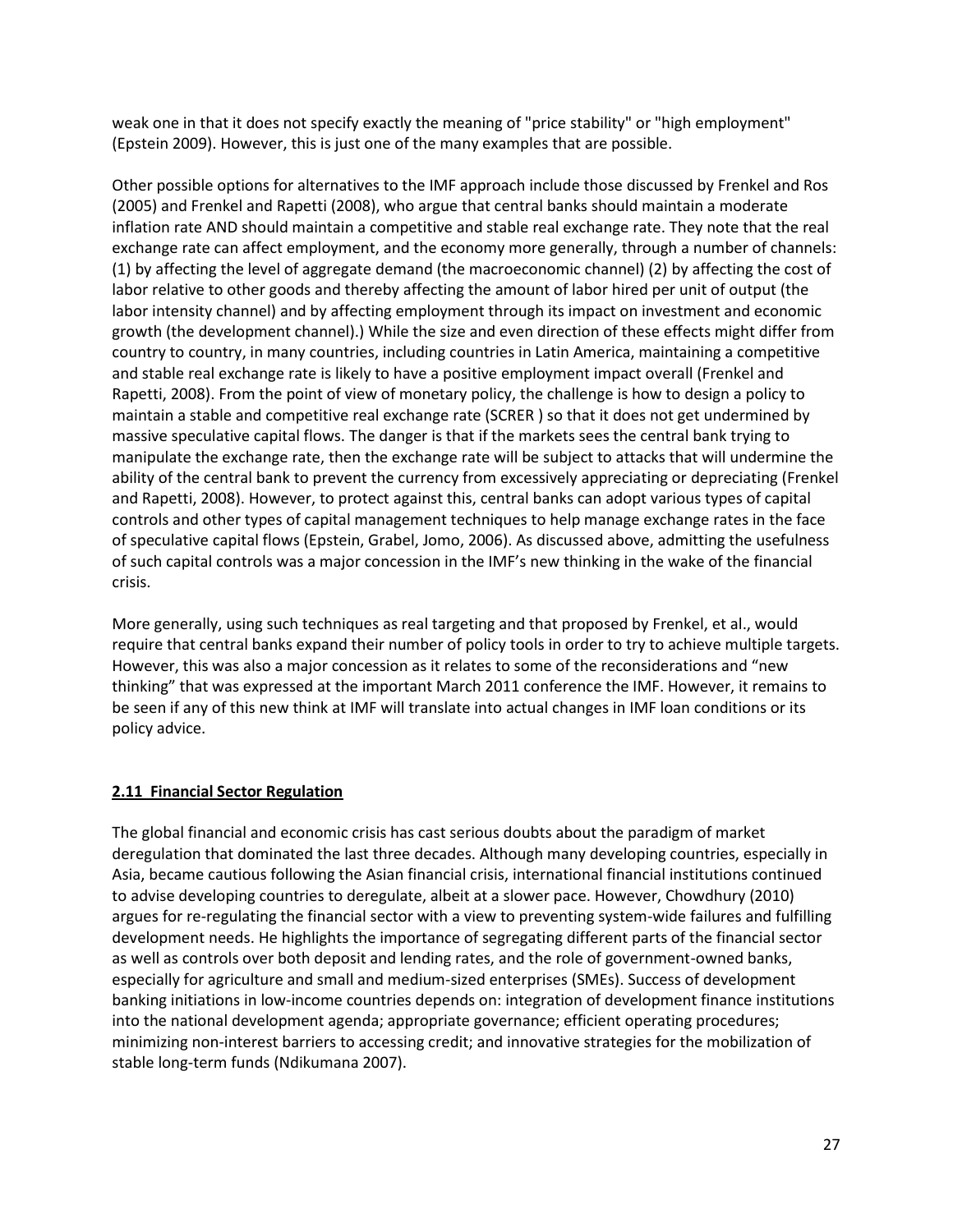Even without establishing explicit development banks, many countries can use their central banks to play similar roles, including expanding their official mandates to include monetary policy targets such as GDP growth goals and/or employment level goals in addition to price stability (low inflation) goals. In such cases, cenral banks can create their own financing for development-oriented investments and/or create incentives and disincentives to steer finance capital towards particular sectors. Indeed, Pollin et al. (2006) developed an elaborate alternative policy proposal for replacing the IMF's harmful lowinflation targeting policies with new central bank targets for employment in South Africa, and did the same for Kenya (Pollin et al 2008). Pollin, Epstein and Heintz from the Political Economy Research Institute (PERI) and others also offer several important innovative approaches to alternative monetary policies that African and other policy makers ought to consider (Heintz, 2008; Atieno, 2001; Aryeetey, 2003; Pollin, Githinji, and Heintz, 2008; Epstein 2009; Pollin, Epstein, Heintz, and Ndikumana, 2006; Epstein and Heintz, 2006; Epstein and Grabel, 2006).

#### **2.12 UNDESA Policy Notes on Financial Policies**

This series of policy notes provides advocates with a clear explanation of various alternative approaches to national financial policies geared to a developmental approach. It includes methods for financing higher growth through bringing back development banks; using targets for achieving credit-deposit ratios; creating long-term credit for domestic firms; ensuring desired sectoral distribution of credit in line with national development strategies; using capital requirements for banks to influence investment decisions and performance in line with national development strategies; explains the role for differential interest rates; explores financial policies to promote equity and human development, ensuring financial inclusion; increasing access to bank branching, preventing credit migration and credit concentration and using directed credit; makes the case for public ownership; and describes other policies for financial innovation, use of cooperatives and micro-finance institutions (Chandrasekhar 2007; UNCTAD 2007; UNCTAD 2009).

#### **2.13 Industrial Policy**

As mentioned above, the reduction of import/export taxes on trade can present a significant loss of revenues, thus a decline in public expenditure available for public investment and social areas (Baunsgaard and Keen 2004). However, this is a relatively short-term concern. Of far greater significance for longer-term expenditure levels and revenue generation capability is how trade policy and other industrial policies will be necessary for industrialization and transformative processes out of primary agriculture and extractive industries and into manufacturing and services industries with higher value-added over time. Beyond the short-term implications of import-export revenues, such industrial policies –and their dismantlement in IMF and World Bank loan conditions and ongoing multilateral and bilateral trade negotiations—are of utmost importance for securing future economic development generally, and in enabling states to finance social expenditures over the long-term (Shafaeddin 2006, 2008, 2010; Chang 2002, 2005; Gallagher 2010).

In summary, there are a host of other types of fiscal, monetary and financial policies which could be much more geared to pro-active growth, employment, production which would be much more useful for accelerating economic development than the IMF policies, which are focused on restrictive notion of short-term stabilization. Education advocates interested in realizing larger education budgets should be aware of such viable alternatives.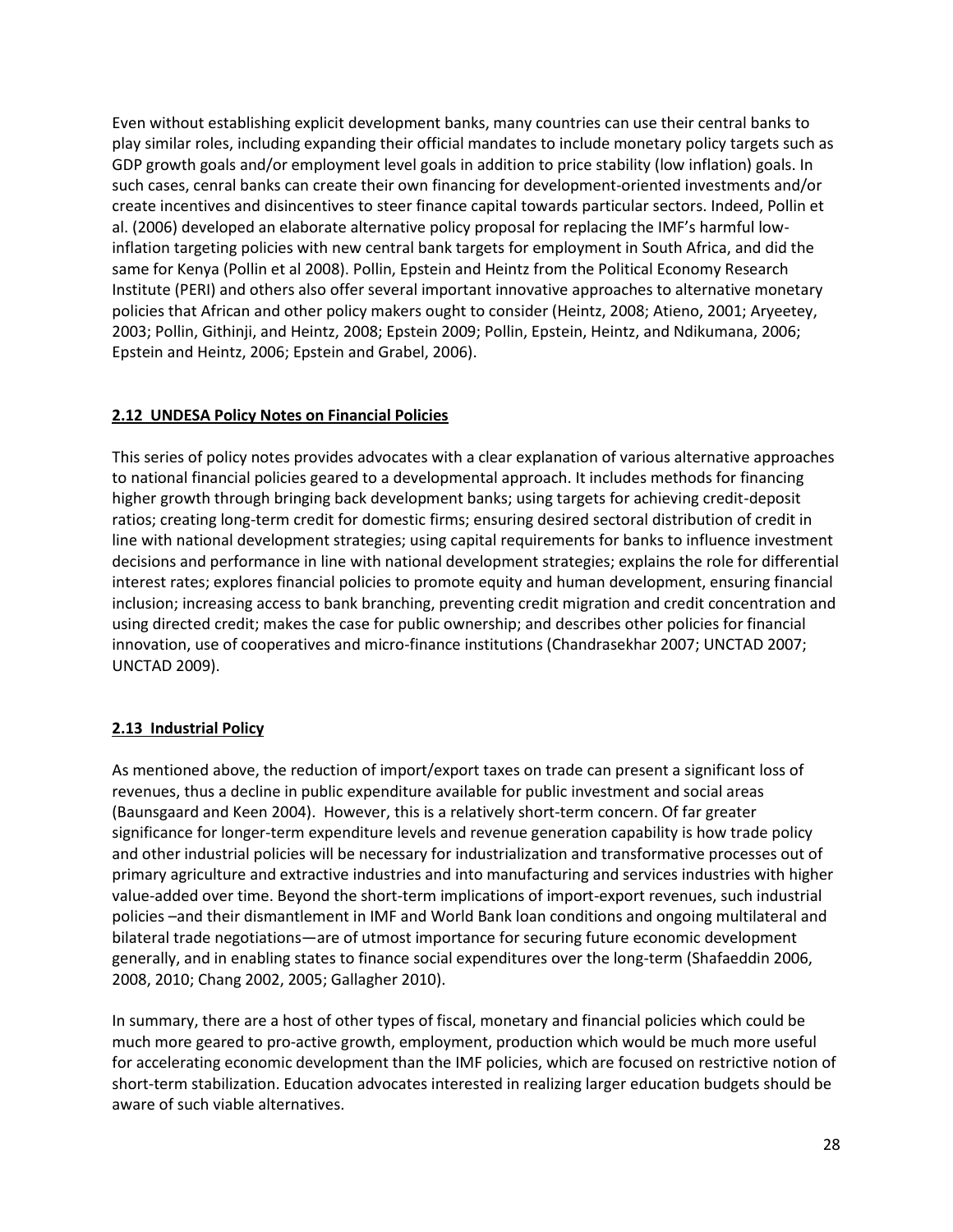# **Part 3 CASE STUDIES**

# **JAMAICA**

#### **3.1 Background on Economic Situation in Jamaica**

Jamaica's economic and social development has been undermined by its massive domestic and international debt levels that have accumulated over the years and the very high interest rates associated with servicing these debts each year. Today Jamaica is counted as one of the most highly indebted countries in the world, with a gross public debt of 129 percent of GDP in fiscal year 2009/10. During the last five years the government's interest payments have averaged 13 percent of GDP or 49 percent of non-grant government revenue. In the fiscal year 2009/10, these were even higher, reaching 17 percent of GDP or 64 percent of non-grant revenue. This level of debt-servicing from the annual budgets each year has seriously hurt Jamaica's efforts to finance of crucial necessities such as public investment in education and infrastructure, which have stagnated over the last two decades and amounted to only about 3 percent of GDP during fiscal year 2009/10. Such underinvestment poses a severe problem for Jamaica's long-term development prospects, as evidenced by its very weak per capita GDP growth over the last two decades, which averaged less than 0.7 percent annually.

The government recently attempted to lesson this debt-servicing burden in 2010 with its Jamaica Debt Exchange (JDX) initiative designed to restructure its domestic debt. This involved negotiating a collective deal with bond holders to pay them over a longer period of time. However, although the JDX initiative was able to lower average interest rates on domestic debt, there was no reduction of the principal or in the time-frames when payments are due (nearly half of the debt is still coming due within one to five years) (UNDP 2010). Therefore, despite its good intentions, the terms of JDX debt restructuring were not ambitious enough to resolve the debt crisis for Jamaica.

Education advocates should be aware that Jamaica's debt problems are not the result of excessive government social spending or overly generous teacher's wages, as is often claimed by neoliberal economists and proponents of budget austerity. In fact, the origins of the current debt buildup occurred when the private sector banks and financial institutions needed to be bailed out by the government in the wake of Jamaica's major financial crisis during 1996-2003 (King and Richards 2008).

As is common with many IMF loans, the loan program for Jamaica signed in 1991 called for a series of financial liberalization reforms in which Jamaica was pressured to eliminate and loosen long-standing credit restrictions and interest rate ceilings, resulting in a rapid expansion of the financial sector. Also common to many countries was the poor sequencing, in which such major policy changes were adopted with first having the appropriate prudential regulatory structures in place. This situation led to widespread reckless over-leveraging by financial institutions in Jamaica and ultimately led to a major financial crisis and a series of major bankruptcies beginning in 1994. Not unlike recent events that struck the US, UK and Europe, the Jamaican government was forced to intervene through the creation of the Financial Sector Adjustment Company (FINSAC), which managed the breakup, nationalization and merging of troubled financial institutions that ultimately saddled the Jamaican government with huge debts that amounted to over 34 percent of GDP.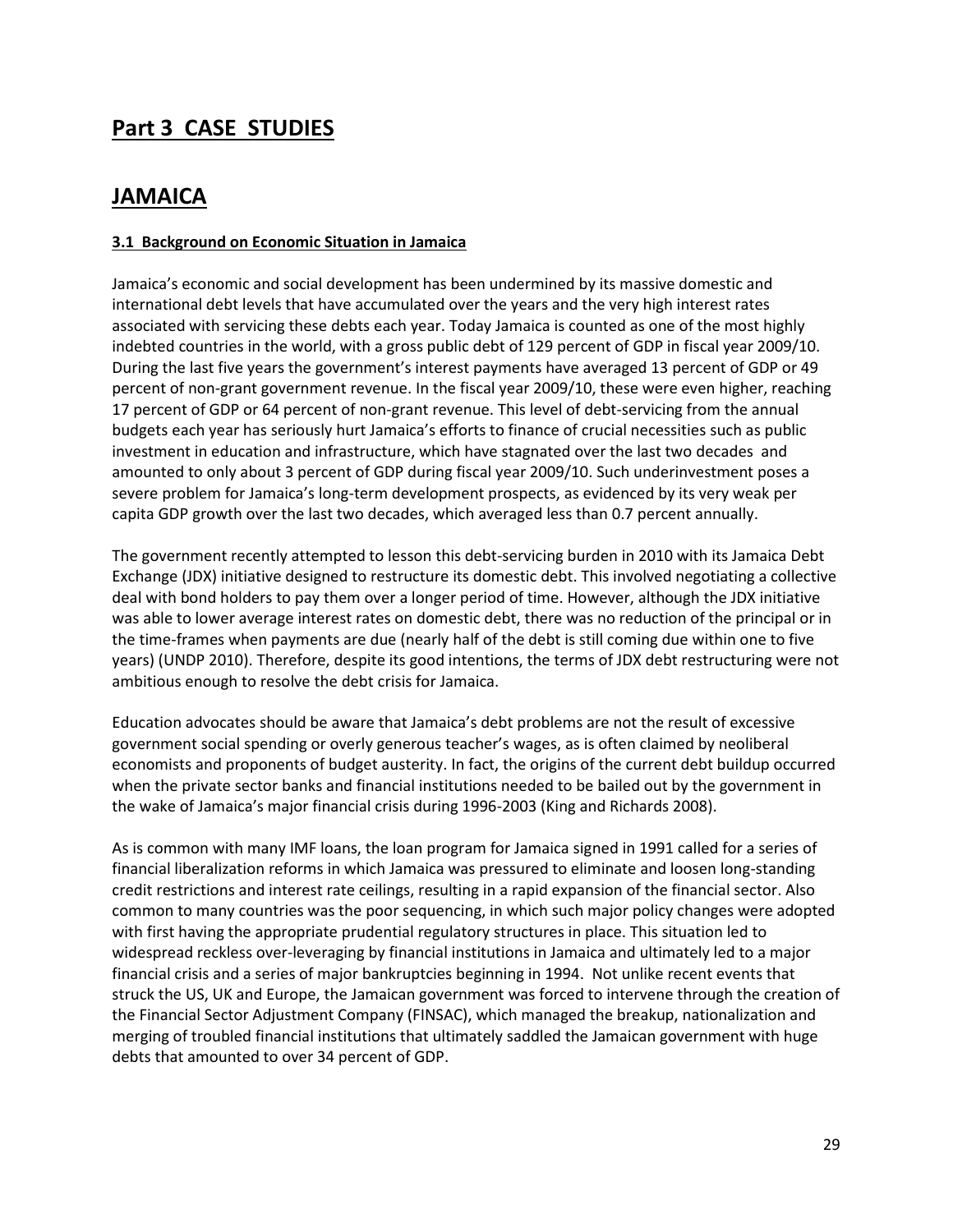When the recent global financial crisis began to unfold in 2008-2009, Jamaica's already heavy debt load worried investors and this placed downward pressure on the value of the Jamaican Dollar on world currency markets. The Jamaican government responded by significantly tightening monetary policy to defend the currency and lower inflation, leading the Bank of Jamaica to increase interest rates from 14.7 percent to 21.5 percent and increased the reserve requirements for banks. Like many governments, Jamaica also increased public spending with a fiscal stimulus program in December 2008, spending between J\$4.6 billion and J\$5.3 billion (0.5 percent of GDP). Post-crisis analyses by the Caribbean Policy Research Institute suggest that at roughly half a percentage point of GDP, the government stimulus program was simply too small to counteract the large shocks to economy and the steep fall off in private sector and consumer demand (CaPRI 2010). As the global economic recession hit Jamaica as well in 2009, the fall off in tax revenues generated also began to add to Jamaica's growing budget deficit. The government responded with fiscal tightening measures equal to 1.9 percent of GDP.

The current economic situation in Jamaica has placed great strains on the social systems generally and on education in particular. While Jamaica has been able to make advances on MDGs goal relative to its 1990 baseline, the 2011 Global Monitoring Report has categorized Jamaica among those "Lagging countries within 10 percent of being on target to achieve the MDGs" for MDG 2.a on primary Education completion rates and MDG 3.a on gender parity in primary education (GMR 2011).

#### **3.2 Current IMF Program for Jamaica**

In the summer of 2009, the global economic recession led Jamaica to begin discussions with the IMF for a new loan program, and on February 4, 2010, the IMF approved a 27-month Stand-by-Arrangement (SBA) loan worth \$1.27 billion, which allowed Jamaica to immediately draw on the first tranche of financing in the amount of US \$640 million (IMF 2010c). The real intention of seeking the IMF loan was to reestablish confidence in global bond markets about Jamaica's creditworthiness, while also opening the doors to additional lending from the other multilateral agencies, including a US \$450 million from the World Bank and US \$600 million from the Inter-American Development Bank (IADB).

The new IMF loan program seeks to undertake a series of medium-term policy reforms to lower interest rates, deal with the large debt and further financial sector reforms. Unfortunately, its main priority is deep fiscal austerity. In the first year of the program, the overall fiscal deficit is programmed to go from 12.75 percent of GDP to 7.5 percent of GDP. Through the entire duration of the IMF program the aim is to reduce the overall fiscal deficit "from 12.75 percent of GDP in FY2009/10 to 0.5 percent in FY2013/14" (IMF 2010c). This degree of budget-cutting is expected to be realized both through increased taxes as well as cuts in expenditure. The tax increases will include a new fuel tax, a one percentage point increase in the general consumption tax, and an increase of the tax rate for high income earners.

In recent negotiations in April 2011, the IMF granted an extension of its current bailout agreement by two years, beyond the initial May 2012 end date. The extension comes after the government failed to meet the primary surplus target for 2010/2011 set by the IMF program. The primary surplus is the difference between government revenue and non-debt expenditure, and came in J\$4.2 billion lower than target. The government now has an additional three years to achieve a balanced budget (Thame 2011).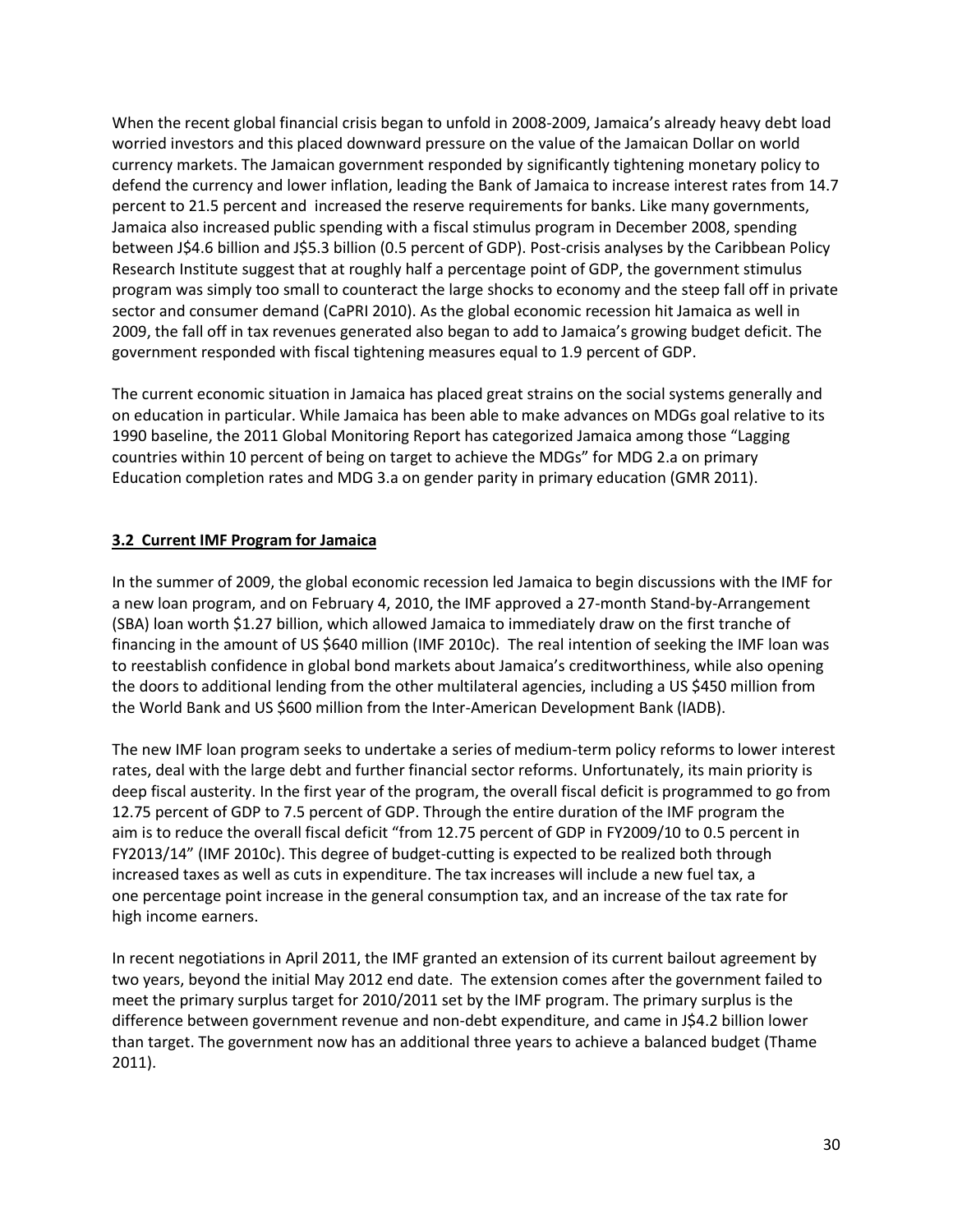But even with the extension, this amounts to a highly contractionary policy approach which is likely to deepen the economic recession in Jamaica. As with the current budget austerity approach being used in the US, UK and Europe, cutting public spending during a recession in the context of low growth and high unemployment is the same mistake made by the US during the 1930s depression (Krugman 2011). As Dennis Chung, a chartered accountant and the author of "Charting Jamaica's Economic and Social Development - A much needed paradigm shift" says of this approach: "This has been the failing of the IMF program and the previous budgets to this current one. This is also the reason why the economy went through 14 quarters of consecutive decline. The fact is that if an economy is in decline and all sectors retreat, including government (and government should be the savings account for the country), then obviously it will decline further unless some opposing force causes a sudden stop" (Chung 2011).

Such a pro-cyclical policy approach is contractionary and is likely to worsen unemployment, lower economic growth rates and lower tax revenues even more. The IADB sums up this trade-off associated with the IMF program: "While the IMF program remains broadly on track, it continues to demand high primary fiscal surpluses required to bring down [Jamaica's] high debt ratios. This places a burden on the economy which also limits economic recovery. This poses risks on two fronts: either growth is lower than predicted and hence the debt to GDP ratio does not decline, or there is slippage in the tight fiscal program. In either case, if markets respond by demanding higher interest rates the debt dynamics will suffer. This tight fiscal situation will continue for several years to come, beyond the expiry date of the current [Stand-By Agreement] SBA, until its debt ratios have fallen substantially" (IADB 2010).

Additionally, the IMF loan program goal to reach a near balanced budget by 2013/14 is also unnecessary for the reasons discussed above, and such an austere approach to fiscal spending will also likely undermine future economic growth, employment and revenue generation. In this particular context, it would be far more appropriate for Jamaica to instead engage in much more counter-cyclical fiscal spending to address the immediate effects of the economic recession, and for reasons explained above, then maintain moderate deficit spending over the medium term for enabling strategic investments in "developmental spending".

In fact, significantly increasing government spending now was proposed by Planning Institute of Jamaica in an April 2011 report, "A Growth-Inducement Strategy for Jamaica in the Short and Medium Term," which proposed a slate of initiatives, including front-loading J\$14 billion of government capital expenditure, pushing ICT sector growth and fast-tracking certain financial legislation in 2011/2012, while asking IMF for more "fiscal space". The PIOJ projected such spending could result in a 5.2 percent rise in GDP growth for the economy (PIOJ 2011). But the IMF mission chief for Jamaica, Trevor Alleyne, rejected the idea, saying "prioritization within the existing public expenditure envelope is key to adhering to the medium-term fiscal consolidation and debt reduction targets of the macroeconomic framework" (Observer 2011).

Although the IMF program puts an emphasis on controlling expenditure as a means to reduce the deficit, a look at recent history suggests that non-interest government spending has played only a minor role in increasing the deficit. The main reasons for Jamaica's high budget deficits in recent years was lower than expected revenues, followed by higher than budgeted interest payments on the debt –not . excess non-interest government spending, which barely contributed to the deficits, and in some years was even lower than budgeted (CEPR 2011). Yet despite this, the IMF program still calls for reducing expenditure and punishing citizens with unnecessarily regressive budget cuts to education and other essential services.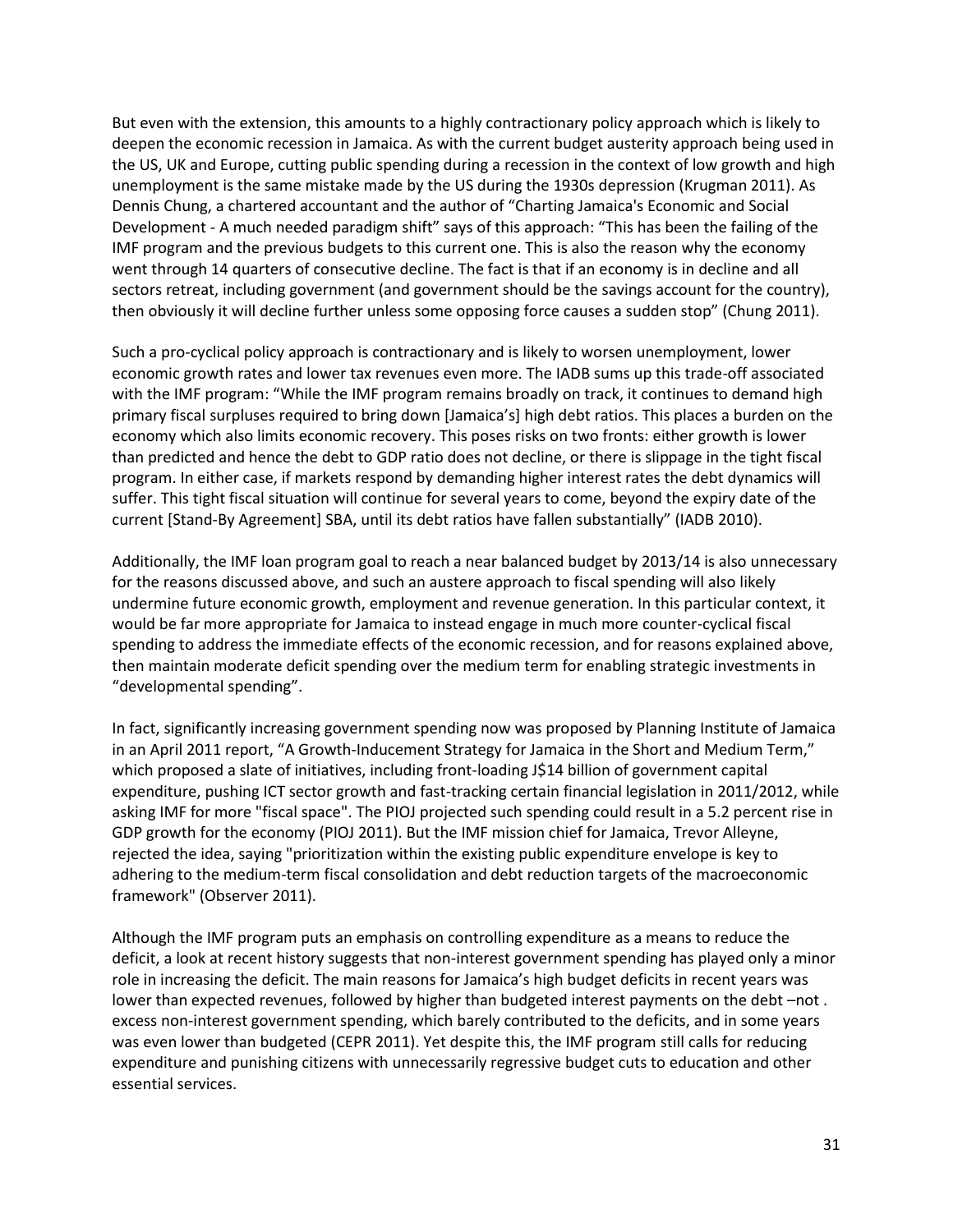Of particular concern for education advocates, the IMF loan program places a particular emphasis on containing the public sector wage bill, which can undermine the ability of the Education Ministry to increase wages for teachers or higher additional teachers. Under the program the wage bill was programmed to see just a 2.3 percent nominal increase in 2010/11, despite projected inflation of over 11 percent. Such constraints on the public sector wage bill can have negative consequences for developing countries like Jamaica that desperately need to increase spending on vital sectors such as health and education.

In 2008, there was a salary agreement between the government and the main public sector union that would have resulted in a 7 percent nominal salary increase for all public sector employees in FY2009/10 after a 15 percent increase in FY2008/09. However, due to intense fiscal pressures, this raise was never Implemented as promised. In August of 2010, the Supreme Court ruled that the agreement between the government and public sector employees constituted a binding contract, and awarded legal costs against the Government, and had to make retroactive payments. However, the IMF was opposed, and expressed concern that the ruling would lead to excessive budget expenditures and lead to Jamaica going off-track in its fiscal deficit reduction targets. In its second periodic review of the IMF program for Jamaica, the IMF wrote that "the FY2010/11 budget did not accommodate any retroactive payments for teachers" (IMF 2010d).

In August 2010, the US National Education Association wrote a letter to US Treasury Secretary Timothy Geithner protesting what they saw as "pressure" from the IMF that "is causing violations of fairly negotiated agreements between Jamaican Teachers Association and the Government of Jamaica." (Naiman 2010). The head of the National Education Trust of Jamaica, Paul Matalo, also warned that the IMF agreement restricted the Government's ability to build new schools (Luton 2010).

In April 2011, Finance Minister Audley Shaw said Government was in discussions with various public sector groups to fast forward a program of compensation. "Under the IMF Standby Agreement, the medium-term program called for a wage freeze through to the end of this fiscal year. However, I am having discussions with the public sector groups. We will have to take into consideration the 7 percent and the arrears," Shaw said, noting that already meetings have been held with the police and the Jamaica Confederation of Trade Unions looking at available options and exploring possibilities. "We are having discussions now to see if we can come up with a creative approach to possibly bring forward the program of compensation. There can be no immediate decisions at this point. We have to have discussions with the groups, and with the IMF," he added (Dunkley 2011).

In the meantime, Shaw said some J\$30 billion was owed in all to public sector workers but said the administration could not at this time afford to make complete payoffs. "We have to look at it against the background of global conditions which have not improved to the point where our own resources in Jamaica can tolerate the full impact of three years of almost J\$30 billion. This budget could not take that kind of pressure. If we were to attempt to do any of this then all of the macroeconomic fundamentals we have worked so hard to stabilize the economy would literally go up in smoke," (Dunkley 2011).

The administration, which had owed teachers some J\$8 billion, paid over some J\$500 million in the last fiscal year (2010/11). This year another J\$2.59 billion is to be paid over, leaving another J\$5 billion still outstanding.

Regarding monetary policy, the IMF program is uncharacteristically concerned with inflation in Jamaica. Its primary focus is on a contractionary fiscal policy of budget austerity. By the time of the third loan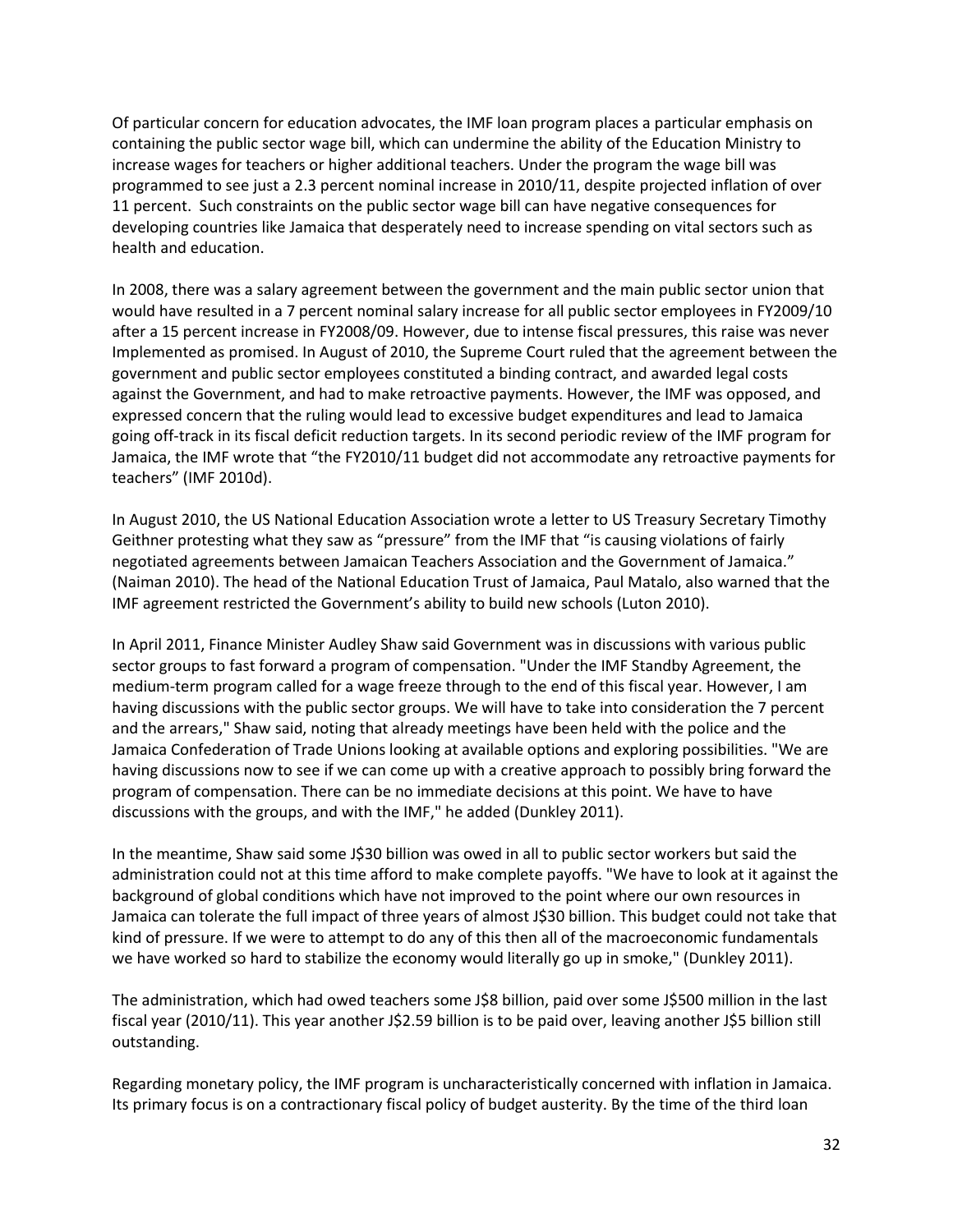program review in January 2011, inflation had registered a small up-tick through the end of 2010. However, as noted by IMF staff, this slight increase in the inflation was driven by food and fuel prices, with core inflation continuing to fall throughout the period. Although the IMF notes that the primary goal of monetary policy is "containing inflation," the IMF has remained supportive of the Jamaican central bank's "cautious approach" to monetary loosening (lowering interest rates). After having raised interest rates significantly at the height of the global financial crisis in the fourth quarter of 2008, the Bank of Jamaica has begun slowly lowering the policy interest rates. The 30-day Open Market Instrument has declined from a high of 17 percent to its current rate of 6.75 percent, which should be an important step in the direction of enabling of domestic companies to generate new production and employment and improve tax revenues.

Regarding other public sector reforms, the IMF loan program is characterized by classic demands for Jamaica to sell off state-owned assets, including the sale of Air Jamaica to Caribbean Air, which is majority owned by the government of Trinidad & Tobago, the leasing or selling of factories belonging to the state owned Sugar Company of Jamaica, and the privatization of Clarendon Alumina Production, its majority holding of the Petrojam oil refinery, and all of its holdings in the Sugar Company of Jamaica.

## **UGANDA**

#### **3.3 Background of Economic Situation in Uganda**

Uganda is regarded as the African country that has adopted the neoliberal reform package most extensively since 1987 (Wiegratz 2010). The Museveni government has adopted the full thrust of neoliberal reforms, including the belief that macroeconomic policy should focus on controlling inflation, leaving economic growth and employment matters to the private sector without government intervention, that government should intervene in monetary policy through interest rates to lower inflation by raising interest rates and/or reducing money supply in the economy. Apart from monetary policy, the rest of the economy should be directed by an invisible hand of market forces. Economic deregulation and privatization were stressed as the engine of growth and job creation while the share of public spending in GDP should be gradually reduced.

Uganda undertook a massive retrenchment exercise and introduced value added tax (VAT) to raise government revenue. The first economic recovery program adopted in 1987 emphasized exportoriented economic growth and liberalization of exchange rate and liberalized agriculture by abolishing price control and parastatal marketing monopolies.

The Ministry of Finance, Planning and Economic Development (MoFPED) and the Bank of Uganda (central bank) have primary responsibility for macroeconomic policy formulation and resource allocation, and have implemented these policies under the heavy guidance of UK officials. The reforms marked a major shift away from a mixed-economy model in which the private sector existed alongside state-supported sectors, particularly agriculture and agro-processing. The liberalization that followed drove economic growth, making Uganda at the time one of the fastest growing countries on the continent. However the economic growth did not translate into income growth, nor meaningful poverty reduction due to the fact that it was a recovery growth, hobbled by the fact that Uganda was continuously at war, with the significant agricultural northern region contributing very little to the economy (Kaiza 2011).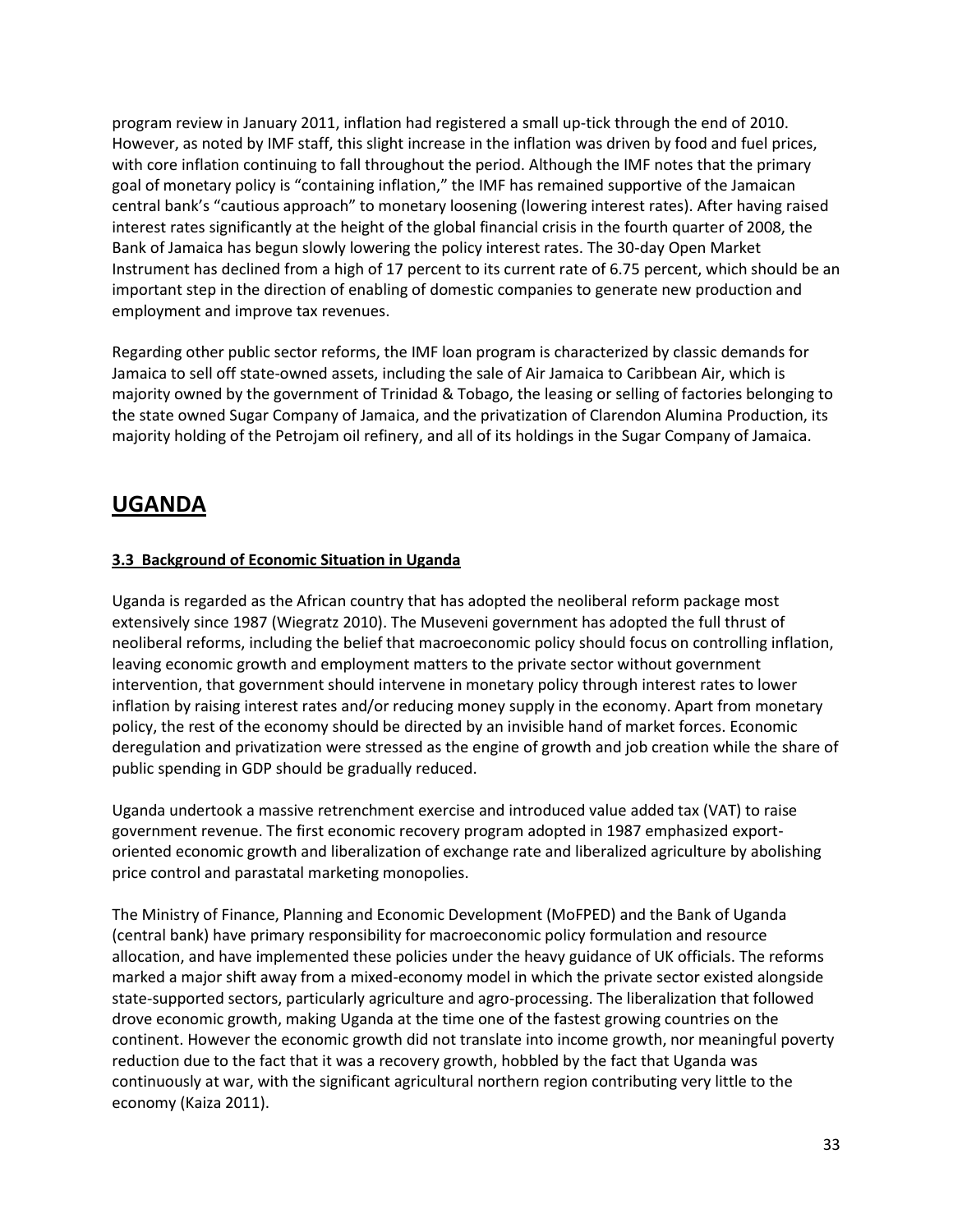The neoliberal focus on rapid and premature trade liberalization wiped out several domestic industries in the 1990s and 2000s, leaving Uganda mainly an exporter of primary goods while it imports manufactured goods, leading to its currently huge trade deficits. Meanwhile, despite promises by the rich countries to open their markets to primary goods from countries like Uganda, most rich countries have maintained either formal trade barriers or informal policies to block such goods. The value of imports has increased (compared to 1990) over twice as much as the value of exports for each of the countries. In addition, Uganda's labor participation rate fell during the 1990s (suggesting an increase in poverty), implying the neoliberal free trade approach has not delivered on the developmental promises made by its proponents (Read and Parton 2009).

This left it to two sectors to drive most of the growth. Liberalization of the economy gave impetus to the service sector, as hotels, once under government management, expanded in private hands, tourism returning to the peaceful south and west, while the media and telecommunications sectors were virtually reinvented. But according to Dr. John Matovu, research fellow at the Economic Policy Research Centre in Kampala, there is a limit to what you can secure from services. Employment in the sector, he says, is limited to a skilled workforce "Telecommunications takes only people with degrees" (Kaiza 2011).

With the return of stability to the south, private investment started rising, particularly in property construction, something that has also begun to happen in northern Uganda. Currently, the IMF and others assess Uganda's economic performance on its macroeconomic status, getting inflation to singledigit figures, and maintaining the fiscal balance within 10 per cent of GDP. "The question people ask is if at the macroeconomic level the country is performing well, how come incomes have not improved?" Dr. Matovu partly attributes this to the widening gap between the rich and the poor -- the little the country achieved, has gone into the hands of a few. The Gini coefficient, which measures the degree of income inequality, is increasing by over 3.0 percent per year in Uganda, and the widening of this gap means that it will be harder to deliver on macroeconomic promises. The steadily worsening fortunes of those at the bottom of the pyramid will slow the improvement of health, education and social welfare even as the incomes for people at the top increase. There might be growth, but there will be no development as long as 31.0 per cent of the population lives in poverty (Madill 2010).

Although the government claims Uganda has made progress towards MDGs and already achieved MDG 1 on halving poverty (relative to 1990 levels), additional spending and public investment is still required to achieve the other goals. Some have questioned the official Ugandan government claims about the actual degree to which high GDP growth rates of recent years have actually translated into poverty reduction, particularly for the majority of people in the rural areas and the far north. Others have criticized the metrics used, such as consumption expenditure indicators, to adequately assess poverty reduction levels (Byekwaso 2010).

The sector that would make the most differences to most people is agriculture, yet this sector has been undermined by the lack of essential public investments such as a government-subsidized fertilizer policy, and other extension services and inputs, as these were eliminated under the IMF and World Bank neoliberal reforms. The key problem for the economy is that it is not making headway at two consequential extremes; agriculture has been in decline, but manufacturing has not picked up. In order for manufacturing to increase production and employment, a reduction in interest rates and other measures to facilitate affordable credit to small and medium-sized enterprises (SMEs) will be necessary,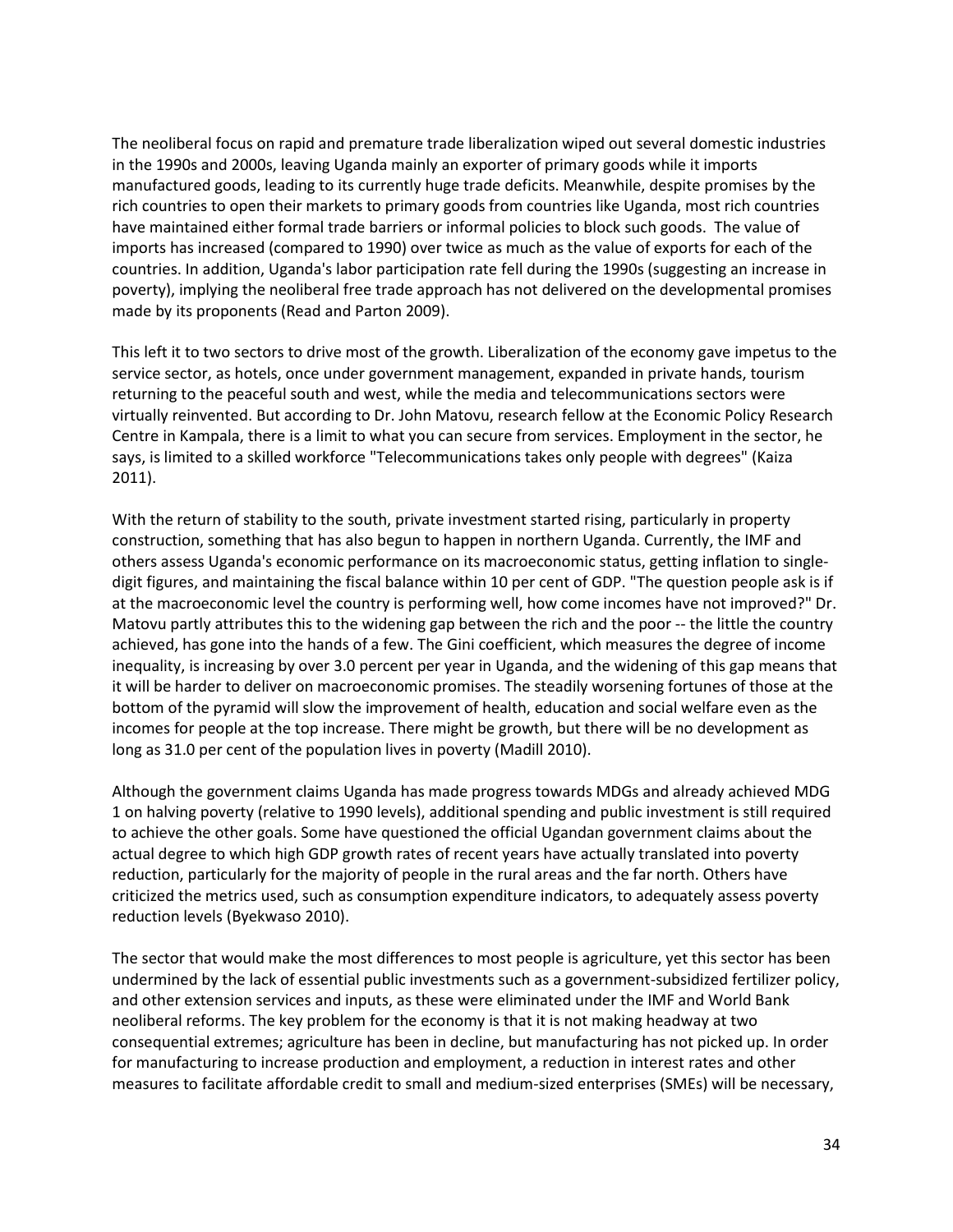yet such a reduction in interest rates is directly at odds with the major IMF monetary policy of keeping interest rates high in order to get inflation down to the 5 percent target.

In addition to the growing income gap in Uganda, another trend has been increasing urbanization into Kampala and other cities. Although the history of urbanization in Uganda is relatively young compared to other East African countries, the rate of urban development is reported to be one of the highest in the world. However, little effort is being made to seize the opportunities and maximize the potential benefits of urban development, as well as reduce its potentially negative consequences (Mukwaya, et al 2010).

Like the case of Jamaica, Uganda is also burdened with a huge debt level. The debts that consist of both domestic and foreign loans have caused financial hardship, joblessness, and a decline in personal earnings. This has as a result pushed the debt sustainability indicator to dangerous levels. Currently the debt burden stands at US \$4.3b (close to Shs10 trillion), up from US \$1.4 billion (about Shs3.2 billion) in the 2006/07 financial year. Since then, the public debt has been increasing steadily, growing at an average of 17 percent per year and projected to increase by 20 percent in the medium term. The former Ugandan Finance Minister, Syda Bbumba, said, "Uganda's debt exposure has risen from \$4.0 billion as of ending June 2009 to \$4.3 billion as of June 2010 out of which \$2.4 billion is debt outstanding and disbursed while \$1.1 billion is committed but yet to be disbursed" (Mugerwa 2011).

In addition to the tight monetary policy that prioritizes achieving low inflation, the high debt levels have also contributed to pushing up domestic interest rates and the cost of debt servicing is going up by the day, leaving insufficient funds for basic services provision including for education, healthcare, safe drinking water and infrastructural and energy projects. According to the former shadow Finance minister Oduman Okello, "More resources will be committed to debt servicing rather than new public investment and the welfare of Ugandans." Despite this both the finance ministry and the IMF claim the debt levels are still manageable. According to the March 2011 debt sustainability analysis by the finance ministry, "Uganda's debt is still sustainable and shall remain sustainable both in medium and long-term horizons" (Mugerwa 2011).

Less discussed than outright political corruption, is the damaging impact that Ugandan politics has on the economy. To win and maintain presidential and parliamentary majority votes, the Museveni government has, over the past decade, created 60-plus new districts in Uganda, bringing the total to 112, in order to reward loyal constituencies and politicians; the Ugandan Cabinet was increased from the 42 allowed by the Constitution to 72 (Kaiza 2011). Coming at the cost of less service delivery, the money allotted for payment of administrators is threatening to overrun that set aside for what they are meant to administer. The 8th parliament, which is now giving way to the 9th, had 332 MPs, a figure that has now grown to 377 directly elected members, with

each of these MPs will be paid Ush14.5 million (\$6,300). By 2009, Uganda had the fourth highest number of sub-national administrative units in the world, and the highest in Africa. A 2009 report by the public watchdog group, Action for Development (Acode), argued that as more administrators have been appointed, service delivery in such areas as health, education and agriculture, has stagnated.

Despite the high debt levels and bloated administrative costs of government, Ugandan officials are optimistic about the future. One reason is that Ugandan is set to become Africa's newest oil producer, with Tullow Oil Plc, the U.K.-based energy company, expected to start pumping crude and gas from the Lake Albert Basin in 2012. The country has an estimated 2.5 billion barrels of oil, with about 1 billion barrels in proven reserves, according to Tullow. Funds from oil flows will help finance the construction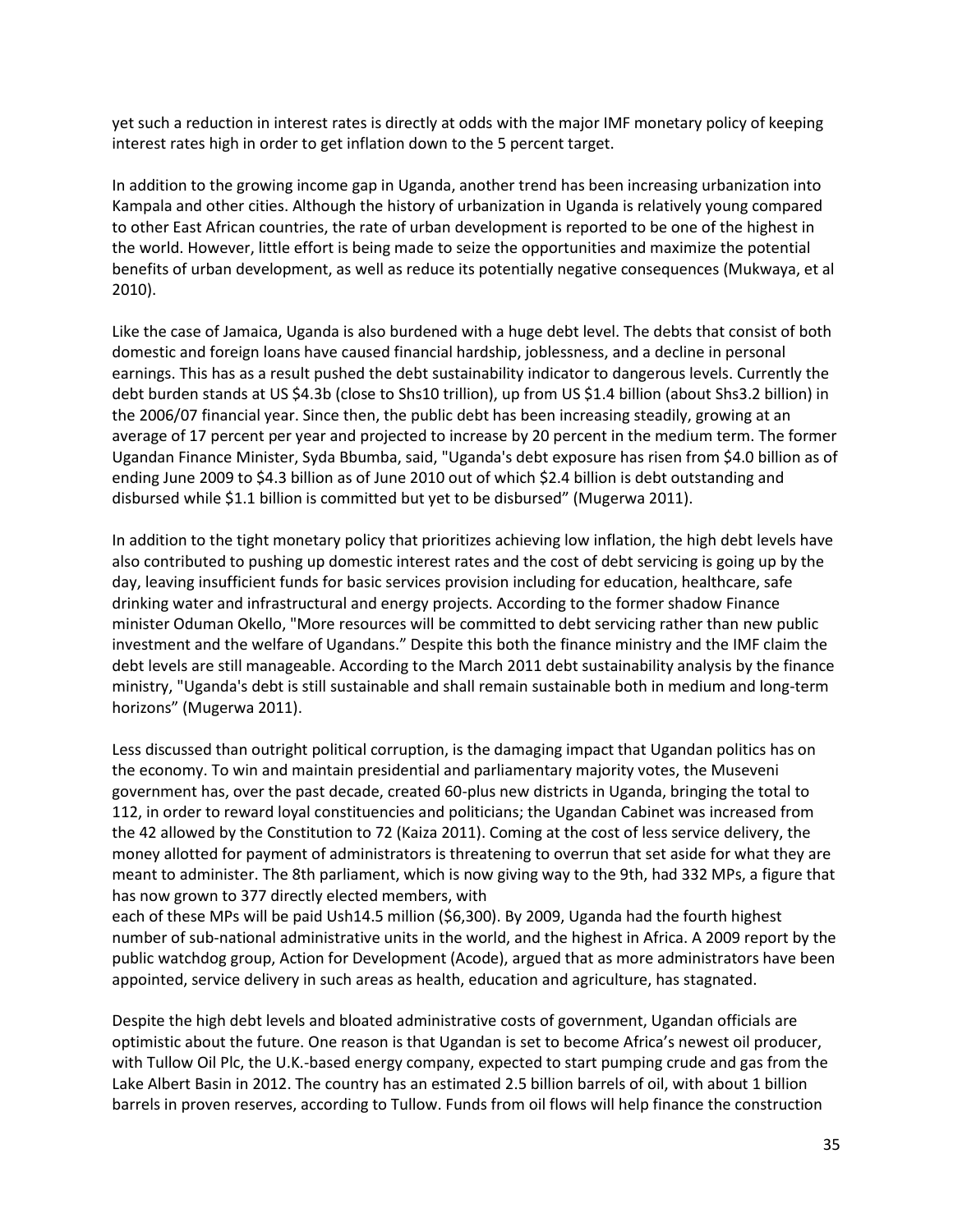of electricity infrastructure, "unlocking one of the key major constraints to development and transformation of Uganda," according to the Energy and Mineral Development Ministry, whose budget will be raised by 15 percent to 1.23 trillion shillings (\$513 million) next year. Additionally, other new infrastructure projects include developing the 650-megawatt Karuma Hydropower project and the 100 megawatt Isimba Hydropower project on the Nile, an oil refinery and an interstate pipeline (Ojambo 2011).

The Ugandan economy weathered the first-round impact of the global financial crisis relatively well, perhaps due to its lack of integration in the global financial system. Despite the reversal of portfolio inflows and lower foreign direct investment (FDI), economic growth remained strong by international standards (7 percent) in 2008/2009, driven in part by strong exports and a recovery of private investment flows. However, economic activity decelerated in 2009/2010 due to a prolonged drought and increased global prices for oil imports, before increasing again to a projected 9 percent for the first half of 2011/2012.

#### **3.4 The State of the Education System in Uganda**

The 2011 Global Monitoring Report lists Uganda as having already achieved the MDG on gender parity in primary education, and as being on track to achieve the goal on access to safe drinking water (GMR 2011).

According to the Global Campaign for Education (GCE), a coalition of organizations in 100 countries, African nations lack the political will to provide access to primary education to all children. In fact, in its recent report, "Back to School? The worst places in the world to be a school child in 2010," it ranked Uganda as having the worst education gaps for the East Africa region. This is despite the fact that Uganda passed an Education Act in 2008, which makes primary education compulsory, implementation remains a challenge. The report ranked Uganda as the 46th worst country in the world for a child to be in school out of the 60 countries whose education systems were surveyed, and ranked Uganda 55 out of the 60 countries surveyed in terms of political will to implement education policies. It also found that Uganda's efforts to provide free education are being threatened by issues like lack of trained teachers. The GCE report found that 48 percent and 11 percent of secondary and primary teachers respectively are not properly trained. About 43 percent of the country's children had not yet acquired primary education in 2008, while for 78 percent, secondary education remains an elusive dream. The report suggested that the poor outcomes were a reflection of the fact that Uganda had the lowest public expenditure on education in East Africa, according to the report. At the end of the 2009/2010 financial year, the education ministry had not spent about seven million dollars budgeted to recruit teachers (GCE 2010).

In 1986, there were only 2 million students accessing primary education in Uganda, but these numbers were greatly increased when the government launched its Universal Primary Education program in 1997, when the numbers increased from 2.5 million in 1997 to 7.5 million, or 82 per cent of the eligible students, in 2011. However, less than one-third of the students enrolled are completing school. Ministry of Education statistics show that only 30 per cent of the pupils who started primary one in 2003 sat for Primary Leaving Examinations in 2009. Very few go on to begin in secondary education.

Despite the UPE program's success of getting more students enrolled in primary education, the system has been plagued with a number of serious shortcomings regarding the quality of education being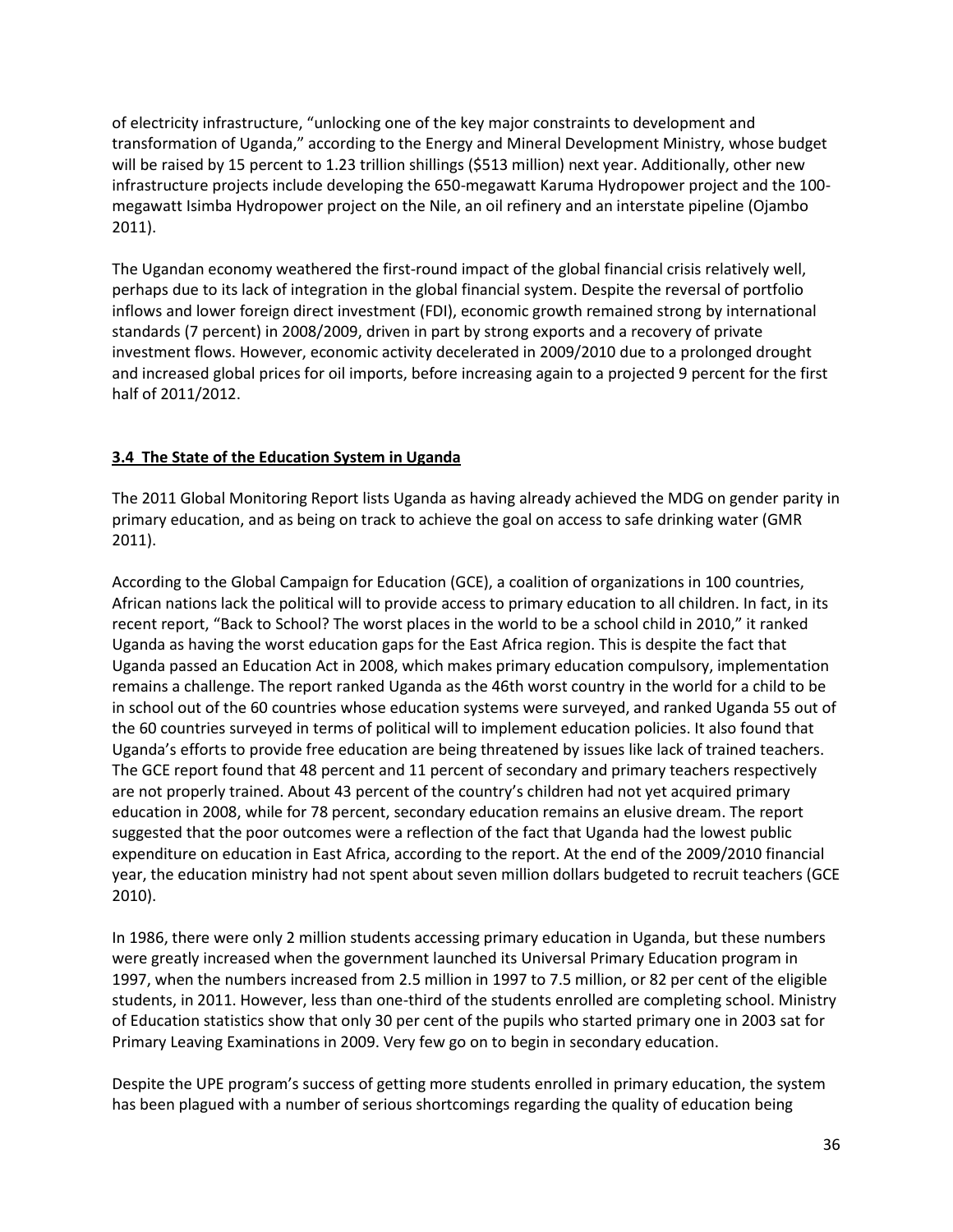received by students. According to a recent report by Uganda National NGO Forum, "Are our children learning? Annual Learning Assessment Report 2010," children are not acquiring the necessary basic competencies at the appropriate level and there is a high inefficiency level and potential wastage throughout the primary school cycle (NGO Forum 2010). The report sampled 34,752 pupils aged six to 16 years from 27 districts in literacy and numeracy and found that about 19% of the children sampled in Primary Three (P3) surveyed could not read the alphabet and only 2% could read and understand a story text of P2 level. The report also found that four out of every five children sampled (79.9%) could not solve at least two numerical written division sums correctly. In contrast to the free public system, a stunning 94.8% of the pupils in private schools in P3 and P6 were proficient in numeracy and literacy compared to 70.2% of their counterparts in government-aided schools (NGO Forum 2010).

A February 2010 report by Transparency International titled, "Africa Education Watch: Good Governance Lessons for Primary Education," found that managing the achievements of free public education remains a challenge for many African governments. Based on research in Uganda and other countries, the report notes that the perception that massive enrolment signals UPE success must be adjusted to take in the challenge of overcrowded classes, classrooms under trees, poor financial management, illegal fees, and lack of school inspections; the study also found embezzlement of UPE funds and abuse of authority by head-teachers who charge illegal fees, make students offer labor on teachers' projects, sexual harassment, and systematic teacher absenteeism. The report noted that 85% of schools surveyed had either deficient accounting systems or none at all. In most cases, financial records were either unavailable or incomplete. The survey found limited financial documentation at district education offices and at schools. Most people who handle school grants had no training in basic finance management. (TI 2010).

Critics say the surging UPE enrollment has been achieved at the expense of quality of education. They say the quality of education in UPE schools has been severely compromised by the overwhelming enrollment that is not supported by a corresponding expansion of teaching staff and other scholastic infrastructure like classroom space and textbooks (Habati 2010) or other deficiencies as documented in the Transparency International report.

The inability of the government to finance the costs hiring enough qualified and trained teachers and led to many schools hiring "para teachers" or those less than fully qualified in order to fill the void.

Education experts have called for an improvement of teachers' wages and welfare if learning outcomes are to improved. Uganda National Teachers Union (UNATU) chairperson, Margaret Rwabushaija, says if teachers' accommodations were improved so that they do not have to travel long distances and their salaries increased, it would create a big impact on their performance. "I don't know why we have to keep complaining about teachers when we can't give them what they deserve. These teachers have been frustrated. No one wants to teach other people's children when theirs can't join school. Teachers should have sound mind, eat and sleep well if they are going to serve," Rwabushaija told Education Guide (Ahimbisibwe 2010).

The irony is that while thousands of teachers are trained each year, many remain unemployed, even as there is a shortage in government schools. For example, with the current teacher enrollment on government payroll at 131,000, the country still requires 239,400 more teachers to attain universal primary completion by 2015. The national teacher pupil ratio is quoted as 1:50. The average teacher pupil ratio for northern Uganda is meanwhile above 1:67.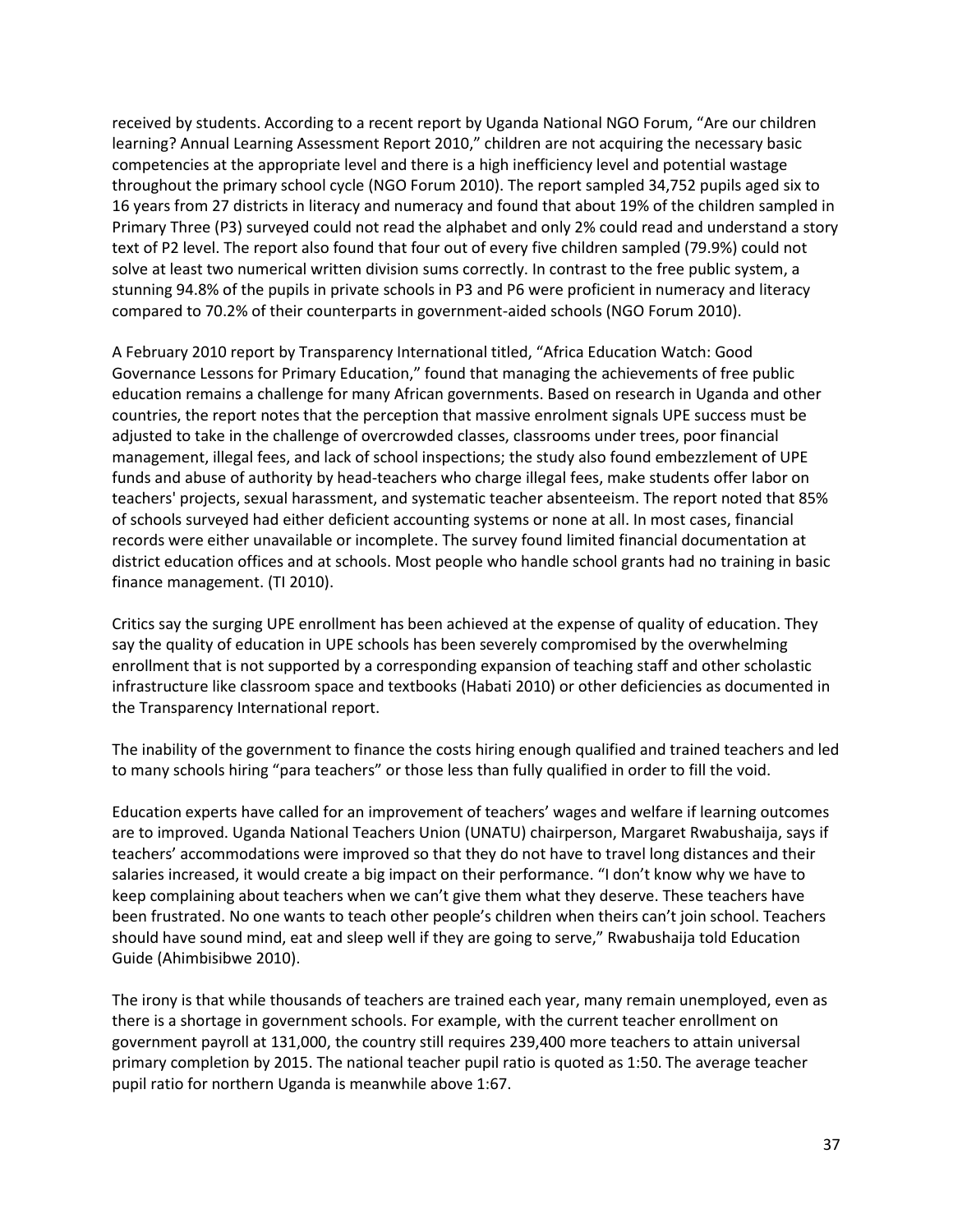According to John Arinaitwe of the Principals Association of Uganda, "The profession is not attractive. The pay of those employed is miserable. They can't even afford keeping their own children in schools," and when others see this, there are less incentives for becoming a teacher (Ahimbisibwe 2010). Concerns about low remuneration and declining social status of teachers in the country, contrasting their privileged and high esteem in the past, has forced bright students to shun the profession, observers say. Until this financial year, a primary teacher earned a monthly salary of Shs200,000 – without allowance – although that gross pay has now marginally increased to Shs260,000 (Ahimbisibwe 2011).

In 2010, the education ministry announced several changes in the education sector budget to deal with the criticisms of the UPE system, including increasing the teachers' wage bill from Shs582.3b to Shs587.9 billion. Most of the money has been allocated to paying teachers' salaries, with 2,398 of them in hardto-reach areas also getting a "hardship stimulus" of 30 per cent of their basic pay. The ministry's total budget as allocated in the 2010/11 budget is Shs1.1 trillion. These primary school teachers in rural areas, who have been earning Shs200,000 a month, will now get an extra Shs60,000--mainly as an incentive to keep them in these areas characterized by poor infrastructure and shortage of amenities. The education ministry also announced in 2010 that 100 new housing units to accommodate 400 teachers would be built in 20 districts as a measure to retain the instructors, and it would allocate 8 percent of its nonwage recurrent budget of about (Shs276.4 b) for the provision of additional instructional materials to support the implementation of the thematic curriculum. And as a step to deal with misappropriation of UPE funds, the education ministry also planned to start piloting a system to transfer funds directly to school bank accounts as opposed to the current system of sending money to the districts the districts (Mugerwa 2010).

As the first generation of students to complete primary education under the UPE system is graduating, the Museveni government has announced as part of his recent re-election campaign that he will also create a new free Universal Secondary Education (USE) initiative, however there will be a one year gap until the funding is in place. Acoording to Godfrey Dhatemwa, the commissioner for education planning, the government has earmarked Shs58.8 billion in the next budget to kick-start the free A-Level education to begin in February 2012. However, once the new free A-Level education program begins, there will be need for more USE A-Level schools. Ministry of Education records show that of the 970 government-aided schools implementing USE, only 228 have A-Level, and can only accommodate 36,000 students per year (Ssenkabirwa 2011).

Margaret Rwabushaija of the Uganda National Teachers Union (UNATU) agrees there is need for the new free A-level education, but also wants an improvements like the provision of free lunches and encourages parents to pack food for their children (Mubangizi 2011).

In previous years, much attention has been brought to the tension between meeting an adequate education budget that can finance the needed school and teachers to achieve UPE and USE and the need to also maintain macroeconomic stability as defined by the government and the IMF. The finance ministry and central bank have often clashed with the education ministry and teachers over this tension.

The classic argument is that if the government spends too much on the wages of teachers and others social sector workers in the public sector wage bill, it would lead to higher inflation and macroeconomic instability; too much money in their pockets will put too much money into the money supply and lead to inflation. Critics counter that the wage bill is not just a recurrent budget item but actually constitutes a type long-term public investment in which improvements in the education and health of the future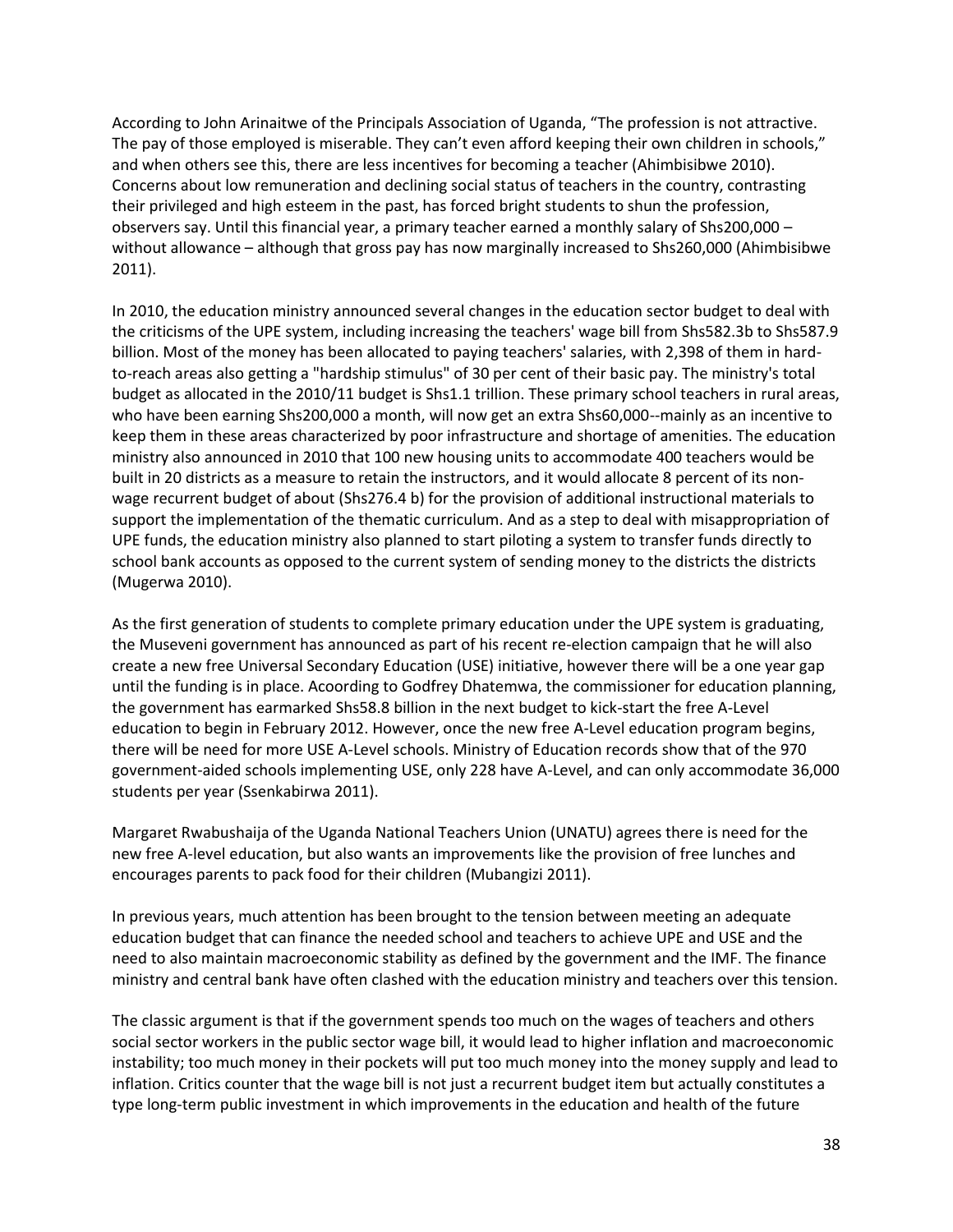workforce will lay the groundwork for much higher economic growth in the future. Much evidence suggests that getting all children into school has a direct positive impact on future economic growth rates (Sylwester 2000; Temple 2001; Loening 2002: Petrakis and Stamatakis 2002; Harmon et al 2003; Schleicher 2006). Additionally, research suggests that ensuring that the education they receive is good quality multiplies the impact on future growth rates. For example, a recent study of 50 countries found that every extra year of schooling provided to the whole population can increase average annual GDP growth by 0.37 percent. And where the education is good quality, the improvement of cognitive skills increases the impact to a full 1 percent (Hanushek et al 2008). A similar study of 120 countries from between 1970-2000 found that education consistently and significantly affects economic development and is a necessary precondition for long-term economic growth (IIASA 2008). In other words, the more public education systems can adequately finance good quality of education, the bigger the impact on long-term growth rates (Hanushek and Kimko, 2000; Barro 2001; Bosworth and Collins, 2003; Lutz et al 2008; Hanushek and Woessmann, 2007). But despite these facts, when it comes down to a disagreement on budgets between education ministries and finance ministries, the latter almost always win. This has long been the case in Uganda.

According to James Tweheyo, the National Vice Chairperson of UNATU, "The Government of Uganda must try alternative education and financing policies other than following the IMF/ World Bank" (UNATU 2010).

# **3.5 The Current IMF Program for Uganda**

The current IMF program for Uganda is not a traditional IMF "loan" but a Policy Support Instrument (PSI), which is designed for low-income countries that may not need, or want, IMF financial assistance, but still seek IMF advice, monitoring and endorsement of their policies. Having a PSI still provides countries with the same "signal affect" to other multilateral donors and private international creditors as does a traditional IMF loan. The IMF approved the new three-year program on May 12, 2010. The PSI for Uganda aims at maintaining macroeconomic stability and alleviating constraints to growth through a scaling up of public investment spending and structural reforms to enhance the country's absorptive capacity. It will also support the strengthening of institutions ahead of expected oil production and Uganda's participation in the future East African Monetary Union (IMF 2010e).

The key policy priorities of the program are to maintain macroeconomic stability in terms of getting inflation down to 5 percent and lowering to the budget deficit to 5 percent of GDP (IMF 2010f). The exchange rate will remain flexible as the government seeks to build up foreign exchange reserves in preparation for joining the forthcoming East African Monetary Union (IMF 2010e).

Unfortunately, the IMF program's overarching monetary policy is characterized by a single goal--to maintain low inflation – to be achieved single instrument—high interest rates, will undermine Uganda's efforts to increase public investment and achieve higher economic growth and transformation. This policy approach willfully sacrifice higher economic growth in order to get inflation lowered. This tradeoff was described by the Bank of Uganda: "Looking ahead, inflation is likely to remain at moderate, benign levels because of monetary policy action but above the BOU's targeted levels. However, if BOU was to disregard inflation, it would eventually climb to levels where the impact on growth would be economically significant. BOU would then have to tighten policy a lot in order to curb inflation which could trigger a contraction in order to bring inflation under control. Rather than hurt growth so severely later, BOU should 'bruise' growth now to prevent inflation from ever getting out of hand" (BoU 2011).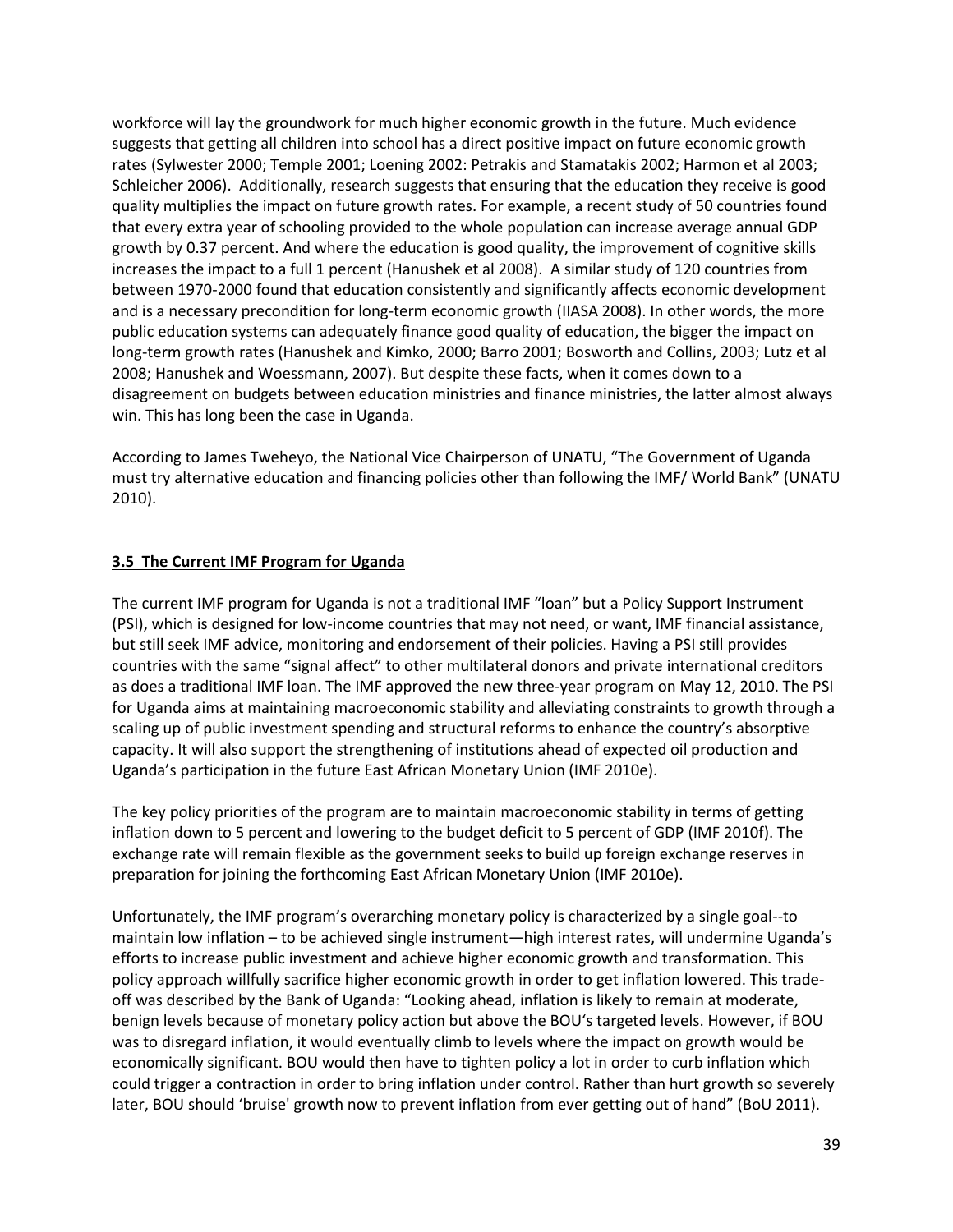The program's narrow "single goal/single instrument" approach to monetary policy shows that none of the refreshing new thinking exhibited in the IMF's Research Department (mentioned above) has yet been put into practice by the IMF team working on Uganda. Particularly absent in the IMF program is any reflection of the very important reconsideration that policymakers should monitor multiple targets, rather than be solely preoccupied with the inflation rate. The February 2010 IMF Staff Position Note authored by the IMF's Chief Economist, Olivier Blanchard, and others, titled "Rethinking Macroeconomic Policy," listed the areas where there have been some profound rethinking. Under a section titled, "What We Thought we Knew" it completely reconsiders longstanding cornerstones of IMF macroeconomic policies, including its long-held assumptions about the absolute need for low and stable inflation as the main goal of monetary policy; that there should be one main policy instrument for achieving that goal – the interest rate; that there is only a very limited role for fiscal policy, otherwise it should be restrained in order to support monetary policy goals; and that financial regulation is not relevant to macroeconomic policy making. Then under a section titled, "What we've learned from the Crisis," new lessons include that stable Inflation may be necessary, but it is not sufficient; low inflation limits the scope of monetary policy during deflationary recessions, financial intermediation does matter; countercyclical fiscal policy is an important tool; financial regulations are not macroeconomically neutral. The report even suggests certain conditions in which it may be appropriate to actually raise the inflation target (Blanchard, et al 2010). Sadly, little of this is new thinking seems to have yet translated into formal policy changes adopted by the IMF Executive Board nor in the country program officials drafting the Uganda PSI.

Even researchers at the African Development Bank have echoed the IMF Research Departments argued that for African central banks, the emphasis of macroeconomic policy needs to shift from the narrow objective of very low inflation towards higher economic growth (Brixiová and Ndikumana 2011).

In April 2011, concern by increasing inflation in Uganda which approached nearly 15 percent, the IMF reinforced the edicts in its program and publically advised the Ugandan Government to execute tight fiscal and monetary policies to bring down the inflation rate that had more than doubled the central bank's committed target of 5 percent. Inflation has risen due to both higher domestic and international food prices, rising fuel costs, exchange rate depreciation, and high rates of private sector credit growth. "Fiscal and monetary policies for 2011/12 will need to be relatively tight in order to support the Bank of Uganda's effort to bring down inflation. It will be particularly important to reinforce the government's expenditure commitment control system going forward, and to ensure that budgets are executed as approved, in order to prevent the accumulation of expenditure arrears," said Thomas Richardson, IMF mission chief and senior resident representative for Uganda (Oketch 2011a).

In February 2011, the IMF executive board declined to approve the first review Uganda's PSI, citing inconsistency in Uganda's macroeconomic policy. The IMF was disappointed that the Museveni government had breached its earlier budget deficit reduction target late in 2010 as it engaged in stepped up spending in advance of the January 2011 national elections (Oketch 2011b; Sebunya 2011).

It has long been acknowledged that Uganda's tax revenues--at about 12 percent of GDP--are low by regional standards and insufficient to permit the degree of infrastructure investment needed to boost growth. The IMF is pushing Uganda to take steps to broaden the tax base, particularly by eliminating exemptions, but this could prove politically difficult for Museveni, as such exemptions are a traditional form of securing political patronage for Museveni's ruling party.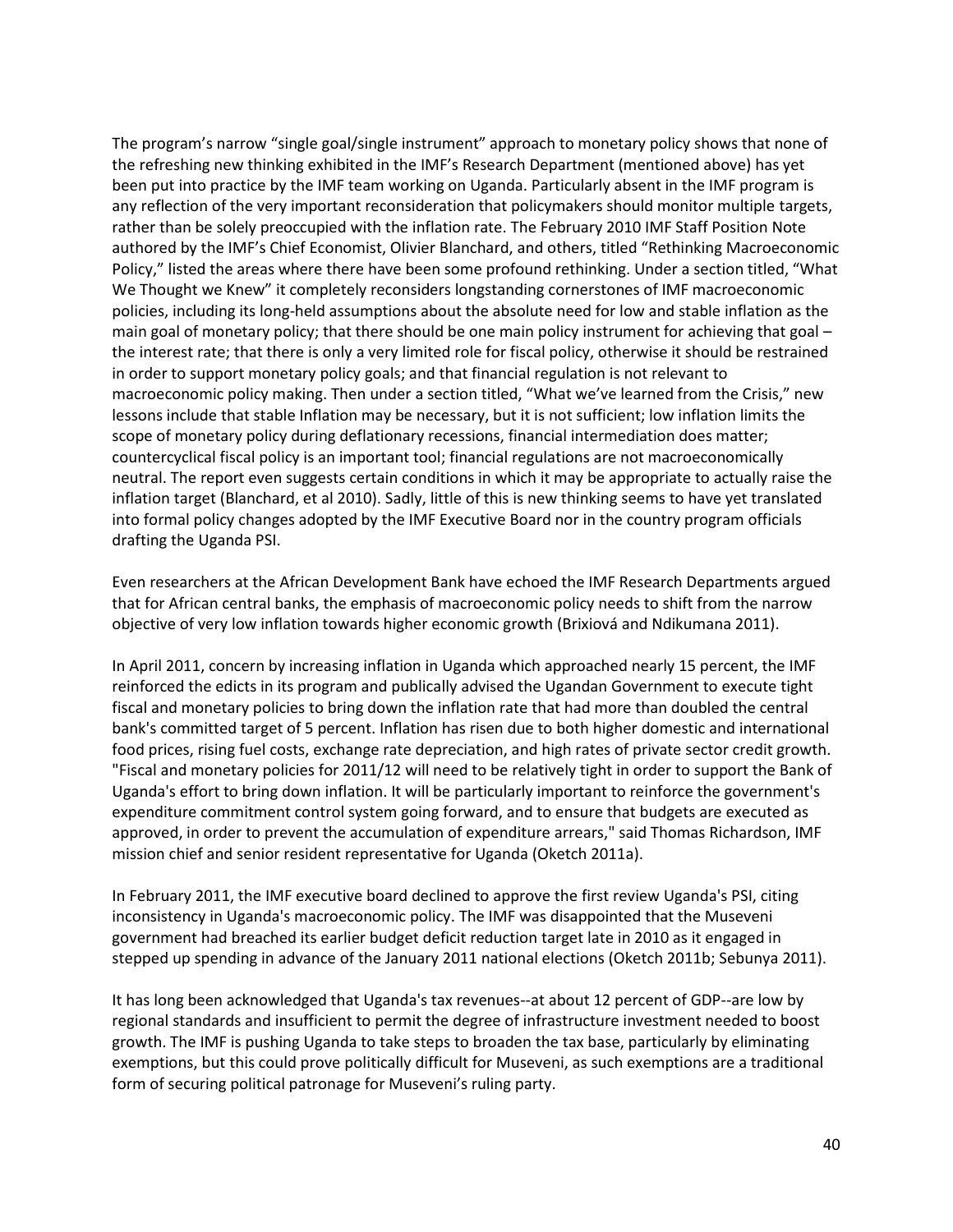In sharp contrast to the IMF program, a study done by economists at the Makerere Univerty-based Economic Policy Research Center recommends that Uganda needs to scale up it spending by an additional 10 percent of GDP per year in order to achieve Millennium Development Goals number 2, 5 and 7 on universal primary education, environmental sustainability and ensuring environmental sustainability, respectively. The report, "Assessing Development Strategies to Achieve the MDGs in Uganda," argues for a considerable scaling up of government spending on education, health water and sanitation services through a combination of raising domestic taxes, increased domestic and foreign borrowing and mixed financing options (EPRC 2011).

However, to its credit, Uganda has adopted new and potentially important industrial policy strategy for over the medium term. The National Development Plan was launched in April 2010, and despite its austere budget deficit reduction target of 5 percent of GDP in the IMF program, within this budget Uganda is attempting to finance a bold scaling-up of energy and transportation infrastructure as part of the desperately needed increase in public investment, which is targeted to increase from 6.5 percent of GDP in 2008/2009 to 8 percent in 2011/2012.

Although the Museveni government has promoted ideas for industrialization over the last 10 years, expected new revenues from oil production gives this new plan a more serious tone. The investment priorities listed in the Shs.54 trillion plan include improved human resource development; improvement of infrastructure; promotion of science and technology; and facilitation of availability and access to critical production inputs as the investment priorities.

Core projects include development of Karuma, Ayago and Isimba hydropower plants; construction of a standard railway gauge and rehabilitation of existing railways; development of greater metropolitan Kampala and implementation of rapid transport systems; development of a pipeline and refinery for oil and gas; development of a national skills program; and development of an ICT park (Mufumba 2010).

However, such a far reaching plan will need to include a significant scaling up of education financing, including serious efforts to step up vocational education and training for the Ugandan workforce. The National Development Plan has a detailed section on skills development that says Uganda's worker productivity is low at 28 percent of that of Tanzania's. Major investments in improving worker skills and productivity played a strong role in the industrialization of many East Asian and other emerging market economies. Late comers such as Mauritius and Tanzania have successfully increased their worker productivity in recent years through specific programs (Mahigigi 2011). It remains to be seen if Uganda will make the necessary scaled up investments in its workforce.

# **3.6 Citizen Activism in Uganda**

In the wake of Museveni's re-election in the February 2011 national election and steep rises in the prices of food and fuel that have hit Uganda during the first half of 2011, citizens have taken to the streets in unprecedented actions. Most notably, Uganda's Walk to Work Campaign was a mass protest movement launched on April 11<sup>th</sup> by a group called Activists for Change, which is drawn from various opposition political parties. The protest against the rising prices of fuel and food –and the government's inability or unwillingness to do anything about it –started as a simple call to walk to work. The mass movement inspired people to walk in major cities all over the country and the protests have continued, despite sporadic violence. Throughout May the protests paralyzed Kampala as the government attempted to stop the Walk to Work campaign (Gathigah 2011).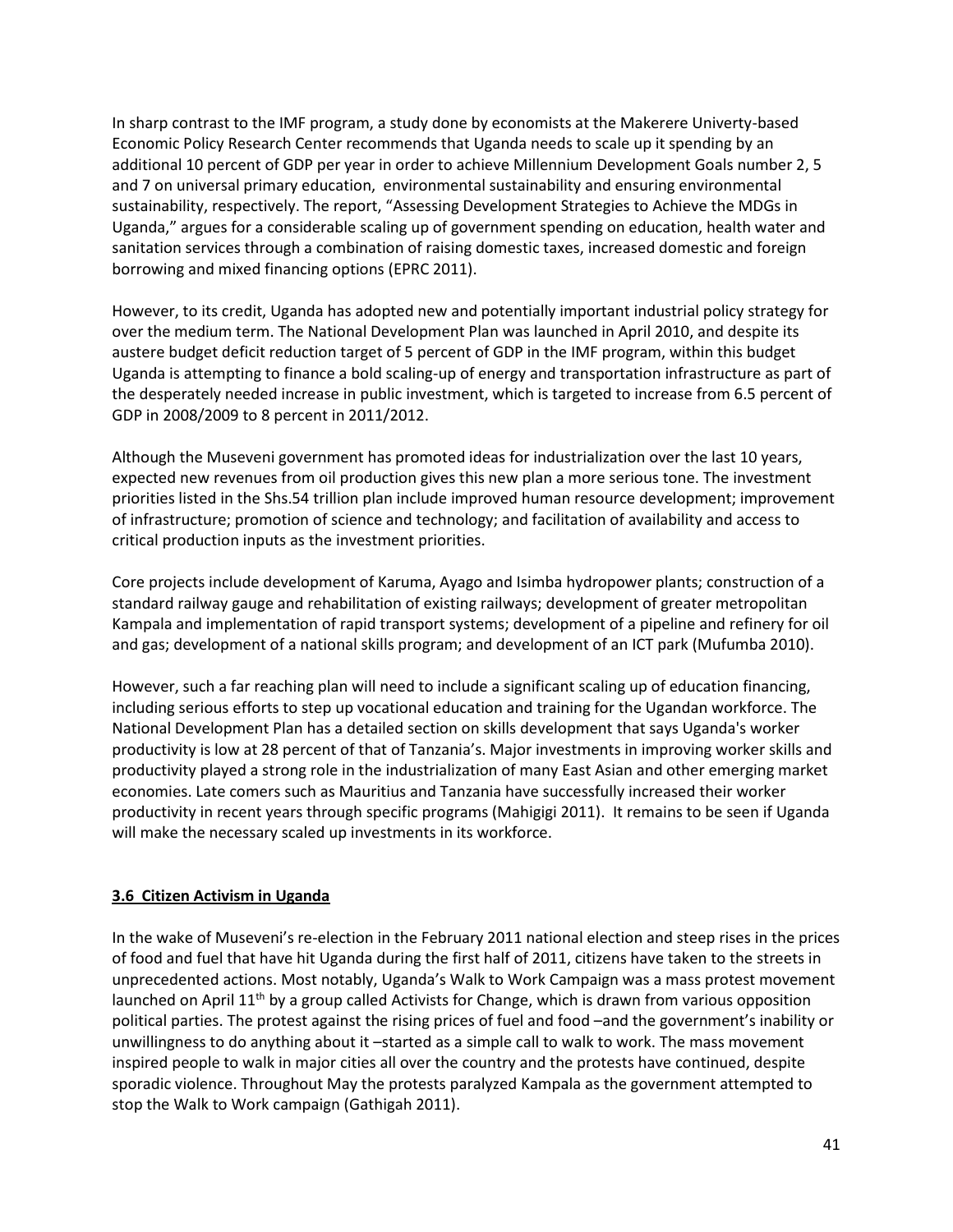Despite increasing pressure to cut taxes on fuel and ban export of food, the government has stuck to its standard "no intervention" policy on prices. Most of the demonstrators have since April 11 demanded that the government cuts taxes on fuel and ban export of food. The government has rejected their demands. In turn, the government has been criticized for lacking an economic model and depending mainly on IMF and World Bank generated generic responses to the crisis (Sserunjogi 2011).

Oduman Okello, the outgoing shadow Finance Minister from the opposition Forum for Democratic Change (FDC) party, criticized the government for relying on "guesswork" for its macroeconomic policy, and said if the FDC had won the February election, it would be cutting taxes on fuel, restricting the export of essential food products like grain, rebuilding of the national fuel reserves and "ring fencing" the proceeds from Uganda's oil for the development of other energy sources like hydroelectric power. Additionally, he says the FDC would punish those implicated in corruption, and impose price ceilings for essential commodities (Sserunjogi 2011). Further, Oduman notes that the contribution of agriculture to Uganda's income has been declining steadily, from 53.9 percent in 1985/86 to 22.8 percent in 2009/10, while industry and services grew from 9.9 percent and 36.1 percent to 23.2% and 47.8 percent respectively over the same period. The government says this does not show that agriculture is declining but that industry is growing at a faster rate, but Oduman says that the declining contribution of agriculture to national income which has not been matched by the movement of people from agriculture to the other sectors; this means the people involved in the agricultural sector, who are the majority, have become relatively worse off. Therefore, he suggests the government should be scaling up support for water for irrigation, streamlining access to land and markets, reviving cooperative societies, pre-fixing prices for agricultural produce and establishing a stabilization fund for farmers (Sserunjogi 2011).

Beyond the high prices for food and fuel lies a deeper set of frustrations, particularly among the large numbers of youth which are facing limited prospects for meaningful employment opportunities and a growing frustration with corruption. Youth involvement in politics has greatly increased in recent years and young people using new telecommunications technologies have played major roles not just in the Walk to Work protest movement in Uganda, but also in the referendums and post-election turbulence in Kenya in 2007 and recent protests in Tanzania (Ernest 2011).

The Ugandan Parliament is debating a Bill that will involve citizens in the fight against corruption following an increase in embezzlement of public funds by public servants. The Whistle Blowers Protection Bill 2010 will not only create an enabling environment for citizens to freely disclose information on corrupt or improper conduct in public and private sectors, but they will also be rewarded with five percent of the recovered monies in a corruption scam. However, there is skepticism whether this legislation will work in a country where corruption has become a way of life. "It is apparent that corruption has been institutionalized as an acceptable way of life," says the National Integrity Survey Report 2008. "Corruption is one of the most serious problems hindering development in Uganda," says Mukotani Rugyendo, senior advocacy and communications officer, at Uganda Debt Network, an advocacy and lobbying coalition against corruption. "Laws are not necessarily the cure, but they are essential and we need to go further and appeal to the conscious of our people…We believe that a combination of necessary laws that punish those who engage in corrupt practices can work," says architect of the Bill, Ethics and Integrity Minister Nsaba Buturo (Kiapi 2011).

Rugyendo thinks corruption is a political problem and without fundamental political will, legislation is ineffective. He notes that there have been many commissions of inquiry into corruption in government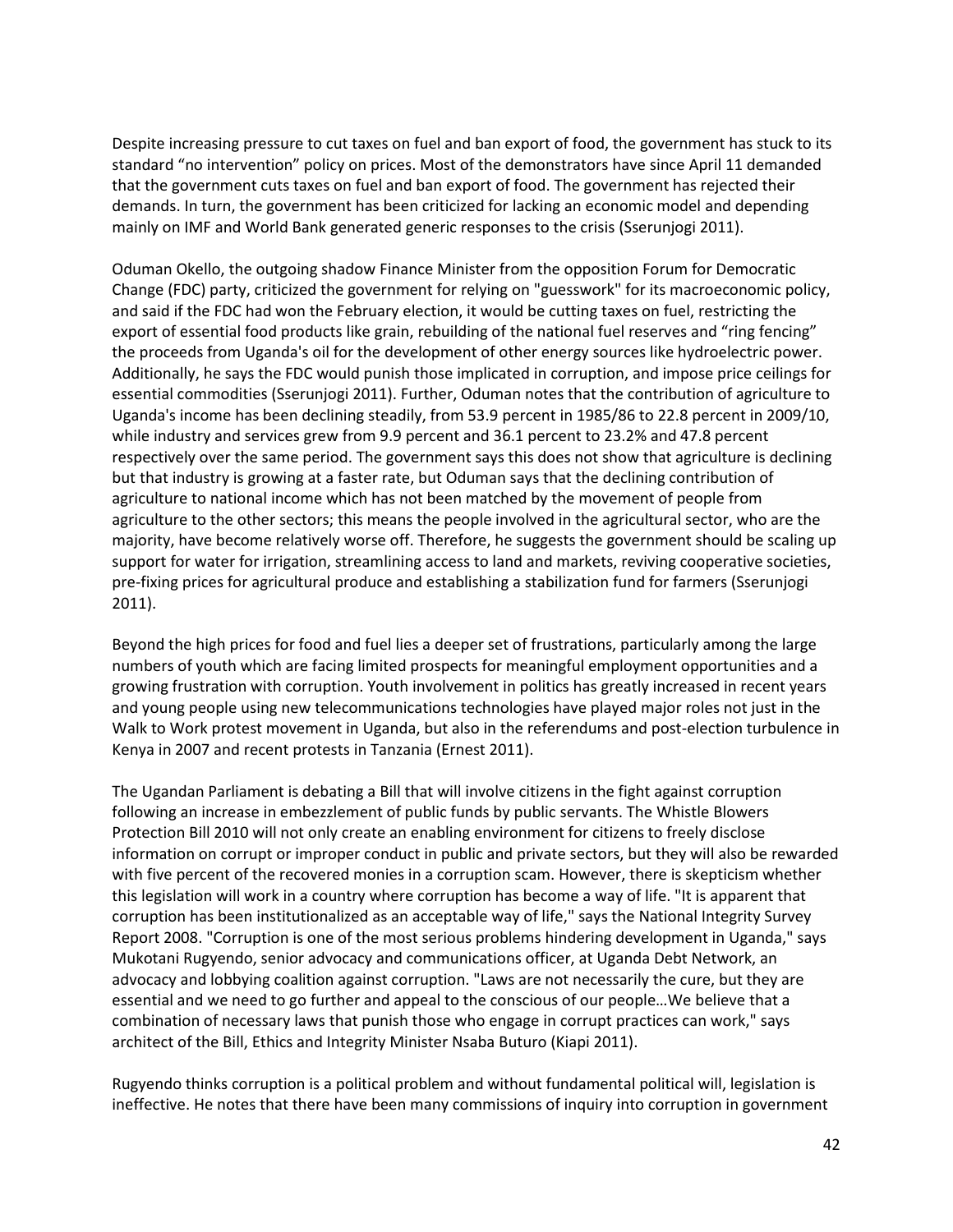institutions, but most of the recommendations have never been acted upon and no prominent public official has ever been punished, sending a signal that government is not committed in the fight against graft. However, there are also concerns whether legislation can work in a country where citizens are not aware of what happens in public offices, especially since the Access to Information Act has not been effectively implemented since its adoption in 2005 (Kiapi 2011).

It is precisely such entrenched corruption in Uganda that worries people about how the new oil production revenues will be dealt with. There is a deep concern that, despite government promises, the proceeds will not be handled transparently or properly. Uganda lacks of a well defined oil policy, and has already frustrated citizens groups by the opaque nature in which the first deals and contracts with oil companies have been signed (Naggaga 2011). Claims by the IMF that Uganda's plan to handle petroleum revenues is "sensible" and promotes transparency and accountability, have done little to reassure citizens.

Some members of parliament (MPs) are pressuring the government to make public details of oil production-sharing agreements it signed with various international oil companies to enable parliament to scrutinize agreements over the production. John Arimpa Kigyagi, a member of the parliamentary committee on natural resources, says while on Feb. 21 the committee received copies of the oil production-sharing agreements (PSAs) signed between the government and oil company Tullow Oil, the current disclosure restrictions are such that they are not at liberty to disclose details to the public. The committee are also not at liberty to disclose details of the agreements to the rest of parliament. In response to this levels of secrecy, 60 of over 300 MPs have signed a petition that will be presented to the house to force government to disclose to parliament contents of the agreements. The petition began after consultative meetings were held with CSOs and MPs – including those from the natural resources and national economy committees. These two committees handle issues relating to the oil sector, which has taken centre stage since Uganda first struck oil in 2006 (Kyalimpa 2011a).

The petition by the MPs is the latest in a series of protests against the PSAs. In 2010, with the help of the Human Rights Network (HURINET), journalists applied for a court order to compel government to disclose details of its agreement with Tullow Oil, but the judgment was in favor of the government. HURINET believes the court ruling was a test of the country's Access to Information Act 2005. The Act states that every citizen has right to access information and records in the possession of the state or any public body except where it interferes with state security, the country's sovereignty or the right to privacy of an individual. Therefore the government has not met its obligation to make public information in its possession as required by the act (Kyalimpa 2011a).

The many Ugandan NGOs that comprise the Ugandan chapter of the international Publish What You Pay (PWYP) network have also criticized the government on oil deals conducted already. In a recent joint communiqué publically issued in April 2011 to both government and the oil companies to publically explain and address the persistent refusal to pay taxes by the oil companies and the government's inability to punish such companies. It stated, "The government has an obligation to Ugandans to disclose all the oil information to the citizens through open processes such as open bidding for licenses to companies, disclosure of production sharing agreements, Memorandum of Understanding concerning payment of Capital Gains Tax (CGT), Environmental Impact Assessments (EIAs) through public hearings and translation of EIA reports into relevant local languages to build national confidence and popular support" (PWYP 2011).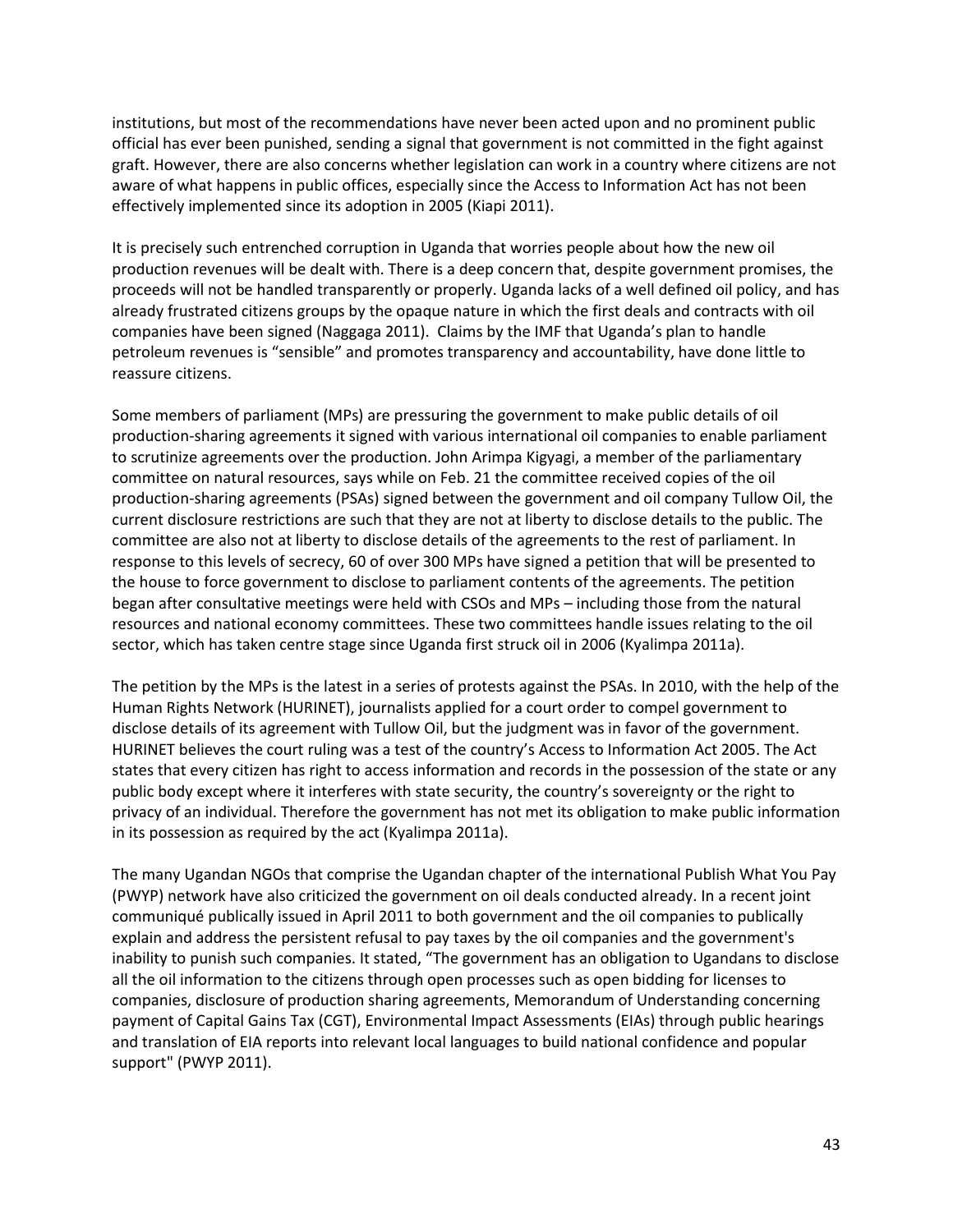The coalition said the government and companies have persistently ignored the citizens' demands for transparency and accountability in the industry because of self interests. For example, between 2006 and 2010, Hardman, Energy Africa and Heritage sold their petroleum assets at USD 500m, 1.1 billion and 1.45 billion respectively which would have been used to provide social services such as good roads, health services, education, and employment. "These losses are caused by the poor governance of the oil sector where the companies and the government are doing everything in darkness." Publish What You Pay-Uganda notes that there is limited information on tax negotiations by the two parties- Government and the oil companies. For instance, the government failed to ensure the payment of tax by Heritage Company which made over 800 percent profit on its investments in Uganda. The groups are calling for the government to enact the Petroleum Resource Management Bill 2010 into law; amend and strengthen the 1997 Income Tax Act to ensure that oil companies pay the right taxes on all their operations in the country; and the disclosure of all the PSAs signed with all the companies (PWYP 2011).

In a coordinated South-North advocacy effort, Publish What You Pay—Uganda is working with its NGO allies in the PWYP coalition in the UK to mobilize pressure on the British government to pass legislation that makes transparency in extractive industries mandatory for companies listed on the London Stock Exchange. The British parliament last week "raised attention" for oil companies listed on the LSE to start financial reporting on their activities to governments where they operate, including Tullow oil, Uganda's main operator in the extractive industry is listed on the LSE. Already, the US has legislation to force American firms engaged in the extractive industries abroad to be more transparent, especially the ones listed on the New York Stock Exchange. The firms are required – by law to report how much they pay to governments on a country and project basis, in an annual report to the Securities and Exchange Commission (Nakkazi 2011).

Ugandan citizens groups are also mobilizing against a repressive media law. The Article 29 coalition, named after the section of Uganda's constitution that guarantees freedom of expression, is fighting to preserve press freedom in Uganda. Under the proposed restrictions, publishers and journalists would have to apply annually for a license, which could be revoked at will in the interests of "national security, stability and unity," or if coverage was deemed to be "economic sabotage." Media activists say government wants to gain the power to deny, revoke or refuse to renew newspaper licenses at will and without recourse to the courts of law. Article 29 has united various media organizations, including the Ugandan Journalists' Association, to resist further encroachment on media freedom (Kyalimpa 2011b). Even more recently, Uganda's governmental crackdown on alleged "errant media" has forced radio stations in eastern Uganda to go into self-censorship to avoid closure. The more than twenty radio FM stations that operate in the region have abandoned their watchdog function and substituted it with music programs. Many stations are no longer hosting political discussions with guests and have stopped inviting opposition party officials onto news shows (Omaje 2011).

# **LATVIA**

# **3.7 The IMF-EU Loan Program for Latvia**

From 2000 to 2007, Latvia's economy grew at annual rate of 9 percent, making it one of the fastest growing economies not only in Europe but in the world. Between 2005 and 2008, wages doubled. As with the US, UK and elsewhere in Europe, much of the demand was channeled into property, driving up the perceived value of property to unrealistic levels causing a classic "asset price bubble" in the real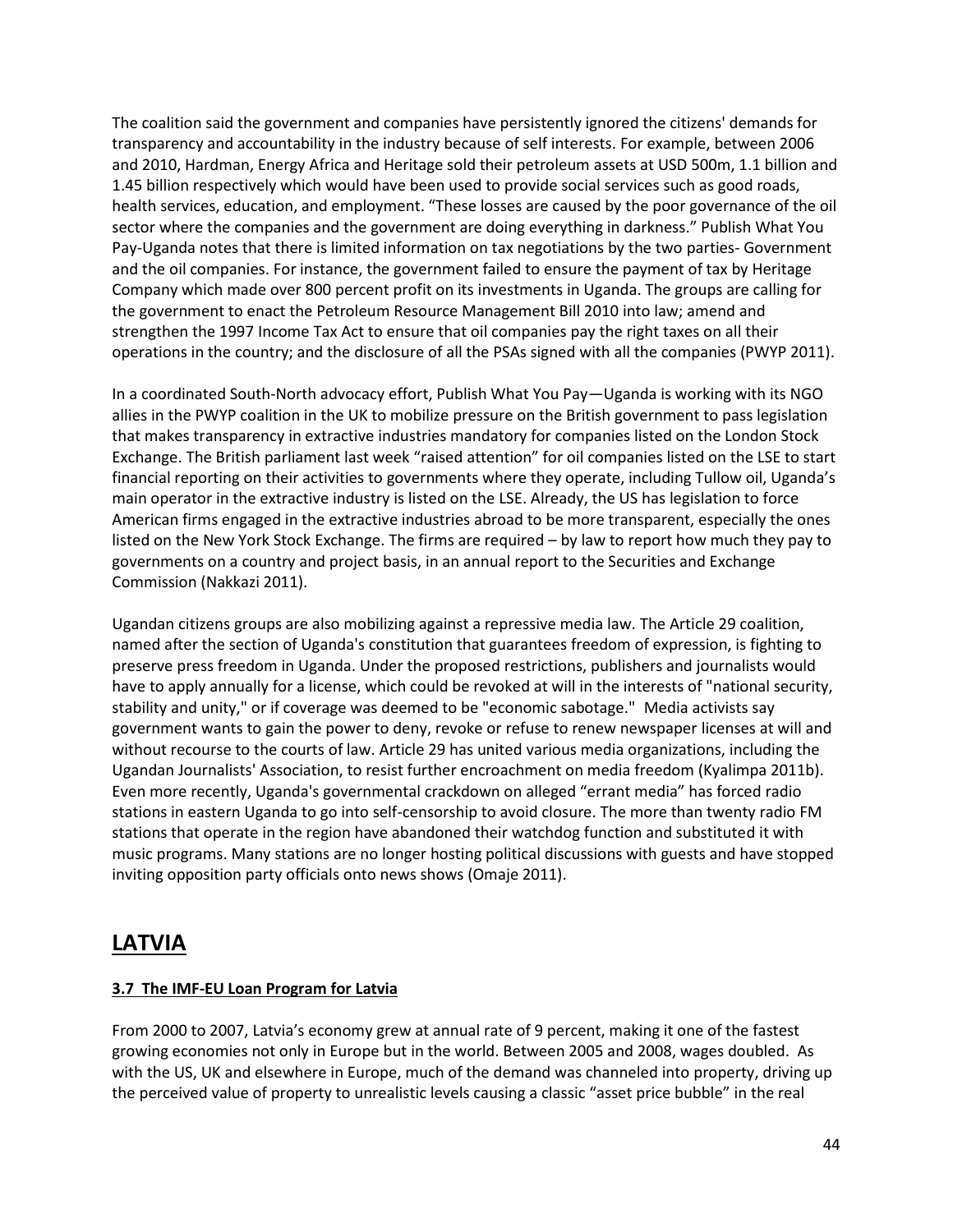estate sector. Because Latvian citizens believed they were able to afford it, Latvia was importing more goods than it was exporting, and through easy credit on offer, borrowed heavily from European banks in euros, creating a large current account deficit that had grown to more than 20 percent of GDP by 2006- 2007. This meant that Latvia was borrowing roughly 20 percent of its income from abroad. By end 2007, foreign debt, most of it private sector debt, had increased above 125 percent of GDP.

However, with the onset of the global financial crisis in 2008, European banks abruptly stopped lending to Latvia, foreign depositors withdrew their funds, and in late 2008 Latvia began experiencing a deep recession. As the financial crisis plunged the world into its deepest recession in over 70 years, it became a severe economic crisis. Latvia's banks were facing collapse, businesses closed, unemployment soared and economy contracted by 4 percent in 2008 and by 18 percent in 2009. Much of this was a painful correction to the bubble that had inflated in the economy for much of the previous decade.

The Latvian government responded with an expensive public bailout program for its banks, and a reform program designed to arrest the immediate liquidity crisis as the government began to run up massive budget deficits as the economy suffered a major contraction and tax revues plummeted.

In December 2008, Latvia was given an emergency bailout loan from the IMF and European Central Bank (ECB), with contributions from other lenders as well, totaling €7.5 billion (\$10.65 billion) of available financing. The IMF's part of the package amounted to €1.7 billion and was approved in December 2008 as a 27-month Standby Arrangement (SBA). At that time, around €600 million was disbursed, followed by two more disbursements of €200 million in August 2009 and €200 million in February 2010 (IMF 2010g). The loan program for Latvia also included  $\epsilon$ 3.1 billion from the ECB;  $\epsilon$ 1.8 billion from the Nordic countries; €400 million from the World Bank; €200 million from the Czech Republic; and €100 million each from the European Bank for Reconstruction and Development (EBRD), Estonia, and Poland. This financing allowed Latvia to rebuild its international reserves and foreign currency reserves to €4.8 billion in 2010, up from €3.4 billion at the height of the crisis in November 2008 (IMF Survey 2010).

The overall IMF/ECB program for Latvia was based on the continuing goal of Latvia to join the eurozone countries by 2014. The thinking behind this goal is that euro adoption will replace the Latvian currency, the lat, from its current fixed exchange rate with the euro, speculation over the exchange rate by investors would end once and for all, and interest rates would fall in Latvia to levels in the euro area. It is believed that adopting the euro will enable Latvia to enjoy both lower interest rates as well as increased foreign direct investment (FDI). However, pursuing this goal has meant keeping the lat pegged to the euro at a the rate of 1 euro = 0.7 lats, and this approach eliminates the possibility of other more flexible monetary policy options Latvia could have otherwise used, such as a currency devaluation. It also meant a much more severe fiscal adjustment, as Latvia would need to have its massive budget deficit lowered to below 3 percent of GDP by 2014 in order to comply with the strict Maastricht criteria for joining the eurozone. Therefore, Latvia's desire to become part of the eurozone made its bailout conditions exceptionally more difficult than otherwise would be the case.

Given its desire to maintain its currency peg with the euro, Latvia chose a path that puts a heavy burden on fiscal policy in the short term. Normally economic recoveries and adjustments can take place in two ways – either through a devaluation of the national currency or deflation of costs—what is called an "internal devaluation". An internal devaluation is an incredibly painful process. The idea is that in order to increase exports (in order to earn foreign currency with which to pay back foreign creditors in a timely manner) a country that has high unit labor costs relative to its trading partners is perceived to be not competitive, and therefore can become more competitive by lowering wages. The way they lower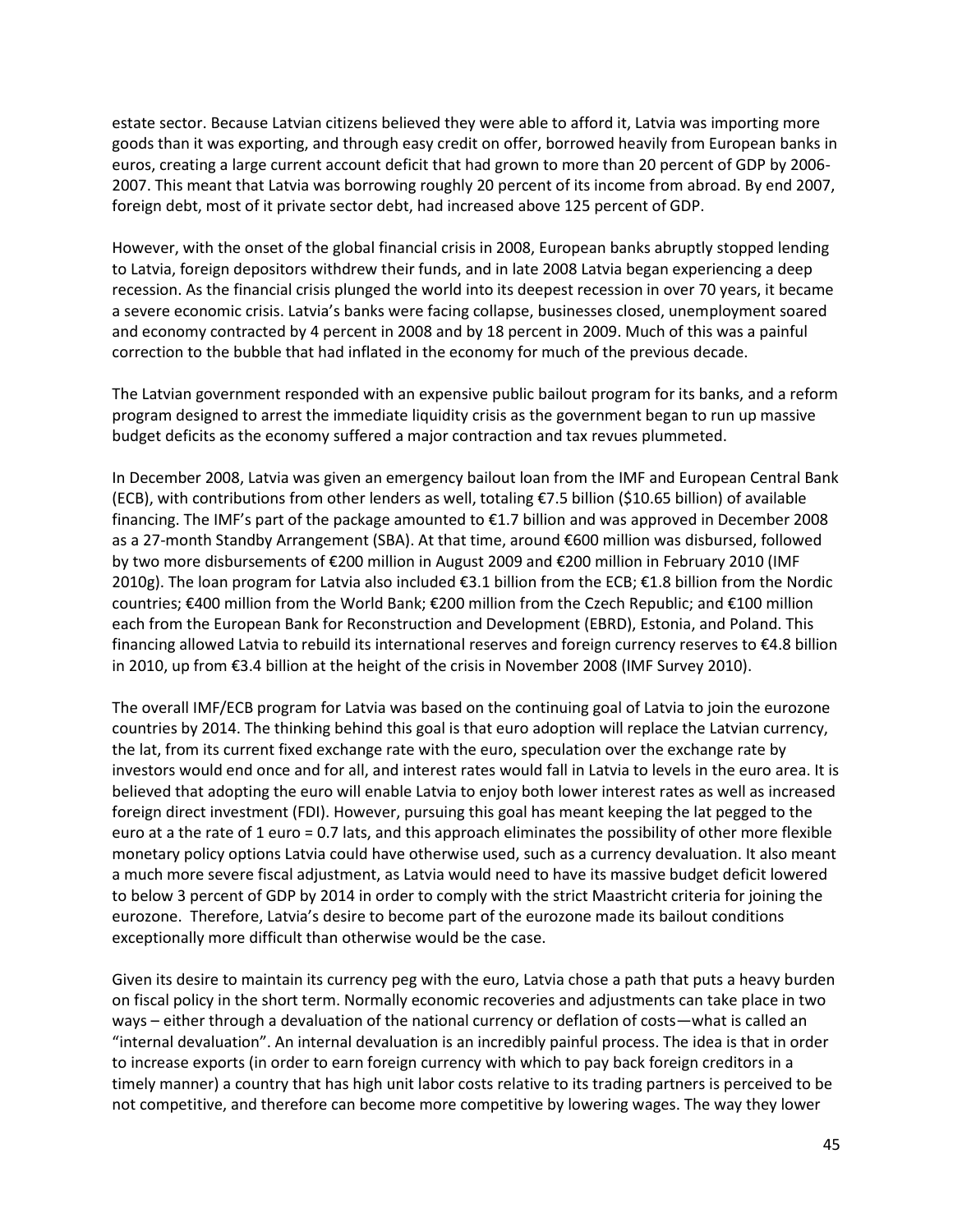their wages is to force workers to take pay cuts under the pressure of high rates of unemployment. Latvia is currently the "poster child" for internal devaluation. Its unemployment rate was still hovering around 17 percent in the second half of 2010. Instead of devaluing its currency, Latvia chose for adjustment of costs – drastically reducing wages for workers, pensions for retirees and other payments thus reducing the purchasing power of citizens and cutting down on consumption, along with steep budget cuts (Baker 2011).

Given that other adjustments to monetary policy were ruled out, the IMF/ECB program focused on deep cuts to the budget deficit. The program originally called for the budget to be lowered to 5 percent of GDP during 2009, however because of the impact of the deepening global recession hitting the countries to which Latvia traditionally exported most goods, the deficit reduction target was revised. As per the most recently revisions to the program, the fiscal deficit for 2009 was targeted at 13 percent of GDP; for 8.5 percent in 2010; 6 percent for 2011; and down to 3 percent by 2012; and below 3 percent before 2014 when Latvia hopes to be allowed to the euro.

The IMF/ECB program also called for the privatization Citadele, the successor bank to the failed financial group, Parex, via an auction. The bailout of Parex in November 2008 by the Latvian government was one of the reasons Latvia had to take the IMF/ECB bailout loan program. Latvia restructured Parex and formed a new bank, Citadele, from the good assets of Parex. The state has 75 percent of Citadele while the European Bank for Reconstruction and Development (EBRD) has 25 percent plus one share. The state has set several goals for the sale, including getting back as much as possible of the state's aid to the bank. The rump Parex Bank, which was left with all the bad assets, will not be offered to investors and management will have to work further to increase or at least retain the value of its assets (Braslina 2011a).

The original IMF program that was agreed with the government in December 2008 claimed that social spending would be fully protected. But later revisions to the agreement ended up calling for cuts in all areas, including pensions that were reduced by 15 percent. In May 2011, the World Bank approved a loan to assist Latvia's financing limited social safety nets. However, the World Bank loan in May 2011 did not prevent earlier and deep cuts to social spending during 2009 and 2010, including substantial budget cuts applied within education sector (discussed below) or wages from being decreased by 40 percent, relative to 2008 levels. Deep cuts were also implemented across the levels of civil servants and public administration by 30 percent, which has impeded the ability of public administration to fulfill its obligations. These measures produced severe rioting in Latvia in January 2009 and led to the collapse of the government on February 20, 2009.

The new government that followed, however, continued to implement the harsh austerity measures. The deep fiscal adjustments in the IMF/ECB program required both expenditure cuts and new tax revenue increases. Latvia has a tradition of very low taxation, but has been compelled to bring revenues more in line with expenditures. The IMF/ECB program proposed improvements in tax administration and a broadening of the real estate and personal income tax as well as introducing a capital gains tax. The VAT rate on consumption was increased from 18 percent in 2009 to 23 percent in 2010. Latvia has had a flat tax in place since 1997, and the IMF has suggested that making it more progressive would bring the country in line with most other countries in the EU and would reduce the tax burden on lowincome groups, however the problem of substantial tax evasion remains.

The importance and harmful consequences of Latvia's decision to continue to seek entry into the eurozone above all else cannot be underscored. Just like other European crisis countries that are already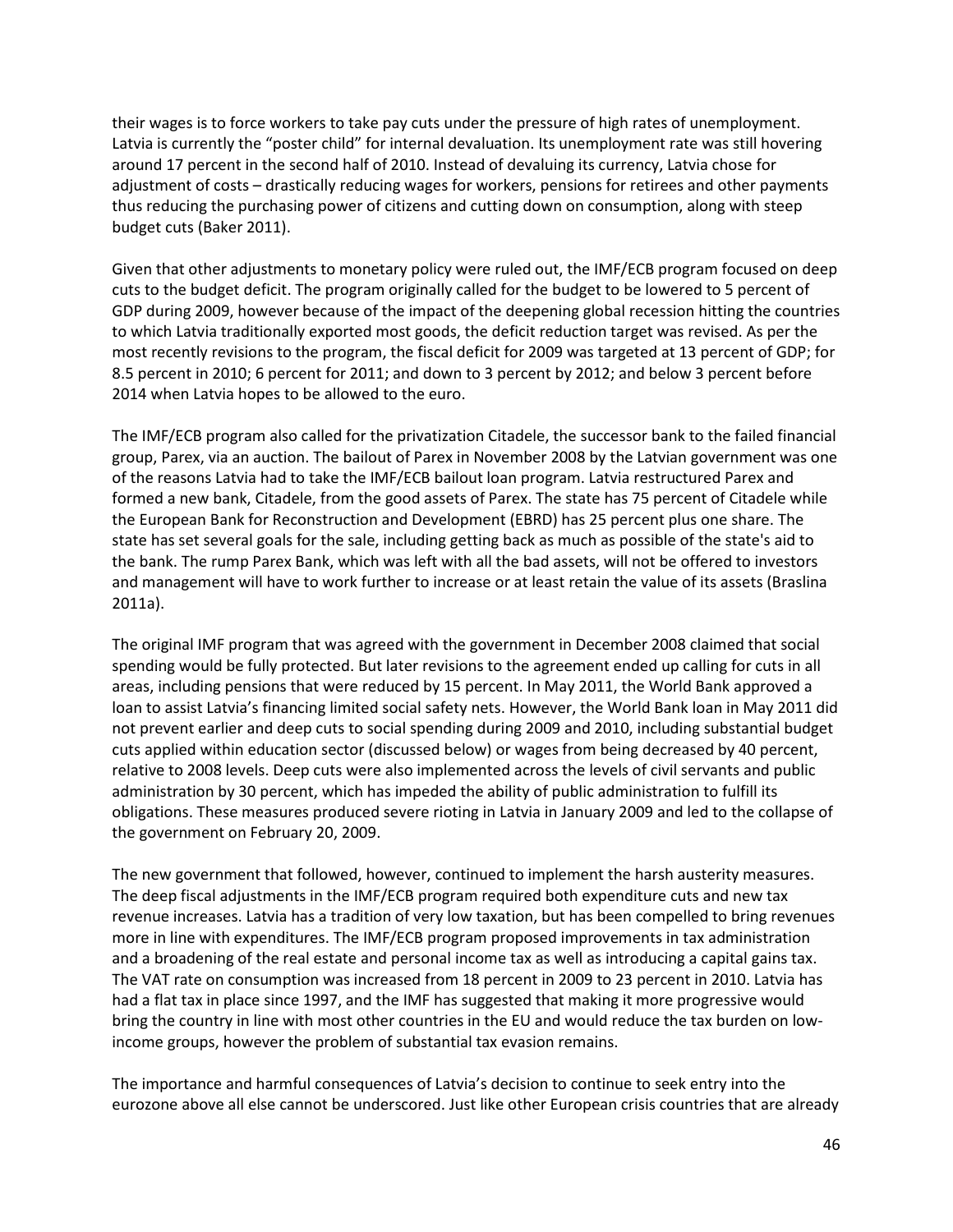members of the eurozone, such as Greece, Latvia has been trapped in a recession in which all of the major macroeconomic policies – the exchange rate, fiscal policy, and monetary policy – are either going in the wrong direction or cannot be utilized to help stimulate the economy. This is because of the government's commitment – encouraged and supported by billions of dollars of loans from the IMF and the European authorities– to maintain its exchange rate peg to the Euro. This policy course of action has hurt the ability of Latvia's economy to recover in a number of ways. The overvalued euro-lat exchange rate hurts its tradable goods sector by overpricing exports and under-pricing imports. It also lowers investment due to the fear of devaluation, which has caused spikes in interest rates as well as capital flight at various points in the past three years. Then there is the pro-cyclical fiscal policy of deep budget cuts, which are designed to make sure the economy contracts and unemployment rises sufficiently in order to push down wages and other costs to the point where there is a significant real devaluation, while keeping the nominal exchange rate fixed. However, so far, none of the countries that have attempted to do this have succeeded in moving the real effective exchange rate very much. It is not clear that such a strategy will succeed even after a long time. Instead, the approach is likely to cause a prolonged period of slow growth with high unemployment, or even a relapse into recession – as may be happening now in Ireland, Romania, and possibly Spain. Greece, which is undertaking a similar internal devaluation, and has been subject to severe fiscal tightening, has resulted in negative GDP growth for seven consecutive quarters.

Latvia's economy experienced a major decline in GDP of about 18 percent in 2009 and unemployment of nearly 20 percent, and continued to experience negative growth for most of 2010. Latvia's contraction of more than 25 percent of GDP for the two years 2008-2009 is a historic record of tragic proportions, surpassed only by the four-year decline (1929-1933) of the United States' Great Depression. Even as low GDP growth has picked up slightly in 2011, the IMF projects that Latvia's GDP rate will still be well below its pre-crisis (2007) level of GDP in 2015 – nearly a decade of lost growth and employment.

In May 2011, the IMF review of the loan program praised Latvia for its "progress" in staying the course with historic levels of suffering, and encouraged it continue with even steeper budget cuts in 2011, rather than a mix of budget cuts and tax increases. "Euro adoption would mark a successful exit from Latvia's difficult and ambitious program, but will require a focus on fulfilling the [Maastricht] criteria in a convincing and sustainable way. The substantial fiscal adjustment to date and the decision to aim at a 2012 deficit of 2.5 percent of GDP demonstrates the authorities' commitment. It will be important to maintain strong budget implementation in 2011 while working to identify high-quality and sustainable fiscal measures early in the budget cycle." The IMF added, "Inflation is rising due to higher world food and energy prices, as well as tax increases. The authorities' should focus on spending cuts rather than tax increases in the 2012 budget and on enhancing efficiency in product markets and state-owned enterprises to help keep inflation under control" (IMF 2011).

#### **3.8 The Consequences for Latvia**

The collapse of the Latvian economy over the past two years would seem to offer a cautionary tale for Europe's periphery as to the extremely high economic and social cost of IMF-style austerity within the straitjacket of euro membership. Since the adoption of an IMF/ECB austerity program at the end of 2008, Latvia's gross domestic product has declined by 25 per cent, while its unemployment rate has climbed from less than 8 per cent to more than 20 per cent.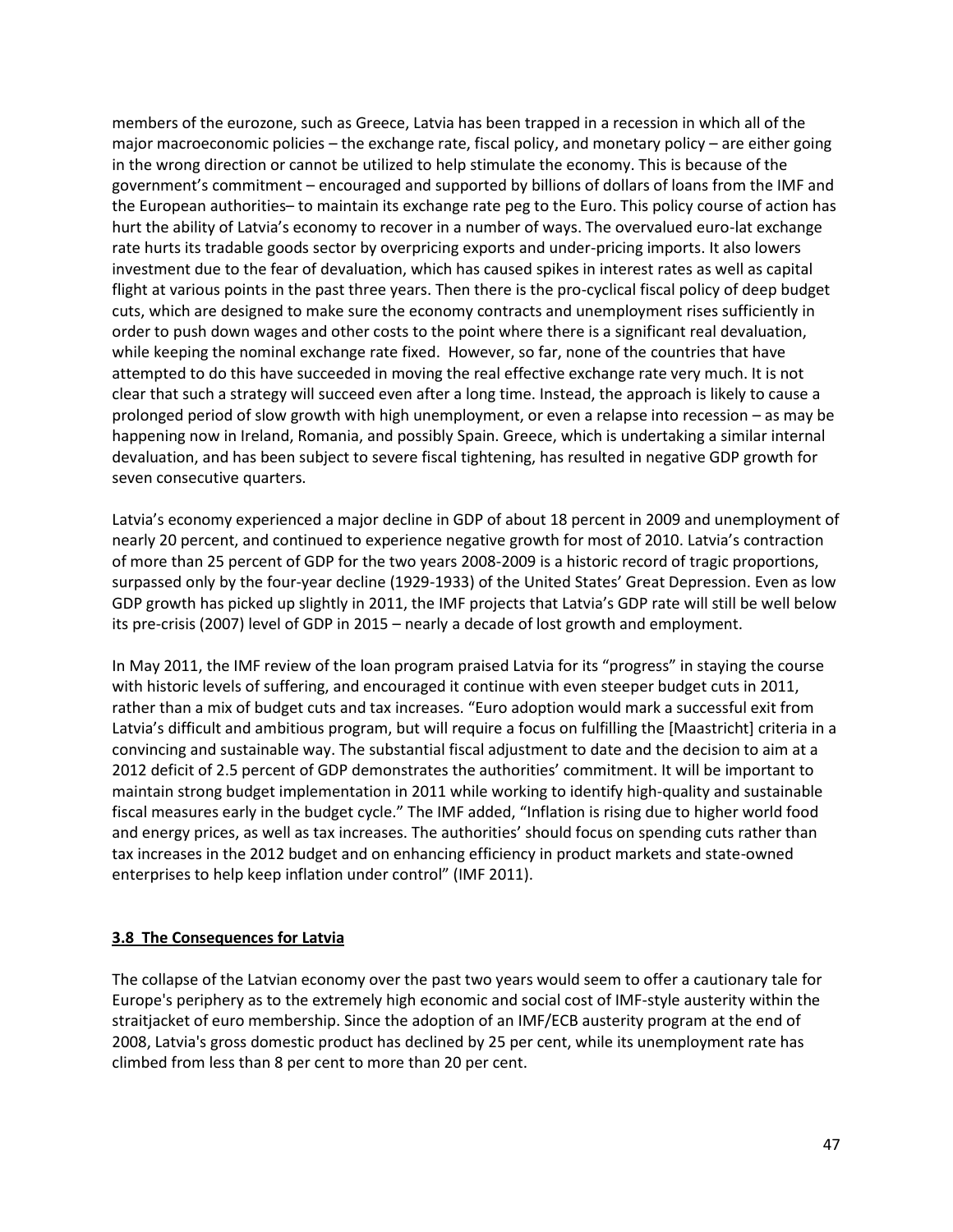Even the most optimistic forecast are now projecting about a 3 percent growth rate for 2011, and the IMF/ECB and others are celebrating this as "progress" and a sign of "success" for their program, in fact, given the 25 percent fall in GDP over the crisis period, new GDP growth at this rate means it will take a decade to just restore the size of Latvia's 2007 economy.

As government cutbacks in education, health care and other basic social infrastructure threaten to undercut long-term development, young people are emigrating in search of work and better conditions abroad. Over 12% of the overall population (and a much larger percentage of its labor force) now works abroad. This exodus has exacerbated a population that had already been experiencing a trend of declining birthrates in Latvia. But according to the IMF, "Emigration is a safety valve that can help overcome Latvia's severe unemployment problem" (IMF Survey 2010). The Latvian Education and Science Workers' Union (LESWU) issued a public condemnation when the Bank of Latvia President and government advisor in economy, Ilmars Rimsevics, advised Latvian teachers "to find a better-paid job abroad" (BNN 2010).

According to Michael Hudson, an economist at University of Missouri at Kansas City and an advisor to the Renew Latvia Task Force, Latvia's people have suffered from the ravages of two World Wars and two occupations, capped by neoliberal reform policies that led to the dismantling its industry and driving it deeper and deeper into debt - indeed, foreign-currency debt - since it achieved independence in 1991. Hudson compares the post-World War II Marshall Plan aid with the failure of the neoliberal model used for the East European countries when they joined the European economy in 1991 after the end of the Cold War. The Marshall Plan approach for Western European economies ravaged by the war included the use of capital controls, industrial policies and large-scale government investment to encourage economic development and monetary independence, and notes how this aid was used to enabled Western Europe's national economies to buy imports from the United States while building up their own export capacity and raising their living standards. In contrast, after the Cold War the only plan for assisting the newly-liberated Eastern European economies was neoliberalism. "Sustainable structures were not put in place to make their economies self-sustaining. Just the opposite outcome was structured in: foreign currency debt, especially for domestic mortgage loans, without putting in place the means to pay it off" (Hudson and Sommers 2009). Similar contrasts are made by Reinert (2007).

Today, the wealthiest EU states are high-value added manufacturers and easily capable of financing their trade deficits or are enjoying surpluses. In contrast, the Baltic and East European countries have financed their trade deficits over the past decade mainly by Swedish, Austrian and other banks lending against real estate and infrastructure being sold and resold with increasing debt leverage. The neoliberal model has not put in place steps to build the productive capacity needed to pay off these debts, but instead only offered a model of liberalized financial markets that that inflated the asset prices during the real estate "bubble" to sustain enough foreign-currency borrowing to cover their chronic trade deficits and capital flight. But since the bubble burst, the Baltic States are adjusting to the cessation of capital inflows from foreign banks and are bringing their current accounts into line, not by producing more goods and services, but by the neoliberal policy approach of slashing domestic consumption - not to create capital for crucial long-term public investment, but for repaying debts to bankers.

According to Hudson, these arrangements served the interests of the major EU exporters but the post-Cold War neoliberal model did not develop a broader European-wide stability based on more extensive economic growth. "Without the looming threat of war or political threat from Russia, Europe's richest nations pushed for trade liberalization and privatizations that accelerated de-industrialization in the former Soviet bloc. Southern European members were brought into the Euro zone with its strong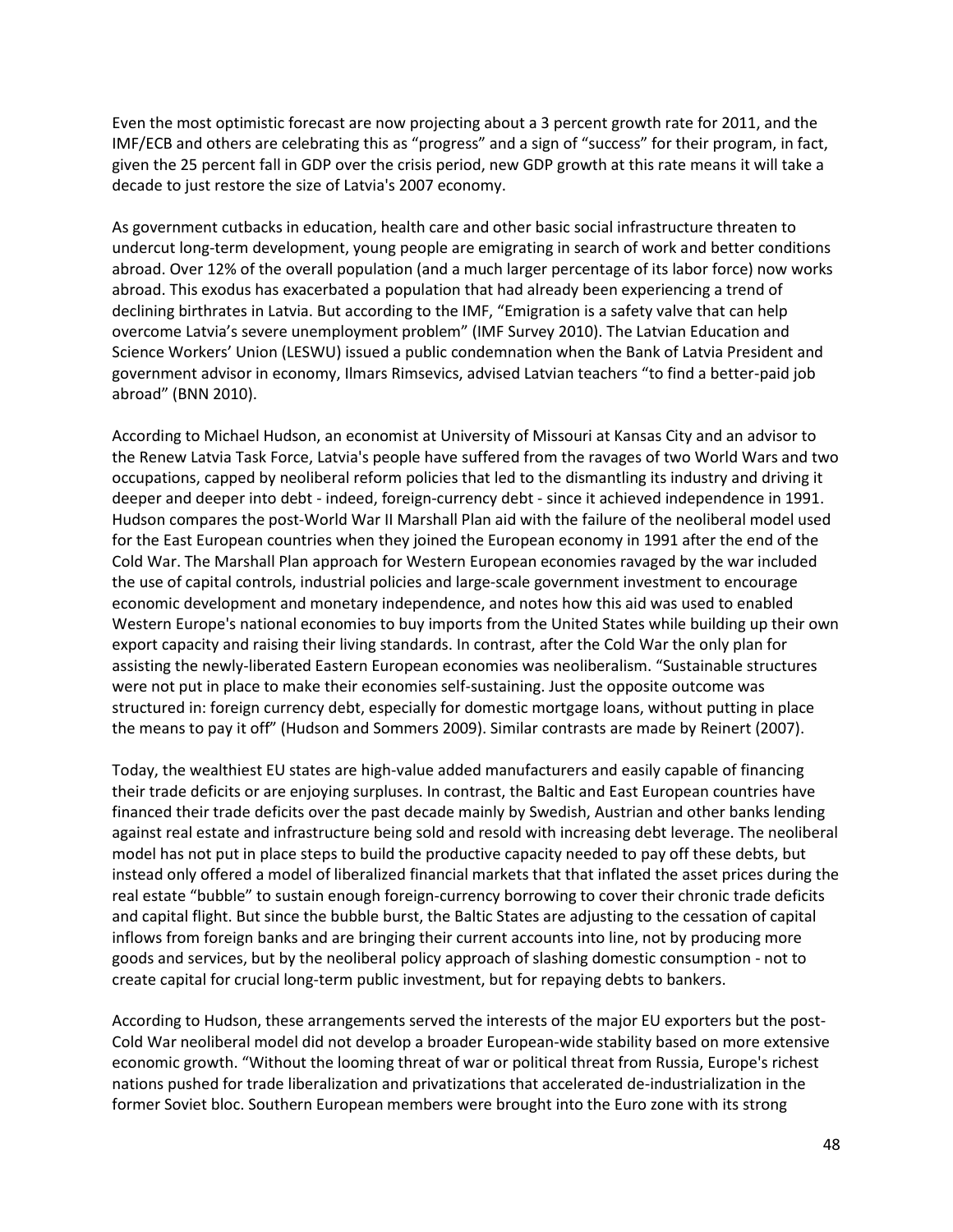currency and strict limits on government spending that failed to enable these countries to develop their manufactures in the way that Western Europe (and the United States) had done" (Hudson and Sommers 2009). There was a vague hope that levels of economic development eventually would equalize across the EU, "as if bank lending and foreign buy-outs would lead to greater homogeneity rather than financial polarization." The problem was that the EU viewed its new members "as markets for existing banks and exporters (including as dumping ground for its agricultural surpluses), not to help these new members become economically self-sustaining or set up viable national financial systems of their own" (Hudson and Sommers 2009). These same arguments could be made about the failings of the neoliberal development model for Jamaica, Uganda and many other developing countries (Reinert 2007).

#### **3.9 Education in Latvia**

For education advocates, the IMF/ECB program has been especially destructive, and comes at a time of decreasing population and declining numbers of students in Latvia. Over the past few years, the number of pupils in comprehensive schools and educators has been dropping. In the 2010-2011 academic year, 28,800 teachers are working in schools Latvia, which is 5,600 less than had been teaching in the 2005- 2006 academic year, according to the Central Statistical Bureau. Data shows that student enrollment in basic education programs (form 1-9) has also been declining yearly. Over the past six years, enrollment has declined by 53,000 students to the current level of only 174, 700 today (BNN 2011a).

According to the Latvia's Ministry of Education and Science annual report to the European Commission, the budget austerity program led to deep cuts in expenses for the remuneration of the employees of its state and municipal institutions, as well as to a consolidation in the number of educational institutions. In 2009 alone, the number of structural units was reduced by 40 percent, the number of employees by 30 percent and salaries by 37 percent (MoE 2009/10). Further cuts occurred n 2010. The consolidation of the educational institutions undertaken by the ministry resulted in a considerably smaller number of comprehensive schools in the academic year 2010/2011, with a similar decline in vocational schools. There has also been a consecutive decline in number of higher education students over the last 5 years. In this academic year, while 66 percent of higher education students are paying the tuition themselves, 34 percent are being state funded, although the number of students studying with state funding has been climbing (BNN 2011a).

Regarding the financial impacts on higher education, the European University Association recently released a report on the impact the economic crisis has had on financing for national universities across Europe, and found that Greece, Ireland and Latvia have been forced to slash university employee salaries, and Estonia and Latvia have both enacted hiring freezes. These conflict with the "Barcelona target" adopted in 2002 when the European Commission at the Barcelona European Council called for EU members to invest 3 percent of their GDP in research and 2 percent specifically in higher education. The EUA's current report echoes its 2009 Prague Declaration, in which the organization called on governments to renew their commitment to the Barcelona target (EIN 2010). The Prague Declaration noted that higher education is crucial to the process of economic recovery, and that research-based education at all levels provides the high-level skills and innovative thinking societies need and on which future economic, social and cultural development depends.

The EUA has been tracking the impact of the economic crisis on European universities since 2008, and has found that the biggest public funding cuts have happened in Latvia, which slashed its higher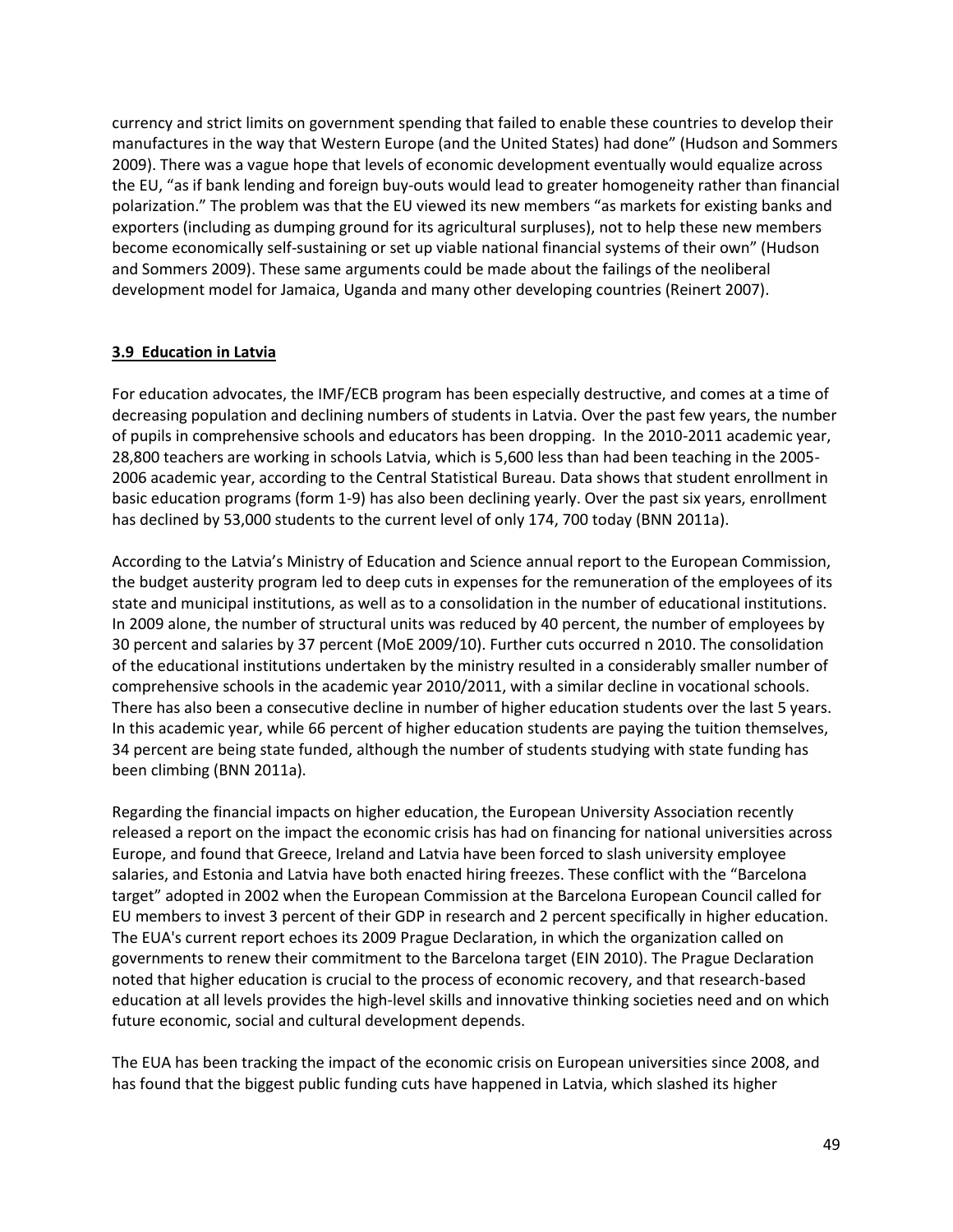education budget by 48 percent in early 2009 and by another 18 percent in 2010. The EUA blames these drastic reductions on the deep budget austerity in the IMF/ECB loan program (EIN 2010).

According to the Latvian Education and Scientific Workers' Trade Union (LIZDA), cuts in the education sector have been the highest among the cuts to other public sectors. The state budget for teachers' salaries in primary and secondary education was reduced by 50 percent in September 2009, following a previous cut of 20 percent. LIZDA also reported that certain municipalities that must close schools due to a lack of funding, and that from September 2009, unemployment compensation for teachers has been reduced from four month compensation period to a mere 30 days (EI 2010).

Education International stresses that investments in early childhood education, general education, vocational education and training, and higher education and research are essential for economic recovery and for the future of the next generation, and expressed support for the demands of LIZDA and the Latvia Student association (LSA) for no further budget decreases for higher education; to retain the budget for basic funding of research on the level of 2009. It stressed that current budget cuts to education and research are fundamentally harmful to the future social and economic stability of the country (EI 2009).

In a broader response by European labor unions to the austerity in the IMF/ECB austerity measures also being undertaken in several other European countries (Iceland, Portugal, Greece, Ireland, Spain), the The European Trade Union Confederation (ETUC) has called for European Trade Union Action Day on June 21<sup>st</sup>, arguing that "European Economic Governance needs a change of course". According to the ETUC Congress held in Athens in May 2011, the labor groups were unanimous in their condemnation of the type of economic governance that the European Union wants to impose in proposed reforms regarding the relations between the three parts of the trilaogue: the Commission, the Council and the Parliament. The trade unions claimed the advances achieved during the voting of the European Parliament's Economic and Monetary Affairs Committee must be preserved: the independence of the social partners must be secured, particularly as regards wages and their negotiating framework; and public spending for sustainable investments must be independent from a "budget straightjacket". ETUC called for European economic governance to include harmonisation of the tax base with a minimum tax rate for companies; for Eurobonds to be issued to finance investments in European development and infrastructure networks and projects; that the important role played by the Council and the Parliament in the European democratic process must be preserved. In sharp contrast to the IMF/ECB approach, the ETUC says responsible economic governance must be geared to creating access to stable and quality jobs, the generalized promotion of training for all, decent wages, and strong social protection. "Purchasing power, the level of pensions and access to quality social services must be defended and secured" (ETUC 2011).

As mentioned above, Latvia has finally started to register positive GDP rates in 2011. In June 2011, Latvia revised upwards its first quarter GDP to 0.3 percent compared with the fourth quarter of 2010, and 3.4 percent growth on the year, slightly above expectations. Yet, as mentioned above, this is still well below its pre-crisis GDP.

Latvia also announced in June 2011 that it is preparing to issue its first international bond since the financial crisis, amid signs its economic recovery is underway. The dollar-denominated bond will be used to refinance its bailout loans Latvia took on during the crisis. However the power of the creditors was underscored as the credit rating agency, Moody's, announced it had upgraded Latvia's bond rating outlook to positive from stable, citing good economic performance and fiscal consolidation. But then it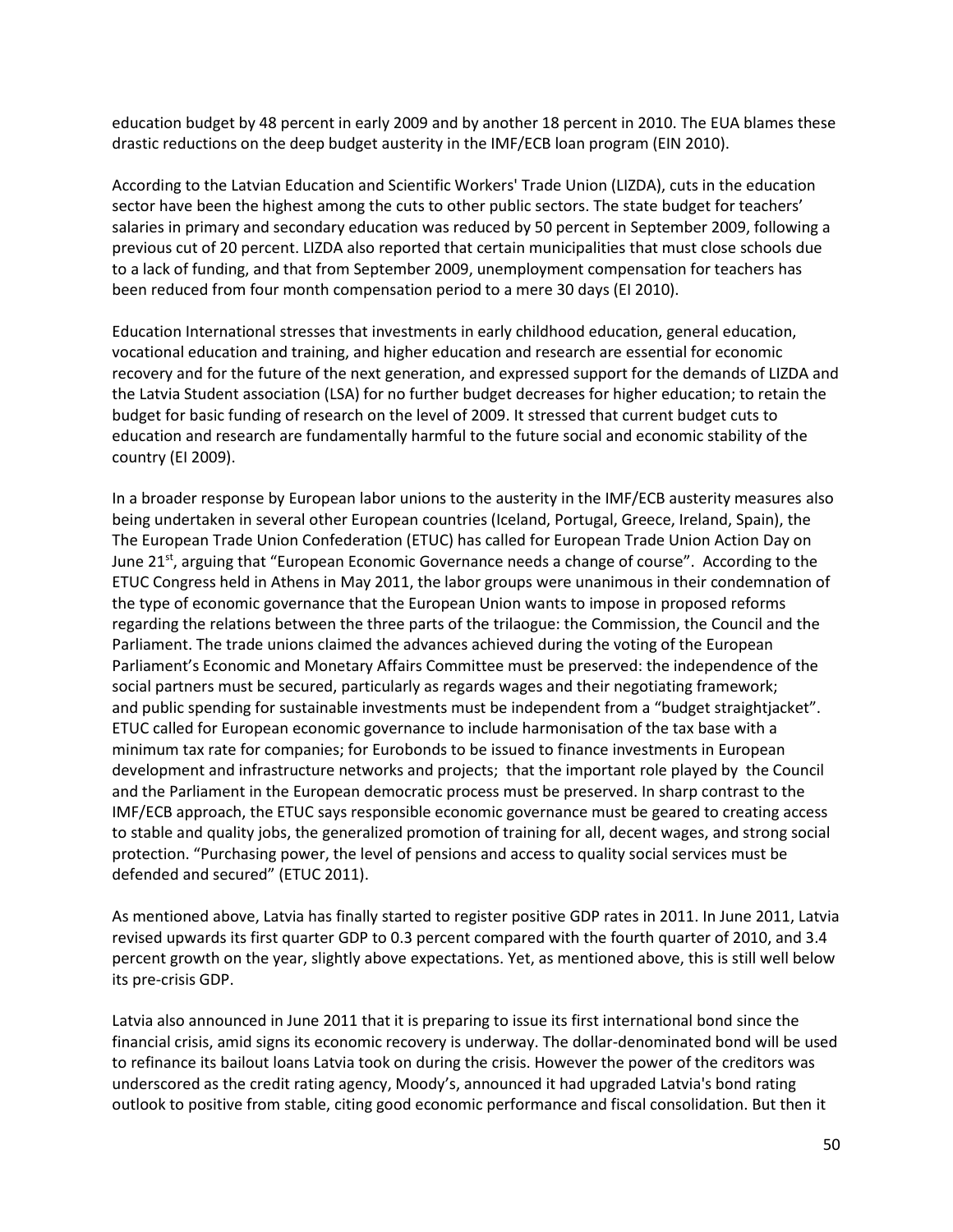overtly warned Latvia's government, "If, however, as a result of political developments, the government of Latvia were to become less committed to the consolidation of the public finances, then Moody's would consider moving the outlook on Latvia's ratings back to stable" (Braslina 2011b). The other major credit rating agency, Standard & Poor's, was even more cautious, leaving Latvia's credit rating unchanged, but warning that Latvia "must stick to its fiscal commitments" (Braslina 2011c).

#### **3.10 Alternatives**

There are alternatives for Latvia to the harsh budget austerity approach of the IMF/ECB program. One alternative possibility is that Latvia could postpone its goal of adopting the euro in 2014 and devalue and re-peg its currency against the euro at a lower rate. Two major benefits of un-pegging from the euro and devaluing the lat would be to avoid the painful internal devaluation process of the current IMF/ECB program and to make Latvia's exports much cheaper, which would help it generate more foreign exchange more quickly, while also increasing employment and kick-starting its economic growth rate. Devaluation would also allow Latvia's current level of foreign-exchange reserves to go further, and perhaps help tempt back nervous investors. But this approach also has its drawbacks because it would make it harder and longer for many households and companies to repay their euro-denominated foreign debts. Additionally, how much Latvia could export even if its goods become cheaper is unclear and would depended on the degree of economic recovery among its major trading partners. However, given these two choices, devaluing the lat may be a better long-term approach for the country than facing the scale of wage adjustment that Latvia needs to comply with under the IMF/ECB program, which is so huge that it will imply years of grinding recession unless the currency is weakened. Advocates of the devaluation approach point to the UK and Italy, which abandoned their currency pegs in 1992—and then recovered quickly from recession.

Another possible alternative option to the current IMF/ECB program would be for the major trade surplus economies in the world (Germany, Japan, etc) to promote a somewhat higher rate of inflation in the surplus countries – most importantly, Germany. Slightly higher inflation from the current 2 percent target to 4 percent in the major surplus countries would allow the deficit countries to regain competitiveness simply by having their wages rise less rapidly than the inflation rate in the surplus countries. This could be accomplished without the double-digit unemployment rates that the latter countries are now enduring. This route is consistent with the path suggested by Olivier Blanchard, the IMF's chief economist, in the paper he wrote last year (discussed above). A higher inflation rate would also have the benefit of eroding the real value of the debt for both heavily indebted countries and heavily indebted homeowners. This would allow these economies to get back on a normal growth path more quickly (Blanchard, et al 2010).

However, the overwhelming dominance of monetarism in central banks in the last 30 years since neoliberalism came into ascendancy vehemently rejects this approach. Even though Blanchard laid out this suggestion at the March 2011 conference at the IMF in which many other cornerstones of its macroeconomic policies were being reconsidered, many of the speakers at the conference seemed still to believe that the policy of inflation targeting, in which central banks target a 2.0 percent inflation (in the rich countries) to the exclusion of all other concerns, is the best route to pursue. This is the ardent position at the ECB, as well as at many other central banks around the world.

But for the same reason this policy is disastrous in Jamaica and Uganda, it is as well in Europe. As Dean Baker, economist at the Center for Economic and Policy Research in Washington DC, says, "This should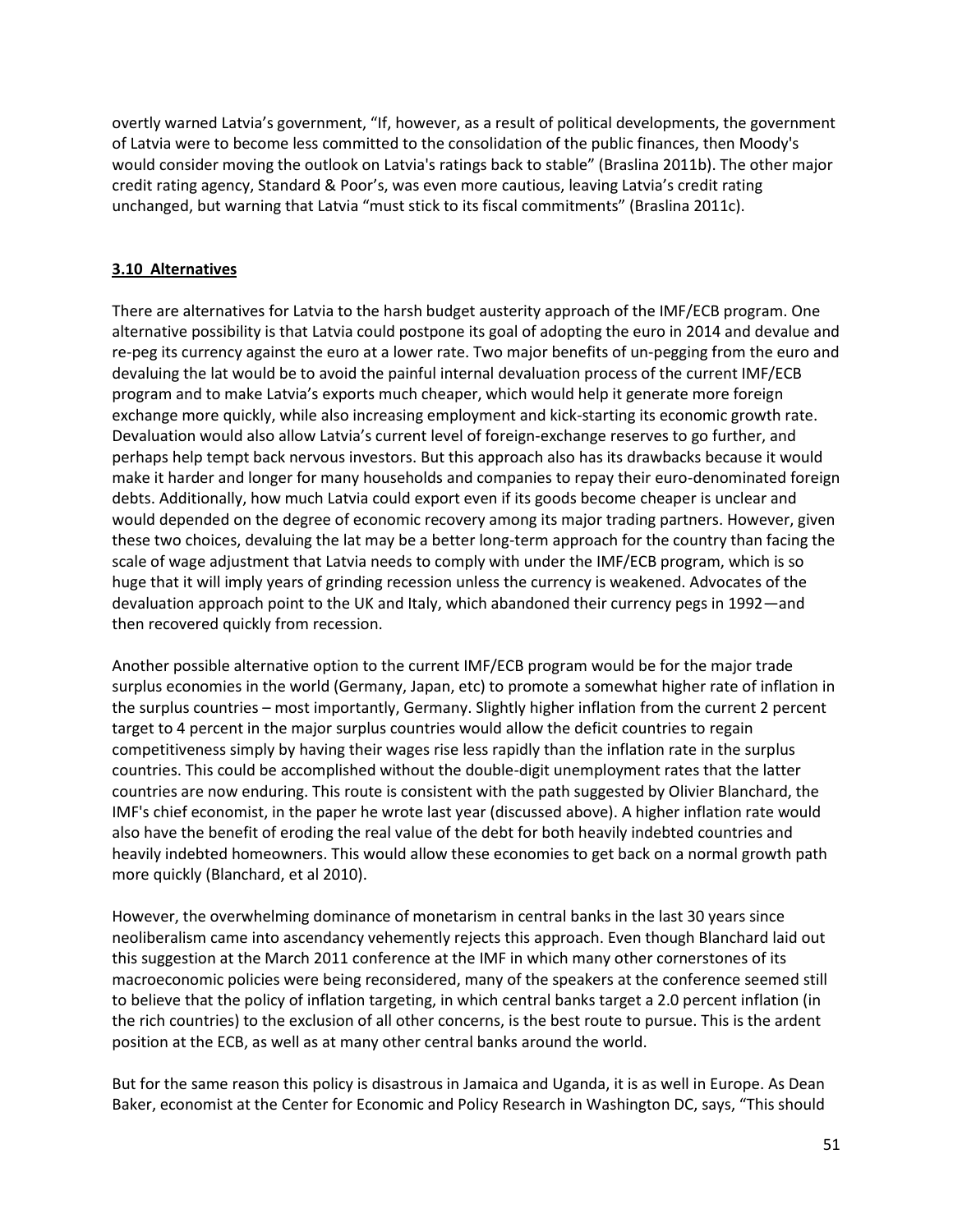have populations everywhere rising up with their pitchforks. Inflation targeting has led to an enormous economic and human disaster, likely costing the world more than \$10 trillion in lost output and leaving tens of millions of people unemployed. If this experience is not enough to discredit a policy, it is difficult to imagine any possible set of events in the world that could lead the inflation targeters to change their minds" (Baker 2011).

Again, these decisions are more based on political realities and political power than on economic policy constraints. Although many economists truly believe that very low inflation is important, it is also true that politically many financial institutional investors and bond holders are especially opposed to allowing even moderate increases in inflation because it would depreciate the real value of debts they are holding and erode the value of the interest they are expecting to earn; so the political power they bring to bear on decision makers cannot be overlooked. According to Baker, "For the financial industry, a modest rise in the inflation rate would genuinely be bad news, reducing the value of their assets and the real value of their interest income. In order to ensure that the major banks of the world do not have to deal with this situation, the central banks are prepared to force tens of millions of people to remain out of work" (Baker 2011).

But as stated above, many of the good ideas regarding IMF policies reconsidered at the March 2011 conference and the "lessons learned" in the Blanchard, et al paper have not been put into practice. The fact that many of the world's most prominent economists, including even the chief economist at the IMF itself, can make policy prescriptions that are essentially ignored by those conducting policy, strongly suggests that policy is not being guided by neutral individuals seeking the best outcomes for society. Rather, as Baker concludes, "This is yet more evidence that the central bankers and others directing policy place the interests of the financial sector at the center of their concerns" (Baker 2011).

Another alternative option for Latvia is to consider defaulting on its foreign debts and entering into discussions with creditors about restructuring the debts, i.e. paying back less than is owed, paying it back at lower interest rates or over a longer period of time, or any combination of these arrangements. One basic problem is that the IMF and ECB have so far been unwilling to the let the European banks which had engaged in all of the risky overleveraging take a loss on their bad investments. As in other crisis European countries, Latvia's economic troubles escalated when the financial crisis struck in late 2008 and it had to bail out its own domestic banks that were faced with collapse when the bigger Western European banks began to panic and call in their loans. Then its budget deficit grew even more as the economic recession began and deepened and unemployment skyrocketed, lowering tax revenues.

Therefore, it must be remembered that the economic problems were not originally caused by public overspending or a buildup of sovereign debt but by the need for governments to step in and bail out the bad loans held by their banks, which had mostly been contracted through deceptive financial practices and facilitated by neoliberal financial sector bank deregulations of the previous decade. Because it is the biggest European and other foreign banks who are now trying to avoid taking losses on financial claims that are largely fictitious, inasmuch as they exceed the ability of indebted economies to pay, the whole process is actually a political one at its core. The crisis can be solved either by through brutal austerity for citizens, or the making the banks write down their debt claims to realistic 'junk' bond valuations and accept the losses. Other than for political reasons, there is no good reason why Latvia and other countries need to wreck their economies by subjecting them to deep budget austerity and financial asset-stripping (privatizations).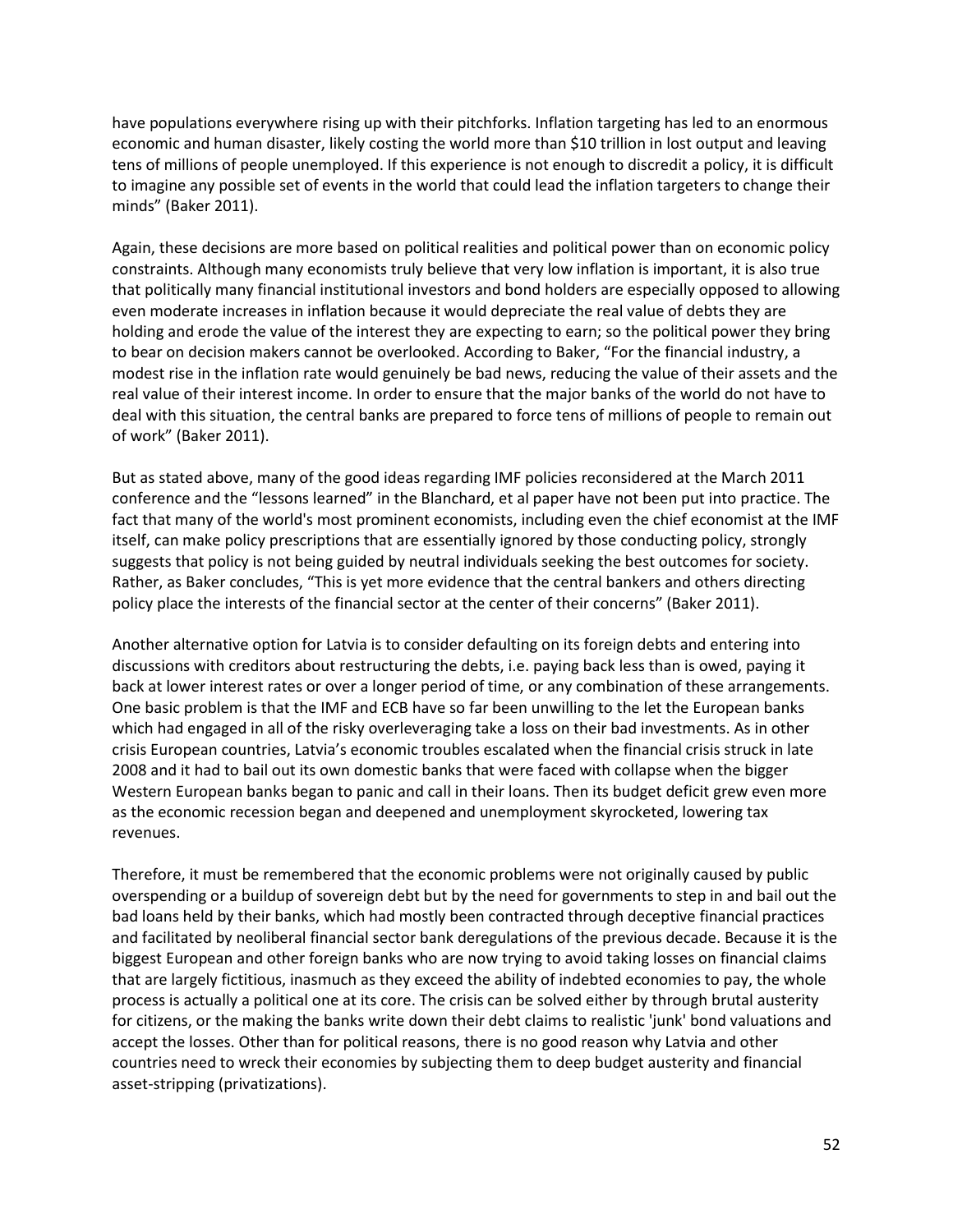So, a fundamental problem with the IMF/ECB approach from the beginning has been to treat the crises in Latvia and elsewhere as a matter of liquidity rather than one of basic solvency of the banks. Such a view has led the IMF to dismiss any ideas for debt restructuring, which would be the normal course for dealing with insolvency. It also dismisses any ideas about either de-linking or exiting from the euro as a solution to the public sector and external imbalance problems. Rather, the IMF claimed the crisis was one of liquidity, for which its loans would be the correct response, along with the accompanying painful internal devaluation and budget austerity upon which such loans are conditioned.

As Weisbrot (2011) has written about regarding the case of Greece, suffering the consequences of a debt default may be the less bad than going through with the IMF/ECB's international devaluation austerity program, which could involve as much, if not more, suffering and retrogression as Latvia has experienced. In considering the projections of how long it will take for Greece to regain its pre-crisis level of GDP, Weisbrot says, "There is absolutely no excuse for this, from an economic point of view. Any policies that require this kind of extended period of unemployment and stagnation are by definition wrong. If this is what they need to ensure debt repayment, then the country is better off defaulting on its debt, as Argentina did when it was faced with an unsustainable debt burden and defaulted at the end of 2001. The economy shrank for just one quarter and then grew 63% over the next six years, recovering its pre-crisis level of GDP in less than three years" (Weisbrot 2011).

The European authorities and IMF together have so much money (\$750bn for the IMF, \$635bn for the European Financial Stability Facility and \$87bn for the European Financial Stabilization Fund) that it would be quite simple to painlessly rescue the relatively small economies of Greece, Ireland, Portugal, or Latvia – or even the much larger Spanish economy, restoring growth and employment first and worrying about the repaying the debts after the economies are back on track. This would be much more similar to how the Marshall Plan assisted Western Europe after World War II.

But from a creditors' point of view, this would be rewarding "bad behavior". So these countries' citizens must suffer through years of high unemployment (20 percent in Spain, 15 percent in Ireland, 11 percent in Portugal, 14 percent in Greece, 17 percent in Latvia), not to mention the privatizations and anti-labor "reforms" they are also subjected to. However, if UK and Italy could successfully un-peg their currencies previously and countries like Argentina could default, and countries like Ecuador could threaten to default but reach agreement with it bond holders, then certainly these options should be on the table for Latvia, just as threatening to withdraw from the euro should be on the negotiating table for Greece.

Dozens of countries have defaulted on their debts in recent decades, the most recent being Dubai, which declared a debt moratorium on November 26, 2009. If the once lavishly-rich Arab emirate can default, more desperate countries can; and when the alternative is to destroy the local economy, it is hard to argue that they shouldn't. That is particularly true when the creditors are largely responsible for the debtor's troubles, and there are good grounds for arguing the debts are not owed. According to Los Angeles attorney and author of "Web of Debt," Ellen Brown, "Standing up to the IMF is not a well-worn path, but Argentina forged the trail. In the face of dire predictions that the economy would collapse without foreign credit, in 2001 it defied its creditors and simply walked away from its debts. By the fall of 2004, three years after a record default on a debt of more than \$100 billion, the country was well on the road to recovery; and it achieved this feat without foreign help. the economy grew by 8 percent for 2 consecutive years" (Brown 2009).

According to Hudson, the economist and advisor to the Renew Latvia Task Force, other basic alternative economic policies to be considered by Latvia and others include shifting taxes back onto land and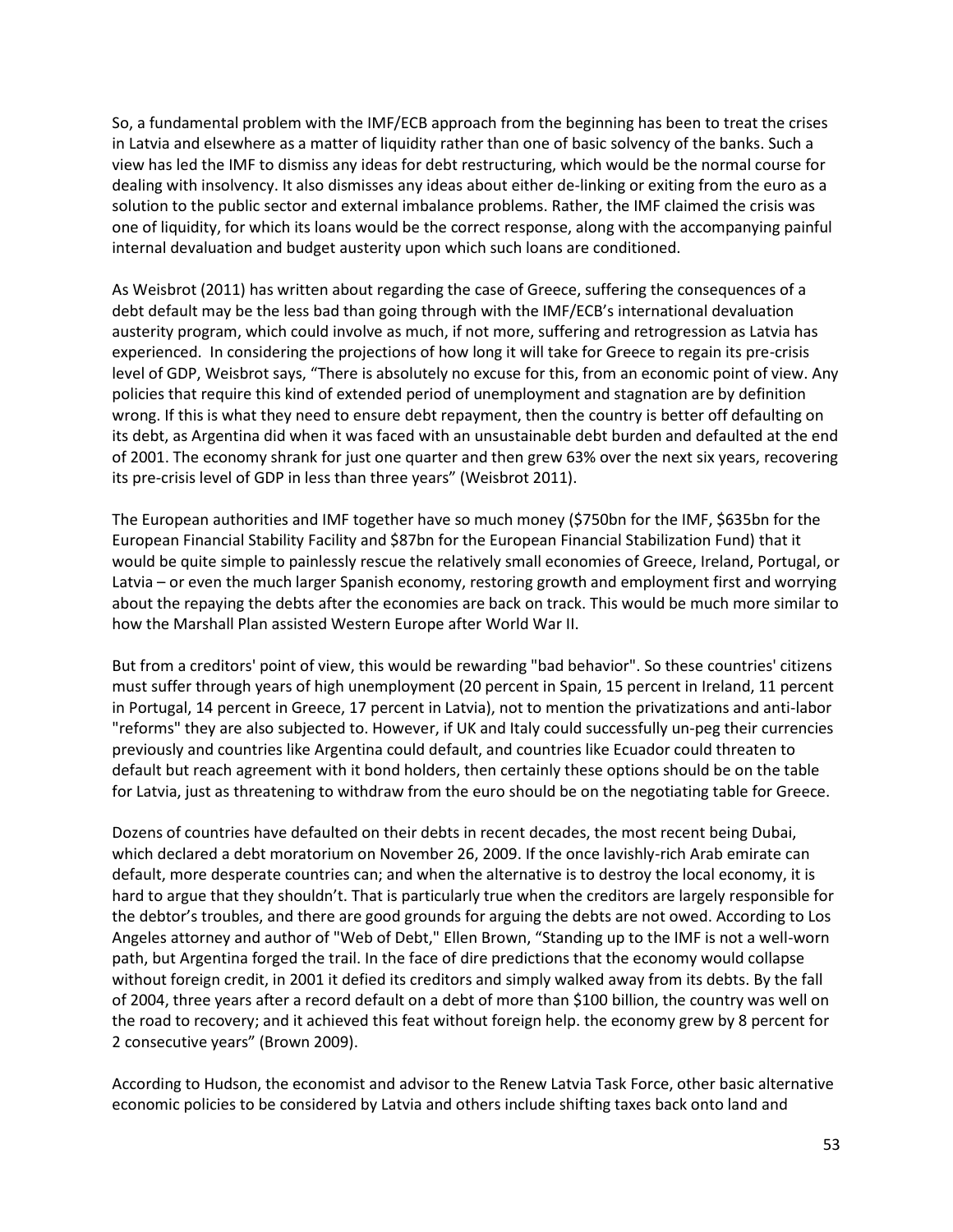resource rent, and onto financial and capital gains. This would prevent another real estate bubble from being inflated by debt leveraging. By holding down housing prices, it would save workers from having to pay an equivalent amount in income tax. Latvia could also "de-privatize" or renationalize basic utilities and natural monopolies to prevent foreign investors from turning it into a "tollbooth economy." Another major alternative regards changing the European Constitution's article 123 so that the legal mandate of the ECB could be changed to allow it do what central banks are supposed to do: create money to finance government deficits (currently this article prevents the central bank from lending to governments). This restriction currently forces governments to levy taxes on citizens to pay interest to banks – whereas creating electronic credit as most modern central banks do could easily be done (Hudson 2010).

In the immediate aftermath of the first World War in 1918-1919, John Maynard Keynes had been the principal representative of the British Treasury at the Paris Peace Conference, but he resigned from the Treasury in protest at the harsh scale of the reparations demand of Germany by the victorious Allied powers, and subsequently protested publicly in his best-selling "The Economic Consequences of the Peace" (1919) (Markwell 2006). Keynes argued that it was better to just write off bad debts than to try to get creditors repaid at the cost of reducing capital formation, living standards and public spending on education, health care and other basic infrastructure in Germany. He felt a wise government should subordinate the short-term interests of the financial sector to promote economic growth, capital formation and rising living standards. Of course, Keynes' advice was neglected and the harsh repayment terms deepened Germany's suffering.

But today Europe's crisis countries are more democratic and are more free to choose. In fact, In April 2011, citizens in Iceland voted "no" in a national referendum to reject its government-approved deal to repay the UK and the Netherlands \$5 billion for their citizens' deposits in the failed online bank, Icesave (Guardian 2011). And although the dispute between Iceland and the two countries over the deposits continues unresolved, this did not prevent Iceland from returning to the bond markets just three years after its economic meltdown. The timing of the announcement surprised some market participants, given that Iceland is still battling with the UK and Dutch governments over how the "Icesave case" will be resolved. And although Iceland's economy and still heavily external debt load will be scrutinized by investors, one bank official noted, "The recovery time for issuers in such instances has been falling in recent years, and with Bund yields at close to 3%, the return of Iceland could be attractive for income funds looking for sovereign diversification," (Winfield and Azimkanov 2011).

In Greece the IMF/ECB loan conditions inspired the "I won't pay" civil disobedience revolt that grew quickly into "a nationwide anti-austerity movement". The movement's supporters refuse to pay highway tolls. In Athens they ride buses and the metro without tickets to protest against an 'unfair' 40 per cent increase in fares." In June 2011, several months of protests culminated in a massive rally outside parliament attended by an estimated 50,000 people and called for a general strike for June 15. Inside, the Greek cabinet of ministers had just backed new budget cuts and endorsed a mid-term fiscal and privatization plan required by the EU and the IMF as part of their bail-out conditions. The vote in parliament is expected by early July (BBC 2011).

Similar protests are underway in cities all across Spain, led by its M-15 Movement of civic protest against fiscal austerity and high unemployment (Ramoneda 2011).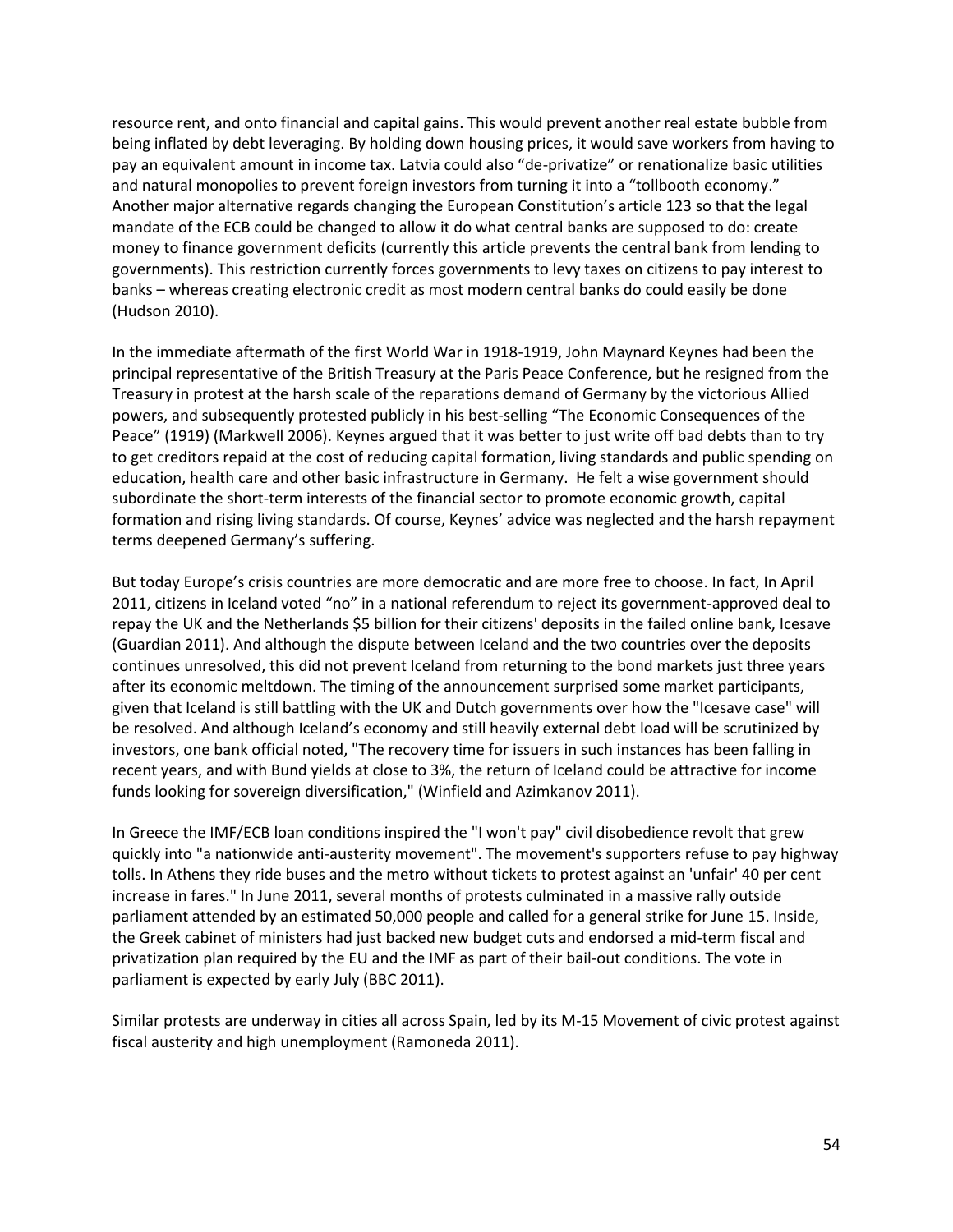# **Part 4 IDEAS FOR ADVOCACY**

#### **4.1 Education advocates should make broad alliances against neoliberal policies**

Education advocates should not work alone. There are many civil society organization (CSO) networks and social movements which could potentially be on the same side of these fights with education advocates and who already share their same goal of an increased tax base and generating larger national budgets for social expenditure. Some likely allies are the existing national networks of health advocates, women's rights organizations, organized labor unions and especially public sector labor unions, pension fund watchers and those fighting against privatization of pension funds, advocates for social security, and human rights advocates, many of which are increasingly working on economic and social rights. Even some domestic business associations might be interested in supporting efforts to change some of the neoliberal policies, such as the high interest rates on their commercial credit and premature trade liberalization, etc. While most of these groups will want to see larger public budgets for social expenditure, education advocates may have to first do sector-specific work on helping to "make the connections" to show how specific IMF loan conditions and neoliberal policies negatively impact the goals of other advocates to get increased social spending (See Economic Literacy Trainings below).

Listed below are 7 crucially important types of national/international civic activism that have been expanding in recent years and each of which should be actively supported by education advocates in their fight against IMF loan programs and neoliberal polices in their countries. Where these do not already exist, education advocates should create them. Some have already been mentioned in the context of Jamaica, Uganda and Latvia but these particular types of civic activism are springing up in countries all around the world:

#### • **Budget Tracking Initiatives**

One of the many examples of such groups is the International Budget Partnership (IBP). It supports and collaborates with CSOs in developing countries to analyze, monitor, and influence government budget processes, institutions, and outcomes in order to make budget systems more responsive to the needs of poor and low-income people in society and, accordingly, to make these systems more transparent and accountable to the public. Only ten years ago, civil society was effectively shut out of the budget process around the world. Today, the IBP is active with its partners in promoting budget accountability and civil society engagement in over 85 countries. There are also many other groups who do this kind of work.

# • **Participatory Budgeting Initiatives**

Since its emergence in Porto Alegre, Brazil, the civic approach to participatory budgeting has spread to hundreds of Latin American cities, and dozens of cities in Europe, Asia, Africa, and North America. More than 200 municipalities are estimated to have initiated participatory budgeting. In some cities, participatory budgeting has been applied for school, university, and public housing budgets. These international approaches differ significantly, and they are shaped as much by their local contexts as by the Porto Alegre model. Participatory budgeting is a natural extension of the 21st article of the Universal Declaration of Human Rights; that "everyone has the right to take part in the government of his country". Article 25 of the International Covenant on Civil and Political rights moreover states that citizens shall "have access, on general terms of equality, to public service in his country." Truong (2011) provides an updated overview of participatory budgeting and its importance, its successes and concerns.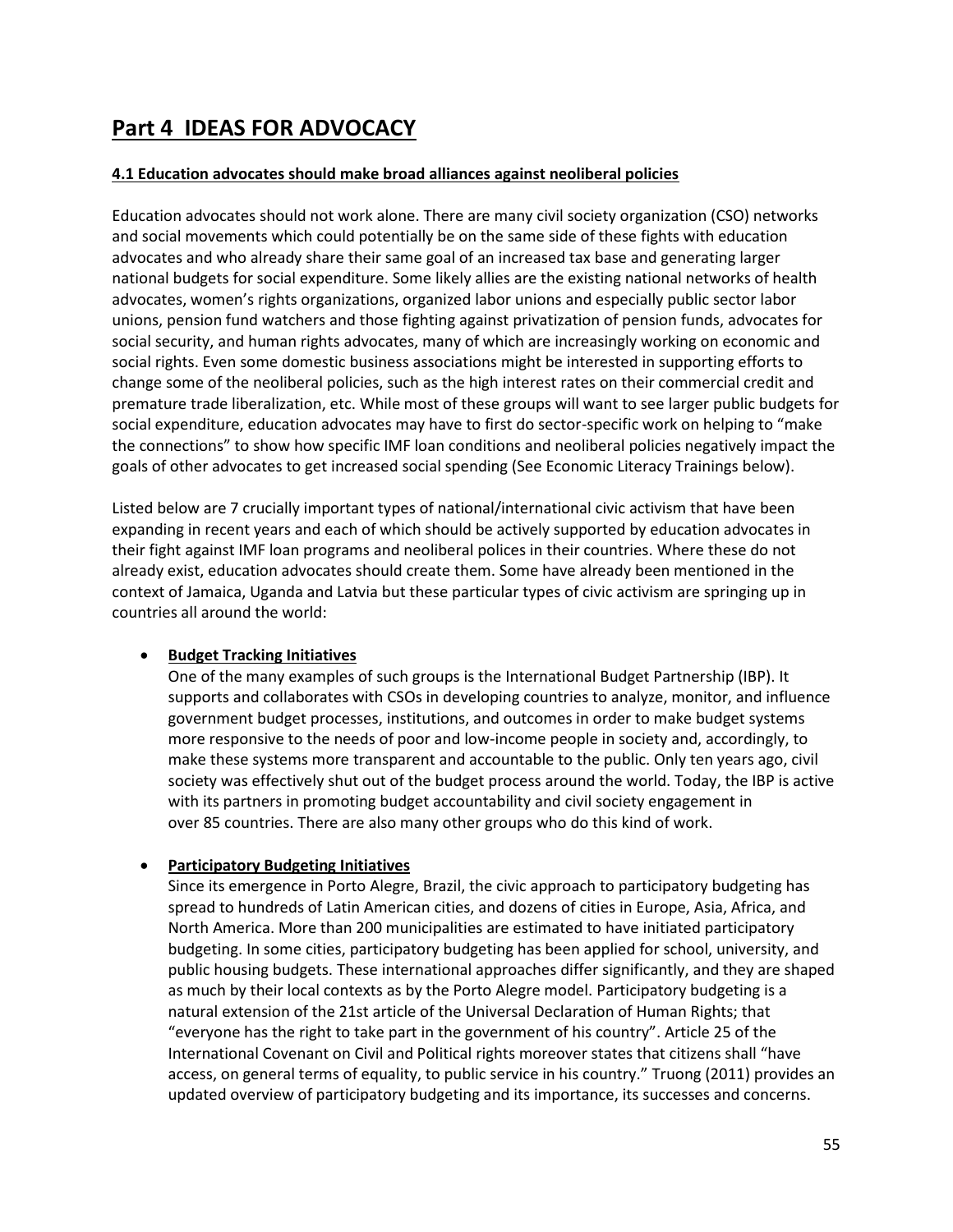# • **Freedom of Information Legislation & Campaigns**

In the last decade, dozens of countries have enacted formal statutes guaranteeing their citizens' right of access to government information. Elsewhere, even without legal guarantees, citizens are asserting their right to know. Throughout the world, freedom of information movements are changing the definition of democratic governance. In some cases, governments such as Uganda have already adopted a national freedom of information law, but the problem is its enforcement. In such cases, it may be necessary for advocates to launch campaigns to ensure that such new laws are actually enforced. Education advocates, investigative journalists and practically everyone needs such transparency today. One organization at the forefront of this issue is [www.freedominfo.org](http://www.freedominfo.org/) which is a one-stop portal that describes best practices, consolidates lessons learned, explains campaign strategies and tactics, and links the efforts of freedom of information advocates around the world. It contains crucial information on freedom of information laws and how they were drafted and implemented, including how various provisions have worked in practice. It also hosts IFI Watch, for information specifically about the IMF and other international financial institutions (as does the [www.brettonwoodsproject.org](http://www.brettonwoodsproject.org/) ). Another important website for advocates working on the IMF is the Global Transparency Initiative at [www.ifitransparency.org](http://www.ifitransparency.org/) Your group can sign on to their excellent GTI Transparency Charter for International Financial Institutions – based on international best practices of transparency for public institutions, it demands that the IMF and other IFIs improve their information disclosure policies and bring them up to best practices standards. To learn more about the details of the IMF's information disclosure policy – what documents it will disclose and when, as well as a good overview description of the various types of IMF loan programs, see (Chowla 2007), and for the updates on the latest efforts to improve the IMF's information disclosure policy, see McIntosh (2010) and BWP (2010b).

#### • **Tax Justice Network**

These national and international coalitions of groups, activists, tax accountants and other experts has sought to take on issues such as tax evasion, illicit capital flight and the stopping the role of off-shore tax havens in an effort to help national authorities increase and improve tax collections. Many countries already have national Tax Justice Network chapters. Tax revenue is potentially the biggest source of long term financing for sustainable development and is the lifeblood of all state services which include the provision of public services such as education, health care and infrastructure. Domestic revenue mobilization is crucial because taxation strengthens democracy, increases incentives for public participation and strengthens the social compact between citizens and the state and so can serve to strengthen democracy and develop accountability between state, business and citizens. The various types of Tax Justice Networks in countries work with CSOs to popularize tax revenue as a viable and sustainable source of development finance; enhance the capacity of key stakeholders i.e. CSOs, policy makers, government practitioners, tax authorities to understand/appreciate the linkages between tax and sustainable development (appreciate tax as a development issue); enhance the capacity of stakeholders to effectively participate /influence national, bilateral and multilateral tax policies and agreements /negotiations; and provide a platform for stakeholders to debate and influence tax policies.

#### • **Publish What You Pay**

Mentioned above in the case of CSOs and activists in Uganda, the various PWYP coalitions in many countries his and international coalitions of groups work closely with freedom of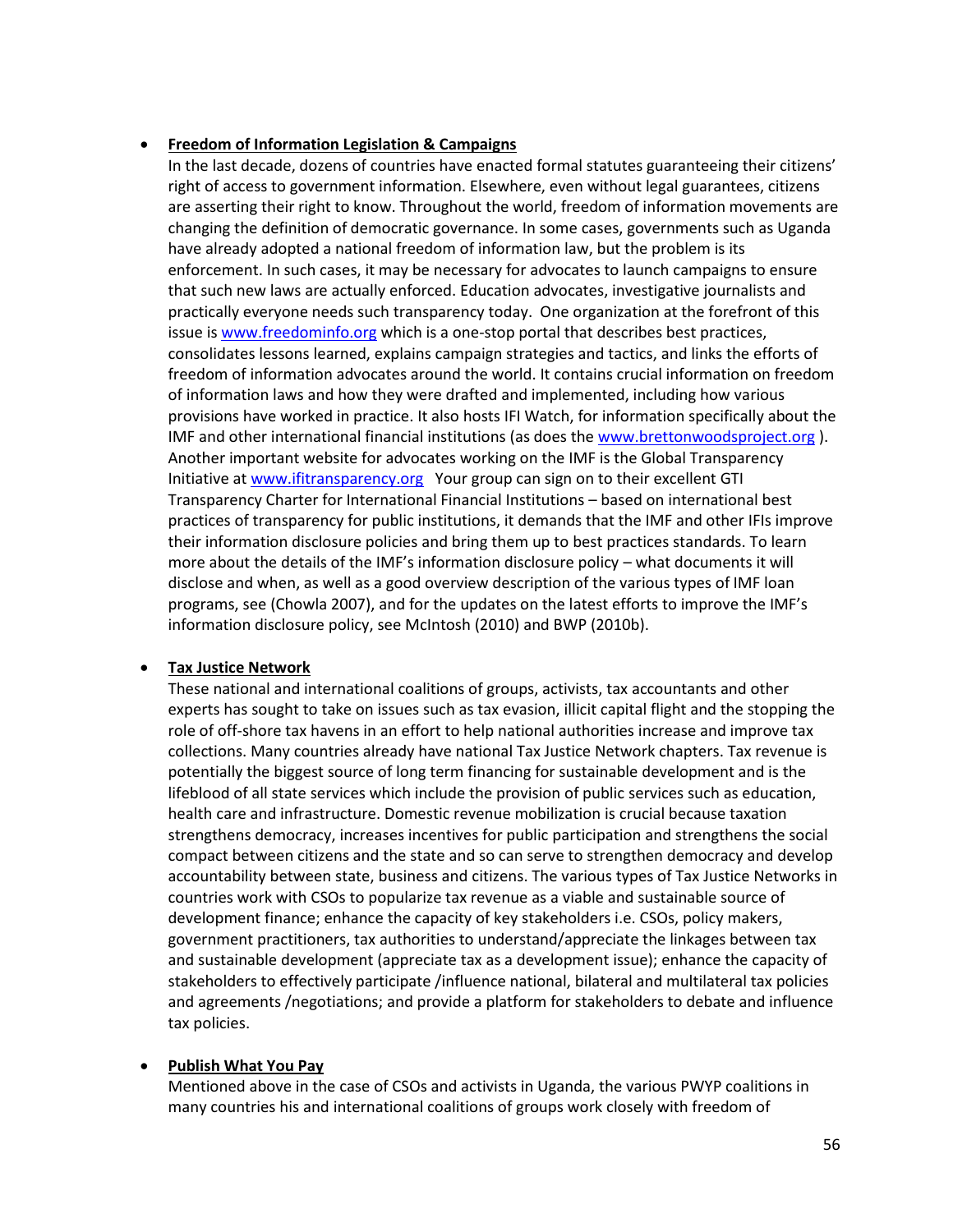information activists seek to better regulate the proper and transparent financial reporting of royalties paid to foreign investors in developing countries involved in the extractive industries, and the taxes owed by companies on the profits they are repatriating out of countries. Many countries already have national PYWP national chapters. Increasingly an internationally connected movement, many countries are working with the UN and currently pursuing new tax treaties and putting pressure on offshore tax havens to increase transparency and accountability. Such efforts can be important in enabling citizens to increase their national tax base.

#### • **National Citizens Debt Audits**

In addition to the excellent advocacy work done by international groups such as Jubilee USA, the UK Jubilee Debt Campaign and domestics groups like Uganda Debt Network to lobby the G7 governments to enact debt cancellation for developing countries, these new type of national debt audits are a more recent type of civic exercises that are an excellent way to get citizens involved, hold public officials accountable for the domestic and external debts that have been built up by previous government borrowing. Ecuador's national debt audit was one of the most far reaching to date, enabling its citizens to identify which of Ecuador's external debts were legitimate and determining which were considered odious and thus not to be repaid. More recently, the citizens of Greece and Ireland are undertaking similar citizens' initiatives in the midst of their economic crises IMF/ECB loan programs. Maria Lucia Fattorelli, Coordinator of Citizen Debt Audit-Brazil, explains, "A debt-audit is an opportunity to have documents and proof of the real nature of the so called 'public' debt. The findings of the audit can push concrete actions in all fields: popular, parliamentarian, legal and any other policies. Most parts of Greek public debt is reflected in sovereign bonds. The first question we must ask is: What part of Greek public debt comes from bonds issued to rescue banks? What part of this debt has never been really received by Greece, because is just a result of financial mechanisms, attacks, and speculation in financial market? Does anyone own what has never received? Is it right that all Greek people pay for this?" (Fattorelli 2011). Similarly, Nessa Ní Chasaide of Debt and Development Coalition Ireland, explained, "Debt audits can be a powerful tool to support civil society around the world access information on the debts of their countries in order to judge for themselves whether the debts should be paid, and the implications of any payment or nonpayment decisions. This is an approach which is gaining international currency at governmental and citizenry levels. For example a governmental supported debt audit has been implemented in Ecuador, and parliamentary audit initiatives are being planned in Bolivia, Brazil and in the Philippines resulting from citizen pressure for debt justice" (Ní Chasaide 2011).

#### **4.2 Economic Policy Audits with a Rights-based Approach to Economic Policy**

Under a human rights-based approach to poverty reduction, the state, the UN system, the international financial institutions and other actors are under moral and legal obligation to develop and implement strategies that target to empower individuals and groups that have been socially excluded and marginalized. This means that the state has the duty—not a choice—to fight poverty. Under a human rights-based approach to economic policy making, charity, goodwill or philanthropy change from being privileges to being matters of legal obligation. The UNDP indicates that Rights-Based Approaches (RBA) to economic policies can better address the multidimensional nature of poverty beyond lack of income than can traditional donor aid or philanthropic NGOs. Thus, RBA broadens the analysis of poverty and scope of poverty reduction strategies to address the structures of discrimination and exploitation that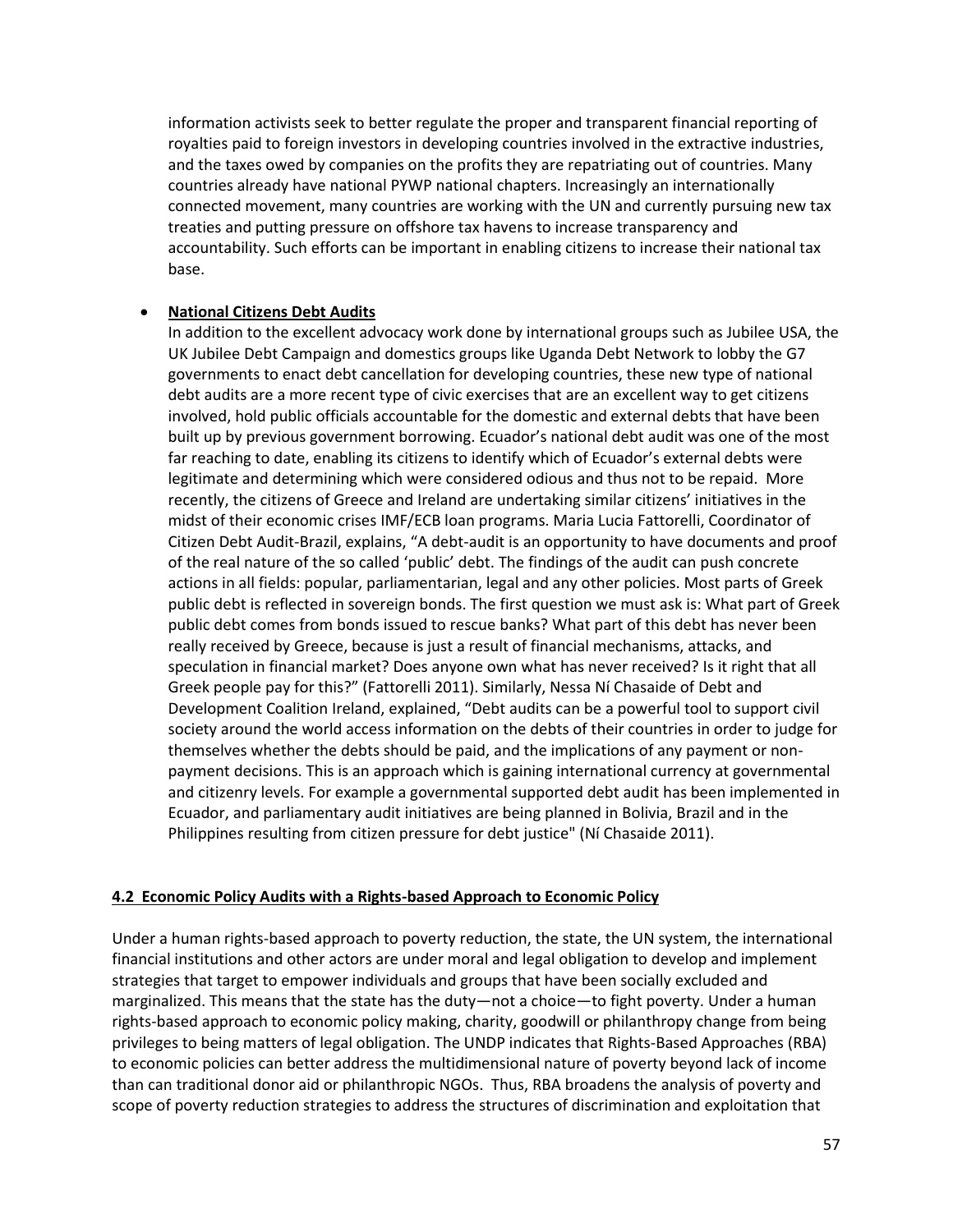often generate and deepen poverty. Contrary to traditional economic growth models, the RBA prioritizes the human person as the central subject of development and whose active, free and meaningful participation is as important as the benefits he/she is supposed to enjoy as a result of the economic development process. The RBA further recognizes the instrumental value of civil and political rights in the political process in addressing the causes that perpetuate poverty. It guarantees accountability of actors engaged in economic policy making, both public and private, at the local, national and international level. Therefore, instead of envisioning development as a process by which governments and international agencies channel resources to 'help' excluded groups overcome poverty, the RBA starts by acknowledging the entitlements of the poor (Tumukwasibwe 2010). As a result, "service providers" and "policy makers" are better conceptualized as "duty bearers" and the citizens as the "rights holders." It is their obligation, not their choice, to guarantee the human rights of the poor, the rights holders.

According to Jochnick (2001), the real potential of human rights lies in its ability to change the way people perceive themselves vis-a`-vis the government or the "donors". Instead of talking about "beneficiaries with needs" or "consumers with choice", the RBA speaks of "citizens with rights'. At that level, citizens must be active subjects in the political sphere, not objects of pity, charity or the benevolent intervention by government programs or passive choosers in the market place (Tumukwasibwe 2010). Another important value of the RBA is its emphasis on express and active linkage of economic policies and development to law. This entails three core features. First, it means that development projects should use the language of rights explicitly by making direct reference to the national, regional and international human rights instruments that the country is party to. Secondly , it means empowering citizens to pursue the legal defense of their rights through accessible, transparent and effective accountability mechanisms – be they judicial, quasi-judicial administrative or political (UNHCHR 2004). Thirdly, in terms of poverty reduction policy, it means that citizen participation, empowerment, affirmative action in favor of the most poor and vulnerable and accountability of dutyholders should be institutionalized in law through citizen activism with the national courts, and not left to the goodwill of duty- bearers. Such an approach can create a fundamental shift in thinking and action by inviting citizens to become active in paying more critical attention to systemic, institutional and political factors determining inequalities in access to public goods and services (Hawkins et al. 2005; Offenheiser and Holcombe 2003).

Education advocates should work with others to initiate their own public forums and open participatory dialogues to conduct "economic policy audits" in order to broaden public debates about IMF policies and raise awareness about alternatives, and do so by using a rights-based approach to integrating macroeconomic policies with human rights (Balakrishnan and Elson 2008). Within their individual countries, education advocates can identify which international human rights agreements their country has already committed to and which national constitutional rights might be violated, compromised or contradicted by policies in IMF loan programs that unduly limit education budgets.

A successful recent example occurred in Latvia in December 2009 when a court case was brought by pensioners to challenge the constitutionality of the new state pension law designed to comply with IMF/ECB deficit reduction targets, which had temporarily restricted payment of pension funds (ESCR 2010). The new law had decreased the amount received by current pensioners by 10 percent and decreased the pensions of future pensioners (individuals currently employed) by 70 percent. Although temporary, the law did not provide for repayment of the reduced amounts once the economy stabilized. In defending the law, Parliament pointed to the liabilities it had under loan agreements with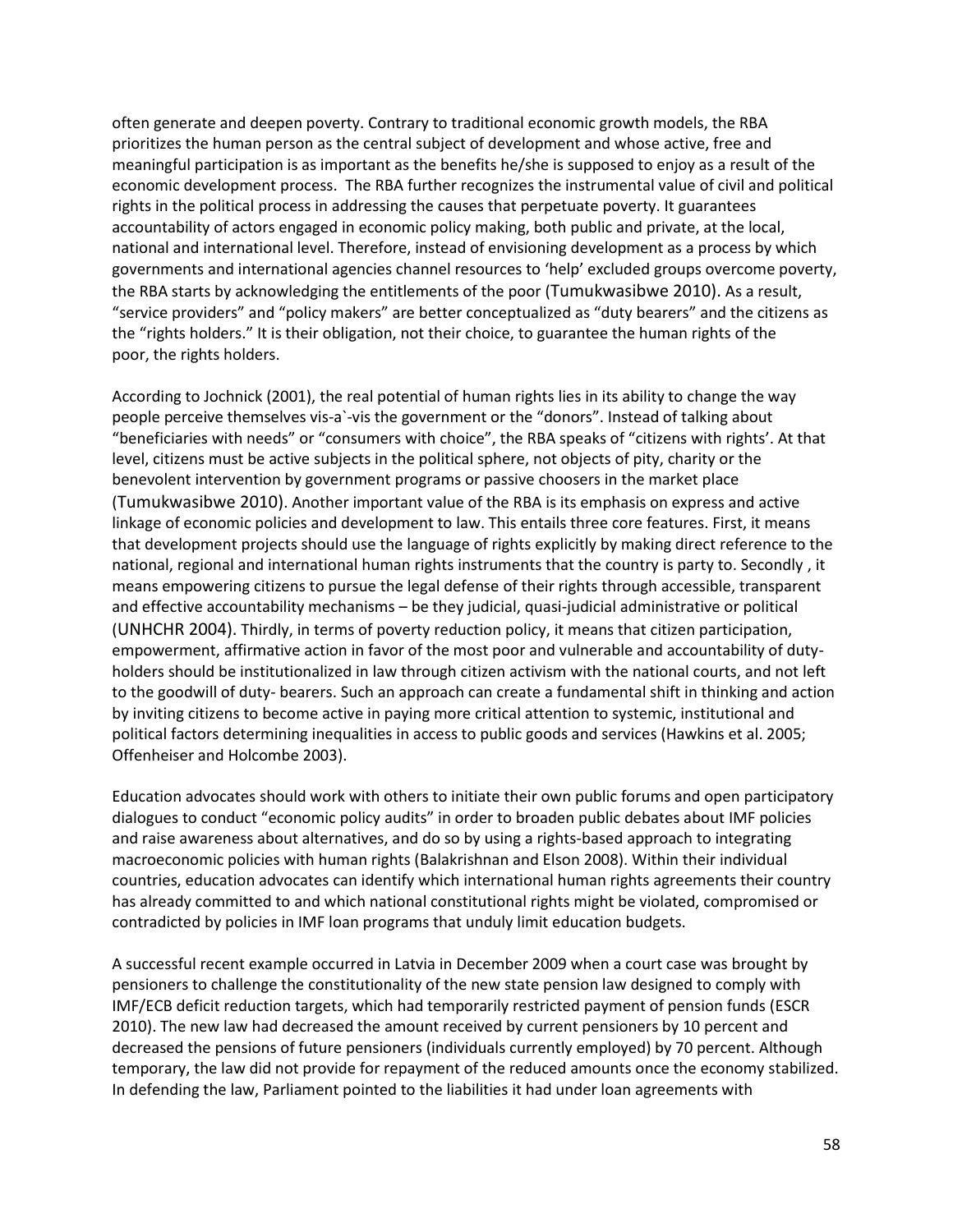international creditors, including the IMF. However, the Court found the law unconstitutional and in violation of an individual's right to a pension and relied on Article 109 of the Latvian Constitution and Article 9 of the International Covenant on Economic, Social and Cultural Rights (ICESCR) to find that an individuals' right to a pension is part of the fundamental right to social security, that the minimum essential levels must be guaranteed irrespective of resources and vulnerable groups such as pensioners must be particularly protected. Finally, the Court determined that the international creditors had not explicitly stipulated reductions in pension funds, and that these conditions had been proposed by Cabinet Ministers, but even if the conditions had been imposed by the creditors, the Court stated that conditions "cannot replace the rights established by the Constitution," and refused to recognize loan conditions as a valid argument in support of the law's reduction of pensions (ESCR 2010).

Finding the law to be unconstitutional, the Court ordered the Parliament to draft a plan for the repayment of the reduced pension funds by March 2010. Since this decision, the IMF has increased pressure on the government of Latvia to reduce "early" retirement, which they define as retirement before the age of 65. In this case, the Latvian Constitutional Court asserted the primacy of constitutional and human rights law in making public policy decisions on fiscal allocations. The Court's declaration that international loan provisions could not trump human rights obligations was a major victory for those seeking greater accountability from multilateral institutions to universal human rights principles (ESCR 2010).

This case is just one example of how civil society advocates and others can and should demand that the policies set by the IMF be scrutinized by international human rights standards using a human rightsbased approach to economic policy making. The IMF has never expressed concerns with human rights and does not routinely consider whether the conditions it attaches to loans may themselves obstruct the efforts of governments to meet their basic human rights obligations—but this does not mean that advocates cannot do so.

Education advocates and others who have been advocating for the MDGs should recall that the IMF is officially a part of the United Nations system as a "specialized agency". And the international human rights framework, including workers' and women's rights, rights to education, food, health and housing, is a fundamental pillar of the UN system as set out in the Universal Declaration of Human Rights. These obligations have been spelled out more fully through a number of subsequent treaties, agreements, and mechanisms.

Most governments that sign on to IMF loans are also member states of the UN, and are required to contribute to international cooperation in the full realization of human rights. When acting within intergovernmental forums, such as the United Nations, the World Bank, and the IMF, states must guarantee that their policies are consistent and conducive to the realization of human rights. Although the IMF is not a party to the fundamental international agreements on human rights, it has a direct and immediate impact on the policy decisions that governments undertake (Balakrishnan and Heintz 2010). Given this influence, the IMF should support the efforts of countries to realize human rights standards and norms – or be made to do so. However, as the case of Latvia showed, many of the policies required by the IMF - in particular the conditions attached to loans -- imply that governments receiving IMF loans may feel under pressure to violate their economic and social rights obligations to get access to these badly needed resources. Cooperation in the "realization of human rights" is frequently impaired when macroeconomic policy conditions are demanded by the IMF and other aid donors. This also directly impairs the ability to achieve the MDGs.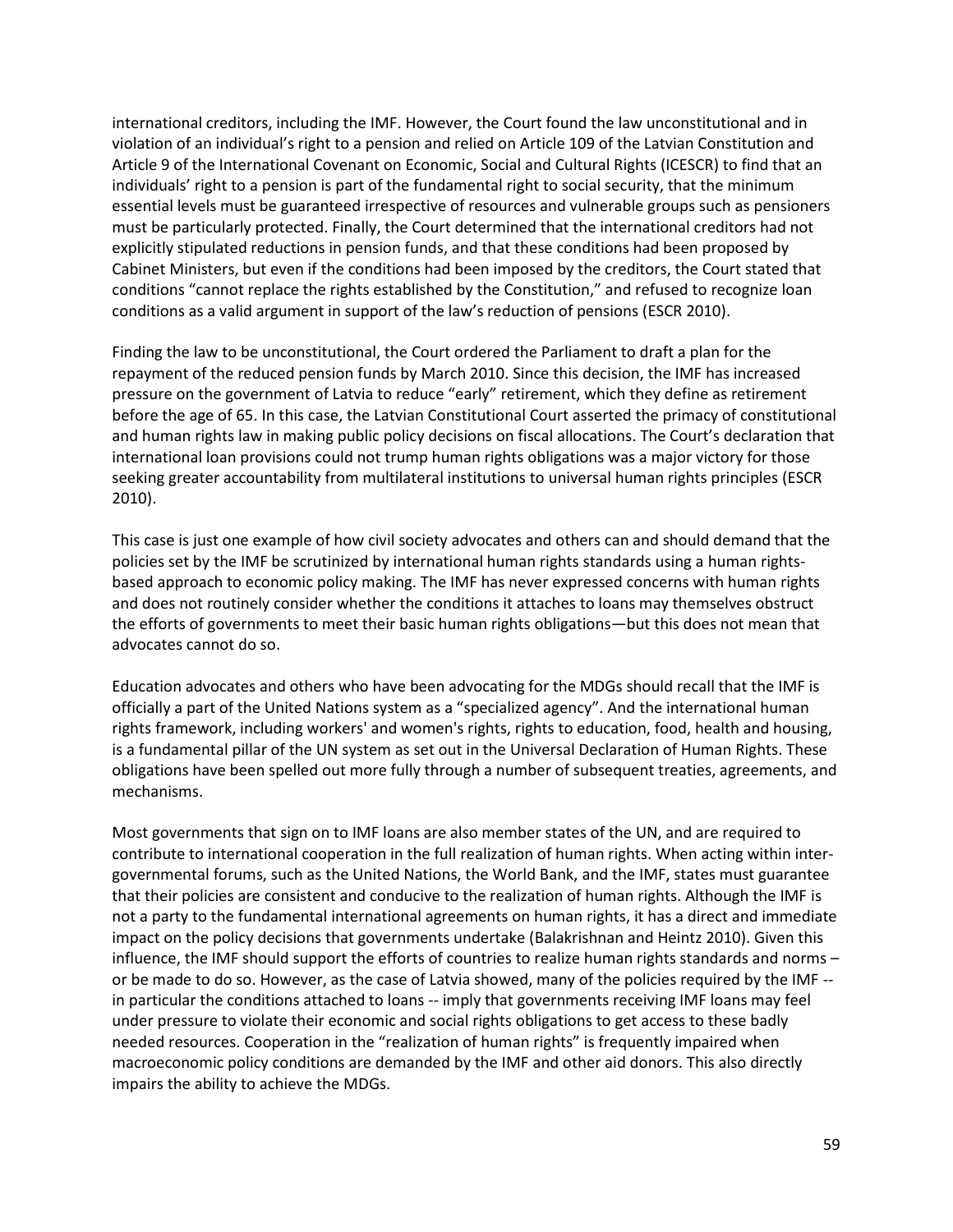In their recent Huffington Post article, Balakrishnan and Heintz (2010) point out that at least three human rights obligations are particularly pertinent to the macroeconomic policies of the IMF:

- Obligation of progressive realization and non-retrogression, which means that governments must move as expeditiously and effectively as possible to realize economic and social rights, and cannot take steps backward.
- Non-discrimination and equality, which means that governments have an immediate obligation for ensuring that deliberate, targeted measures are put into place to secure substantive economic equality of all and that all people have an equal opportunity to enjoy basic human rights, and
- Maximum available resources, which means that a government, even in the face of public revenue limitations, must use the maximum resources available to fulfill economic and social rights.

Although the IMF often claims that its policies are intended to restore economic stability, the costs of the IMF's particular conservative policy approach in human rights terms - including the right to an adequate standard of living, the right to education and health, and the right to life – have never been factored in. In terms of economic and social rights, the IMF's preferred policy choices have often been a disaster, in effect coercing the aid-dependent borrowing countries to violate their obligation of nonretrogression by cutting social services, such as education and healthcare. But citizens everywhere can bring forth cases in their national courts as the pensioners did in Latvia to challenge the constitutionality of such IMF policies.

As discussed above, the IMF's macroeconomic policies are often contractionary and pro-cyclical and do not allow for an increase in social spending or for sufficient long-term public investment that is fundamental to achieving the MDGs and economic development. Under such policies, while the IMF may have achieved its short-term priorities for financial variables, it is unclear where the resources will come from to finance the public services for the MDGs which are directly tied to the realization of economic and social rights. Therefore, it is clear that in setting the conditions attached to loans to the poorest countries, the IMF has ignored the implications its policies have for governments' ability to meet their human rights obligations. Instead, the IMF narrows its focus to lowering deficits and lowering inflation. However, by proactively adding human rights into the mix, MDGs advocates can publically demand a re-thinking that could lead to a fundamental change in how the IMF supports stabilization during crises and longer-term development. But left alone, the IMF will never do this. MDGs advocates must step up and take action to demand that a new order of priorities ought to guide policy making: human rights obligations represent the constraints under which macroeconomic policies must operate, not the other way around.

As discussed above, a significant percentage of post-crises austerity budgets have included proposals to limit the public sector wage bill by reducing the public sector workforce and cutting or freezing wages of public sector employees. Often these cuts are not progressively implemented, and therefore have a disproportionate impact on the lowest wage brackets. (Sepúlveda 2011). These measures run a real risk of constituting unjustified retrogressive measures if they impede the state's ability to maintain minimum essential levels of enjoyment of economic, social and cultural rights. Of utmost concern is the trend towards the cutting of salaries of primary school teachers and nurses, the result of which is that, in some countriess, the salaries received by teachers and nurses are barely sufficient to allow them an adequate standard of living. The erosion of teachers' wages commonly leads to teacher absenteeism and an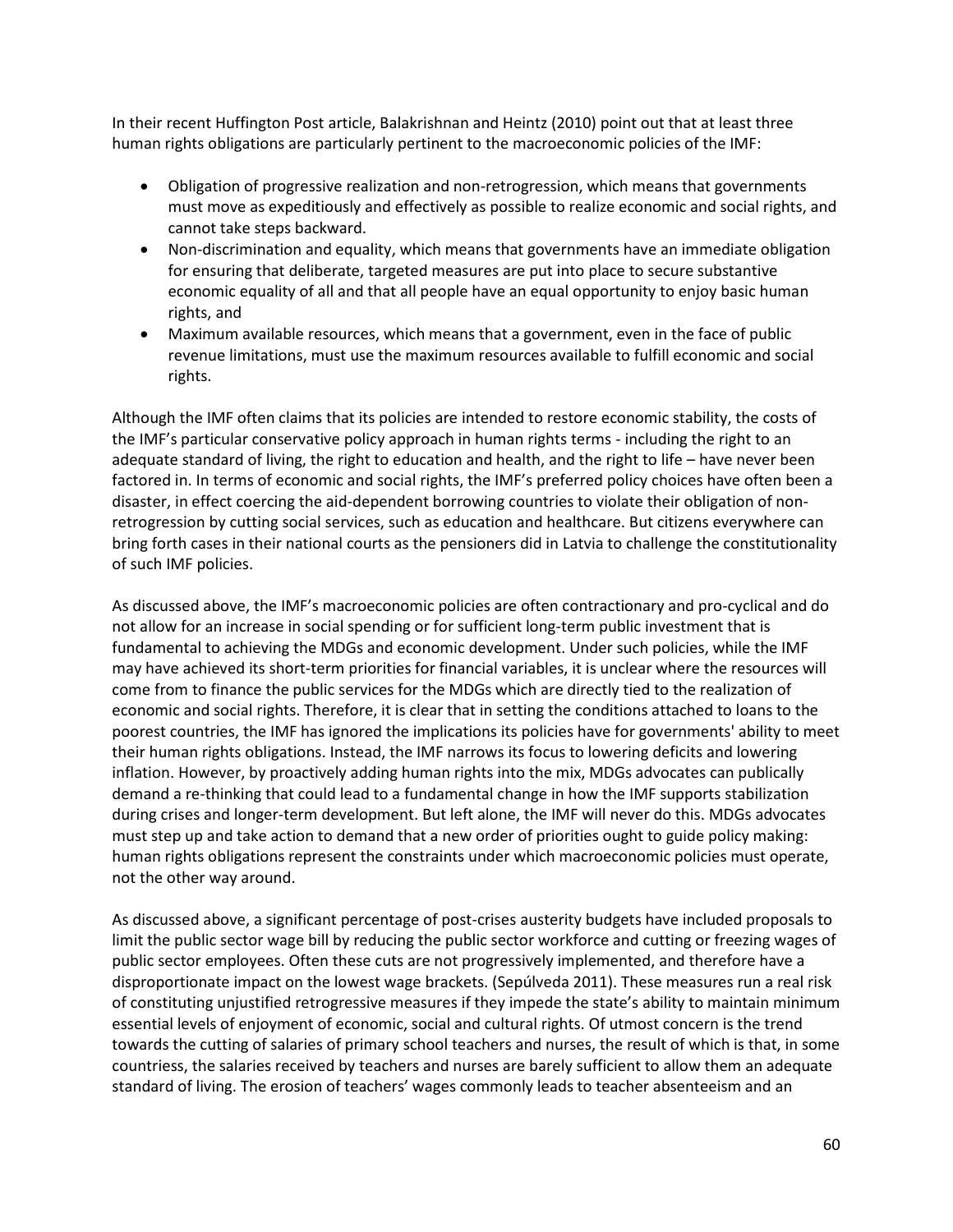increase in informal fees. This has an adverse impact on the right of children to education and increases the likelihood of poor child outcomes, particularly in rural areas (Sepúlveda 2011).

One way for CSO advocates to open up this type of public debate in their countries is to conduct what Balakrishnan and Elson (2008) have called "audits of their national economic policies from a human rights perspective" with a particular focus on economic and social rights. In using such national "audits" CSO advocates can work together with human rights experts and progressive economists who are critical of the IMF policies to audit key economic policies as proposed in their IMF loan programs in light of human rights obligations. With such an audit, CSO advocates can select their current fiscal, monetary, taxation and trade policies and test them against core principles such as maximum available resources; non-discrimination and equality; transparency, accountability and participation; and progressive realization and non-retrogression. While such attention to human rights obligations does not provide the answers to all economic policy questions, it can help citizens to define the set of policies that are consistent with human rights obligations, and to rule out policies which are not consistent (Balakrishnan and Elson 2008).

Similarly, MIT Professor Alice Amsden advocates extending the human rights framework even further, to the region or nation, and to its right, in response to the needs and demands of individuals, to have the freedom to adopt and implement economic policies of their choice to promote an adequate living standard through social security or employment (Amsden 2010). The ability of a country to implement an economic policy regime of its choice is usually conceptualized in the economic literature in terms of "policy space," and how organizations like the World Bank and IMF affect this space (Chang 2005). As Balakrishnan, Heintz and Elson have tried to underscore, economic policy, when it involves the employment, social security and well-being of individuals, qualifies as part of the new human rights agenda, which the UN has pioneered. Amsden (2010) reminds us that the US Full Employment Bill of 1946 mandated that the federal government achieve full employment as a "right" guaranteed to the American people. The bill was passed in a watered down form, but it may be worth revisiting by advocates everywhere for its treatment of full employment, and by implication economic policy making, as a national right.

CSO advocates can initiate and use such types of public dialogues about IMF loans and conduct "public audits of national economic policies" as a means by which to advocate for increased employment. Of use would be the valuable new guide recently produced by the UN's Non-Governmental Liaison Service, which was specifically written for advocates to promote more ambitious and progressive alternative strategies for employment-based national economic development and more just and stable global economic governance reforms (UN NGLS 2010).

# **4.3 A Suggested Advocacy Strategy against IMF Policies**

Education advocates must remember that economics is not an abstract, objective, neutral or technocratic science as the IMF and neoliberal economists try to portray it. Rather, it is inherently political. It is about making the decisions about how the budget pie will be divided among citizens, where future public investments will be directed, and who in society will benefit or lose from such choices. Given this fact, there a pressing need for education advocates to work with others at the national and international levels to open up the public discussion of these policy issues to include the participation of a much broader array of stakeholders in such important economic policy choices.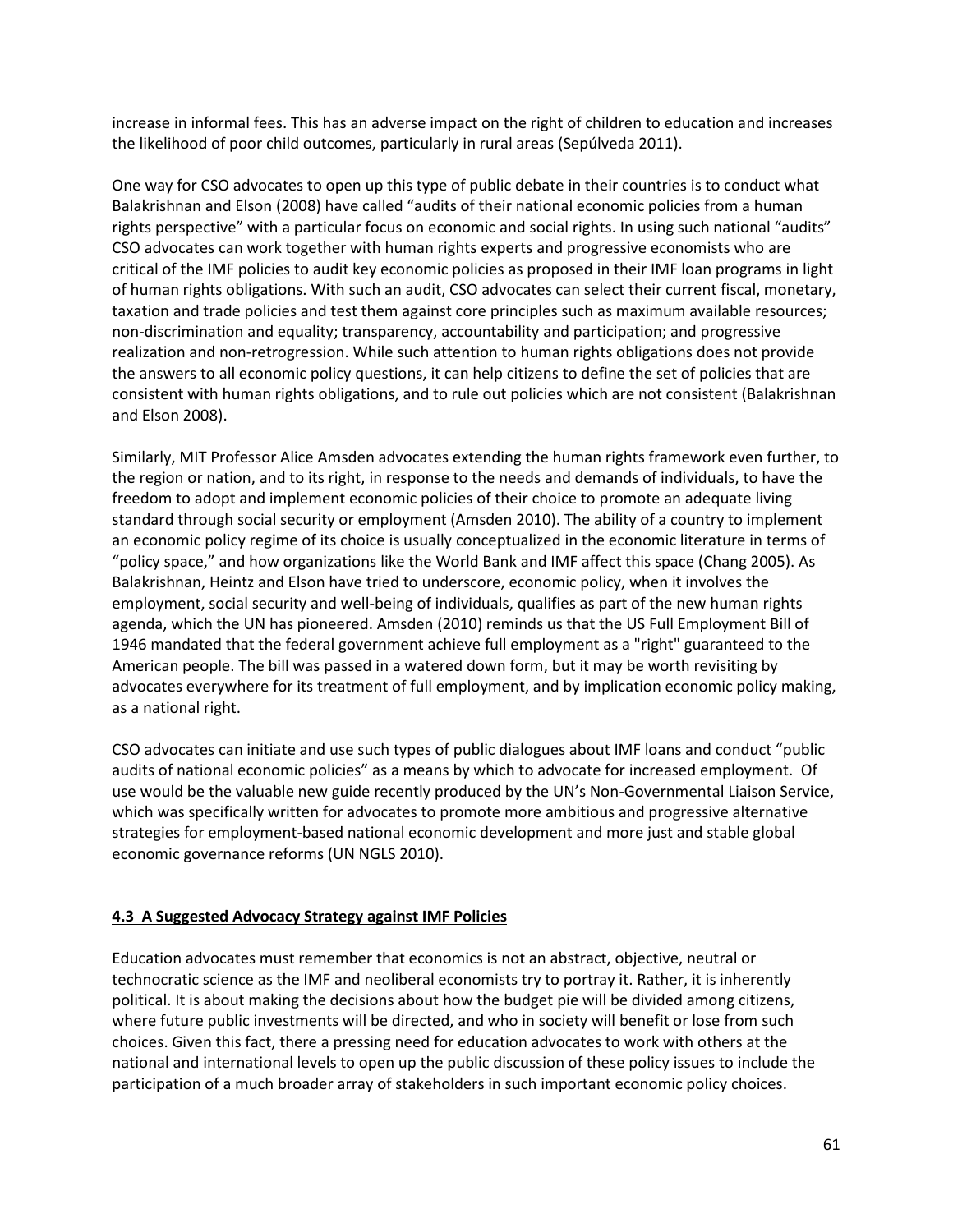This section below proposes an advocacy strategy to mobilize citizens against IMF policies and encourage them to take a more active role in considering and debating alternative macroeconomic policies. It includes suggestions for both domestic advocacy work done at the national level and at international level by which education partners in other countries can coordinate to conduct joint-South/North advocacy work to get IMF policies formally changed at the level of the IMF Executive Board in Washington DC.

The principle objectives of the proposed national level work are to sensitize the participating organizations to the problems with the current macroeconomic frameworks in IMF loan programs, or about neoliberal policies even in countries which do not currently have IMF loan programs but whose governments believe it is necessary to adopt such policies anyway. This proposed work is also designed to raise awareness of alternative macroeconomic policies that can enable countries to significantly increase their public expenditures education and in other areas and to get citizens engaged in their economic policy making processes at the national level with the objective of enabling governments to exercise greater "policy space" within which to choose their own fiscal and monetary policies, including alternative approaches to macroeconomic and development policies.

#### • **Conducting Economic Literacy Trainings**

The first step in the proposed advocacy strategy includes suggests that education advocates organize and mobilize fellow citizens at the national level to participate in a series of Economic Literacy Trainings that sensitize and demystify the facts about the IMF loan programs and neoliberal policies in their countries. Education advocates should reach out and work with progressive economists at universities, research institutes and other NGOs to acquire information and easily explain and deconstruct the basic information about economics in a non-technical manner that will be accessible, relevant and useful for advocates. The first hurdle education advocates will confront in this proposed work is the false but widespread notion that one must have a PhD in economics in order to get involved in such issues. This is very disempowering but it is unnecessary and must be dispelled by making trainings clear and accessible for non-economists. This can be done by making clear connections between such policies and the issuespecific issues people already care about and around which citizens are already organized, such as education budgets, teachers' wages, etc. The purpose is not to create experts in economics, but to give advocates the basic "nuts & bolts" information they need to be more effective when advocating for reforms with their parliaments, governments or their domestic media.

It is important for education advocates to build new relationships between academics, economists and experts and the CSO partners so that such experts can become regularly accessible when needed and to find ways to sustain those relationships once established (this is related to the much larger related problem of how to strengthen CSO advocacy work through more regularized and formalized structures between economists, researchers and advocacy CSOs).

Based on the knowledge gained in these trainings and with continued support from the economists, each of the partner organizations should draft and publish their own materials to disseminate this information among other groups within their respective advocacy constituencies.

It is important to not do only one training. Conducting only one training with a limited number of participants will like be totally insufficient. A series of trainings over time involving larger numbers of education advocates and other social sector partners will be necessary. Therefore, when seeking funding and conducting planning for such Economic Literacy Trainings, advocates should go into this process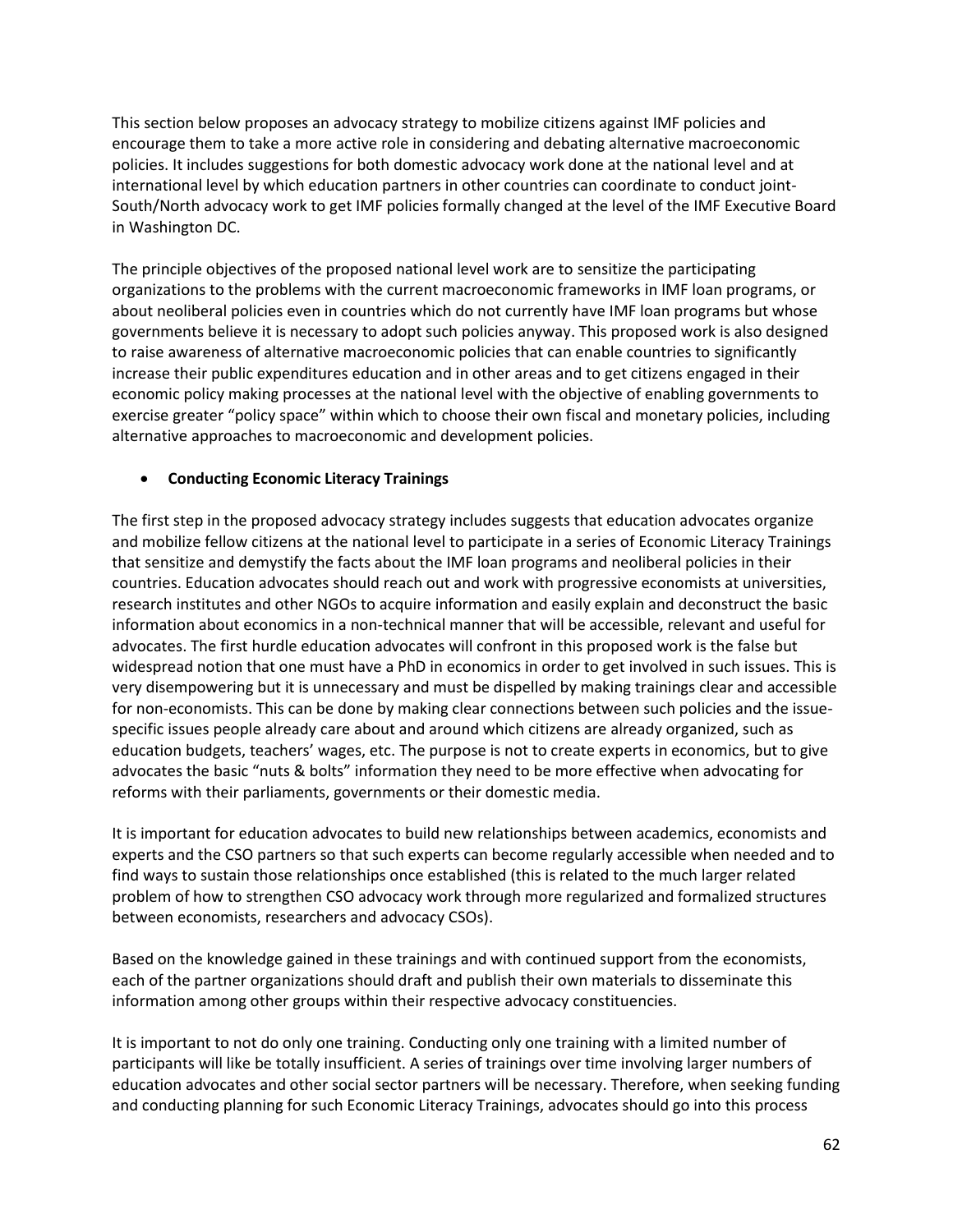seeing it as long-term or ongoing endeavor. Ideally at least 3 or 4 man Economic Literacy Trainings involving up to 40 or 50 persons at a time should be planned, with variations based on country contexts and circumstances.

As stated above, education advocates must broaden their base of domestic political opposition to IMF policies. When inviting participants to such Economic Literacy Trainings, it is import to include key parliamentarians, any relevant ministry officials willing to attend and especially members from the domestic media to join with CSOs in the trainings so that CSOs are not the only ones with key information when moving forward. Education advocates should proactively seek to include partners from other sectors to the trainings.

#### • **Conducting Public Events about the IMF Loans**

After the first few Economic Literacy Trainings have been completed and advocacy groups have written and published materials for their networks and constituencies, the second step in the proposed advocacy strategy involves education advocates hosting a series of open national Public Events at which attention can be drawn to the problems with the current IMF loan program and alternative policies can be proposed and discussed.

First a word on existing formal consultations and the crucial difference between "invited spaces" and "created spaces". It is important for education advocates to take the initiative and proactively create their own public forums at which they decide on the agenda and the topics to be discussed. Many civil society groups have wasted a great deal of time and energy over the years by participating in their governments formal "consultations" for their national Poverty Reduction Strategy Papers (PRSPs), which were first required to access the HIPC debt relief and later for accessing any World Bank lending. However, these papers are drafted to prioritize the limited amounts of social spending that exist after a country has already agreed to adopt neoliberal policies. The PRSPs do not allow for changes to the formal World Bank or IMF loan programs or WTO or bilateral free trade agreements (FTAs) or bilateral investment treaties (BITs).

Additionally, the PRSP documents typically do not use a rights-based approach as described above. National legislatures typically just give rubber-stamp approval of their national PRSPs, and do not use a rights-based approach to assess such documents. As Tumukwasibwe notes regarding the case of Uganda's PRSP document, the country developed its first holistic approach to fighting poverty with its the Poverty Eradication Action Plan (PEAP) in 1997, which was developed ten years after the Government of Uganda had acceded to the International Covenant on Economic, Social and Cultural Rights (ICESCR) in 1987. As a state party to the ICESCR, Uganda assumed legal obligations to take immediate and progressive measures to respect, protect and promote social, economic, cultural, political and civil human rights of the citizens of Uganda. "While on the surface it would appear that the Ugandan parliament enacted useful laws to underpin the implementation of anti-poverty agenda, Oloka-Onyango shows that in the scrutiny of bills, the House has not conducted a human rights audit in order to ascertain the degree to which there is compatibility between the contents of a bill and the government's human rights obligations, whether domestic or international (Oloka-Onyango 2007; Tumukwasibwe 2010).

Also, in recent years, the IMF has sought to pre-empt any domestic opposition to its loan programs by agreeing to come out and meet with CSOs. At such invited spaces, like PRSP consultations, the CSO are the invited guests, and as supplicants, do not control the agenda, who else is invited, or what topics will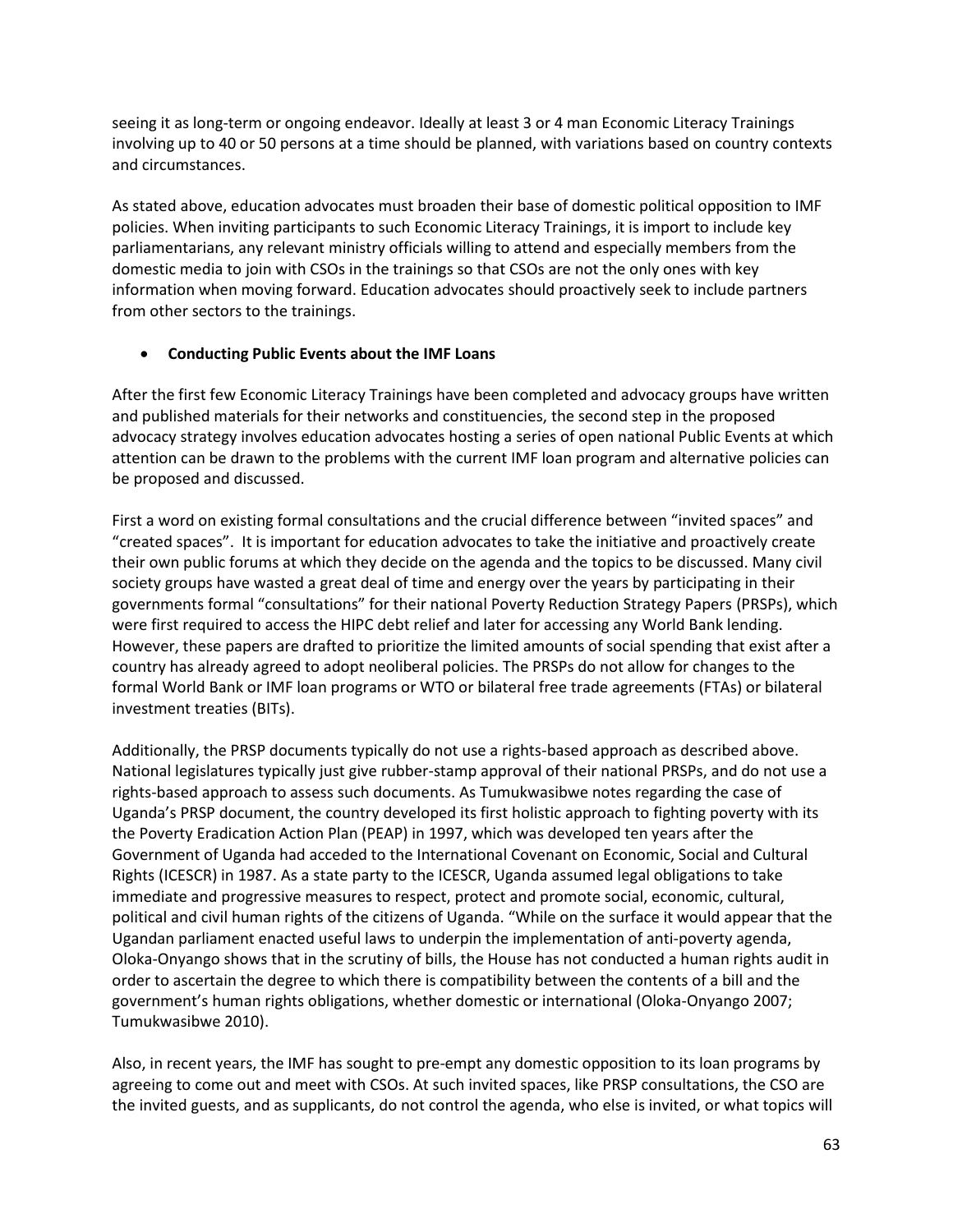be discussed. But most important is the timing: such IMF-CSO consultations usually occur after the government has already signed on to an IMF program. Therefore, such meetings allow the IMF to explain and justify decisions that have already been taken. Thus, these Public Events are not to discuss or consider alternative policies.

Additionally, the IMF is an international institution whose Executive Board is comprised of national governments, and consequently it is not politically accountable to any citizens anywhere. Therefore, it is very important for education advocates to keep focused on those who are directly accountable to them and where they have or can improve their proper channels of political recourse as citizens – on their finance ministries, central banks and key legislative committees. It is on these bodies where citizens must remain focused.

Based on the above considerations, this the second step of this proposed advocacy strategy involves education advocates hosting a series of open Public Events at which attention can be drawn to the problems with the current IMF loan program and alternative policies can be proposed and discussed. It is education advocates who should create the space, do the inviting and set the agenda. Crucially, they should ideally set the dates for such Public Events to occur *before* the IMF sends it regular mission teams to the country (usually about every six months for most countries) and/or *before* the government agrees to sign on to the next IMF loan program, or *before* domestic officials go off to visit the IMF in the US.

Keeping track of when a government and the IMF will meet can be difficult and will require intelligence gathering work on the part of education advocates, but is not impossible. The IMF often makes public information about the dates of its next upcoming missions visiting the countries, but this information is not always made available and is not always accurate. Education advocates should be in regular contact with their domestic IMF Resident Representative's office in their countries to regularly check and double-check such dates, and then confirm this with the support of education advocacy partners in Washington DC. Advocates should also be in touch with the NGO Liaison at the IMF in Washington DC, as well as regularly question their finance ministry about such dates. NGOs such as the Bretton Woods Project in the UK and Eurodad in Brussels can be specially helpful using their contacts to help get access to vital information about: 1) the next stage in the loan program for their country that is currently being drafted and will eventually have a scheduled date when it is to be approved by the entire IMF Executive Board; and 2) the exact dates when the next periodic IMF mission team will be visiting their country.

As Don Robotham proposes in the case of Jamaica, "First of all, the entire negotiating process must be fully public. Second, we should slow down the negotiations. The idea of a small team of Ministry of Finance and Bank of Jamaica officials slipping off to Washington in the dead of night and signing away our future must be rejected outright. Third, we should insist that the negotiating team include representatives of civil society organizations. Someone from Jamaicans for Justice, or the new group calling for debt rescheduling, for example. Fourth, we must wage a battle against these crushing conditionalities internationally, not just locally" (Robotham 2009). This is precisely the correct thinking, however, it is unlikely that any government would actually include CSO representatives in such discussions with the IMF, or even if they did so, that the CSO representative would have the power to change anything. That is why education advocates must not wait to be invited but instead take steps to pro-actively mobilize their fellow citizens to generate domestic political pressure on their finance ministry, central bank and relevant legislative committees. Therefore, role of initiating such Public Events is a key part of this proposed advocacy strategy.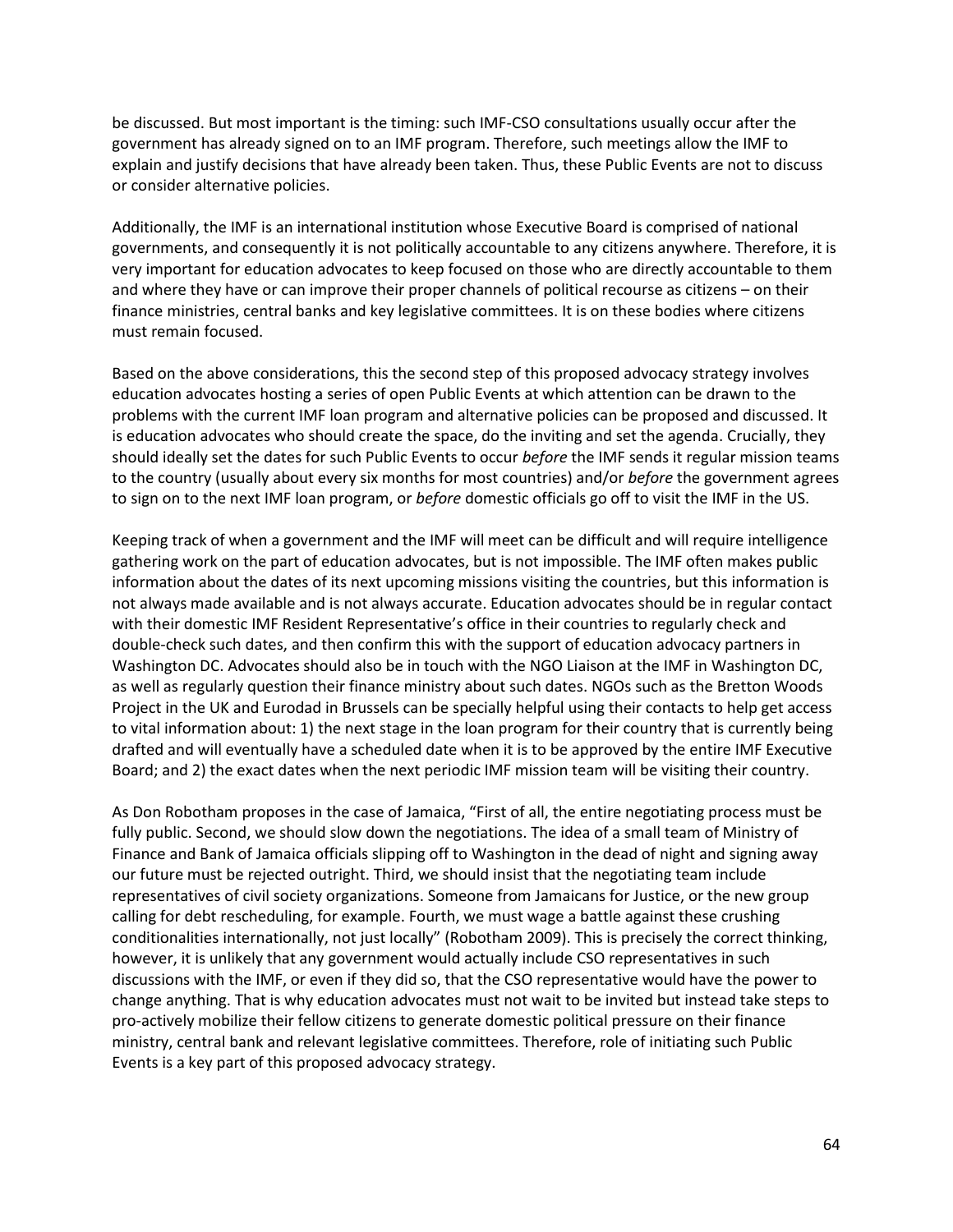Such Public Events can take many different forms, including undertaking national policy "audits" from a rights-based approach as discussed above. The key goal must be to engage citizens in a wider national dialogue, convene broad public spaces in which to raise concerns, to make clearer how the IMF policies negatively impacts education and many other segments of society and to let people know there are viable alternative policies that must be considered. Education advocates should seek to widen the circle of participants at such Public Events by inviting key labor unions, members of line ministries, members of relevant legislative committees, relevant reports from domestic radio, print and television media, and domestic business associations (many of whom would be in favor of alternative policies such as lower interest rates on commercial loans, bringing back public development banks, and greater trade protection). Many other groups which are active in the 7 key trends of economic activism listed above should also be invited to participate.

It is necessary for education advocates to "make the connections" and show how the concerns of other advocacy sectors are linked to IMF policies and invite them to participate in the Economic Literacy Trainings and Public Events. As discussed above, these could include existing domestic advocacy networks for: tax justice issues such as tax evasion, illicit capital flight and the role of off-shore tax havens; groups seeking to better regulate the reporting of royalties paid to foreign investors in developing countries involved in the extractive industries; groups advocating for increased transparency and freedom-of-information laws to be enacted; groups monitoring and advocating to influence government budget processes; pension fund watchers and groups opposing privatization of pension funds/social security campaigns; and human rights groups, particularly as many are now making links to economic and social rights.

#### • **At the International Level**

Before considering the third step to the proposed advocacy strategy – internationally coordinated actions –it is important to understand some basic facts about the internal governance structure in order to understand how best to go about advocating for policy changes at the IMF. The IMF is run by its Board of Governors and particularly by its Board of Executive Directors, of whom the G7 country representatives have overwhelmingly control over voting on country loan programs or policy changes because of their disproportionately large share of voting power.

There are 24 Executive Board seats and the IMF's five largest members -- the US, Japan, Germany, France and Britain – each have their own seats on the IMF board and are allowed to appoint their Executive Directors, whereas the other 19 seats of the 24-member board are comprised of groups of countries called constituencies. Since a super-majority of 85 percent of votes is required for major decisions, and the US has 17.7 percent of the votes, Washington's Executive Director has a built-in veto.

Recent high-profile adjustments to this voting structure that claim to have given more voice to developing countries do not change any of this basic power imbalance between borrowing countries and the creditor countries. Recent adjustments merely shifted a tiny percentage of vote shares from some European board seats to the largest emerging market economies, allowing China to become the third-most important member, ahead of Germany, France and the UK, and India to rank 8th, Russia 9th and Brazil 10th. Although the negotiations are still underway, it may mean that some European nations may have to give up two of their 9 seats, but they are lobbying hard to prevent this. Regardless, such changes do not alter the basic power structure of IMF governance: The US still holds a veto over crucial decisions while a handful of emerging market economies have been given marginally increased voting power, and the majority of the world's developing countries still have no meaningful voice.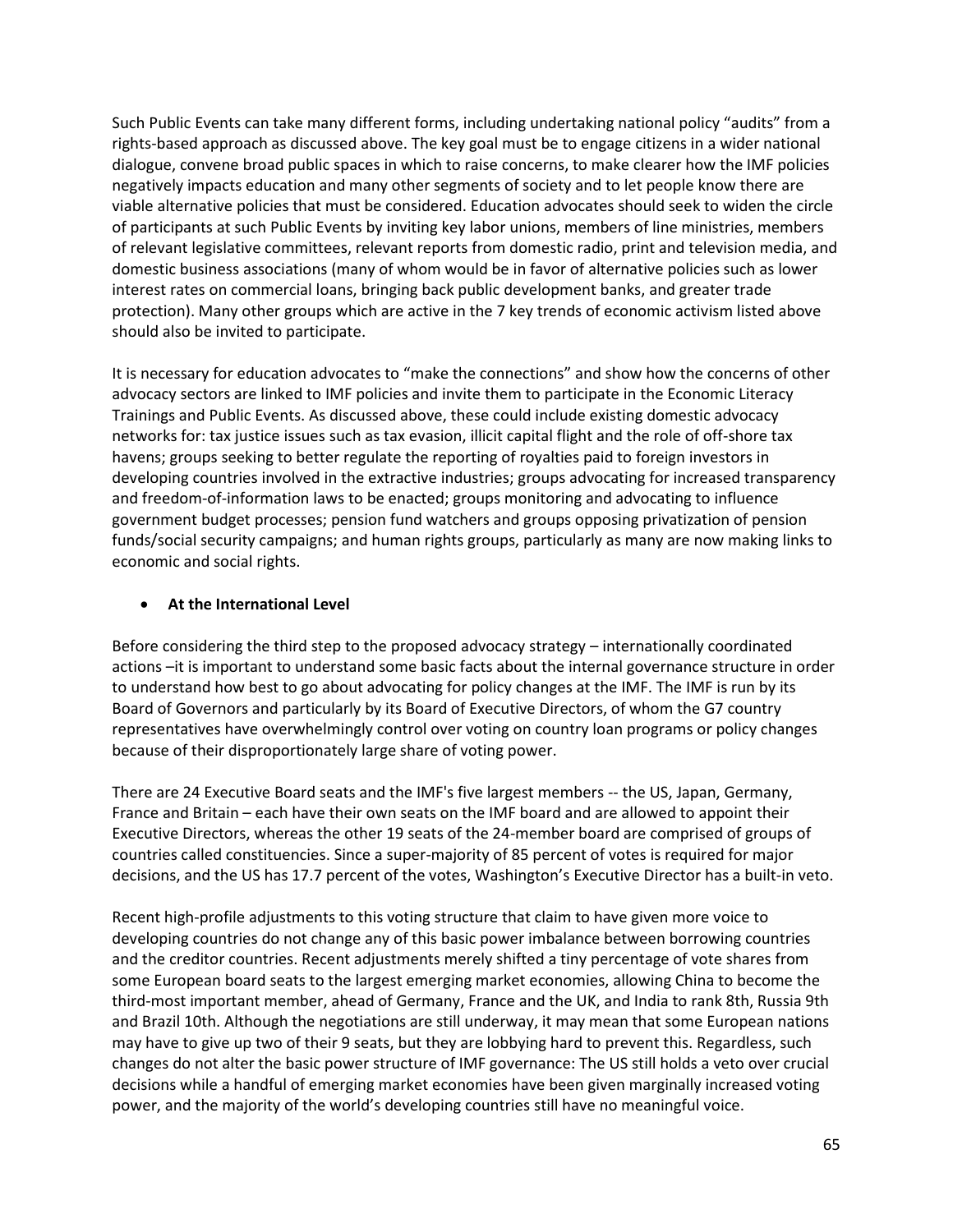The changes fall far short of what developing countries have repeatedly called for in terms of more democratic and equitable representation. For example, in the United Nations June 2009 Conference on the World Financial and Economic Crisis, the group of 132 developing countries, represented by China and the G77 in the UN General Assembly, called for quota realignments in the IMF "to result in an equitable voting power distribution between developed and developing countries" and for "decisionmaking rules should be changed in order to strengthen voice and participation of developing countries." The main problem in increasing the representation of most developing countries in the IMF is that their economies are small on a global scale. Therefore, improving their representation requires fartherreaching reforms such as a second, state-based voting structure alongside the current 24-member board, creating a so-called "double majority" voting system, which Strauss-Kahn has said he supports. Under such a system, decisions would require both a majority of weighted votes (that is, votes according to country's shares—the current approach) and a majority of the 187 member countries (in which each executive director would cast votes equivalent to the number of members in the constituency). Simple majority decisions would then require approval by more than 50 percent of the voting weight and more than 50 percent of the membership. Such a system would more effectively achieve the goal of enhancing the voice of developing countries, and go much farther in solving the IMF's crisis of legitimacy. But under any system for distributing power more equitably, one thing is certain: The US must give up its built-in veto.

Therefore, for advocates engaging in attempts to get IMF policies changed under these current governance arrangements at the IMF, it is important to recognize the dominant authorities are the US Treasury Department (which includes heavy representation from Goldman Sachs) and, secondarily, the European powers, all of which are under tremendous lobbying pressure from their respective financial industry associations.

However, the voting and governance structure is not currently the main obstacle to changing IMF policy. At this point, the developing countries – as well as the recent European crisis countries – are not using their potential influence within the IMF. Their representatives are mainly going along with the decisions of the G7. This does not need to be the case. If any sizeable bloc or blocs of these countries were to band together to press for change within the IMF, there could be some real reforms at the IMF. This type of international coordination among developing countries has been effective over the last decade of struggle within the World Trade Organization, where developing countries have often not accepted the G7 consensus, and have successfully blocked the negotiation and implementation of rules that would hurt them – despite the fact that the WTO rules have been, from the outset, stacked against developing countries. It is true that the WTO operates by consensus (one country-one vote) rather than a quota-based voting structure like at the IMF, but that is not the key difference between it and the IMF. The key difference is in the role of developing countries and their representatives – and the degree to which they can be successfully pressured by political activism that is coordinated by activists across many countries. It was such internationally coordinated activism by both citizens groups and domestic businesses that led to creating the blocs of countries that have successfully stopped the harmful WTO negotiations from moving forward. There is a similar story with efforts to successful stop the US-pushed Free Trade of the Americas Agreement (FTAA), which was an attempt to extend the NAFTA agreement to all of Latin America.

Given these facts, it can be seen that there are important roles for advocates to play in both Northern and Southern countries in the context of the IMF Executive Board. Civil society advocates in the Northern countries, particularly in the G7 economies, have a special obligation to get IMF policies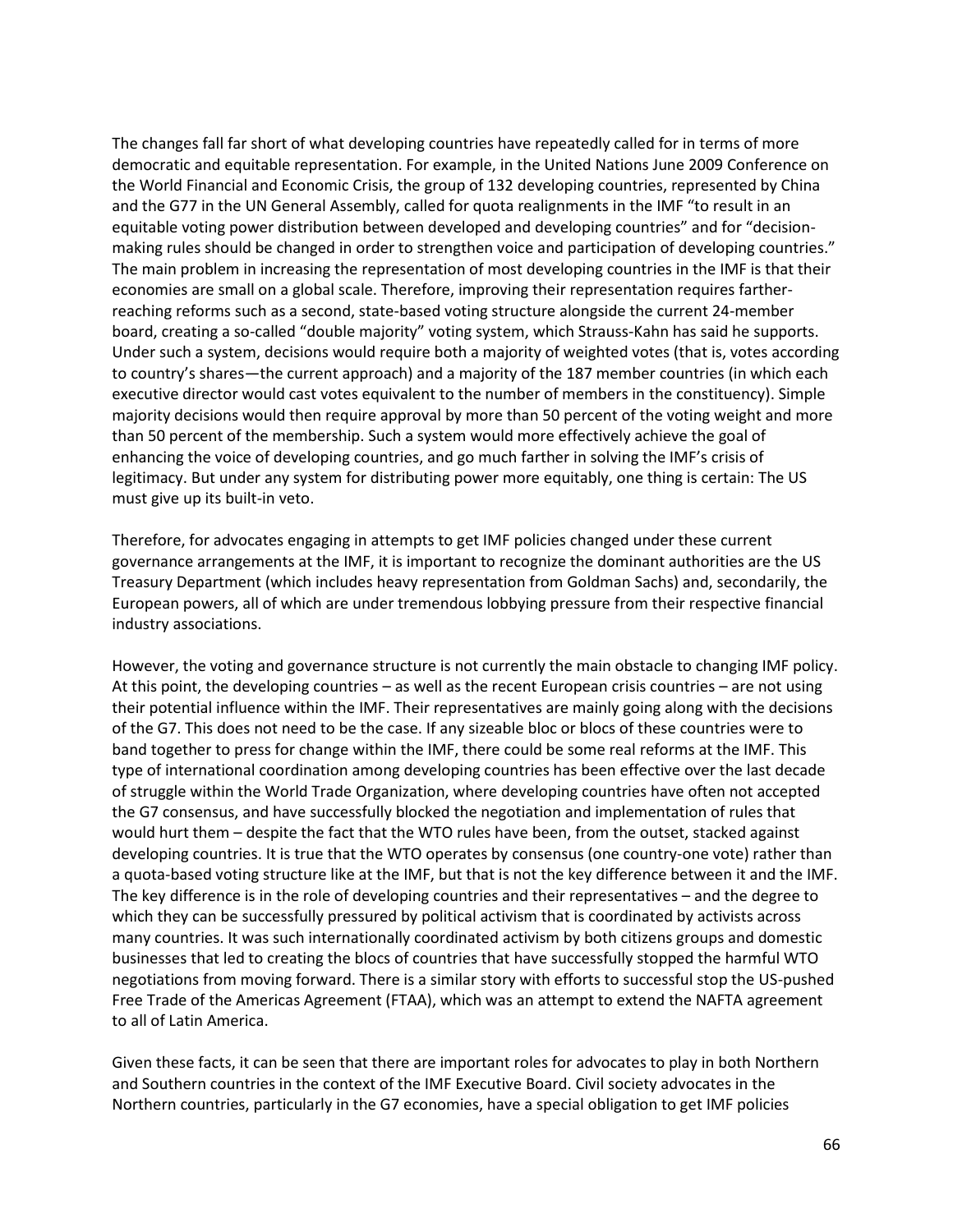changed and governance reforms enacted because their governments exercise tremendously more disproportionate power on the IMF Executive Board. However, CSOs in all countries must pressure their own finance ministries, foreign ministries and agencies which are responsible for giving instructions to their representatives (Executive Directors) on the IMF Executive Board. CSO advocates should also engage directly with their legislative committees which have are supposed to exercise oversight control over what actions are taken by their foreign ministry or finance ministry representatives at the IMF.

Therefore, a third step in this proposed advocacy strategy includes developing a specific joint South/North advocacy plan that will involve jointly-coordinated actions by education advocates in both countries of the North and South. There are many ways in which such actions can be taken, for example in the days and weeks before an IMF loan program is scheduled to be approved for Uganda at the IMF Executive Board in Washington DC, CSOs in Uganda could do a joint coordinated lobby and media campaign with their Northern CSO partners before the loan program is to be formally approved by the Board. This type of coordinated action could include joint South/North sign-on letters and the strategic use of the media in both Uganda and its the Northern CSO partner countries, and could include coordinated, simultaneously lobbying of the all of the IMF Executive Directors against approving the loan program for Uganda. Such steps could also be taken in the days and weeks ahead of when the IMF Mission teams plan to come to Uganda to decide on the details and conditions of the next loan program.

Likewise, Northern education advocacy CSOs and their partners could conduct Economic Literacy Trainings about IMF policies and conduct Public Events in their own countries. They could invite education advocates and progressive economists from Southern countries to attend and participate in such trainings to help educate the participants attending such trainings or public events in Northern Countries.

In the US context, because the US Congress has certain committees with jurisdictional oversight over what the US Treasury does at the IMF, earlier efforts of citizen activists were successful at sensitizing these committees about the problems with IMF policies that the US Treasury regularly approves. This work was highlighted in the 2007 letter to the US Treasury by the US House Financial Services Committee questioning the efficacy of IMF policies (Financial Services 2007), but much more along these lines can be done going forward, and a in simultaneous and coordinated fashion in other countries as well.

With enough commitment, planning, coordinating and financing, education advocates across several countries could take the three steps of this proposed advocacy strategy and embark on conducting a series of national Economic Literacy Trainings, national Public Events about the need to change IMF policies and to then undertake strategically coordinated international lobbying and advocacy actions involving partners in both Southern and Northern countries. Such an effort should be considered as a medium-term effort that may well require a several year commitment. Such an advocacy strategy should build on previous work against IMF policies by many CSO actors as well as the new and growing strengths of the 7 existing strands of civic activism mentioned above.

Even before the global economic crisis struck, many countries had long suffered under inadequate education budgets, yet today in the midst of deepening budget austerity everywhere, it more imperative to act than ever before. Advocates cannot assume that the IMF will reform itself, or that its leading shareholder governments will willingly adopt such changes. The types of economic policy changes outlined above must be forced with effective and sustained political pressure by mobilized citizens in their countries and internationally in a coordinated way across several countries at the same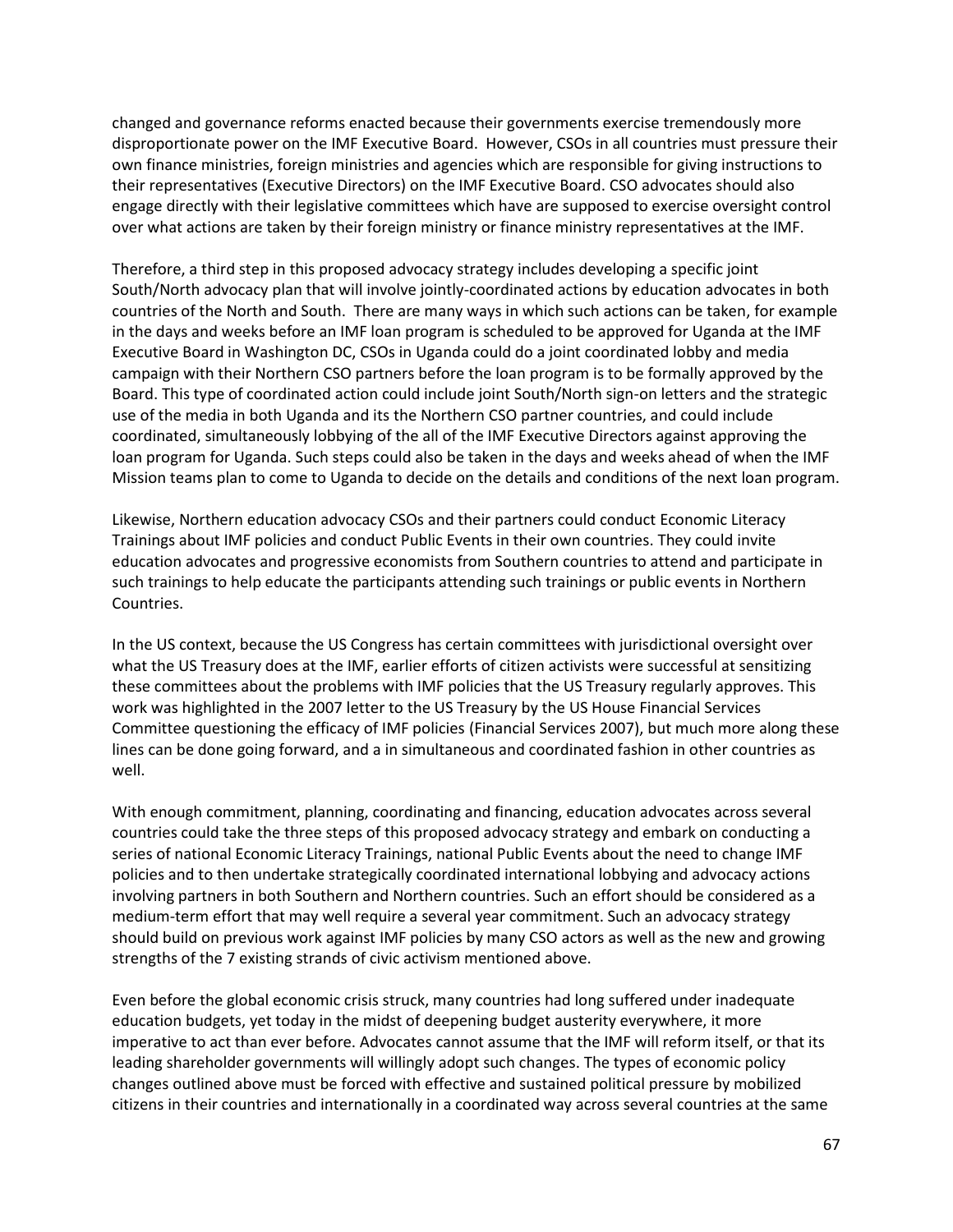time. This will require that advocates work nationally and internationally in transparent and accountable ways to push for such changes.

# **Conclusion**

George (1997) documents how neoliberals had spent the decade of the 1970s successfully implementing a strategy of recruiting and rewarding thinkers and writers, raising funds to found and to sustain a broad range of think tanks, publishers, media outlets, university department endowments and other institutions who were to play a role at the forefront of the "conservative revolution" in the US and the UK. These tactics were successful in promoting the neoliberal ideas that Reagan and Thatcher put into practice when they came to power in the early 1980s. These conservative activists fought long and hard and methodically over several years to promulgate their ideas and critique the previously dominant Keynesian approach to economic policies. They carefully exploited the global economic crises of the OPEC oil price shocks and the two global economic recessions of the early and late 1970s. They were explicitly political about their agenda and successfully sought to politicize others. Today, education advocates who want to fight for a better world must push just as hard and get just as political.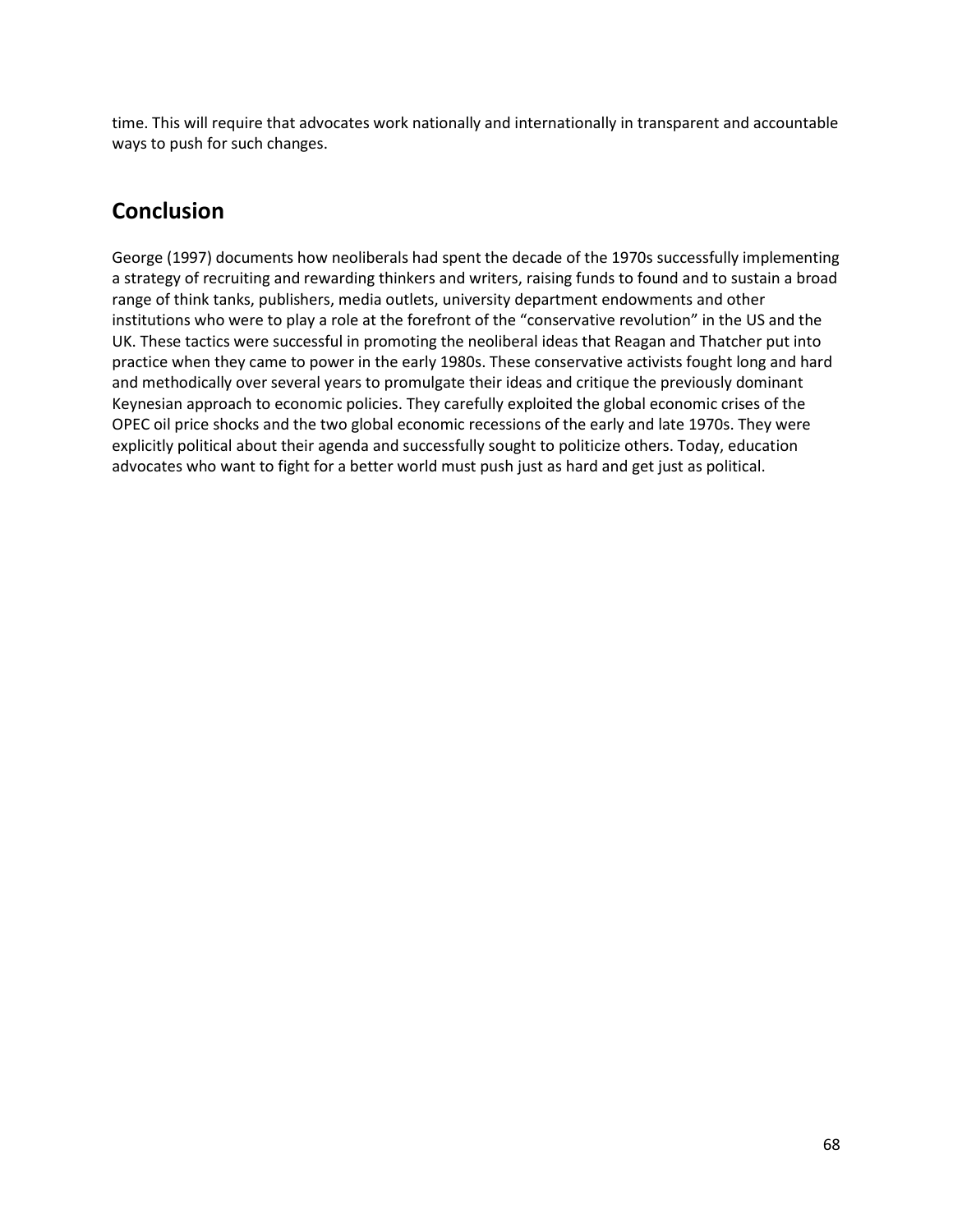# **REFERENCES**

ActonAid (2005) "Contradicting Commitments: How the Achievement of Education For All is Being Undermined by the IMF," By Akanksha A. Marphatia and David Archer, ActionAid International.

Ahimbisibwe, P. (2010) "Facilitate teachers to improve learning delivery, say experts," The Monitor (Kampala), July 19.

Ahimbisibwe, P. (2011) "Bleak Future: Education analysts say admitting poor performers as teachers is a recipe for disaster for Uganda," The Monitor (Kampala), February 17.

Amsden, A. (2001) "The Rise of 'The Rest': Challenges to the West from Late-Industrializing Economies," New York: Oxford University Press.

Amsden, A. (2010) Comments on UNICEF E-Discussion, "A Recovery with a Human Face," 2 July.

Andrews, E. (2008) "Greenspan Concedes Error on Regulation," The New York Times. 23 October.

Atieno, R. (2001) "Formal and informal institutions' lending policies and access to credit by small-scale enterprises in Kenya: an empirical assessment," AERC Research Paper 111, Nairobi: African Economic Research Consortium.

Aryeetey, (2003) "Recent Developments in African Financial Markets: Agenda for Further Research," Journal of African Economies, 12 supp 2.

Baker, D. (2011) "Guess which policy your central bank will pursue: An IMF conference exposes a clear choice: who pays for this crisis – workers by unemployment or banks through inflation?" The Guardian.co.uk, March 15.

Balakrishnan, R. and Elson, D. (2008) "Auditing Economic Policy in the Light of Obligations on Economic and Social Rights," Essex Human Rights Review, Vol. 5, No. 1, July.

Balakrishnan, R. and Heintz, J. (2010) "Making the International Monetary Fund Accountable to Human Rights," The HuffingtonPost.com, April 23.

Ball, L. (1994) "What determines the sacrifice ratio? Comment," in Gregory N. Mankiw (ed.), Monetary Policy, Chicago, IL: University of Chicago Press.

Barro, R. (1996) "Inflation and Economic Growth," Federal Reserve Bank of St. Louis Review, Vol. 78, pp. 153-169.

Barro, R. (2001) "Human capital and growth," American Economic Review, Papers and Proceedings, Vol. 91.

Baunsgaard, T. and M. Keen (2004) "Tax revenue and (or?) trade liberalization," International Monetary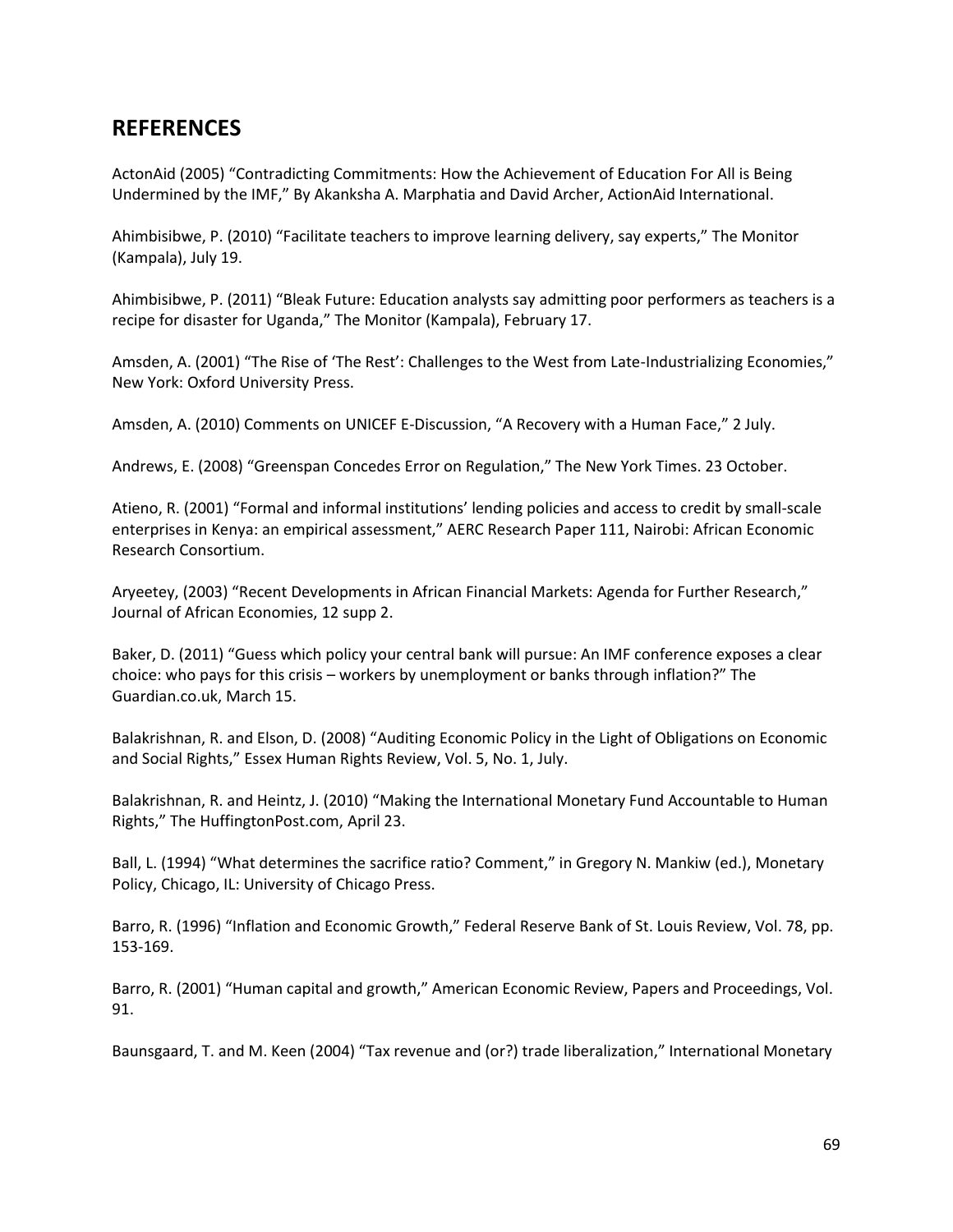Fund Staff Research Paper, draft, 20 September. (Not to be confused with the final published draft, which mixed in data from OECD countries to water down significance of impacts in developing countries).

BBC (2011) "Greece bail-out: Cabinet 'approves cuts' amid strike," BBC.com, June 9.

Blanchard, O., Dell'Ariccia, G. and Mauro, P. (2010) "Rethinking Macroeconomic Policy," Research Department, International Monetary Fund, February 12.

BNN (2010) "LESW condemns Bank of Latvia President's advice for teachers to search better-paid jobs abroad," Baltic News Network, Dec 3.

BNN (2011a) "Latvia loses both pupils and teachers," Baltic News Network, April 12.

Bosworth, B. and Collins, S. (2003) "The Empirics of Growth: An Update," Brookings Papers on Economic Activity, No.2.

BoU (2011) "Monthly Economic and Monetary Developments Report," Bank of Uganda, April.

Braslina, A. (2011a) "Latvia govt eyes sale of successor to failed bank," Reuters, May 17.

Braslina, A. (2011b) "Moody's ups Latvia rating outlook despite political risk," Reuters, June 6.

Braslina, A. (2011c) "No Latvia rating move now, eye on future govt-S&P," Reuters, May 31.

Brixiová, Z. and Ndikumana, L. (2011) "Supporting Africa's Post-Crisis Growth: The Role of Macroeconomic Policies," Political Economy Research Institute Working Paper Series No. 254, March.

Brown, E. (2009) "EU/IMF Revolt – Greece, Iceland, Latvia May Lead the Way,"HuffingtonPost.com, December 14.

Bruno, M. (1995) "Does Inflation Really Lower Growth?", Finance & Development. Vol. 32, No. 3, September, pp. 35-38.

Bruno, M. and Easterly, W. (1998) "Inflation Crises and Long-Run Growth," Journal of Monetary Economics, Vol. 41, pp. 3-26.

BWP (2010a) "Evaluation: World Bank's PSIA contribution to country capacity 'negligible'," Update, No. 70, Bretton Woods Project, April 16.

BWP (2010b) "IMF waters down transparency review," Update, No.69, Bretton Woods Project, February 15.

Byekwaso, N. (2010) "DEBATE: Poverty in Uganda," Review of African Political Economy, Vol. 37, No. 126, December.

CaPRI (2009) "The Effect of the Global Economic Crisis on Jamaican Businesses: An Analysis of Exposure and Responses, Caribbean Policy Research Institute, April.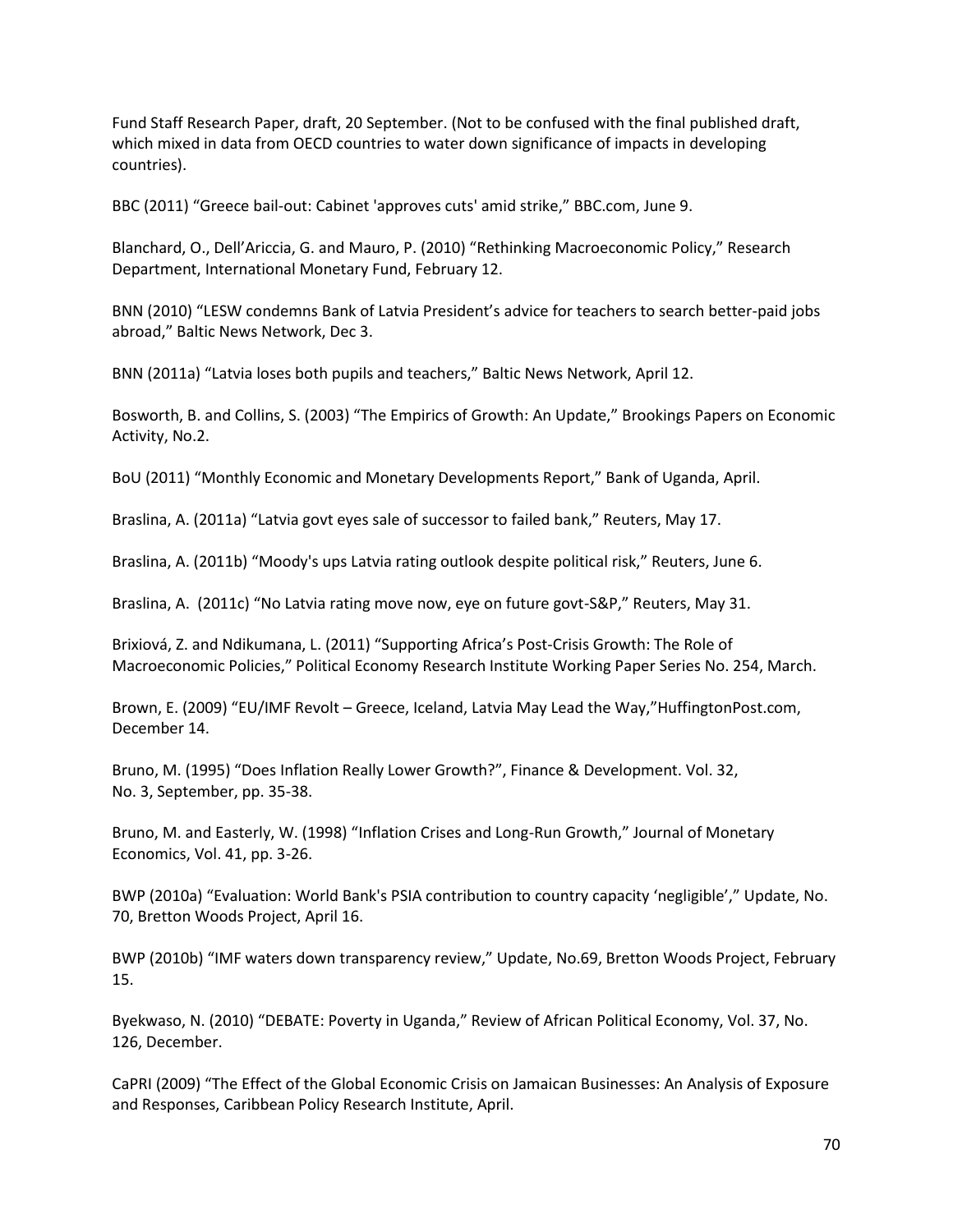CGD (2007) "Does the IMF Constrain Health Spending in Poor Countries? Evidence and an Agenda for Action. Report of the Working Group on IMF Programs and Health Spending," by David Goldsbrough. Center for Global Development, June.

Cecchetti, S. (1994) "What determines the sacrifice ratio? Comment," in Gregory N. Mankiw, Monetary Policy, Chicago, IL: University of Chicago Press.

CEPR (2005) "The scorecard on development: 25 years of diminished progress," Center for Economic and Policy Research, sSeptember.

CEPR (2009) "IMF‐Supported Macroeconomic Policies and the World Recession: A Look at Forty‐One Borrowing Countries," Center for Economic and Policy Research, Washington, DC, October.

CEPR (2011) "Jamaica: Macroeconomic Policy, Debt and the IMF," Center for Economic and Policy Research, Washington DC, May.

Chamon, M. (2010) "Coping with Capital Inflow Surges," Presentation by Marcos Chamon, Research Department, International Monetary Fund, at the Carnegie Endowment for International Peace, Washington DC, 4 May.

Chandreskhar, C. (2007) "Financial Policies," United Nations National Development Strategies Policy Notes, United Nations Department of Economic and Social Affairs, New York.

Chang, H. (2002) "Kicking Away the Ladder: Development Strategy in Historical Perspective," London: Anthem Press.

Chang, H. (2005) "Policy Space in Historical Perspective – with special reference to trade and industrial policies," Paper presented at the Queen Elizabeth House 50th Anniversary Conference, 'The Development Threats and Promises', Queen Elizabeth House, University of Oxford, 4–5 July.

Chen, S. and Martin R. (2008) "The developing world is poorer than we thought, but no less successful in the fight against poverty," The World Bank, August.

Chowdhury, A. (2010) "Financial Sector Regulation in Developing Countries: Reckoning after the crisis," Based on the presentation at the IDEAs conference on 'Reforming the Financial System: Proposals, Constraints and New Directions', Chennai, India, 25-27 January 2010.

Chowla, P. (2007) "Transparency at the IMF: A guide for civil society on getting access to information from the IMF," Global Transparency Initiative and the Bretton Woods Project, October.

Chung, D. (2011) "The role of fiscal policy," The Jamaican Observer, May 13.

CSDH (2008) "Closing the gap in a generation: Health equity through action on the social determinants of health," by the Commission on Social Determinants of Health, World Health Organization (WHO), Geneva, 2008.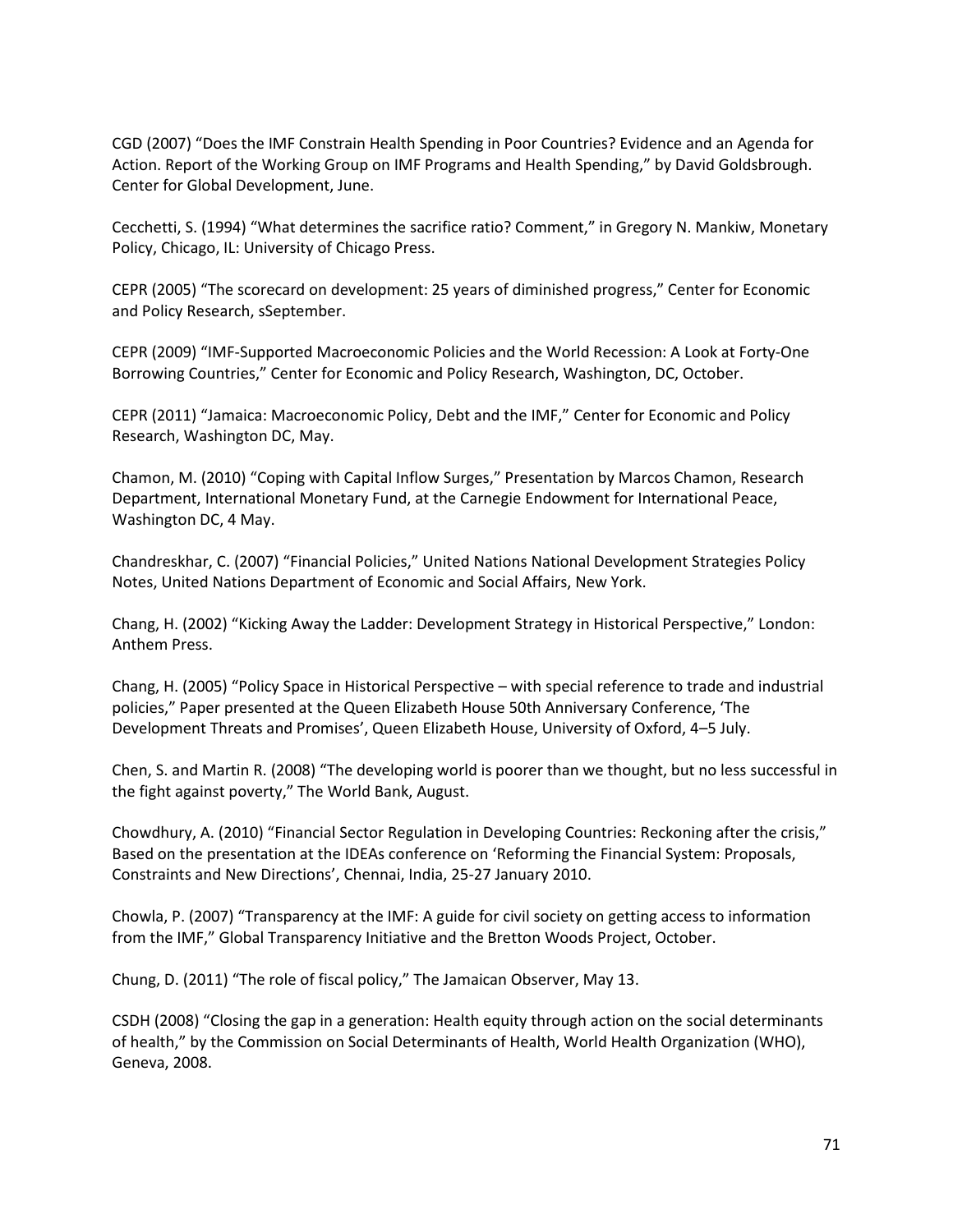Dunkley, A. (2011) "Finance ministry dismisses reports of wage freeze extension," The Jamaica Observer, April 21.

EFA GMR (2011) "Education for All Global Monitoring Report 2011: The hidden crisis: Armed conflict and education," United Nations Educational, Scientific and Cultural Organization (UNESCO), Paris.

EI (2009) "EI supports demands by academic community in Latvia," Education International, December 9.

EI (2010) "Education and the Global Economic Crisis: Summary of results of the follow-up survey," Education International, February.

EIN (2010) "Crisis: New Report Looks at the Effects of the Economic Recession on European Universities," Education Insider News Blog, May 26.

Elliot, L. (2003) "The lost decade: they were promised a brighter future, but in the 1990s the world's poor fell further behind," The Guardian, 9 July.

EPRC (2011) "Assessing Development Strategies to Achieve the MDGs in Uganda," Economic Policy Research Center, Kampala. The report was co-authored by Dr. John Mary Matovu and Dr. Everist Twimukye of EPRC, Mr. Albert Musisi, Commissioner in the Ministry of Finance Planning and Economic Development and Mr. Sebastian Levine of UNDP. *(The report is not available on the EPRC website, but a copy has been requested)*.

Epstein, G., Grabel, I. and Jomo, K.S. (2005) "Capital Management Techniques in Developing Countries: An Assessment of Experiences from the 1990's and Lessons for the Future," in Gerald Epstein, ed. 2005, "Capital Flight and Capital Controls in Developing Countries," Northampton: Edward Elgar Press.

Epstein, G. and Heintz, J. (2006) "Monetary Policy and Financial Sector Reform for Employment Creation and Poverty Reduction in Ghana" UNDP, International Poverty Centre, Country Study # 2. June 2006.

Epstein, G. (2009) "Rethinking Monetary and Financial Policy: Practical suggestions for monitoring financial stability while generating employment and poverty reduction," Employment Sector, Employment Working Paper No. 37, International Labor Office, Geneva.

Epstein, G. and Grabel, I. (2006) "Financial Policies for Pro-Poor Growth," prepared for the United Nations Development Programme (UNDP), International Poverty Centre, Global Training Programme on Economic Policies for Growth, Employment and Poverty Reduction.

Ernest, S. (2011) "East Africa: Why the Youth Are Rebelling in East Africa," The Citizen (Dar es Salaam), May 27.

ESCR (2010) "Latvian Constitutional Court Upholds Right to Social Security Despite IMF Pressure to Implement Fiscal Austerity Measures," ESCR-Justice Monthly Caselaw Update, Issue 12, June.

ETUC (2011) "European Trade Union Action Day on June 21st: European Economic Governance needs a change of course," European Trade Union Confederation, May 23.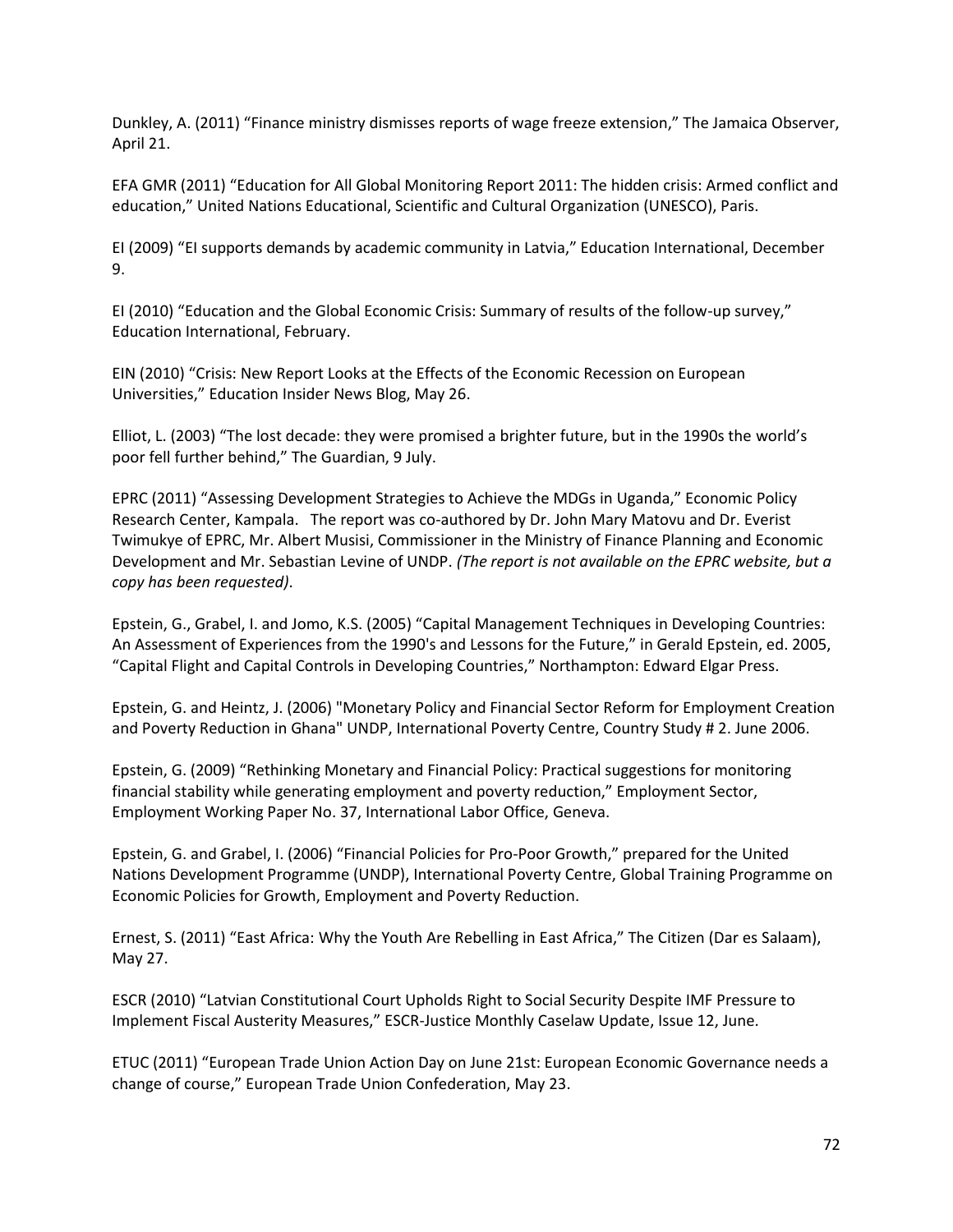Eurodad (2009) "Bail-out or blow-out? IMF policy advice and conditions for low-income countries at a time of crisis," European Network on Debt and Development, Brussels, 10 June.

Eurodad and TWN (2010) "Standing in the way of development? A critical survey of the IMF's crisis response in low income countries," written by Elisa Van Waeyenberge, Hannah Bargawi and Terry McKinley, The School of Oriental and African Studies (SOAS), London, April.

Fattorelli, M. L. (2011) "Why a debt audit in Greece?" CADTM.org, May 13.

Financial Services (2007) Financial Services Committee, Letter to the Managing Director of the IMF from the House Financial Services Committee of the US Congress, 14 November.

Fischer, S. (1993) "The Role of Macroeconomic Factors in Growth," Journal of Monetary Economics, Vol. 32, pp. 485-512.

Frenkel, R. and Rapetti, M. (2008) "Monetary and Exchange Rate Policies in Argentina after the Convertibility Regime Collapse," International Review of Applied Economics, March.

Frenkel, R. and Ros, J. (2006) "Unemployment and the Real Exchange Rate in Latin America," World Development Vol. 34, No. 4.

G77 (2010) "G77 and China Position on Issues Related to the Outcome Document of the World Financial and Economic Crisis and Its Impact on Development," Group of 77,United Nations, New York, June 23.

Gallagher, K. (2010) "Policy Space to Prevent and Mitigate Financial Crises in Trade and Investment Agreements," G-24 Discussion Paper Series, No. 58, May.

GAO (2001) "Few Changes Evident in Design of New Lending Program for Poor Countries," Report to the Chairman, Committee on Foreign Relations, U.S. Senate. United States Government Accountability Office, Washington DC, May.

GAO (2009) "International Monetary Fund: Lending Programs Allow for Negotiations and Are Consistent with Economic Literature," Government Accountability Office, United States Government Accountability Office, Washington DC, November. Note: This study concluded "Empirical evidence generally suggests inflation is detrimental to economic growth after it exceeds a critical threshold, which is broadly consistent with the inflation targets included in the IMF-supported programs reviewed." However this judgment is based on comparing IMF targets to only six studies in the economic literature. Despite listing 16 papers in the bibliography, the GAO only analyzed nine studies published since 1999, eliminating several of the major seminal works listed above because they were published before 1999, after which, it asserts, economists were better able to account for the "nonlinear relationship between inflation and growth". To judge the IMF targets as consistent with the economics literature, they further eliminated three of the nine remaining studies "since two of the three estimates outside the 5 to 12 per cent range are likely due to methodological issues and the remaining estimate (17 per cent) is from a June 2009 study that addresses a number of the methodological issues in the existing literature but has not been peer reviewed." Despite the high claims in the report's title, buried in a footnote is the admission that "this exercise is not meant to imply that literature is conclusive."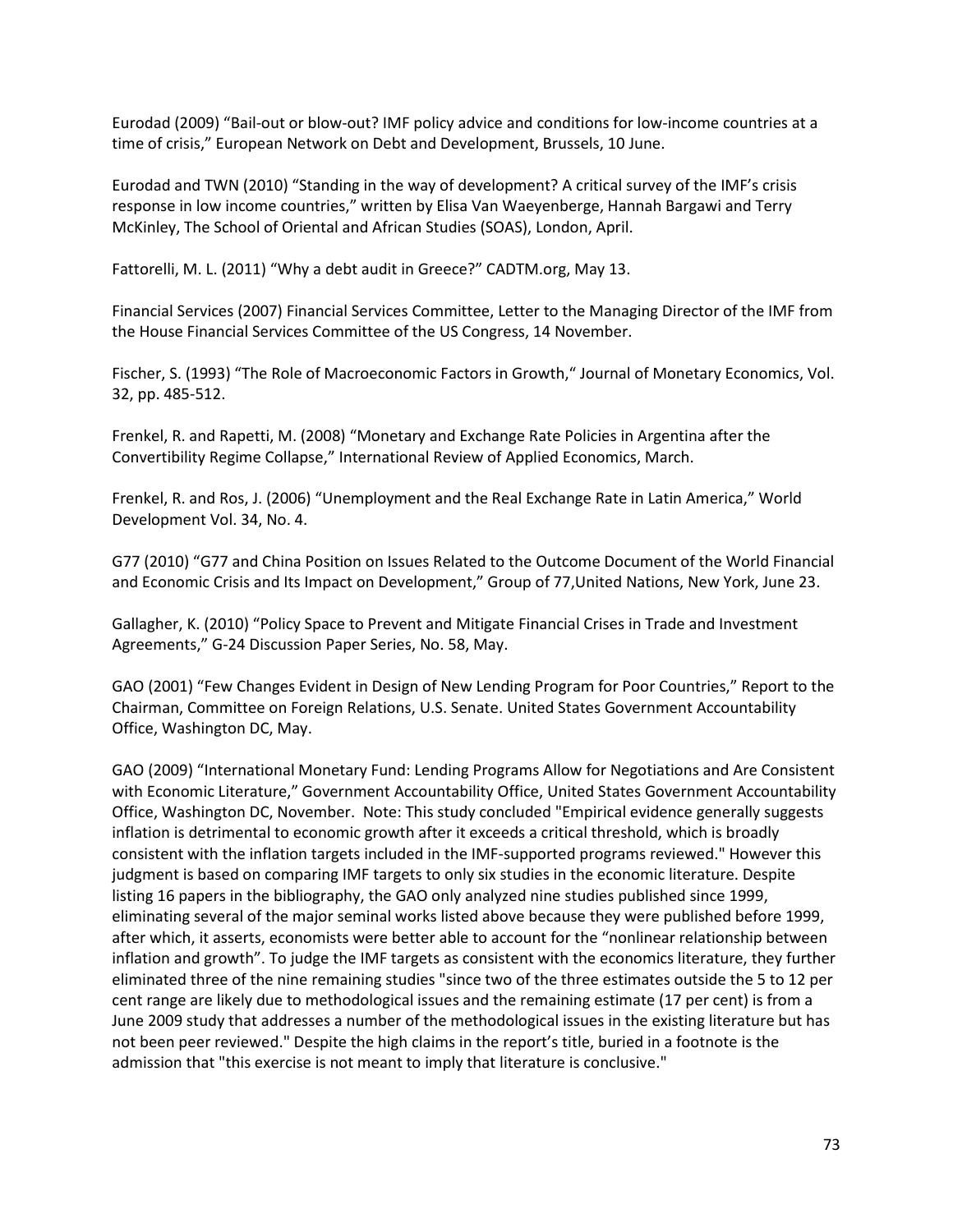Gathigah, M. (2011) "AFRICA: Coalition Against the High Cost of Living," Inter-Press NewsService (IPS), May 3.

Gemmell, N. (2000) "Fiscal policy in a growth framework," Project on New Fiscal Policies for Growth and Poverty Reduction, WIDER.

GCE (2010) "Back to School? The worst places in the world to be a school child in 2010," The Global Campaign for Education, South Africa.

George, S. (1997) "How to win the war of ideas: lessons from the Gramscian right," Dissent, Summer.

Summer.Ghosh, A. and Phillips, S. (1998) "Warning: Inflation May be Harmful to Your Growth," IMF Staff Papers, Vol. 45, pp. 672-710.

GMR (2011) "Global Monitoring Report 2011: Improving the Odds of Achieving the MDGs; Heterogeneity, Gaps, and Challenges," The World Bank and The International Monetary Fund, Washington DC.

Grabel, I. (2010) "The New Normal, Parts I and II," [www.TripleCrisis.com](http://www.triplecrisis.com/) Blog, July.

Gylfason, T. and Herbertsson, T. (2001) "Does Inflation Matter for Growth?" Japan and the World Economy, Vol. 13, pp. 405-428.

Guardian (2011) "Icelandic voters reject Icesave debt repayment," The Guardian (UK), April 10.

Habati, M.A. (2010) "Uganda; Early Ghosts in Schools as UPE Probe Starts," The Independent (Kampala), July 5.

Hanushek, E. and Kimko, D. (2000) "Schooling, labor-force quality, and the growth of nations," American Economic Review, Vol. 90.

Hanushek, E. and Woessmann, L. (2007) "The Role of Education Quality for Economic Growth," World Bank Policy Research Working Paper No. 4122, February.

Hanushek, E., Jamison, D., Jamison, E. and Woessmann, L. (2008) "Education and economic growth: it's not just going to school but learning that matters," Education Next, Vol. 8, No. 2.

Harmon, C. Oosterbeek, H. and Walker, I. (2003) "The returns to education: microeconomics," Journal of Economic Surveys, Vol. 17, No. 2

Hawkins, K., et al. (2005) "Developing a Human Rights-Based Approach to Addressing Maternal Mortality," Desk Review, UK department for International Development, Health Resource Centre, London.

Heintz, J. (2008) "Employment, Poverty, and Economic Policy in the Context of Widespread Informality," Prepared for ILO Workshop, Turin, Dec. 16-17.

Hermes, N. and Lensink, R. (2000) "Fiscal Policy and Private Investment in Less Developed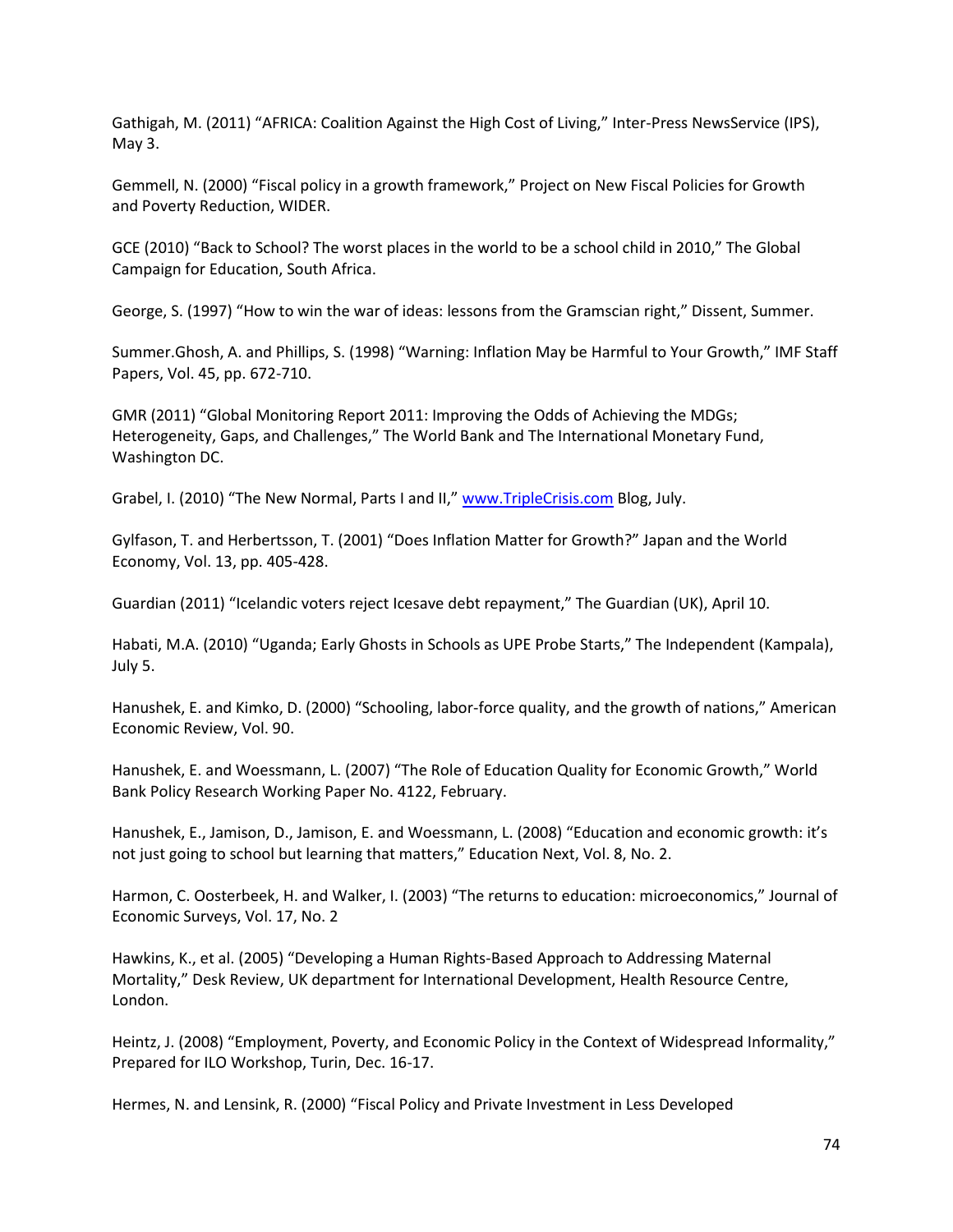Countries," Project on New Fiscal Policies for Growth and Poverty Reduction, WIDER.

Hudson, M and Sommers, J. (2009) "The Spectre Haunting Europe: Debt Defaults, Austerity, and Death of the 'Social Europe' Model," Counterpunch.org August 18.

Hudson, M. (2010) "Financial Interests Dictate Sovereign Policy: Interview with Michael Hudson," Eleftherotypia.com, Sunday December 12.

IADB (2010) "Human Capital Protection Program II – Loan Proposal," Inter-American Development Bank, Washington DC.

IEO (2011) "IMF Performance in the Run-Up to the Financial and Economic Crisis: IMF Surveillance in 2004-07," Internal Evaluation Office, International Monetary Fund.

IIASA (2008) "Economic Growth in Developing Countries: Education Proves Key," International Institute for Applied Systems Analysis, Austria, IIASA Policy Brief No. 3, August.

ILO (2008) "Global Wage Report 2008/09 Towards policy coherence: Minimum wages and collective bargaining," by International Labor Organization, Geneva.

IMF (2004) "Public investment and fiscal policy," March 12. Paper prepared by the Fiscal Affairs Department and Policy Development and Review Department in consultation with other departments and in cooperation with the World Bank and the Inter-American Development Bank. Cited in, UN DESA (2009) "Rethinking Poverty: Report on the World Social Situation, 2010" United Nations Department of Economic and Social Affairs (UN DESA), New York.

IMF (2010a) "Global Liquidity Expansion: Effects on 'Receiving' Economies and Policy Response Options," Chapter 4 in "Global Financial Stability Report: Meeting New Challenges to Stability and Building a Safer System," International Monetary Fund, April.

IMF (2010b) "How Did Emerging Markets Cope in the Crisis?" Strategy, Policy, and Review Department, International Monetary Fund, 15 June.

IMF (2010c) ""Jamaica: 2009 Article IV Consultation and Request for a Stand-By Arrangement – Staff Report; Staff Supplement; Public Information Notice and Press Release on the Executive Board Discussion," International Monetary Fund, August.

IMF (2010d) "Jamaica: Second Review Under the Stand-By Arrangement—Staff Report; Press Release on the Executive Board Discussion," International Monetary Fund, December.

IMF (2010e) "IMF Executive Board Completes Seventh Review under Uganda's PSI and Approves a Three-Year Policy Support Instrument," International Monetary Fund Press Release No. 10/195, May 12.

IMF (2010f) "Uganda: Letter of Intent, Memorandum of Economic and Financial Policies, and Technical Memorandum of Understanding," International Monetary Fund, April 25.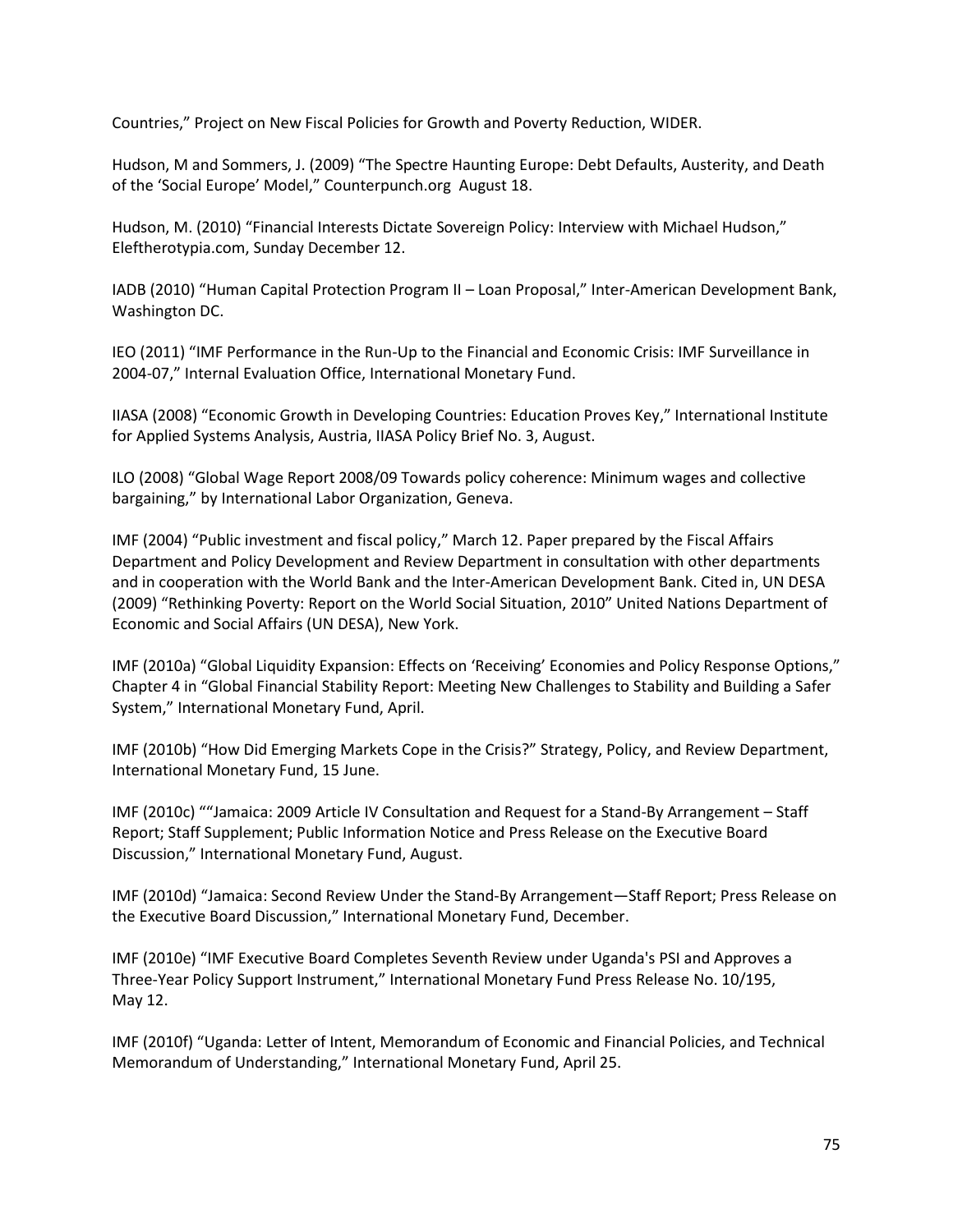IMF (2010g) "IMF Completes Second Review Under Stand-By Arrangement with Latvia and Approves €200.3 Million Disbursement," Press Release No. 10/47, International Monetary Fund, February 17.

IMF Survey (2010) "BALTIC ECONOMIES: After Severe Recession, Stabilization in Latvia," IMF Survey online, February 18.

IMF (2011) "IMF Completes Fourth Review Under Stand-By Arrangement With Latvia," Press Release No. 11/198, International monetary Fund, May 26.

Islam, I. and A. Chowdhury (2010) "Managing Macroeconomic Risks and Protecting the Vulnerable," Vox Blog, posted August 15.

Jochnick, C. (2001) "The Human Rights Challenge to Global Poverty" in "The Poverty of Rights: Human Rights and Eradication of Poverty," eds. Willem Van Genugten and Camilo Perez Bustillo. London: Zed Books, 2001.

Jomo, K. and Reinert, E., eds. (2005) "The Origins of Development Economics: How Schools of Economic Thought Have Addressed Development," New Delhi/London: Tulika Books/Zed Books.

Kaiza, D. (2011) "East Africa; Steep Price of Democracy - How Its Politics is Ruining Uganda's Economy" The East African (Nairobi), March 7.

Kanbur, R. (2010) "Protecting the Poor against the Next Crisis," Presentation in the Distinguished Lectures Series of the Egyptian Centre for Economic Studies, Cairo, Egypt, on 23 March 2010.

Katz, J. (2010) "With Cheap Food Imports, Haiti Can't Feed Itself," The Washington Post, 20 March.

Khan, M. S. and Senhadji, A. (2001) "Threshold effects in the Relation Between Inflation and Growth, IMF Staff Papers, Vol. 48, pp. 1-21.

Kiapi, E. M. (2011) "UGANDA: Trying to Blow the Whistle on Corruption," Inter-Press NewsService (IPS), April 7.

King, D. and Richards, L. (2008) "Jamaica's Debt: Exploring Causes and Strategies," Caribbean Policy Research Institute.

Kregel, J. (2009) "Mobilizing Domestic Resources Employer of Last Resort as a National Development Strategy to Achieve the Internationally Agreed On Development Goals," International Journal of Political Economy, vol. 38, no. 3, Fall, pp. 39–58.

Krugman, P. (2010a) "Now and Later," The New York Times, June 20.

Krugman, P. (2010b) "Appeasing the Bond Gods," The New York Times, August 19.

Krugman, P. (2010c) "British Fashion Victims," The New York Times, October 21.

Krugman, P. (2011) "The Mistake of 2010," The New York Times. June 2.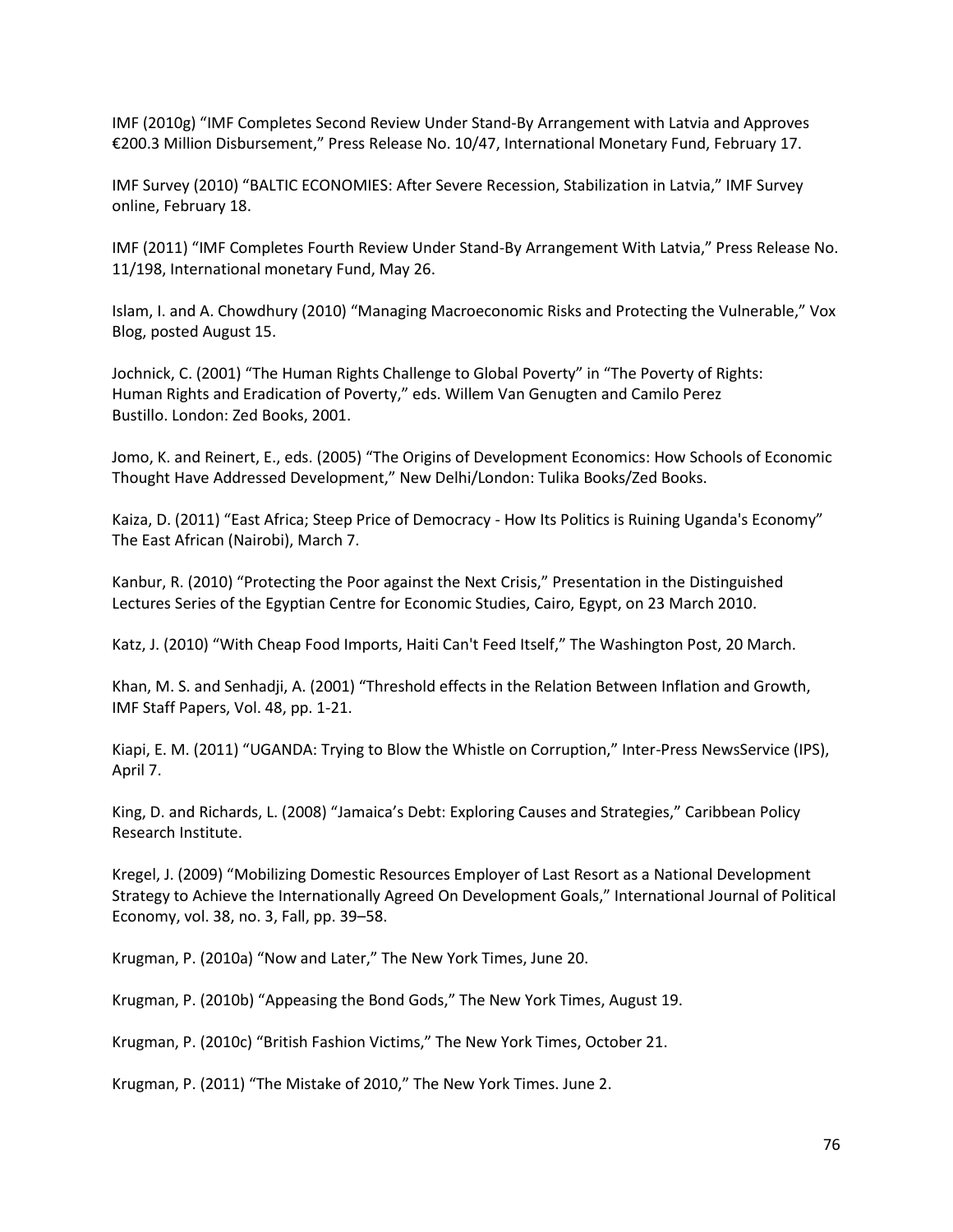Kyalimpa , J. (2011a) "UGANDA: Pressure Mounts to Make Public Oil Agreements," Inter-Press NewsService (IPS), March 4.

Kyalimpa, J. (2011b) "UGANDA: Government Pushes Ahead With Repressive Media Law," Inter-Press NewsService (IPS), April 12.

Kyrili, K. and Martin, M. (2010) "The hidden crisis: Armed conflict and education: Monitoring the impact of the financial crisis on national education financing: A cross country study," A Background Paper prepared for the Education for All Global Monitoring Report 2011.

Lakoff, G. and Budner, B. (2007) "Progressive Taxation: Some Hidden Truths," The Huffington Post, posted April 15.

Lipsky, J. (2010) "The Road Ahead for Central Banks: Meeting New Challenges to Financial Stability Speech at a High-Level International Conference on Central Banks and Development of the World Economy: New Challenges and a Look Ahead," Speech by John Lipsky, First Deputy Managing Director International Monetary Fund in Moscow, Russia, 18 June.

Loening, L.J. (2002) "The Impact of Education on Economic Growth in Guatemala," Discussion Paper No. 87. Göttingen: Ibero-America Institute for Economic Research.

Luton, D. (2010) "IMF Agreement Slows Building of More Schools."The Jamaica Gleaner, September 4.

Lutz, W., Crespo Cuaresma, J., and Sanderson, W. (2008) "The demography of educational attainment and economic growth," Science, Vol. 319, No. 5866, February.

Madill, M. (2010) "Focusing on Economy Growth Figures Obscures More Urgent Problems," The Independent (Kampala), April 13.

Markwell, D. (2006) "John Maynard Keynes and International Relations: Economic Paths to War and Peace" Oxford & New York: Oxford University Press.

McIntosh, T. (2010) "IMF Barely Modifies Disclosure Policy," www.freedominfo.org, January 9.

McKinley, T. and Kyrilii, K. (2009) "Is Stagnation of Domestic Revenue in Low-Income Countries Inevitable?" Discussion Paper 27/09, Centre for Development Policy & Research, School of Oriental & African Studies, University of London, October.

Mekay, E. (2004) "Development: IMF, Bank wrongly take credit for poverty drop," InterPress Service. 24 April.

MoE (2009/10) "Organization of the education system in Latvia, 2009/2010," Ministry of Education and Science of the Republic of Latvia Education and Audiovisual & Culture (EAC), Executive Agency report for European Commission.

Mubangizi, M. (2011) "Free A-level, experts weigh in Education" The Observer, January 16.

Mufumba, I. (2010) "Will New Development Plan Succeed?" The Independent (Kampala), May 4.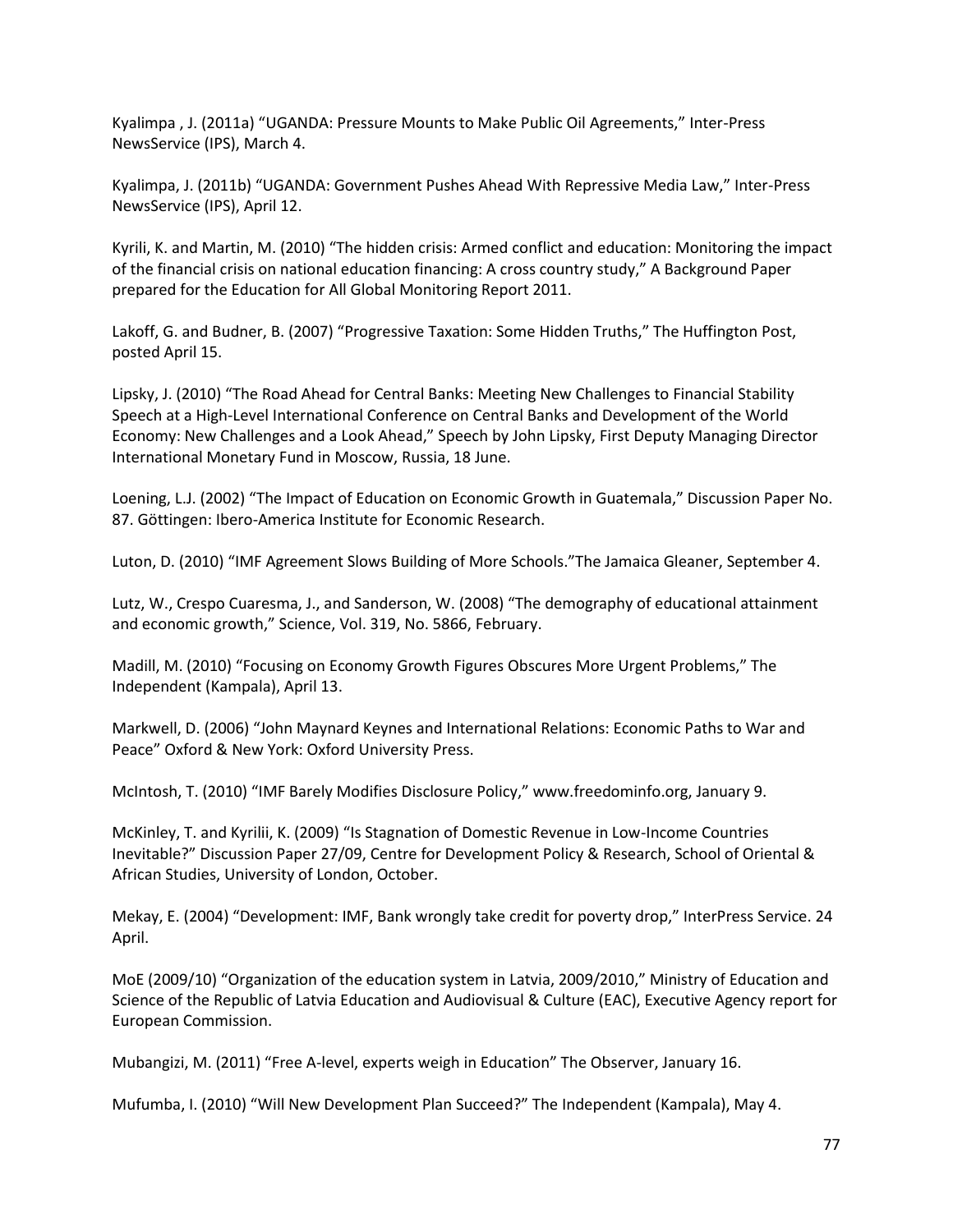Mugerwa, Y. (2010) "Uganda: Government Raises Salary for 2,000 Teachers," The Monitor (Kampala), July 5.

Mugerwa, Y. (2011) "Uganda: U.S.\$4.3 Billion Debt Hurdle in Face of 2011/12 Budget," The Monitor (Kampala), June 6.

Mukwaya, P. I., Sengendo, H. and Lwasa, S. (2010) "Urban Development Transitions and their Implications for Poverty Reduction and Policy Planning in Uganda," World Institute for Development Economic Research (UNU-WIDER), Working Papers.

Naggaga, W. (2011) "Uganda: Lack of Transparency Will Corrupt Oil Sector Completely," The Monitor (Kampala), May 27.

Nakkazi, E. (2011) "Civil society push for open oil agreements," The East African, March 20.

Namain, R. (2010) "National Education Association Protests IMF Pressure on Teachers in Jamaica," Just Foreign Policy, August 12.

Naude, W. (2010) "Industrial Policy: Old and New Issues," Working Paper No. 2010/106, United Nations University, WIDER, Helsinki, September.

Ndikumana, L. (2007) "Revisiting Development Finance Institutions for the Purpose of Accelerating African Economic Development," presented to the Inaugural African Development Bank Economic Conference, November.

NGLS (2010) "Decent Work and Fair Globalization: A Guide to Policy Dialogue," by United Nations Non-Governmental Liaison Service, Geneva and New York.

NGO Forum (2010 "Are our children learning? Annual Learning Assessment Report 2010," Uganda National NGO Forum, Kampala.

Ní Chasaide, N. (2011) "Citizen's Debt Audit for Ireland Launched," Debt and Development Coalition Ireland, May 4.

Observer (2011) "Is the IMF firm on Jamaica's targets?" The Jamaica Observer, April 06.

Ocampo, J. A. (2003) "Capital Account and Counter-Cyclical Prudential Regulation in Developing Countries," in "From Capital Surges to Drought: Seeking Stability for Emerging Economies," edited by Ricardo Ffrench-Davis and Stephany Griffith-Jones, New York: Palgrave Macmillan.

Offenheiser, R.C. and Holcombe, S.C. (2003) "Challenges and Opportunities in Implementing a Rights-Based Approach to Development: An Oxfam America Perspective," Non Profit and Voluntary Sector Quarterly, Vol. 32, No. 2, June.

Ojambo, F. (2011) "Ugandan Economy May Grow 6.6% as Tullow Oil Boosts Income," Bloomberg News, May 30.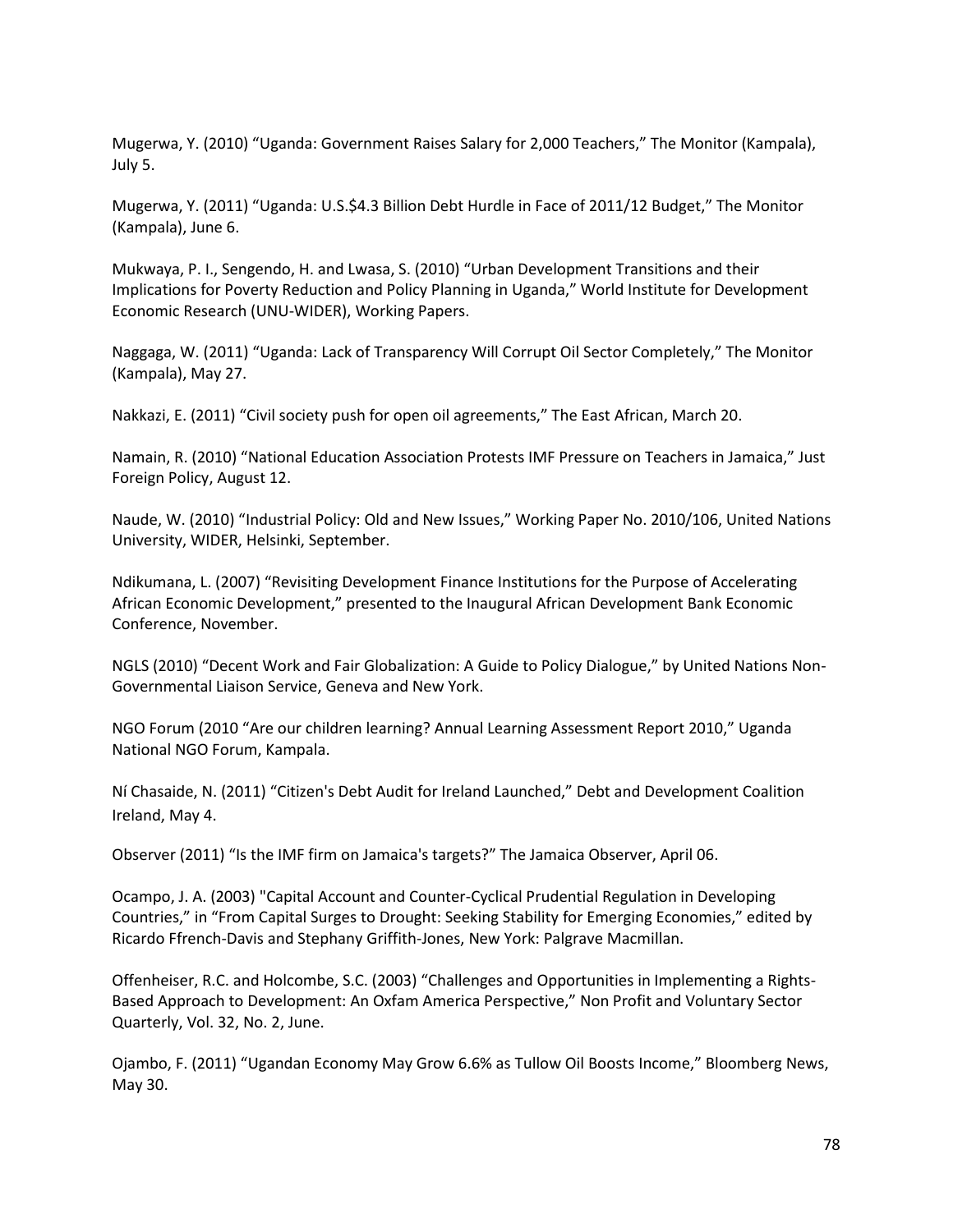Oketch, M.L. (2011a) "Uganda; IMF Asks Country to Tighten Policy," The Monitor (Kampala), April 12.

Oketch, M.L. (2011b) "Uganda; World Bank Faults Government On Increased Expenditure," The Monitor (Kampala), May 6.

Oloka-Onyango, J. (2007) "The problematique of economic, social and cultural right in globalized Uganda: a conceptual review,"Human Rights & Peace Centre, Makerere University, HURIPEC Working Paper No. 3, March.

Omaje, J. (2011) "Uganda: Rather Broadcast Cartoons Than Cover Protests," Radio Netherlands Worldwide, June 6.

Ortiz, I. (2008) "Social Policy," United Nations National Development Strategies Policy Notes, United Nations Department of Economic and Social Affairs, New York.

Ostry, J., et.al. (2010) "Capital inflows: the role of controls," International Monetary Fund Staff Position Note, February.

Oxfam (2003) "The IMF and the Millennium Goals: failing to deliver for low income countries," Oxfam Briefing Paper No. 54, September.

Palley, T. (2009) "New American Contract Policy Paper: The Fiscal Austerity Trap; How Budget Deficit Alarmism Risks Sabotaging Growth and Creating Self-fulfilling Budget Difficulties," New America Foundation, September 15.

Petrakis, P. E. and Stamatakis, D. (2002), "Growth and Educational Levels: A Comparative Analysis," Economics of Education Review, Vol. 21.

PIOJ (2011) "A Growth-Inducement Strategy for Jamaica in the Short and Medium Term," The Planning Institute of Jamaica, Kingston, April.

Pollin, R. and Zhu, A. (2005) "Inflation and Economic Growth: A Cross- Country Non-linear Analysis," PERI Working Paper Series 109. The Political Economy Research Institute, University of Massachusetts Amherest, October.

Pollin, R., Epstein, G., Heintz, J. and Ndikumana, L. (2006) "An Employment-Targeted Economic Program for South Africa," Aldershot and Northampton: Elgar.

Pollin, R., Githinji, M. and Heintz, J. (2008) "An Employment-Targeted Economic Program for Kenya," Aldershot and Northampton: Elgar.

PWYP (2011) "Uganda Oil Governance Activists Concerned about the Government-Tullow Oil Deals," Publish What You Pay Uganda, Statement issued in Kampala, April 6.

Raghbendra, J. (2001) "Macroeconomics of fiscal policy in developing countries," Economics RSPAS, Departmental Working Papers No. 2001-05, Australian National University.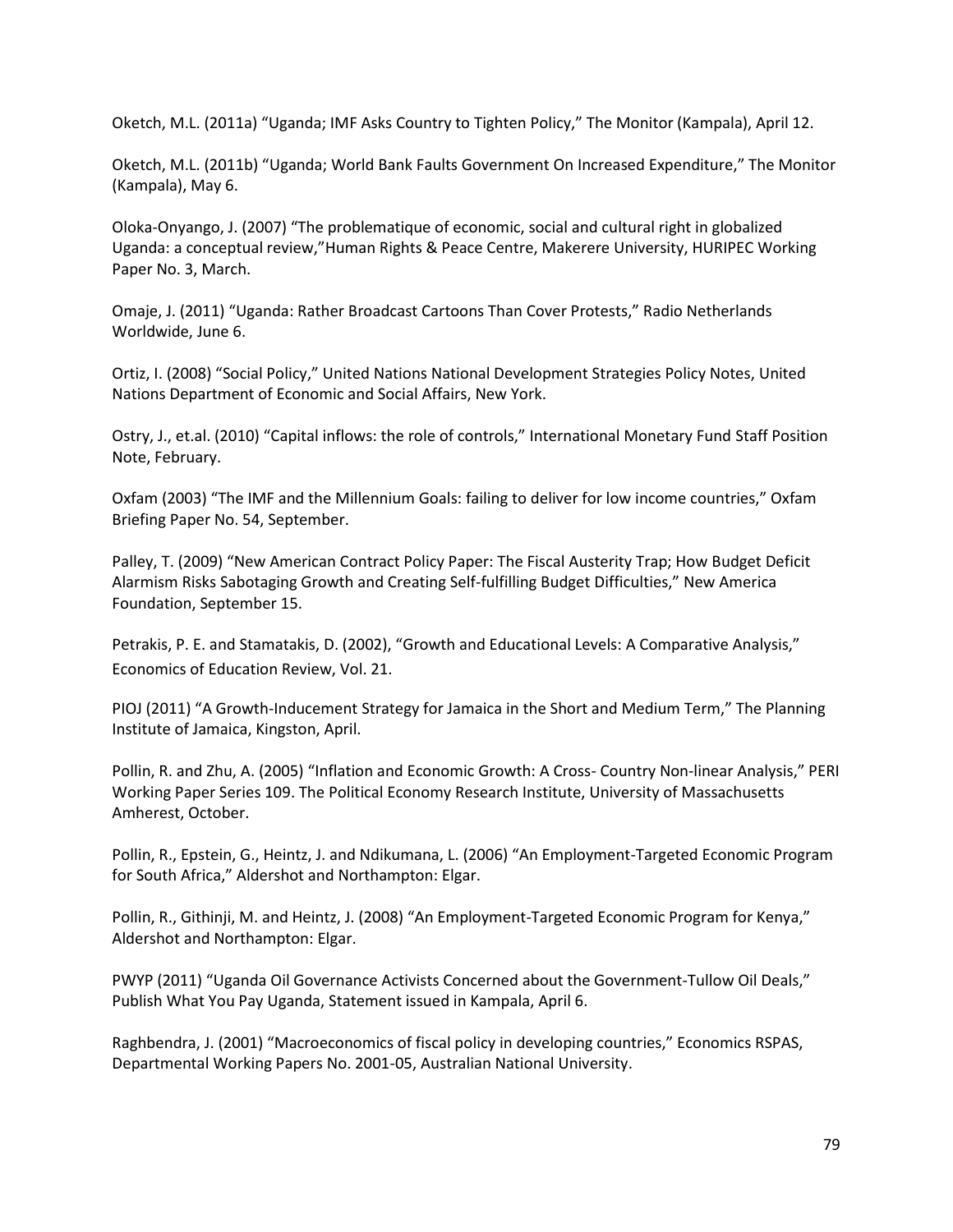Ramoneda, M. (2011) "Madrid Journal: An Awakening That Keeps Them Up All Night," The New York Times, June 6.

Read, D. M. Y. and Parton, K. A. (2009) "Economic Deregulation and Trade Liberalization in Kenya, Tanzania and Uganda: Growth and Poverty," Journal of Economic Issues, Vol. 43, No. 3, September.

Reinert, E. (2007) "How Rich Countries Got Rich…and Why Poor Countries Stay Poor," by Erik Reinert. Jackson, TN: Public Affairs Press.

Robinson, J. (2009) "Industrial Policy and Development: A Political Economy Perspective," Paper prepared for the 2009 World Bank ABCDE conference in Seoul, 22-24 June.

Robotham, D. (2009) "PUBLIC AFFAIRS: IMF shock attack - Lessons from Latvia and Ghana for Jamaica," The Gleaner (Jamaica), June 28.

Rowden, R. (2010) "We've yet to kill off the Washington consensus," The UK Guardian Global Development/Poverty Matters Blog, November 24.

Rowden, R (2011) "Poverty reduction is not development," The UK Guardian Global Development/Poverty Matters Blog, January 10.

Roy, R. Heuty, A. and Letouze, E. (2006) "Fiscal Space for Public Investment: Towards a Human Development Approach," United Nations Development Program, Prepared for the G-24 Technical Meeting, Singapore, 13-14 September.

Sarel, M. (1996) "Nonlinear Effects of Inflation on Economic Growth," IMF Staff Papers, Vol. 43, pp. 199- 215.

Schleicher, A. (2006) "The economics of knowledge: Why education is key for Europe's success," Lisbon Council Policy Brief.

Sebunya, C. (2011) "Huge Uganda election funding questioned," Afrol News, February 21.

Sepúlveda, M. (2011) "Report of the Independent Expert on the question of human rights and extreme poverty," United Nations Human Rights Council, March 17.

Shafaeddin, M. (2006) "Does trade openness helps or hinders industrialization?"A paper prepared for the Intergovernmental Group of Twenty-Four on International Monetary Affairs presented at the Technical Group meeting, Geneva, 16-17 March. MPRA Paper No. 4371, Munich Personal RePEc Archive, March.

Shafaeddin, M. (2008) "The Political Economy of WTO with Special Reference to NAMA Negotiations," MPRA Paper No. 10894, Munich Personal RePEc Archive, October.

Shafaeddin, M. (2010) "Policy Space at the WTO: Developing Countries Should Reject Demands in Manufacturing Negotiations," TripleCrisis.com Blog, posted November 25.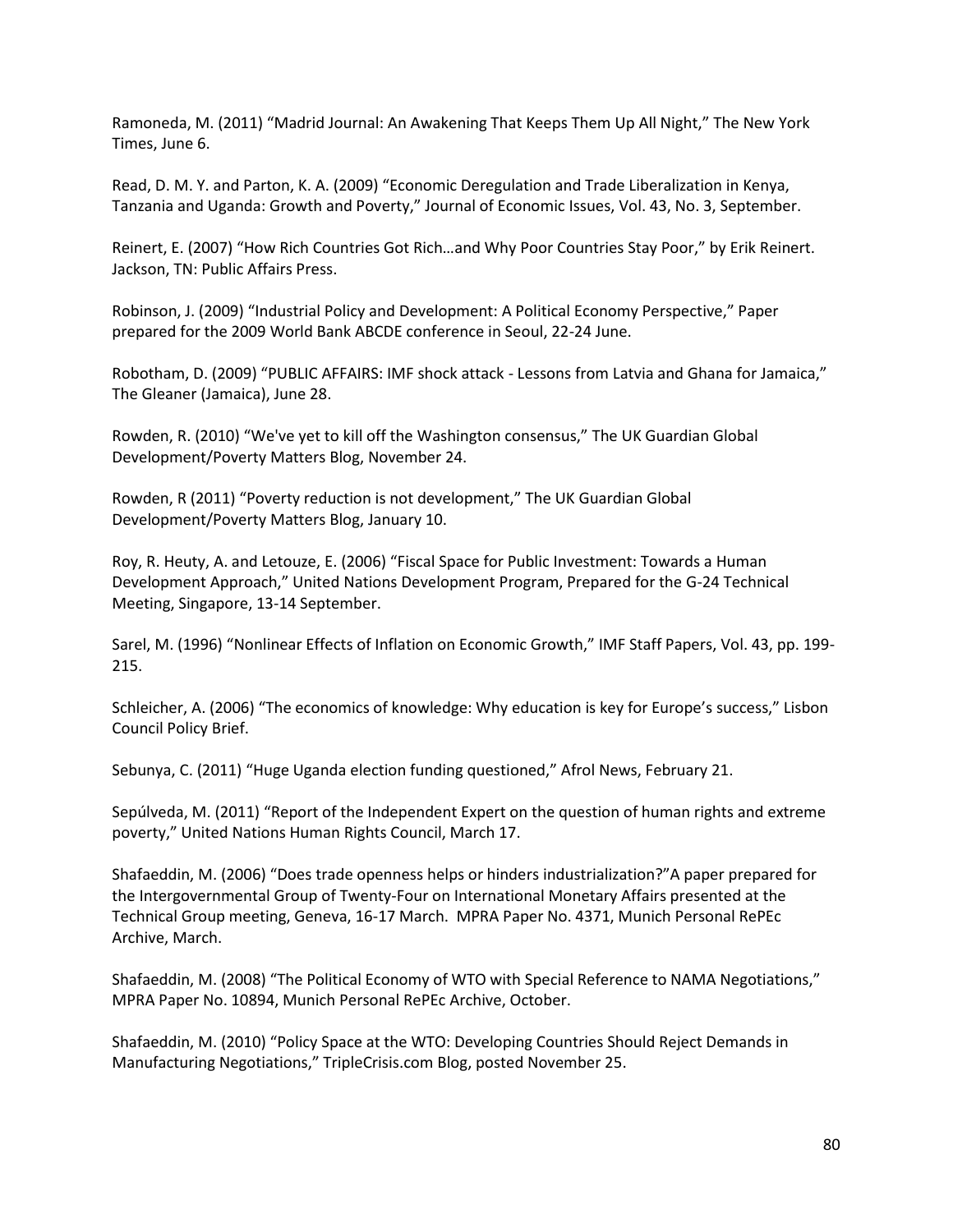Spence (2008) "The Growth Report: Strategies for Sustained Growth And Inclusive Development," A Report of the Commission on Growth and Development ("The Spence Commission"), The World Bank, Washington. See p. 53.

Spiegel, S. (2007) "Macroeconomic and Growth Policies," United Nations National Development Strategies Policy Notes, United Nations Department of Economic and Social Affairs, New York.

Ssenkabirwa, A. (2011) "Uganda: Government Reserves Sh60 Billion for Free A-Level," The Monitor (Kampala), May 27.

Sserunjogi, E. M. (2011) "Uganda: High Food and Fuel Prices," The Independent (Kampala), May 27.

Stiglitz, J. (2003) "Do as the US says, not as it does: America preaches free markets, but at home it's a different story," The Guardian, 29 October, 2003.

Stiglitz, J. (2010a) "Dangers of deficit-cut fetishism," The Guardian (UK), 7 March.

Stiglitz, J. (2010b) "Principles and Guidelines for Deficit Reduction," The Roosevelt Institute Working Paper No. 6, December 2.

Subramanian, A. and Williamson, J. (2009) "The Fund should help Brazil to tackle inflows," The Financial Times, 26 October.

Sylwester, K. (2000) "Income inequality, education expenditures and growth," Journal of Development Economics, Vol. 63, Issue 2.

Temple, J. (2001) "Generalizations that aren't: Evidence on education and growth," European Economic Review, No. 45.

Thame, C. (2011) "Gov't gets 3 more years to balance budget," The Jamaica Observer, April 28.

Thornton, D. (1996) "The costs and benefits of price stability: an assessment of Howitt's Rule," Federal Reserve of St Louis Review, March/April.

TI (2010) "Africa Education Watch: Good Governance Lessons for Primary Education," Transparency International, Berlin, February.

TJN (2005) "Tax us if you can," Briefing Paper, Tax Justice Network, September.

Truong, D. T. (2011) "Participatory Budgeting Empowers Citizens," World Poverty and Human Rights Online, April 2.

Tumukwasibwe, R. (2010) "Parliament and the politics of poverty reduction in Uganda: a critical appraisal," The International Journal of Human Rights, 14, No. 1, February.

TWN (2010) "Current IMF Policies for Low-Income Countries," Third World Network, TWN Info Service on Finance and Development, 10/03. 28 June.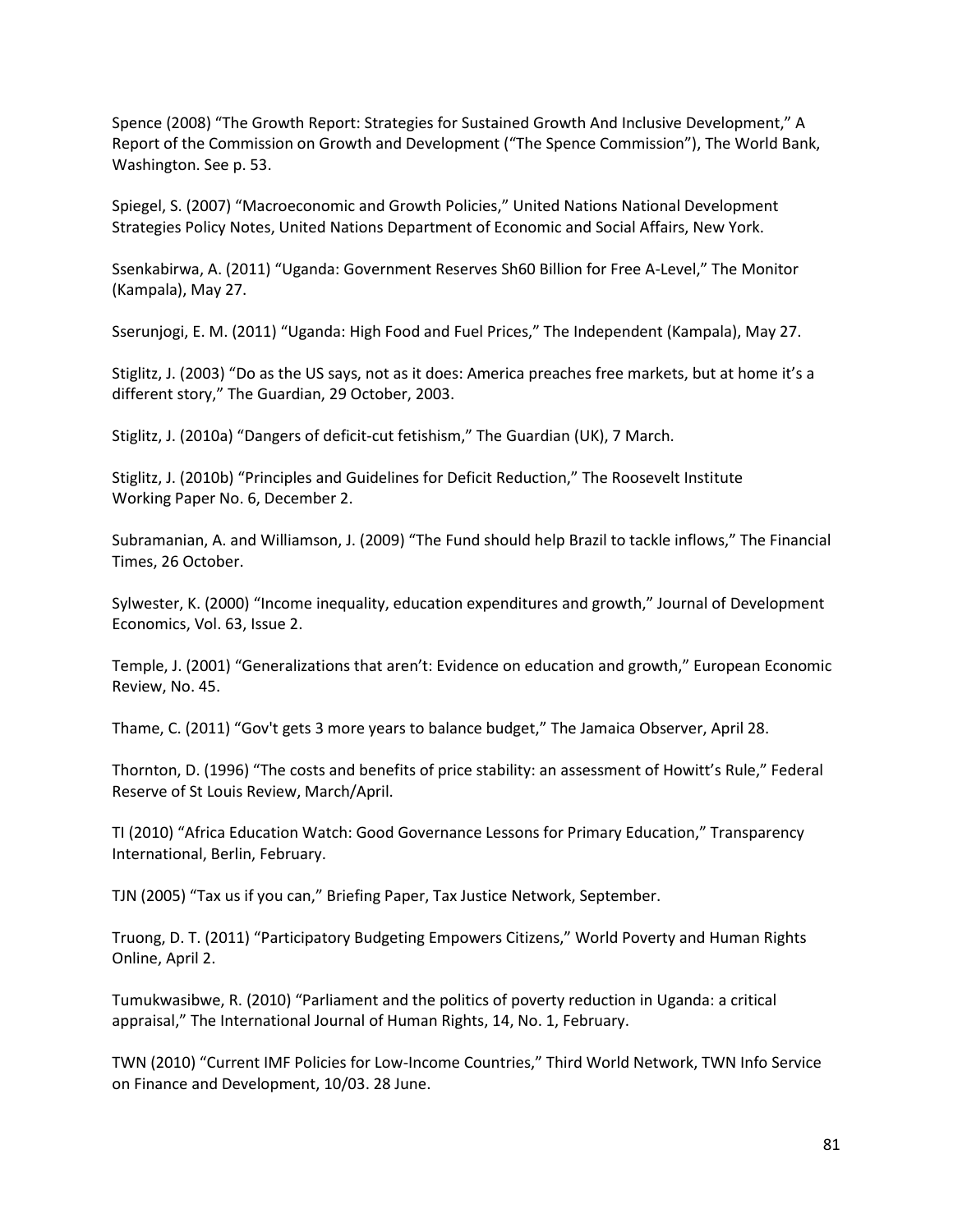UNATU (2010) "Why Government Must Hire More Teachers and Increase Their Pay," UNATU Newsletter: The Voice of the Teachers, Uganda National Teachers' Union, Kampala, August.

UN Commission (2009) "Commission of Experts of the President of the UN General Assembly on Reforms of the International Monetary and Financial System."

UN Summit (2009) "Outcome of United Nations Conference on the World Financial and Economic Crisis and its Impact on Development," United Nations, New York, June.

UNCTAD (2005) "Trade Liberalization and Economic Reform in Developing Countries: Structural Change or De-Industrialization?" Discussion Paper No 179. United Nations Conference on Trade and Development, Geneva.

UNCTAD (2006) "The Least Developed Countries Report 2006: Developing Productive Capacities," United Nations Conference on Trade and Development, New York and Geneva.

UNCTAD (2007) "Economic Development in Africa: Reclaiming Policy Space: Domestic Resource Mobilization and Developmental States," United Nations Conference on Trade and Development, New York and Geneva.

UNCTAD (2009) "Trade and Development Report 2009 - Responding to the global crisis Climate change mitigation and development," United Nations Conference on Trade and Development, Geneva and New York. Available on request from Samuel Gayi at samuel.gayi@unctad.org

UNDESA (2009) "Rethinking Poverty: Report on the World Social Situation, 2010" United Nations Department of Economic and Social Affairs, New York. See especially Chapter 5 for a thorough critical of IMF macroeconomic policy.

UNICEF (2010) "Prioritizing Expenditures for a Recovery with a Human Face: Results from a Rapid Desk Review of 86 Recent IMF Country Reports," Social and Economic Policy Working Briefs, UNICEF Policy and Practice, April.

UNHCHR (2004) "Human rights and Poverty Reduction: A Conceptual Framework," United Nations Office of the High Commission for Human Rights, New York and Geneva.

UNDP (2002) "Human Development: Report 2002," United Nations Development Program, New York.

UNDP (2004) "Human Development Report 2005: International cooperation at a crossroads: Aid, trade and security in an unequal world," by United Nations Development Program, New York.

UNDP (2010) "2010. "Jamaica's Debt Exchange: A Case Study for Heavily Indebted Middle-Income Countries," Discussion Paper, United Nations Development Program.

UNICEF (2010) "Prioritizing Expenditures for a Recovery for All: A Rapid Review of Public Expenditures in 126 Developing Countries," United Nations Children's Fund, New York.